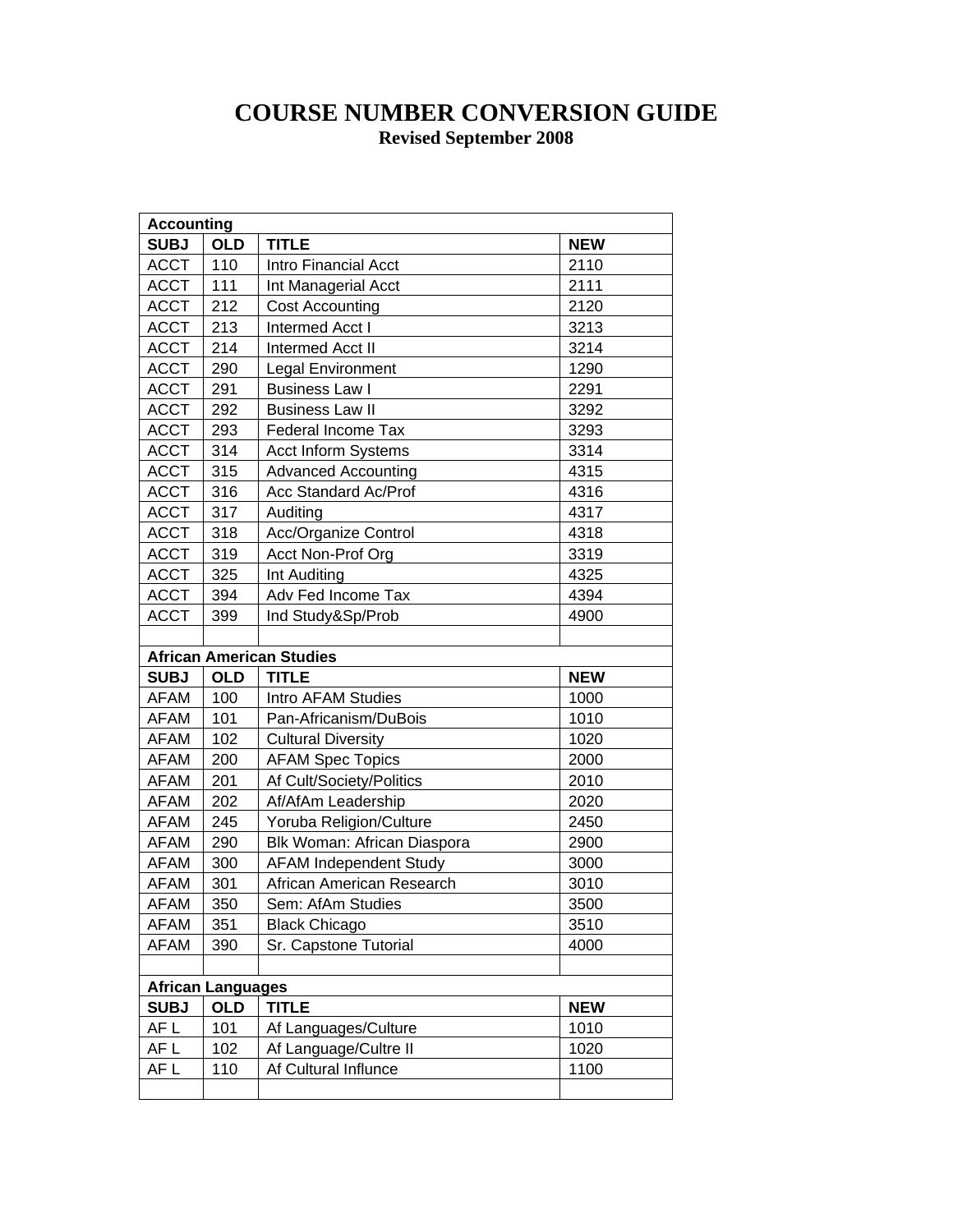| <b>SUBJ</b>    | <b>OLD</b>   | <b>TITLE</b>                     | <b>NEW</b> |
|----------------|--------------|----------------------------------|------------|
| A S            | 301          | Airforce Leadership I            | 3010       |
| A <sub>S</sub> | 302          | Airforce Leadership II           | 3020       |
| A S            | 401          | <b>National Security Affairs</b> | 5010       |
| A <sub>S</sub> | 402          | Prep Active Duty                 | 5020       |
|                |              |                                  |            |
|                | Anthropology |                                  |            |
| <b>SUBJ</b>    | <b>OLD</b>   | <b>TITLE</b>                     | <b>NEW</b> |
| <b>ANTH</b>    | 101          | Intro Cultural Anth              | 1010       |
| <b>ANTH</b>    | 102          | Intro Phys Anth/Arch             | 1020       |
| <b>ANTH</b>    | 202          | Physical Anthro                  | 2210       |
| <b>ANTH</b>    | 203          | <b>Global Cultures</b>           | 2010       |
| <b>ANTH</b>    | 205          | <b>Culture Change</b>            | 2160       |
| <b>ANTH</b>    | 210          | Indians of Anglo Am              | 2100       |
| <b>ANTH</b>    | 211          | Indians of Latin Am              | 2110       |
| <b>ANTH</b>    | 212          | <b>Cultures of Africa</b>        | 2120       |
| <b>ANTH</b>    | 250          | Cult Mid East/S Asia             | 2130       |
| <b>ANTH</b>    | 251          | Africa & Afro-Amer               | 2140       |
| <b>ANTH</b>    | 261          | <b>Trad/Folk Religion</b>        | 2150       |
| <b>ANTH</b>    | 265          | Origins of Civil                 | 2220       |
| <b>ANTH</b>    | 270          | Research Meth Anthro             | 3010       |
| <b>ANTH</b>    | 299          | Special Topics in Anth           | 2990       |
| <b>ANTH</b>    | 301          | Culture/Personality              | 4120       |
| <b>ANTH</b>    | 302          | Adv Ethnology Theory             | 3020       |
| <b>ANTH</b>    | 309          | <b>Ethnic Dynamics</b>           | 3130       |
| <b>ANTH</b>    | 310          | <b>Analysis Cultur Patt</b>      | 3140       |
| <b>ANTH</b>    | 315          | <b>Urban Culture</b>             | 3150       |
| <b>ANTH</b>    | 318          | Mex/Pur Ric Culture              | 3180       |
| <b>ANTH</b>    | 320          | Latinos in U.S.                  | 4160       |
| <b>ANTH</b>    | 323          | <b>Aging Across Culture</b>      | 4230       |
| <b>ANTH</b>    | 325          | <b>Medical Anth</b>              | 4250       |
| ANTH           | 399          | Ind Study in Anthro              | 4900       |
| <b>ANTH</b>    | 301G         | <b>Culture/Personality</b>       | 5120       |
| <b>ANTH</b>    | 320G         | Latinos in U.S.                  | 5160       |
| <b>ANTH</b>    | 323G         | <b>Aging Across Culture</b>      | 5230       |
| <b>ANTH</b>    | 325G         | Medical Anth                     | 5250       |
| <b>ANTH</b>    | 399G         | Ind Study in Anthro              | 5900       |
|                |              |                                  |            |
| <b>Arabic</b>  |              |                                  |            |
| <b>SUBJ</b>    | <b>OLD</b>   | <b>TITLE</b>                     | <b>NEW</b> |
| ARAB           | 101          | Elementary Arabic I              | 1010       |
| ARAB           | 102          | <b>Elementary Arabic II</b>      | 1020       |
| <b>ARAB</b>    | 105          | <b>Elementary Arabic III</b>     | 1030       |
| ARAB           | 151          | Intermediate Arabic I            | 2010       |
| ARAB           | 152          | Intermeidate Arabic II           | 2020       |
| <b>ARAB</b>    | 212          | <b>Arabic Cultures</b>           | 2120       |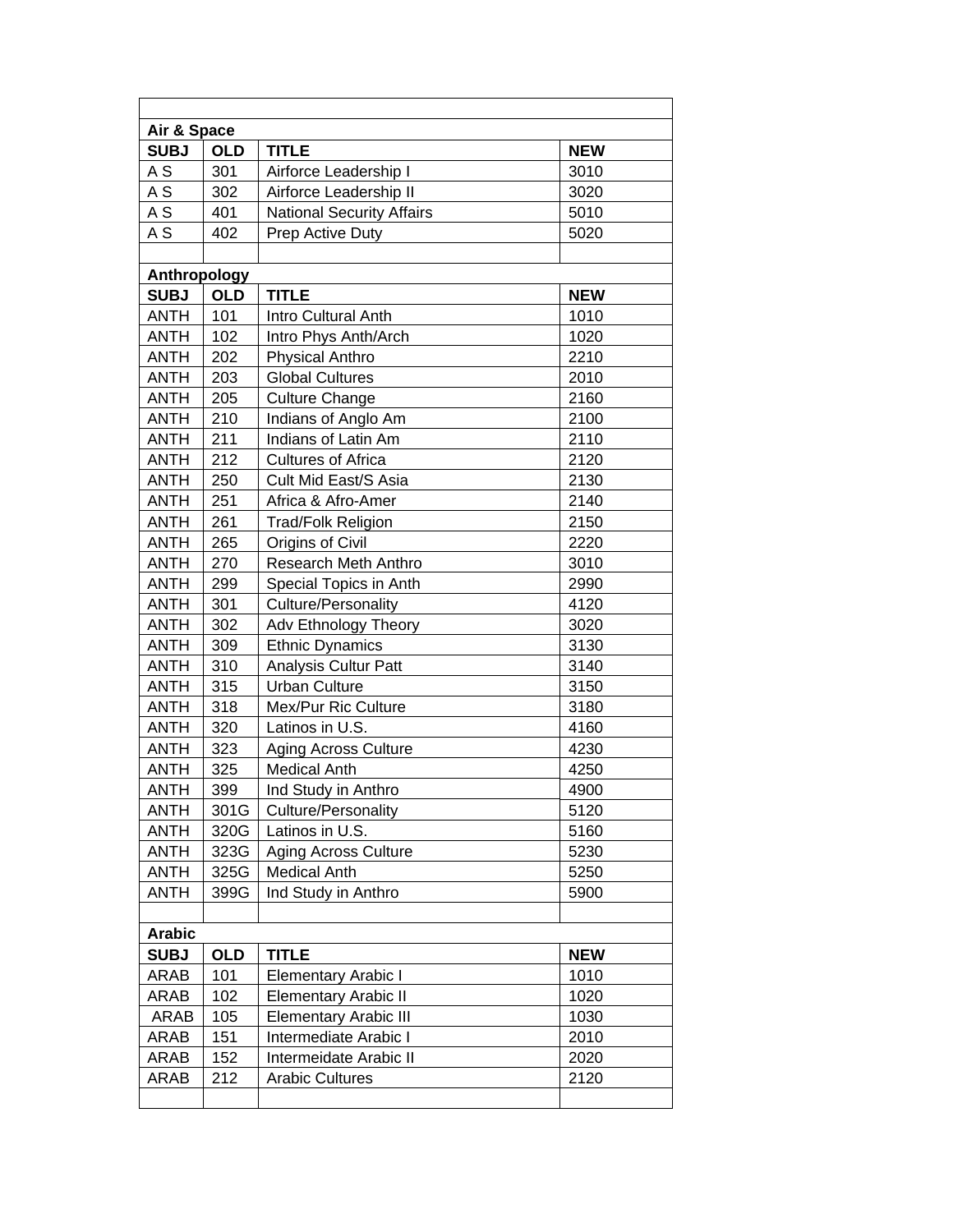| <b>Art &amp; Design</b> |            |                             |            |  |
|-------------------------|------------|-----------------------------|------------|--|
| <b>SUBJ</b>             | <b>OLD</b> | <b>TITLE</b>                | <b>NEW</b> |  |
| <b>ART</b>              | 092        | Il Art Cert Review          | 1092       |  |
| <b>ART</b>              | 100        | Art Actv Non-Art Maj        | 1000       |  |
| <b>ART</b>              | 101        | Int to Visual Arts          | 1100       |  |
| <b>ART</b>              | 124        | <b>Business of Art</b>      | 3010       |  |
| <b>ART</b>              | 128        | Drawing I                   | 1200       |  |
| <b>ART</b>              | 130        | Photography I               | 1300       |  |
| <b>ART</b>              | 200        | <b>Survey Women Artists</b> | 2150       |  |
| <b>ART</b>              | 201        | Intro Non-Western Art       | 2110       |  |
| <b>ART</b>              | 202        | African Art                 | 3130       |  |
| <b>ART</b>              | 203        | Af Am & Diaspora Art        | 4121       |  |
| <b>ART</b>              | 204        | American Art                | 3120       |  |
| <b>ART</b>              | 205        | Congo-Ang&So Afr Art        | 4122       |  |
| <b>ART</b>              | 207        | Art of Latin Amer           | 3140       |  |
| <b>ART</b>              | 208        | <b>Protest Art</b>          | 4110       |  |
| <b>ART</b>              | 211        | Intro Art Criticism         | 3100       |  |
| <b>ART</b>              | 213        | Chicago Art Scene           | 2140       |  |
| <b>ART</b>              | 214        | Chicago's Mural Art         | 4140       |  |
| <b>ART</b>              | 218        | Printmaking                 | 2260       |  |
| <b>ART</b>              | 219        | Sculpture I                 | 1400       |  |
| <b>ART</b>              | 220        | Sculpture II                | 2400       |  |
| <b>ART</b>              | 222        | W Afrcn Adinkra Clth        | 2545       |  |
| <b>ART</b>              | 227        | Mix Media/Assemblage        | 2410       |  |
| <b>ART</b>              | 228        | <b>Figure Drawing</b>       | 2210       |  |
| <b>ART</b>              | 229        | <b>Direct Metal Sculp</b>   | 2420       |  |
| <b>ART</b>              | 230        | Documentary Photo           | 2310       |  |
| <b>ART</b>              | 231        | Photographic Lightng        | 3330       |  |
| <b>ART</b>              | 232        | Photography II              | 2300       |  |
| <b>ART</b>              | 233        | Color Photo I               | 2350       |  |
| <b>ART</b>              | 235        | Hist Photography            | 2120       |  |
| <b>ART</b>              | 238        | <b>Advanced Drawing</b>     | 2200       |  |
| <b>ART</b>              | 247        | Theory/Use of Color         | 2280       |  |
| <b>ART</b>              | 248        | Painting I                  | 2230       |  |
| <b>ART</b>              | 249        | Technology & Art Ed         | 2649       |  |
| <b>ART</b>              | 258        | Painting II                 | 3230       |  |
| <b>ART</b>              | 267        | Rec Arts & Crafts           | 2610       |  |
| ART                     | 269        | Theory of Film              | 2130       |  |
| <b>ART</b>              | 270        | Filmmaking I                | 2370       |  |
| ART                     | 273        | Non-Western Textiles        | 2520       |  |
| <b>ART</b>              | 274        | Illustratr/Photoshop        | 2710       |  |
| ART                     | 277        | Fiber Arts I                | 2500       |  |
| <b>ART</b>              | 278        | Fiber Arts II               | 3500       |  |
| <b>ART</b>              | 280        | 2-D Design                  | 1280       |  |
| <b>ART</b>              | 281        | 3-D Design                  | 2720       |  |
| <b>ART</b>              | 284        | Ceramics I                  | 1575       |  |
| ART                     | 285        | Jewelry I                   | 2450       |  |
| <b>ART</b>              | 286        | Weaving I                   | 2540       |  |
| <b>ART</b>              | 287        | Weaving II                  | 3540       |  |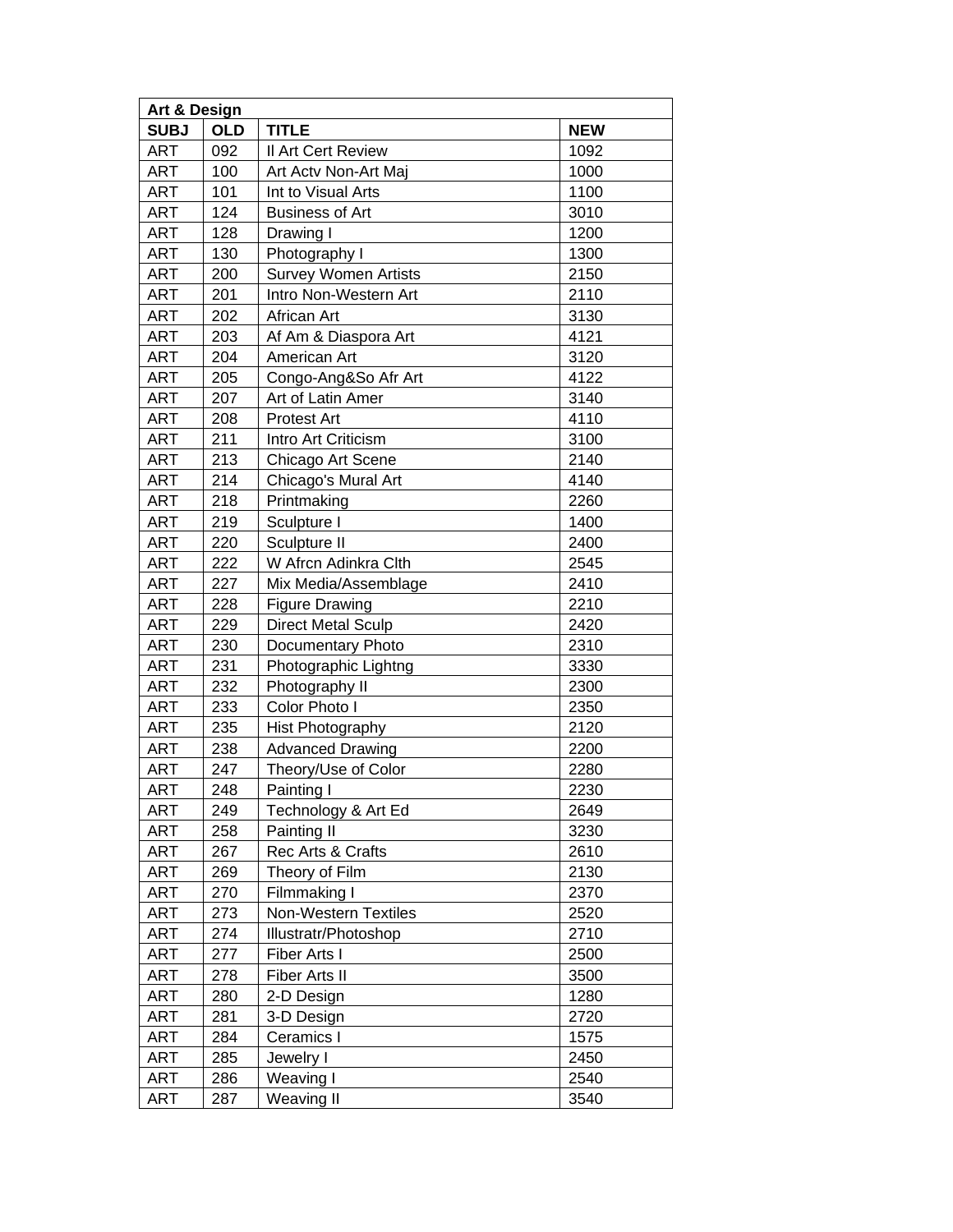| <b>ART</b>  | 288                        | Jewelry II                  | 3450       |
|-------------|----------------------------|-----------------------------|------------|
| <b>ART</b>  | 289                        | Hst/Appr Chicano Art        | 4130       |
| <b>ART</b>  | 290                        | Visual Comm I               | 2715       |
| <b>ART</b>  | 292                        | Jewelry III                 | 3460       |
| <b>ART</b>  | 295                        | <b>Watercolor Painting</b>  | 2240       |
| <b>ART</b>  | 296                        | Anc Thru Med Art            | 2101       |
| <b>ART</b>  | 297                        | Ren-Baroque Art             | 2102       |
| <b>ART</b>  | 298                        | Modern Art                  | 2103       |
| <b>ART</b>  | 299                        | <b>Independent Study</b>    | 3099       |
| <b>ART</b>  | 302                        | African-American Art        | 4120       |
| <b>ART</b>  | 314                        | 3-D Digital Modeling        | 3715       |
| <b>ART</b>  | 315                        | Digital Photography         | 3360       |
| <b>ART</b>  | 317                        | Adv Digital Photo           | 4360       |
| <b>ART</b>  | 318                        | <b>Advanced Printmaking</b> | 3260       |
| <b>ART</b>  | 319                        | Sculpture III               | 3400       |
| <b>ART</b>  | 329                        | <b>Adv Metal Sculp</b>      | 3420       |
| <b>ART</b>  | 333                        | Color Photo II              | 3350       |
| <b>ART</b>  | 334                        | Adv Color Photo             | 4350       |
| <b>ART</b>  | 335                        | <b>Experimental Photo</b>   | 3310       |
| <b>ART</b>  | 336                        | View Camera                 | 3320       |
| <b>ART</b>  | 337                        | Photgrph Silk Screen        | 3355       |
| ART         | 338                        | Architectural Photo         | 4310       |
| <b>ART</b>  | 362                        | <b>Foundation Art Ed</b>    | 4662       |
| <b>ART</b>  | 364                        | Teaching Art K-12           | 4664       |
| <b>ART</b>  | 376                        | Stu Teach/Sem K-12          | 4975       |
| <b>ART</b>  | 383                        | Ceramics II                 | 2575       |
| <b>ART</b>  | 384                        | Ceramics III                | 3575       |
| <b>ART</b>  | 385                        | Ceramics IV                 | 4575       |
| <b>ART</b>  | 386                        | <b>Visual Communctns II</b> | 3710       |
| <b>ART</b>  | 387                        | Vis Graph Studio I          | 3720       |
| <b>ART</b>  | 388                        | Vis Graph Studio II         | 3725       |
| <b>ART</b>  | 389                        | Vis Graph Studio III        | 3735       |
| <b>ART</b>  | 392                        | Practicum                   | 4920       |
| ART         | 393                        | Portfolio Prep              | 4950       |
| <b>ART</b>  | 395                        | Web Page Design             | 3730       |
| ART         | 396                        | Spec Topics Art/Dsgn        | 3960       |
| ART         | 397                        | Adv Web Page Design         | 3740       |
| <b>ART</b>  | 398                        | Adv Ind Study               | 4099       |
| <b>ART</b>  | 393G                       | Portfolio Prep              | 5950       |
| <b>ART</b>  | 398G                       | Adv Ind Study               | 5099       |
|             |                            |                             |            |
|             | <b>Bilingual Education</b> |                             |            |
| <b>SUBJ</b> | <b>OLD</b>                 | <b>TITLE</b>                | <b>NEW</b> |
| <b>BIL</b>  | 145                        | Foundatns Biling Ed         | 1450       |
| <b>BIL</b>  | 146                        | Teaching w/ Technology      | 1451       |
| <b>BIL</b>  | 200                        | Prin/Prac Biling Ed         | 2000       |
| <b>BIL</b>  | 201                        | Teaching w/Tech. II         | 2001       |
| <b>BIL</b>  | 320                        | Tchng Lit/Hum, Ling Divers  | 4220       |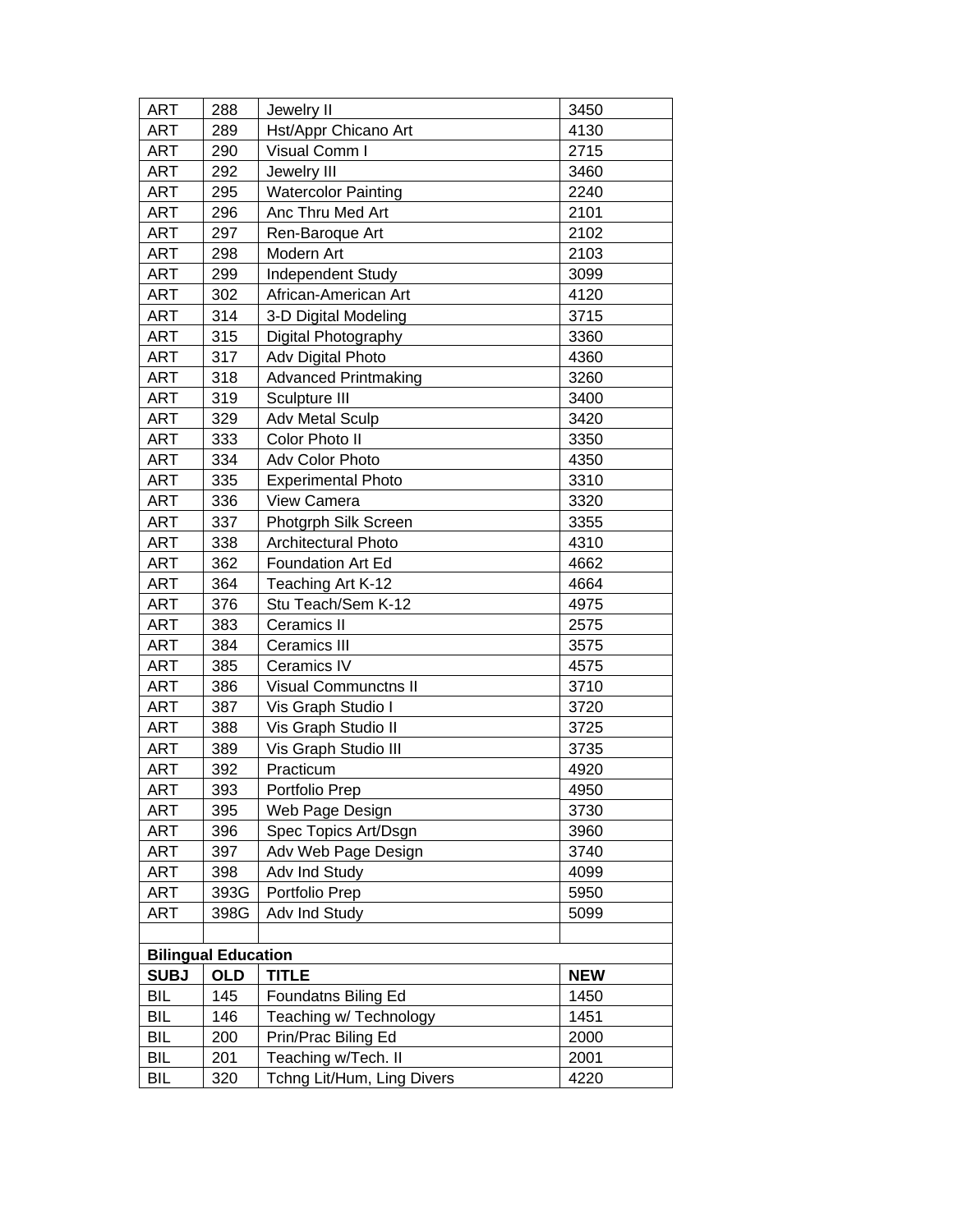| <b>BIL</b>     | 329        | Rdng & Lang Arts in BIL     | 4230       |
|----------------|------------|-----------------------------|------------|
| <b>BIL</b>     | 331        | Meth/Mat Bilingual          | 4300       |
| <b>BIL</b>     | 340        | Language & Learning         | 4240       |
| <b>BIL</b>     | 350        | Found of Literacy           | 4150       |
| <b>BIL</b>     | 365        | Teaching ESL: Theory        | 3100       |
| <b>BIL</b>     | 367        | <b>Studies Cross Cultre</b> | 3050       |
| <b>BIL</b>     | 368        | <b>Eval Assessmt Biling</b> | 3200       |
| <b>BIL</b>     | 374        | <b>Field Practicum Bil</b>  | 4400       |
| <b>BIL</b>     | 375        | St Tch/Sem Biling Ed        | 4450       |
| <b>BIL</b>     | 376        | Tchng w/technology III      | 4401       |
| <b>BIL</b>     | 378        | Meth/Mat Second Lang        | 4350       |
| <b>BIL</b>     | 398        | Special Topic Bil Ed        | 4380       |
| <b>BIL</b>     | 399        | Independent Study           | 4390       |
| <b>BIL</b>     | 466        | Master's Thesis             | 5800       |
| <b>BIL</b>     | 468        | Eval/Assess Bil Tchr        | 5720       |
| <b>BIL</b>     | 470        | Hist/Phil Biling Ed         | 5700       |
| <b>BIL</b>     | 474        | <b>Bilin/Bicul Ed Curr</b>  | 5740       |
| <b>BIL</b>     | 476        | <b>Best Practces Biling</b> | 5760       |
| <b>BIL</b>     | 477        | Plan/Sup B/B Ed Pro         | 5770       |
| <b>BIL</b>     | 486        | Internship: Bilingual       | 5860       |
| <b>BIL</b>     | 320G       | Tchng Lit/Hum, Ling Divers  | 5220       |
| <b>BIL</b>     | 329G       | Rdng & Lang Arts in BIL     | 5230       |
| <b>BIL</b>     | 331G       | Meth/Mat Bilingual          | 5300       |
| <b>BIL</b>     | 340G       | Lang. & Learning            | 5240       |
| <b>BIL</b>     | 350G       | <b>Foundations Literacy</b> | 5150       |
| <b>BIL</b>     | 365G       | Teaching ESL: Theory        | 5100       |
| <b>BIL</b>     | 367G       | Crss Cult St Tchg Lm        | 5050       |
| <b>BIL</b>     | 374G       | <b>Field Practicum Bil</b>  | 5400       |
| <b>BIL</b>     | 375G       | St Tch/Sem Biling Ed        | 5450       |
| <b>BIL</b>     | 378G       | Meth/Mat Second Lang        | 5350       |
| <b>BIL</b>     | 398G       | Special Topic Bil Ed        | 5380       |
| <b>BIL</b>     | 399G       | <b>Independent Study</b>    | 5390       |
|                |            |                             |            |
| <b>Biology</b> |            |                             |            |
| <b>SUBJ</b>    | <b>OLD</b> | <b>TITLE</b>                | <b>NEW</b> |
| <b>BIOL</b>    | 092        | <b>Biol Tch Cert Review</b> | 0920       |
| <b>BIOL</b>    | 107        | Bi Sci Survey I             | 1070       |
| <b>BIOL</b>    | 108        | Bi Sci Survey II            | 1080       |
| <b>BIOL</b>    | 115        | Human Biology               | 1150       |
| <b>BIOL</b>    | 119        | Humanity & Nature           | 1190       |
| <b>BIOL</b>    | 123        | <b>Biol of Reproduction</b> | 1230       |
| <b>BIOL</b>    | 125        | <b>Biol:Sexual Diseases</b> | 1250       |
| <b>BIOL</b>    | 130        | Sci in Serv Society         | 1130       |
| <b>BIOL</b>    | 140        | <b>Biotech/Hum Affairs</b>  | 1400       |
| <b>BIOL</b>    | 151        | <b>Concepts Biology</b>     | 1510       |
| <b>BIOL</b>    | 160        | Intro Biol Profssns         | 1600       |
| <b>BIOL</b>    | 171        | Intro to Biology            | 1710       |
|                |            |                             |            |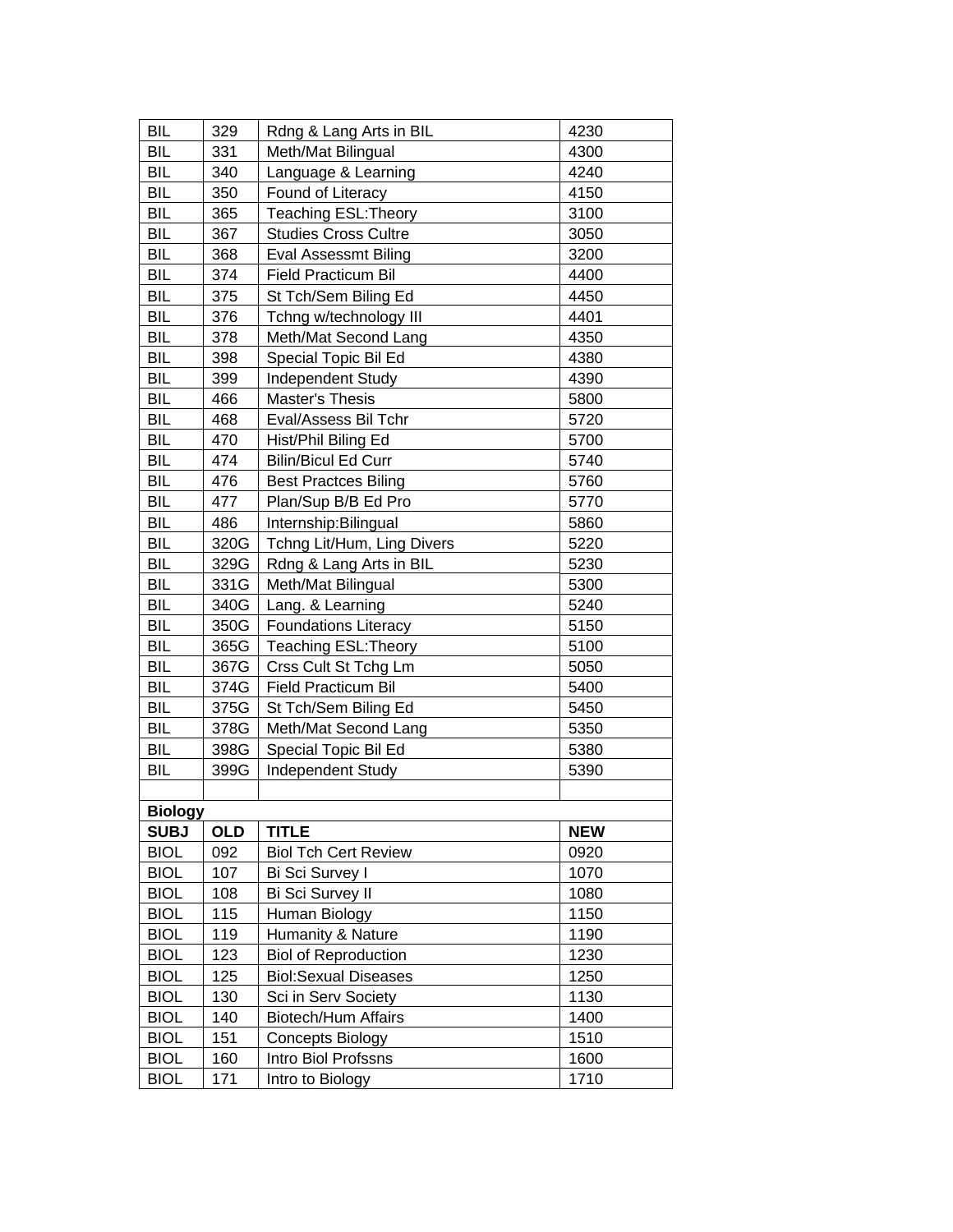| <b>BIOL</b> | 172 | Intro Horticulture          | 1720 |
|-------------|-----|-----------------------------|------|
| <b>BIOL</b> | 210 | Plants/Human Affairs        | 2010 |
| <b>BIOL</b> | 211 | Anim & Human Affairs        | 2011 |
| <b>BIOL</b> | 220 | Anatomy/Physiology I        | 2020 |
| <b>BIOL</b> | 221 | Anatomy/Physiolgy II        | 2021 |
| <b>BIOL</b> | 240 | Genetics                    | 3040 |
| <b>BIOL</b> | 250 | Intro Cell Biology          | 3050 |
| <b>BIOL</b> | 251 | Intro Rsrch Bio-Mathemat    | 2810 |
| <b>BIOL</b> | 255 | Popltn/Comm/Ecosystm        | 2550 |
| <b>BIOL</b> | 259 | Intro Microbiology          | 2059 |
| <b>BIOL</b> | 265 | <b>Individual Topics</b>    | 3065 |
| <b>BIOL</b> | 269 | <b>Molecular Microbiol</b>  | 3690 |
| <b>BIOL</b> | 280 | <b>Field Biology</b>        | 3080 |
| <b>BIOL</b> | 301 | <b>Biology of Africa</b>    | 2001 |
| <b>BIOL</b> | 305 | <b>Applied Microbiology</b> | 4500 |
| <b>BIOL</b> | 307 | <b>Envrnmtl Impct Anlys</b> | 4070 |
| <b>BIOL</b> | 315 | <b>Biometrics</b>           | 4015 |
| <b>BIOL</b> | 317 | Immunology                  | 4170 |
| <b>BIOL</b> | 325 | Virology                    | 4250 |
| <b>BIOL</b> | 328 | <b>Microbial Genetics</b>   | 4280 |
| <b>BIOL</b> | 335 | Seminar In Research         | 4035 |
| <b>BIOL</b> | 345 | <b>Electron Microscopy</b>  | 4450 |
| <b>BIOL</b> | 351 | Molecular Biology           | 4510 |
| <b>BIOL</b> | 352 | Cell Biology Lab            | 4520 |
| <b>BIOL</b> | 355 | <b>Evolutionary Biology</b> | 3055 |
| <b>BIOL</b> | 361 | Selected Top in Biol        | 4610 |
| <b>BIOL</b> | 363 | Meth Teach 6-12 Biol        | 4630 |
| <b>BIOL</b> | 369 | Ind Study of Bi Sci         | 4690 |
| <b>BIOL</b> | 373 | <b>Environmntl Biology</b>  | 4730 |
| <b>BIOL</b> | 375 | <b>Student Tch Sec Biol</b> | 4750 |
| <b>BIOL</b> | 390 | Recombinant DNA Lab         | 4900 |
| <b>BIOL</b> | 391 | Intrnshp Envrn Biol         | 4910 |
| <b>BIOL</b> | 392 | Intrnshp:Cell/Molelr        | 4920 |
| <b>BIOL</b> | 393 | Microbiol Internship        | 4930 |
| <b>BIOL</b> | 395 | Biotechnology I             | 4935 |
| <b>BIOL</b> | 401 | Ind Study Biol Sci          | 5169 |
| <b>BIOL</b> | 405 | <b>Adv Evolution</b>        | 5550 |
| <b>BIOL</b> | 410 | Method Research Biol        | 5100 |
| <b>BIOL</b> | 412 | <b>Human Genetics</b>       | 5120 |
| <b>BIOL</b> | 417 | Immunology                  | 5170 |
| <b>BIOL</b> | 419 | Appld/Envrn Microbio        | 5190 |
| <b>BIOL</b> | 425 | Virology                    | 5250 |
| <b>BIOL</b> | 428 | <b>Microbial Genetics</b>   | 5280 |
| <b>BIOL</b> | 430 | <b>Conservation Biology</b> | 5300 |
| <b>BIOL</b> | 445 | <b>Electron Microscopy</b>  | 5450 |
| <b>BIOL</b> | 450 | <b>Chemical Biology</b>     | 5500 |
| <b>BIOL</b> | 460 | <b>Selected Topics Biol</b> | 5600 |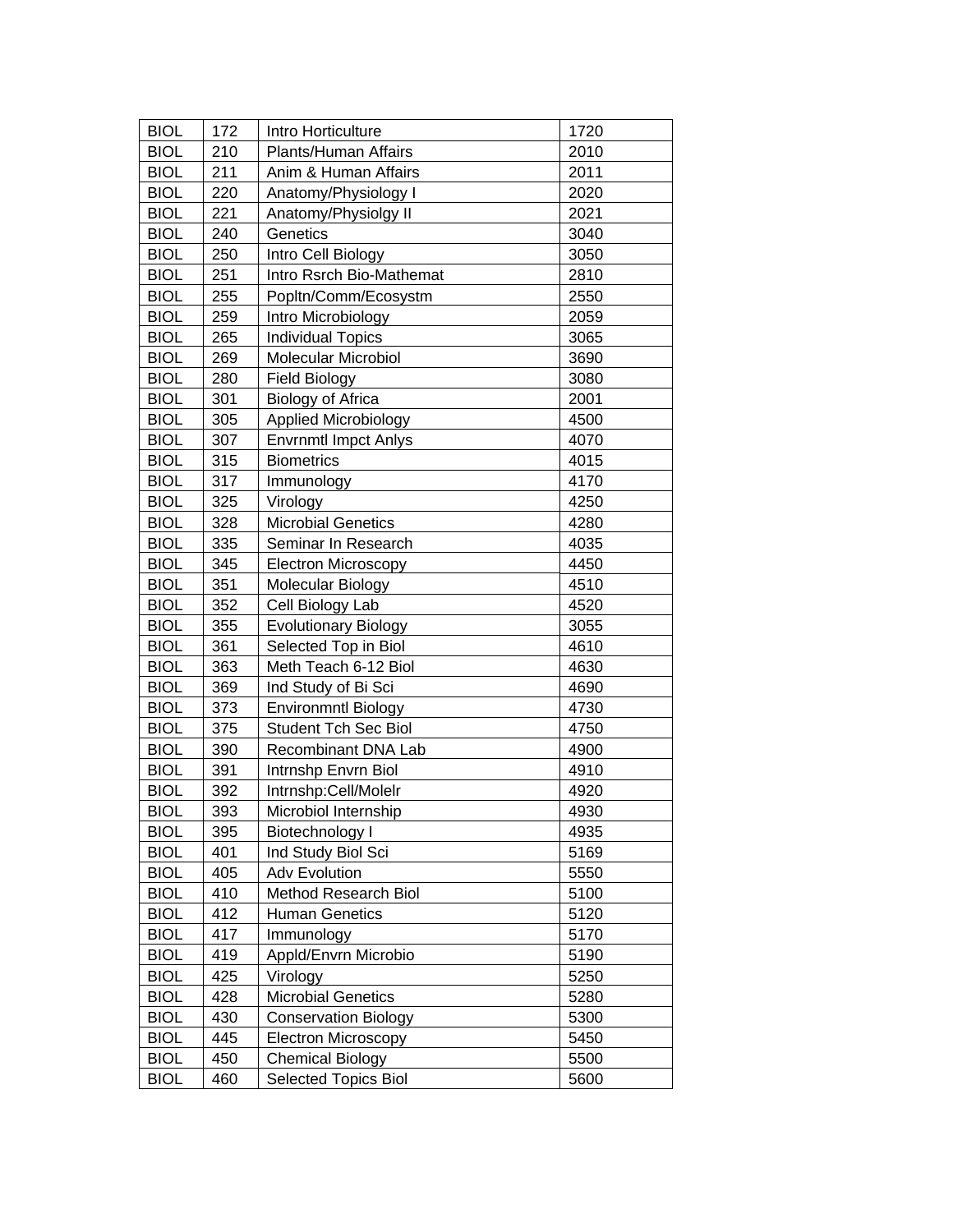| <b>BIOL</b>    | 470                       | <b>Graduate Research</b>    | 5700       |
|----------------|---------------------------|-----------------------------|------------|
| <b>BIOL</b>    | 307G                      | <b>Envrnmtl Impct Anlys</b> | 5070       |
| <b>BIOL</b>    | 315G                      | <b>Biometrics</b>           | 5015       |
| <b>BIOL</b>    | 335G                      | Seminar In Research         | 5035       |
| <b>BIOL</b>    | 351G                      | Molecular Biology           | 5510       |
| <b>BIOL</b>    | 352G                      | Cell Biology Lab            | 5520       |
| <b>BIOL</b>    | 370G                      | Cont Ed Tpc Bio Tchrs       | 5710       |
| <b>BIOL</b>    | 373G                      | <b>Environmntl Biology</b>  | 5730       |
| <b>BIOL</b>    | 381G                      | Hum Biol for S WK           | 5810       |
| <b>BIOL</b>    | 390G                      | Recombinant DNA Lab         | 5900       |
| <b>BIOL</b>    | 395G                      | Biotechnology I             | 5935       |
|                |                           |                             |            |
|                | <b>Board of Governors</b> |                             |            |
| <b>SUBJ</b>    | <b>OLD</b>                | <b>TITLE</b>                | <b>NEW</b> |
| <b>BOG</b>     | 150                       | <b>BOG: Orientation</b>     | 1500       |
| <b>BOG</b>     | 250                       | <b>Prior Lrning Assess</b>  | 2500       |
| <b>BOG</b>     | 300                       | <b>BOG Capstone Seminar</b> | 3000       |
|                |                           |                             |            |
| <b>Botany</b>  |                           |                             |            |
| <b>SUBJ</b>    | <b>OLD</b>                | <b>TITLE</b>                | <b>NEW</b> |
| <b>BOT</b>     | 172                       | Intro Horticulture          | 1720       |
| <b>BOT</b>     | 205                       | Algae/Plants/Fungi          | 2050       |
| <b>BOT</b>     | 210                       | <b>Princpl Horticulture</b> | 2100       |
| <b>BOT</b>     | 360                       | <b>Selected Topics Bot</b>  | 4600       |
| <b>BOT</b>     | 362                       | <b>Plant Physiology</b>     | 4620       |
| <b>BOT</b>     | 460                       | Selected Topics Bot         | 5600       |
| <b>BOT</b>     | 362G                      | <b>Plant Physiology</b>     | 5620       |
|                |                           |                             |            |
|                | <b>Business Education</b> |                             |            |
| <b>SUBJ</b>    | <b>OLD</b>                | <b>TITLE</b>                | <b>NEW</b> |
| B <sub>E</sub> | 092                       | <b>BE Cert Review</b>       | 0920       |
| B <sub>E</sub> | 211                       | Mgmt for Bus Ed Tchrs       | 3211       |
| B <sub>E</sub> | 299                       | Ind Stdy/Read Bus Ed        | 2999       |
| ΒE             | 300                       | Strg Tch Entreprnshp        | 3300       |
| B E            | 301                       | <b>Prin Word Processing</b> | 3301       |
| <b>BE</b>      | 302                       | <b>Adv Word Processing</b>  | 4302       |
| ΒE             | 307                       | Entrepnrshp For Tchr        | 4307       |
| ΒE             | 310                       | <b>Sales</b>                | 4310       |
| B <sub>E</sub> | 312                       | Consumer Law                | 4312       |
| B E            | 313                       | Mkt for Bus Ed Tchrs        | 4313       |
| B E            | 320                       | <b>Consumer Education</b>   | 4320       |
| B E            | 326                       | <b>Elec Off Procedures</b>  | 4326       |
| B <sub>E</sub> | 341                       | <b>Prncipls Spreadsheet</b> | 4341       |
| B E            | 342                       | <b>Advanced Spreadsheet</b> | 4342       |
| B E            | 343                       | <b>Principles Database</b>  | 4343       |
| B E            | 344                       | <b>Advanced Database</b>    | 4344       |
| ΒE             | 350                       | Office Mgmt                 | 4350       |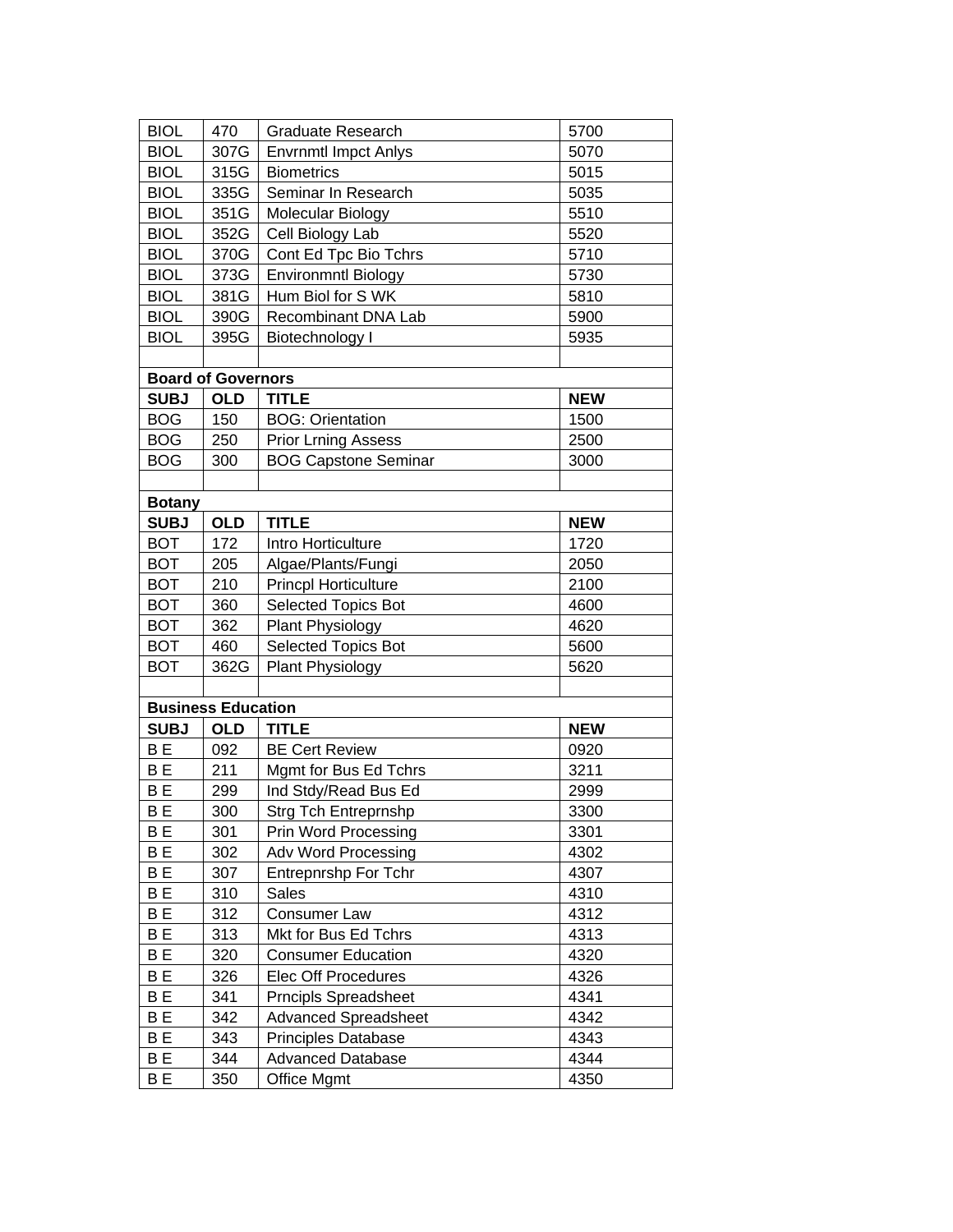| B E<br>B <sub>E</sub> | 375<br>398 | <b>Student Tch Sec Bus</b>                                 | 4750<br>4398 |
|-----------------------|------------|------------------------------------------------------------|--------------|
| B E                   | 439        | Spec Topics In B E<br>Rsrch/Dvlpmt of Tech                 | 5439         |
| B E                   | 498        | Spec Topics: Bus Ed                                        | 5498         |
| B E                   |            |                                                            | 5300         |
| B <sub>E</sub>        | 300G       | <b>Strg Tch Entreprnshp</b><br><b>Prin Word Processing</b> |              |
| B <sub>E</sub>        | 301G       |                                                            | 5301         |
| B E                   | 302G       | Adv Word Processing                                        | 5302         |
|                       | 307G       | Entrepnrshp For Tchr                                       | 5307         |
| B <sub>E</sub>        | 310G       | <b>Sales</b>                                               | 5310         |
| B <sub>E</sub>        | 312G       | <b>Consumer Law</b>                                        | 5312         |
| <b>BE</b>             | 313G       | Mkt for Bus Ed Tchrs                                       | 5313         |
| B <sub>E</sub>        | 320G       | <b>Consumer Education</b>                                  | 5320         |
| B <sub>E</sub>        | 326G       | Elect Off Procd/Mach                                       | 5326         |
| B E                   | 341G       | <b>Prncipls Spreadsheet</b>                                | 5341         |
| B <sub>E</sub>        | 342G       | <b>Advanced Spreadsheet</b>                                | 5342         |
| B <sub>E</sub>        | 343G       | <b>Principles Database</b>                                 | 5343         |
| B <sub>E</sub>        | 344G       | <b>Advanced Database</b>                                   | 5344         |
| B <sub>E</sub>        | 350G       | Office Mgmt                                                | 5350         |
| B E                   | 375G       | <b>Student Tch Sec Bus</b>                                 | 5750         |
|                       |            |                                                            |              |
|                       |            | <b>Business Laboratory Program</b>                         |              |
| <b>SUBJ</b>           | <b>OLD</b> | <b>TITLE</b>                                               | <b>NEW</b>   |
| <b>BLP</b>            | 207        | <b>Blp Internship</b>                                      | 3207         |
| <b>BLP</b>            | 208        | Blp Internship I                                           | 3208         |
| <b>BLP</b>            | 209        | Blp Internship II                                          | 3209         |
| <b>BLP</b>            | 210        | <b>Blp Internship</b>                                      | 3210         |
|                       |            |                                                            |              |
| <b>Chemistry</b>      |            |                                                            |              |
| <b>SUBJ</b>           | <b>OLD</b> | <b>TITLE</b>                                               | <b>NEW</b>   |
| <b>CHEM</b>           | 092        | <b>Chem Tch Cert Review</b>                                | 1092         |
| <b>CHEM</b>           | 100        | <b>Chem Calculations</b>                                   | 1000         |
| <b>CHEM</b>           | 105        | Gen & Organic Chem                                         | 1050         |
| <b>CHEM</b>           | 130        | <b>Essentials Chem I</b>                                   | 1300         |
| CHEM                  | 131        | <b>Essentials Chem II</b>                                  | 1301         |
| <b>CHEM</b>           | 155        | General Chem I                                             | 1550         |
| <b>CHEM</b>           | 156        | <b>General Chem II</b>                                     | 1560         |
| <b>CHEM</b>           | 160        | Intro Chem Profession                                      | 1600         |
| <b>CHEM</b>           | 200        | Sp Tpcs: Chem/Biochem                                      | 2000         |
| <b>CHEM</b>           | 201        | <b>Survey Organic Chem</b>                                 | 2010         |
| <b>CHEM</b>           | 202        | <b>Essentials Biochem</b>                                  | 2020         |
| <b>CHEM</b>           | 240        | Inorganic Chem                                             | 2400         |
| <b>CHEM</b>           | 241        | Inorganic Chem I                                           | 2410         |
| <b>CHEM</b>           | 251        | Organic Chem I                                             | 2500         |
| <b>CHEM</b>           | 254        | Organic Chem II                                            | 2510         |
| <b>CHEM</b>           | 262        | <b>Independent Study</b>                                   | 2620         |
| <b>CHEM</b>           |            |                                                            |              |
|                       |            |                                                            |              |
| <b>CHEM</b>           | 263<br>264 | Research<br>Chemistry Internship                           | 2630<br>2640 |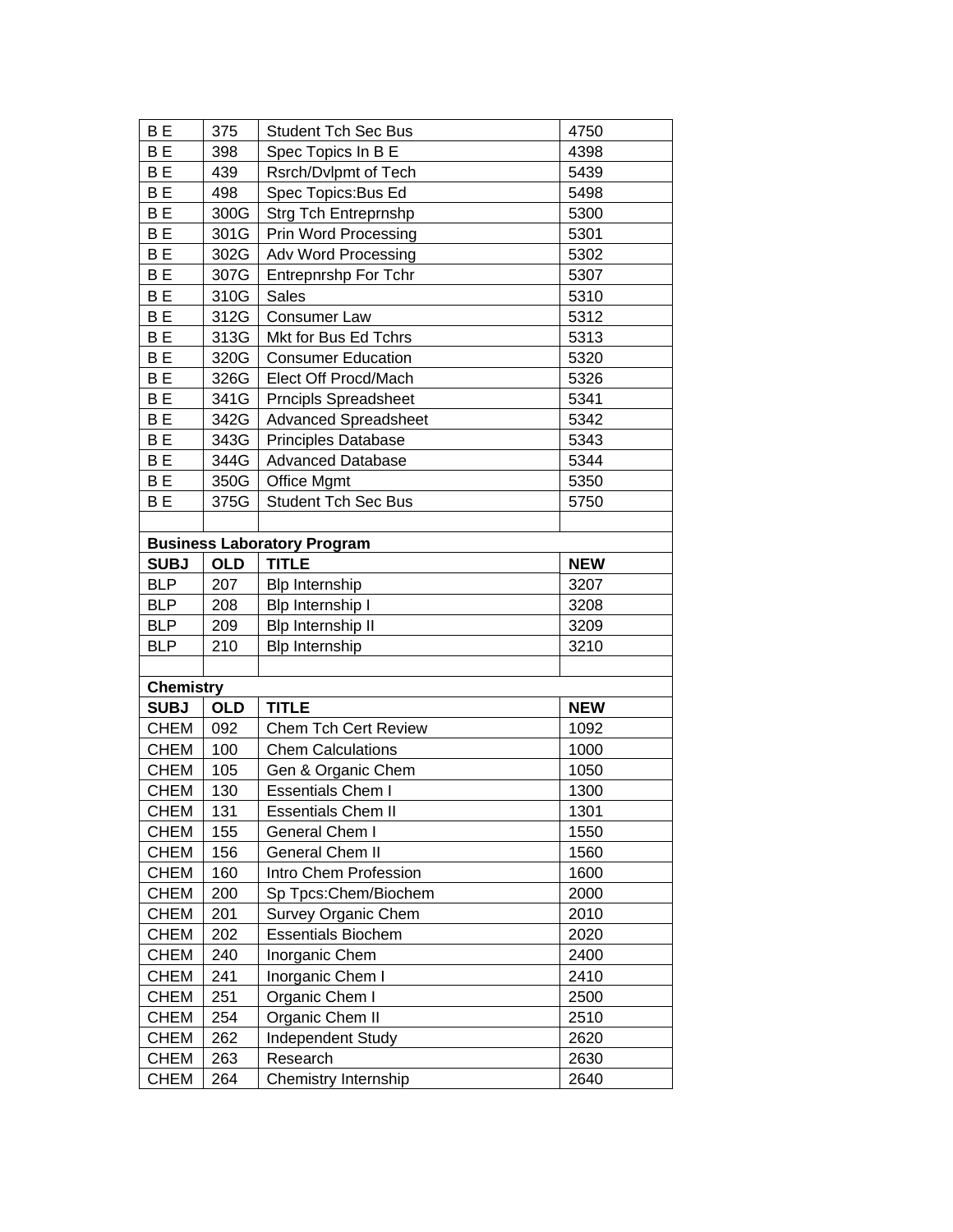| <b>CHEM</b>    | 265        | Analytical Chem I                             | 2650       |
|----------------|------------|-----------------------------------------------|------------|
| <b>CHEM</b>    | 270        | <b>Industrial Chemistry</b>                   | 2700       |
| <b>CHEM</b>    | 272        | <b>Chemical Literature</b>                    | 2720       |
| <b>CHEM</b>    | 300        | Physical Chem I                               | 4060       |
| <b>CHEM</b>    | 301        | Physical Chem II                              | 4010       |
| <b>CHEM</b>    | 302        | <b>Biochemistry I</b>                         | 4302       |
| <b>CHEM</b>    | 304        | Physical Chem I                               | 3010       |
| <b>CHEM</b>    | 305        | Physical Chem II                              | 4000       |
| <b>CHEM</b>    | 306        | Adv Inorganic Chem                            | 4100       |
| <b>CHEM</b>    | 307        | <b>Envrnmtl Impct Anlys</b>                   | 3070       |
| <b>CHEM</b>    | 310        | <b>Polymer Chemistry</b>                      | 3300       |
| <b>CHEM</b>    | 313        | <b>Biochemistry II</b>                        | 4313       |
| <b>CHEM</b>    | 335        | Seminar In Research                           | 4335       |
| <b>CHEM</b>    | 350        | Research                                      | 4350       |
| <b>CHEM</b>    | 363        | Meth Teach 6-12 Chem                          | 4630       |
| <b>CHEM</b>    | 365        | <b>Analytical Chem II</b>                     | 4365       |
| <b>CHEM</b>    | 366        | Analyt Chem/Chrmtphy                          | 3660       |
| <b>CHEM</b>    | 375        | <b>Student Tch Sec Chem</b>                   | 4750       |
| <b>CHEM</b>    | 398        | <b>Selected Topics Chem</b>                   | 4398       |
| <b>CHEM</b>    | 300G       | Physical Chem I                               | 5000       |
| <b>CHEM</b>    | 302G       | <b>Biochemistry I</b>                         | 5302       |
| <b>CHEM</b>    | 313G       | <b>Biochemistry II</b>                        | 5313       |
| <b>CHEM</b>    | 335G       | Seminar In Research                           | 5335       |
| <b>CHEM</b>    | 398G       | <b>Selected Topics Chem</b>                   | 5398       |
|                |            |                                               |            |
| <b>Chinese</b> |            |                                               |            |
| <b>SUBJ</b>    | <b>OLD</b> | <b>TITLE</b>                                  | <b>NEW</b> |
| <b>CHIN</b>    | 101        | Elem Chinese I                                | 1010       |
| <b>CHIN</b>    | 102        | Elem Chinese II                               | 1020       |
| <b>CHIN</b>    | 201        | Intermediate Chinese I                        | 2010       |
| <b>CHIN</b>    | 202        | Intermediate Chinese II                       | 2020       |
| <b>CHIN</b>    | 301        | <b>Chinese Conversation &amp; Composition</b> | 4010       |
| <b>CHIN</b>    | 302        | Chinese for the Professions                   | 4020       |
| <b>CHIN</b>    | 303        | <b>Chinese Culture &amp; Civilization</b>     | 4130       |
| <b>CHIN</b>    | 304        | History of Chinese Art                        | 4140       |
| <b>CHIN</b>    | 305        | Contemporary Chinese Literature               | 4220       |
| <b>CHIN</b>    | 306        | Chinese Film                                  | 4230       |
| <b>CHIN</b>    | 307        | Read in Clas Chi Lit                          | 4240       |
| <b>CHIN</b>    | 308        | Chinese in the US                             | 4250       |
| <b>CHIN</b>    |            |                                               |            |
|                | 310        | Hist Dev Chi L                                | 4260       |
| <b>CHIN</b>    | 350        | mat for Teach Chi                             | 4270       |
| <b>CHIN</b>    | 390        | <b>Special Topics in Chinese Studies</b>      | 4900       |
| <b>CHIN</b>    | 392        | <b>Advanced Seminar</b>                       | 4920       |
| <b>CHIN</b>    | 301G       | <b>Chinese Conversation &amp; Composition</b> | 5010       |
| <b>CHIN</b>    | 302G       | Chinese for the Professions                   | 5020       |
| <b>CHIN</b>    | 303G       | <b>Chinese Culture &amp; Civilization</b>     | 5130       |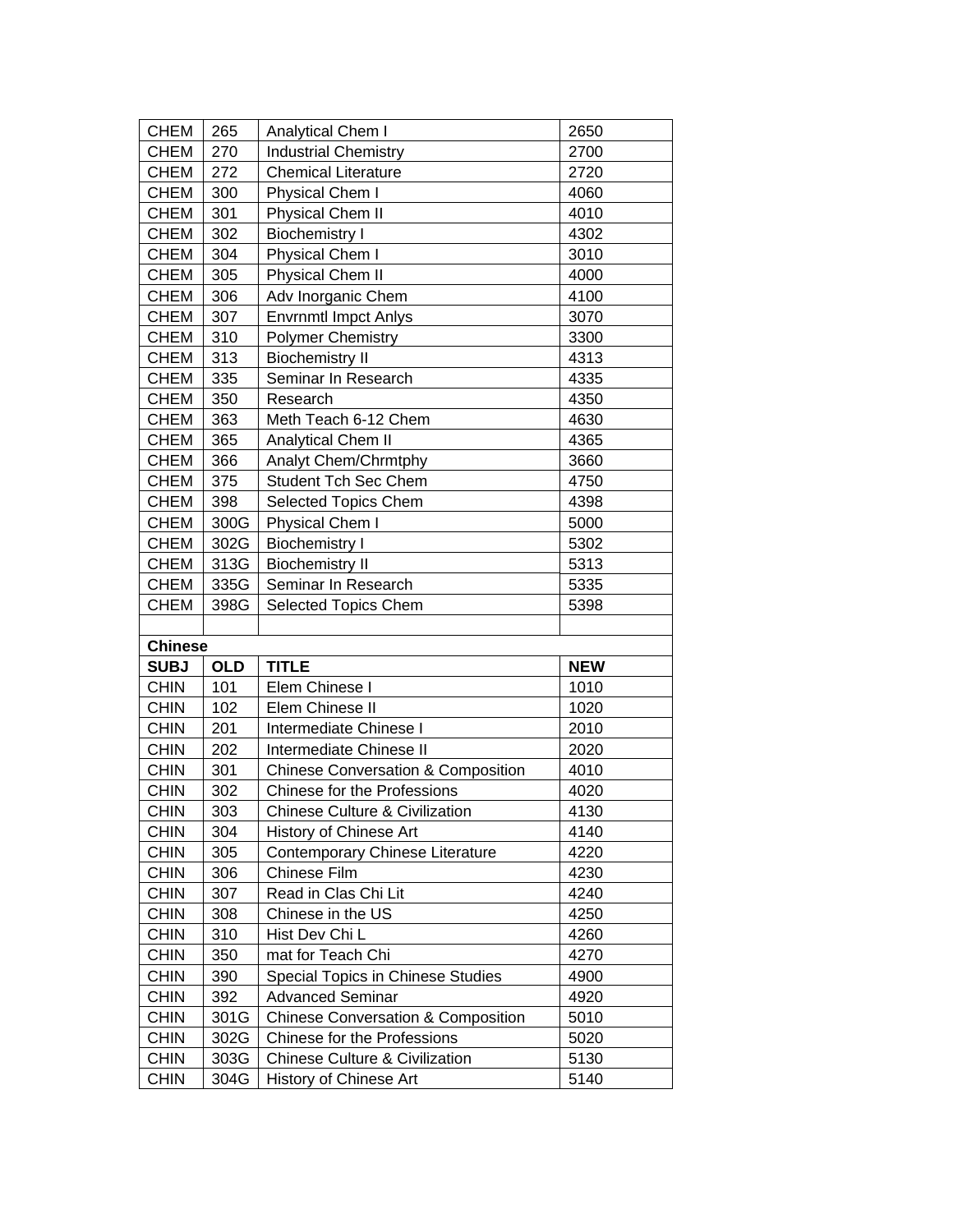| <b>CHIN</b> | 305G       | Contemporary Chinese Literature                 | 5220       |
|-------------|------------|-------------------------------------------------|------------|
| <b>CHIN</b> | 306G       | Chinese Film                                    | 5230       |
| <b>CHIN</b> | 307G       | Read in Clas Chi Lit                            | 5240       |
| <b>CHIN</b> | 308G       | Chinese in the US                               | 5250       |
| <b>CHIN</b> | 310G       | Hist Dev Chi L                                  | 5260       |
| <b>CHIN</b> | 350G       | mat for Teach Chi                               | 5270       |
| <b>CHIN</b> | 390G       | Special Topics in Chinese Studies               | 5900       |
| <b>CHIN</b> | 392G       | <b>Advanced Seminar</b>                         | 5920       |
|             |            |                                                 |            |
|             |            | <b>College of Arts &amp; Sciences</b>           |            |
| <b>SUBJ</b> | <b>OLD</b> | <b>TITLE</b>                                    | <b>NEW</b> |
| CAS         | 125        | Fresman Honors Seminar                          | 1250       |
| CAS         | 363        | <b>Classroom Management</b>                     | 2630       |
|             |            |                                                 |            |
|             |            | <b>Communication Media / Media Studies</b>      |            |
| <b>SUBJ</b> | <b>OLD</b> | <b>TITLE</b>                                    | <b>NEW</b> |
| <b>CM</b>   | 250        | <b>Visual Presentations</b>                     | MS 2500    |
| <b>CM</b>   | 310        | Fund Instruct Dsgn                              | MS 4000    |
| <b>CM</b>   | 315        | Instructional T-V                               | MS 4010    |
| <b>CM</b>   | 316        | Media Equip Mainten                             | MS 4020    |
| <b>CM</b>   | 350        | <b>Media Resrces Tchers</b>                     | MS 4030    |
| <b>CM</b>   | 361        | A-V Mat Prod I                                  | MS 4040    |
| <b>CM</b>   | 400        | <b>Survy Tech Libraries</b>                     | MS 5050    |
| <b>CM</b>   | 407        | Prob Media Select                               | MS 5060    |
| <b>CM</b>   | 408        | Prob Media Productn                             | MS 5070    |
| <b>CM</b>   | 409        | Sem Educational Med                             | MS 5080    |
| <b>CM</b>   | 450        | Comm/Media Centers                              | MS 5090    |
| <b>CM</b>   | 461        | Adv Med Prodctn                                 | MS 5100    |
| <b>CM</b>   | 310G       | Fund Instruct Dsgn                              | MS 5000    |
| <b>CM</b>   | 315G       | Instructional T-V                               | MS 5010    |
| <b>CM</b>   | 316G       | Media Equip Mainten                             | MS 5020    |
| <b>CM</b>   | 350G       | <b>Media Resrces Tchers</b>                     | MS 5030    |
| <b>CM</b>   | 361G       | A-V Mat Prod I                                  | MS 5040    |
|             |            |                                                 |            |
|             |            | <b>Communications, Media Arts &amp; Theatre</b> |            |
| <b>SUBJ</b> | <b>OLD</b> | <b>TITLE</b>                                    | <b>NEW</b> |
| <b>CMAT</b> | 113        | Comm for Professionl                            | 1130       |
| <b>CMAT</b> | 144        | Crit Appr Perfrm Arts                           | 1440       |
| <b>CMAT</b> | 152        | Fund Theatre Prac I                             | 1520       |
| <b>CMAT</b> | 153        | Fund Theatre Prac II                            | 1530       |
| <b>CMAT</b> | 154        | Fund Theatr Prac III                            | 1540       |
| <b>CMAT</b> | 165        | Cptr Media/Communctn                            | 1650       |
| <b>CMAT</b> | 175        | Intro/Media Criticsm                            | 1750       |
| <b>CMAT</b> | 202        | Media Practicum                                 | 2020       |
| <b>CMAT</b> | 203        | Basic Speech Commun                             | 2030       |
| <b>CMAT</b> | 204        | Intro to Theatre                                | 2040       |
| <b>CMAT</b> | 205        | Intro Electrnc Media                            | 2050       |
|             |            |                                                 |            |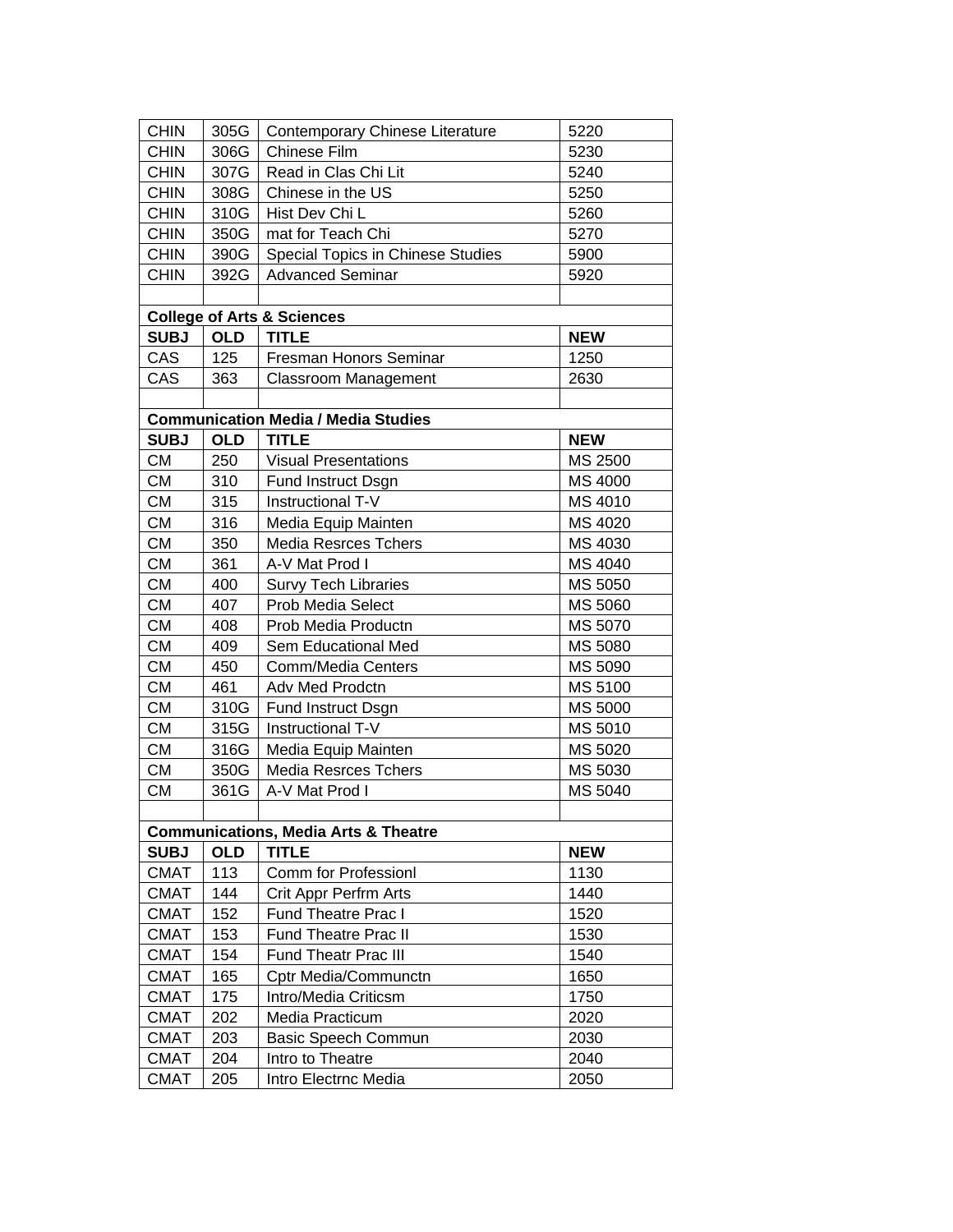| <b>CMAT</b> | 206 | Radio Station Practm                   | 2060 |
|-------------|-----|----------------------------------------|------|
| <b>CMAT</b> | 207 | TV Studio Production                   | 2070 |
| <b>CMAT</b> | 208 | Studio/Fld Operation                   | 2080 |
| <b>CMAT</b> | 209 | <b>Theatre Practicum</b>               | 2090 |
| <b>CMAT</b> | 210 | <b>TV Studio Directing</b>             | 2100 |
| <b>CMAT</b> | 211 | Prin of Announcing                     | 2110 |
| <b>CMAT</b> | 212 | Radio Production                       | 2120 |
| <b>CMAT</b> | 214 | African Amer Theatre                   | 2140 |
| <b>CMAT</b> | 215 | <b>Mass Communication</b>              | 2150 |
| <b>CMAT</b> | 216 | Cont Write Radio/TV                    | 2160 |
| <b>CMAT</b> | 218 | Playwriting                            | 2180 |
| <b>CMAT</b> | 220 | Intro Multmedia Prod                   | 2200 |
| <b>CMAT</b> | 221 | <b>Interpersonal Comm</b>              | 2210 |
| <b>CMAT</b> | 226 | Internshp In Brdcstg                   | 2260 |
| <b>CMAT</b> | 230 | <b>Theatre Management</b>              | 2300 |
| <b>CMAT</b> | 231 | African Amer Cinema                    | 2310 |
| <b>CMAT</b> | 232 | Fundamentals of Make Up Desgn          | 2320 |
| <b>CMAT</b> | 234 | Costume Design                         | 2340 |
| <b>CMAT</b> | 235 | Hist Costume Design                    | 2350 |
| <b>CMAT</b> | 236 | Internshp in Theatre                   | 2360 |
| <b>CMAT</b> | 237 | <b>Basic Elect. For Broadcasting</b>   | 2370 |
| <b>CMAT</b> | 238 | <b>Basic Cicuitry for Broadcasting</b> | 2380 |
| <b>CMAT</b> | 239 | Wiring, Cabling, and Signal Theory     | 2390 |
| <b>CMAT</b> | 240 | Design For Theatre                     | 2400 |
| <b>CMAT</b> | 242 | Sports Broadcast I                     | 2420 |
| <b>CMAT</b> | 245 | Topics In Comm                         | 2450 |
| <b>CMAT</b> | 246 | <b>Public Relations I</b>              | 2460 |
| <b>CMAT</b> | 250 | Law/Ethics Mass Med                    | 2500 |
| <b>CMAT</b> | 252 | Intro Video Fld Prod                   | 2520 |
| <b>CMAT</b> | 255 | Acting                                 | 2550 |
| <b>CMAT</b> | 256 | Acting II                              | 2560 |
| <b>CMAT</b> | 261 | Oral Interpreta Lit                    | 2610 |
| <b>CMAT</b> | 263 | Light/Scene Desgn TV                   | 2630 |
| <b>CMAT</b> | 265 | Digital Filmmaking                     | 2650 |
| <b>CMAT</b> | 272 | Small Grp Commun                       | 2720 |
| <b>CMAT</b> | 298 | Ind Study in Theatre                   | 2980 |
| <b>CMAT</b> | 299 | Independent Study                      | 2990 |
| <b>CMAT</b> | 300 | Brdcast Mgmt/Program                   | 4300 |
| <b>CMAT</b> | 302 | On Camera Perform                      | 4302 |
| <b>CMAT</b> | 303 | Digital Media                          | 3030 |
| <b>CMAT</b> | 304 | Organztl Commun                        | 4304 |
| <b>CMAT</b> | 305 | Nonvb El Int Commun                    | 4305 |
| <b>CMAT</b> | 306 | Prac In Brdcasting                     | 4306 |
| <b>CMAT</b> | 307 | Broadcast Internship                   | 4307 |
| <b>CMAT</b> | 308 | Practicum in Media                     | 3080 |
| <b>CMAT</b> | 309 | Practicum in Theatre                   | 3090 |
| <b>CMAT</b> | 310 | Dynam of Persuasion                    | 4310 |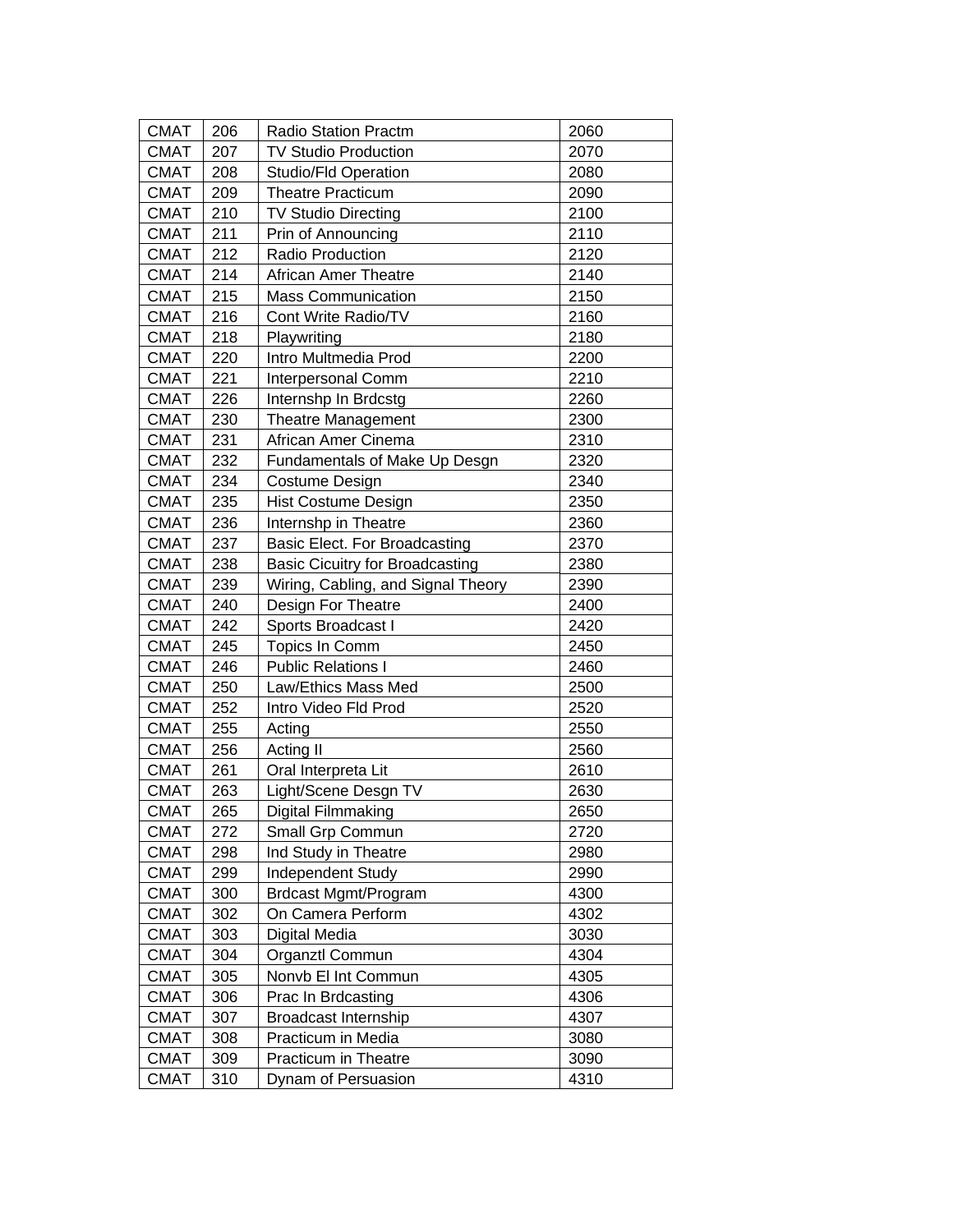| <b>CMAT</b> | 312  | <b>Creative Dramatics</b>        | 4312 |
|-------------|------|----------------------------------|------|
| <b>CMAT</b> | 313  | <b>Clascl Afrcn Theatre</b>      | 3130 |
| <b>CMAT</b> | 314  | Theatre Hist & Lit               | 4314 |
| <b>CMAT</b> | 315  | <b>Advanced Speech</b>           | 4315 |
| <b>CMAT</b> | 316  | Studies in media Prod            | 4316 |
| <b>CMAT</b> | 320  | Adv Multimedia Prod              | 3200 |
| <b>CMAT</b> | 321  | Wrtg for Multimedia              | 3210 |
| <b>CMAT</b> | 322  | <b>Studies in Playwrtng</b>      | 4322 |
| <b>CMAT</b> | 323  | Writing For TV                   | 4323 |
| <b>CMAT</b> | 324  | Writ The Screenplay              | 4324 |
| <b>CMAT</b> | 326  | <b>Broadcast Journalism</b>      | 4326 |
| <b>CMAT</b> | 327  | Hispanic Media                   | 4327 |
| <b>CMAT</b> | 330  | <b>Broadcast Measrmnt</b>        | 4330 |
| <b>CMAT</b> | 331  | <b>Broadcast Operations</b>      | 4331 |
| <b>CMAT</b> | 332  | Advance Make-Up Design           | 4332 |
| <b>CMAT</b> | 333  | <b>FCC Brdcst Rules</b>          | 4333 |
| <b>CMAT</b> | 334  | <b>Costume Design&amp; Const</b> | 4334 |
| <b>CMAT</b> | 342  | Sports Broadcast II              | 4342 |
| <b>CMAT</b> | 345  | Spec Topics In Comm              | 4345 |
| <b>CMAT</b> | 346  | <b>Public Relations II</b>       | 3320 |
| <b>CMAT</b> | 350  | Theater Workshop                 | 4350 |
| <b>CMAT</b> | 352  | Digital Adv Fld Prod             | 4352 |
| <b>CMAT</b> | 356  | Writing for PR                   | 3460 |
| <b>CMAT</b> | 360  | <b>Stage Direction</b>           | 4360 |
| <b>CMAT</b> | 362  | Contem Issue Brdcast             | 4362 |
| <b>CMAT</b> | 365  | <b>Advanced Project</b>          | 4365 |
| <b>CMAT</b> | 366  | Adv Prodctn Seminar              | 3600 |
| <b>CMAT</b> | 367  | Adv Audio Production             | 4367 |
| <b>CMAT</b> | 368  | Tech Innov/Prod Proc             | 4368 |
| <b>CMAT</b> | 369  | Adv Multi-Camra Prod             | 3660 |
| <b>CMAT</b> | 373  | <b>Adv Scriptwriting</b>         | 4373 |
| <b>CMAT</b> | 376  | Theatre Internship               | 3680 |
| <b>CMAT</b> | 380  | Mass Comm Research               | 3690 |
| <b>CMAT</b> | 398  | Ind Study in Theatre             | 3730 |
| <b>CMAT</b> | 399  | Independent Study                | 4399 |
| <b>CMAT</b> | 300G | <b>Brdcast Mgmt/Program</b>      | 5300 |
| <b>CMAT</b> | 302G | On Camera Perform                | 5302 |
| CMAT        | 304G | Organztl Commun                  | 5304 |
| <b>CMAT</b> | 305G | Nonvb El Int Commun              | 5305 |
| <b>CMAT</b> | 306G | Prac In Brdcasting               | 5306 |
| <b>CMAT</b> | 307G | <b>Broadcast Internship</b>      | 5307 |
| <b>CMAT</b> | 310G | Dynam of Persuasion              | 5310 |
| <b>CMAT</b> | 312G | <b>Creative Dramatics</b>        | 5312 |
| <b>CMAT</b> | 314G | Theatre Hist & Lit               | 5314 |
| <b>CMAT</b> | 315G | <b>Advanced Speech</b>           | 5315 |
| <b>CMAT</b> | 316G | Studies in media Prod            | 5316 |
| <b>CMAT</b> | 322G | <b>Studies in Playwrtng</b>      | 5322 |
|             |      |                                  |      |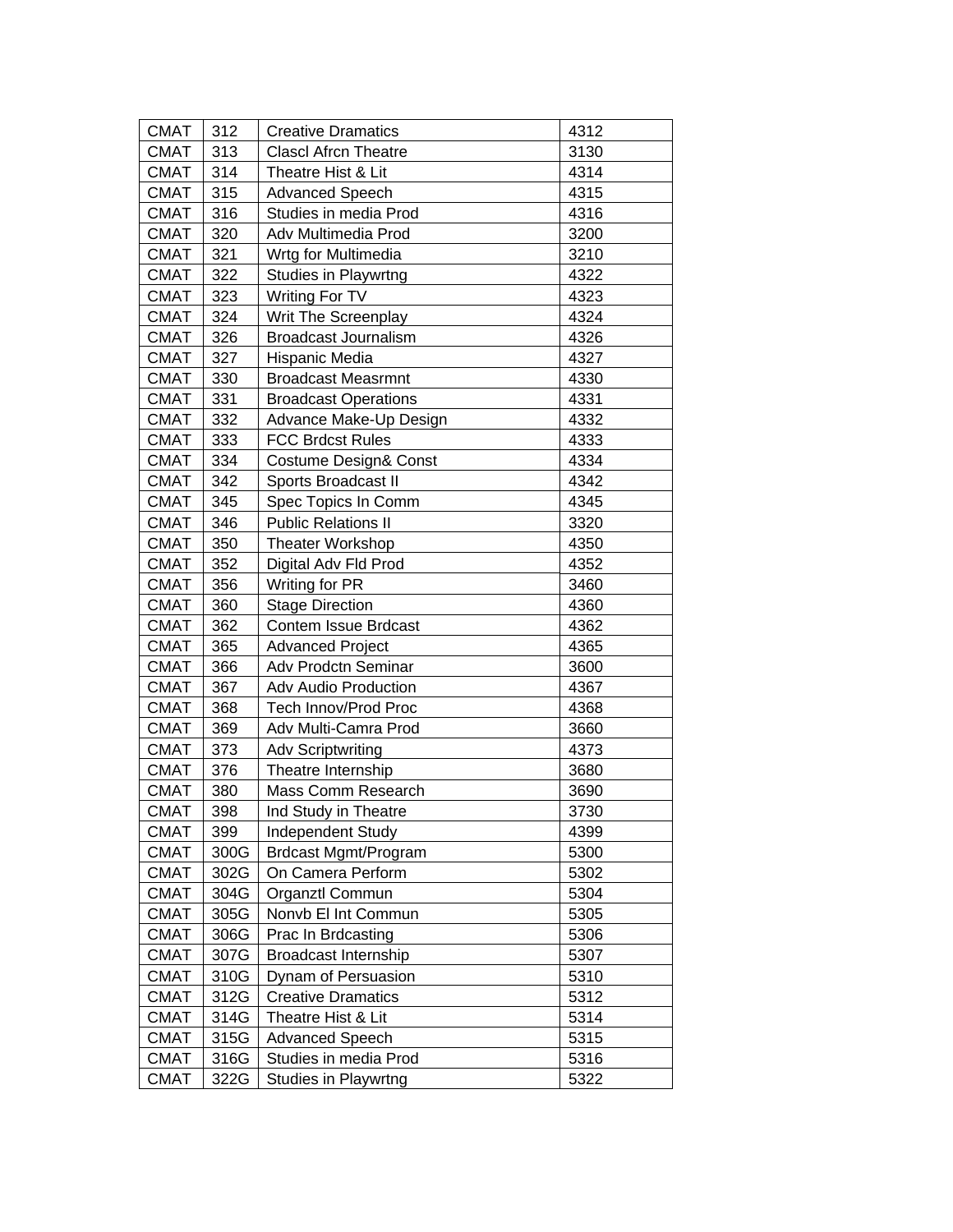| <b>CMAT</b> | 323G                    | Writing For TV                     | 5323       |
|-------------|-------------------------|------------------------------------|------------|
| <b>CMAT</b> | 324G                    | Writ the Screenplay                | 5324       |
| <b>CMAT</b> | 326G                    | <b>Broadcast Journalism</b>        | 5326       |
| <b>CMAT</b> | 345G                    | Spec Topics In Comm                | 5345       |
| <b>CMAT</b> | 350G                    | Theater Workshop                   | 5350       |
| <b>CMAT</b> | 352G                    | <b>Electronic Fld Prod</b>         | 5352       |
| <b>CMAT</b> | 360G                    | <b>Stage Direction</b>             | 5360       |
| <b>CMAT</b> | 363G                    | Contem Issue Brdcast               | 5362       |
| <b>CMAT</b> | 365G                    | <b>Advanced Project</b>            | 5365       |
| <b>CMAT</b> | 367G                    | <b>Adv Audio Production</b>        | 5367       |
| <b>CMAT</b> | 368G                    | <b>Tech Innov/Prod Proc</b>        | 5368       |
| <b>CMAT</b> | 373G                    | <b>Adv Scriptwriting</b>           | 5373       |
| <b>CMAT</b> | 399G                    | Independent Study                  | 5399       |
|             |                         |                                    |            |
|             | <b>Computer Science</b> |                                    |            |
| <b>SUBJ</b> | <b>OLD</b>              | <b>TITLE</b>                       | <b>NEW</b> |
| <b>CPTR</b> | 105                     | Intro to Data Processing           | 1050       |
| <b>CPTR</b> | 106                     | Intro to Personal Cptrs I          | 1060       |
| <b>CPTR</b> | 107                     | Intro to Personal Cptrs II         | 1070       |
| <b>CPTR</b> | 141                     | Intro to C++                       | 1100       |
| <b>CPTR</b> | 151                     | Intro to Visual Basic              | 1150       |
| <b>CPTR</b> | 180                     | Intro to Cptr Professions          | 1900       |
| <b>CPTR</b> | 241                     | Adv C++ Programming                | 2100       |
| <b>CPTR</b> | 243                     | Intro to Multimedia                | 2120       |
| <b>CPTR</b> | 250                     | <b>Bus Appl Programming</b>        | 2150       |
| <b>CPTR</b> | 255                     | <b>Unix Applications</b>           | 2550       |
| <b>CPTR</b> | 301                     | <b>Numerical Methods</b>           | 3330       |
| <b>CPTR</b> | 305                     | Assembly Lang Prog                 | 2400       |
| <b>CPTR</b> | 307                     | Data Structures                    | 3100       |
| <b>CPTR</b> | 308                     | Intro to File Processing           | 3620       |
| <b>CPTR</b> | 309                     | Computer Algorithms                | 4200       |
| <b>CPTR</b> | 310                     | Computer Graphics                  | 3350       |
| <b>CPTR</b> | 313                     | <b>Object Oriented Programming</b> | 3150       |
| <b>CPTR</b> | 317                     | Theory of Computation              | 4210       |
| <b>CPTR</b> | 320                     | Program Languages                  | 4220       |
| <b>CPTR</b> | 333                     | <b>Computer Organization</b>       | 4400       |
| <b>CPTR</b> | 339                     | Software Engineering               | 4800       |
| <b>CPTR</b> | 340                     | <b>Sys Analysis and Design</b>     | 4820       |
| <b>CPTR</b> | 341                     | Modeling & Simulation              | 4340       |
| <b>CPTR</b> | 355                     | Intro to Operating Sys             | 3500       |
| <b>CPTR</b> | 356                     | Com & Cptr Network I               | 3700       |
| <b>CPTR</b> | 357                     | Intro to Database Sys              | 4600       |
| <b>CPTR</b> | 358                     | <b>Relation Database Mgmt</b>      | 4620       |
| <b>CPTR</b> | 362                     | <b>Network Security</b>            | 4710       |
| <b>CPTR</b> | 365                     | <b>Network Administration</b>      | 4720       |
| <b>CPTR</b> | 366                     | Com & Cptr Network II              | 4700       |
| <b>CPTR</b> | 368                     | <b>TCP/IP Internetworking</b>      | 4730       |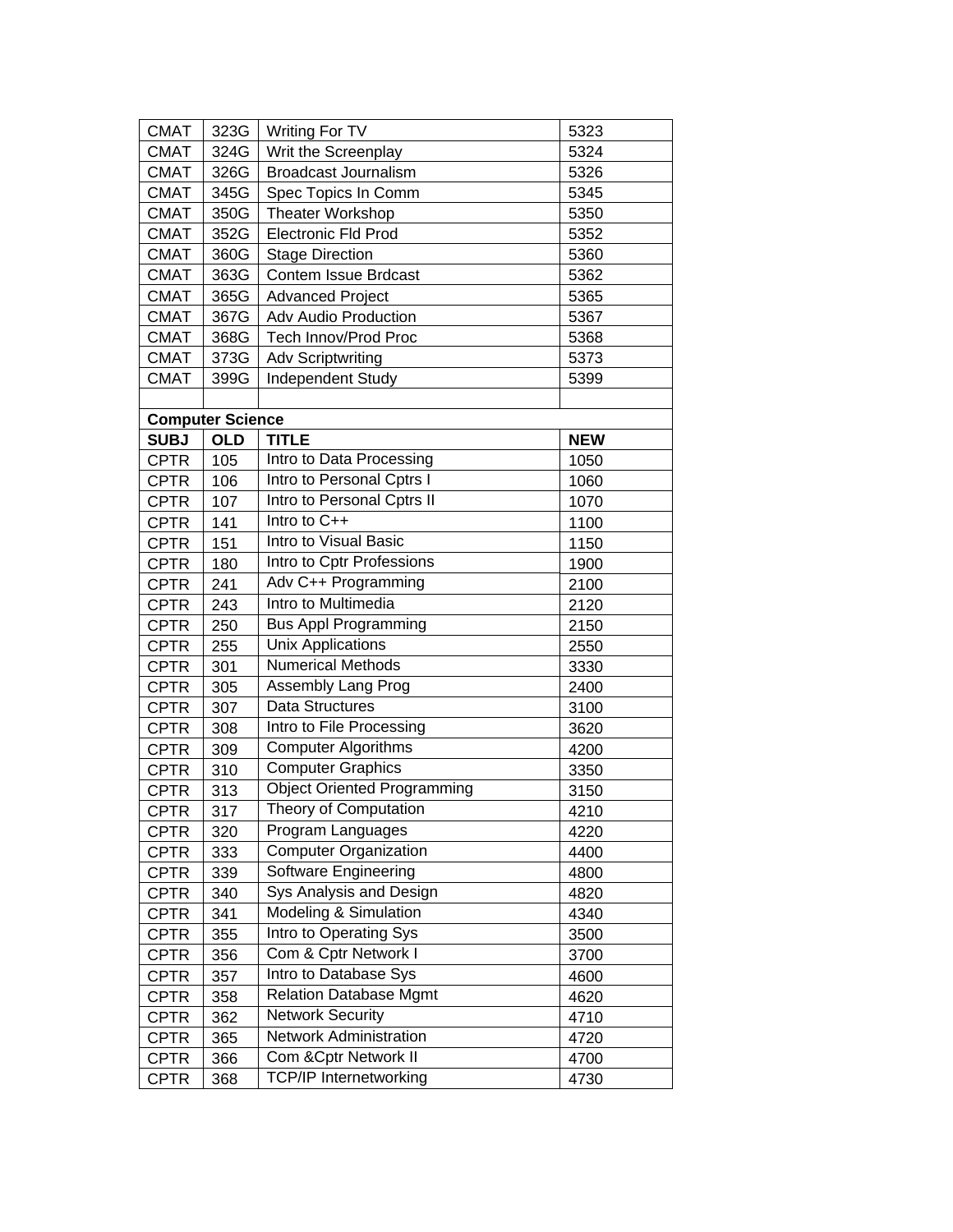| <b>CPTR</b> | 370                         | Special Topics in Cptr          | 4900       |
|-------------|-----------------------------|---------------------------------|------------|
| <b>CPTR</b> | 371                         | <b>Pattern Recognition</b>      | 4310       |
| <b>CPTR</b> | 372                         | Artificial Intelligence         | 4320       |
| <b>CPTR</b> | 381                         | Computer Sci Internship         | 4920       |
| <b>CPTR</b> | 404                         | Automata Theory                 | 5250       |
| <b>CPTR</b> | 409                         | Algorithm Thy & Analysis        | 5200       |
| <b>CPTR</b> | 420                         | Adv. Software Engineering       | 5800       |
| <b>CPTR</b> | 424                         | Software Project Mgmt           | 5850       |
| <b>CPTR</b> | 429                         | Software Meas/Reliability       | 5860       |
| <b>CPTR</b> | 430                         | <b>Cptr System Architecture</b> | 5400       |
| <b>CPTR</b> | 440                         | Adv. Database Design            | 5600       |
| <b>CPTR</b> | 445                         | <b>Object-Oriented Database</b> | 5660       |
| <b>CPTR</b> | 446                         | <b>Distributed Database Sys</b> | 5670       |
| <b>CPTR</b> | 447                         | Data Warehousing/Mining         | 5680       |
| <b>CPTR</b> | 460                         | Adv. Operating Systems          | 5550       |
| <b>CPTR</b> | 461                         | <b>Network Operating Sys</b>    | 5510       |
| <b>CPTR</b> | 464                         | Adv. TCP/IP Network Arch        | 5750       |
| <b>CPTR</b> | 469                         | Adv Ntwrk Sec & Privacy         | 5760       |
| <b>CPTR</b> | 492                         | <b>Graduate Seminar</b>         | 5950       |
| <b>CPTR</b> | 495                         | Graduate Cptr Sci Exp           | 5990       |
|             |                             |                                 |            |
|             | <b>Continuing Education</b> |                                 |            |
| <b>SUBJ</b> | <b>OLD</b>                  | <b>TITLE</b>                    | <b>NEW</b> |
| <b>CE</b>   | 301                         | <b>CE Wrkshps:Sp Topics</b>     | 3010       |
| <b>CE</b>   | 311                         | <b>CE Topics Soc Servcs</b>     | 3110       |
| <b>CE</b>   | 313                         | <b>CE Topic Bus Profsnl</b>     | 3130       |
| СE          | 315                         | <b>CE For Math Teachers</b>     | 3150       |
| <b>CE</b>   | 317                         | <b>CE:Child Care Provdr</b>     | 3170       |
| <b>CE</b>   | 314G                        | <b>CE For Teachers</b>          | 3140       |
| <b>CE</b>   | 316G                        | <b>CE For Science Tchrs</b>     | 3160       |
|             |                             |                                 |            |
|             | <b>Criminal Justice</b>     |                                 |            |
| <b>SUBJ</b> | <b>OLD</b>                  | <b>TITLE</b>                    | <b>NEW</b> |
| CJ          | 110                         | Intro Gang Awareness            | 1110       |
| CJ          | 130                         | Intro Forensic Sci              | 1130       |
| CJ          | 150                         | Psyc of Urban Youth             | 1150       |
| CJ          | 200                         | Intro to Law                    | 1200       |
| CJ          | 210                         | Intro to Corrections            | 1210       |
| CJ          | 212                         | Intro to Policing               | 1212       |
| CJ          | 220                         | Intro Privte Securty            | 1220       |
| CJ          | 245                         | Intro Rstortve Justce           | 2245       |
| CJ          | 302                         | Ind Stdy Crim Just              | 3302       |
| CJ          | 303                         | <b>Prob Social Justice</b>      | 4303       |
| CJ          | 306                         | Cnsl Soc Just Areas             | 4306       |
| CJ          |                             |                                 |            |
|             | 309                         | <b>Survey Crim Just Sys</b>     | 2309       |
| CJ          | 316                         | Intro Criminology               | 2316       |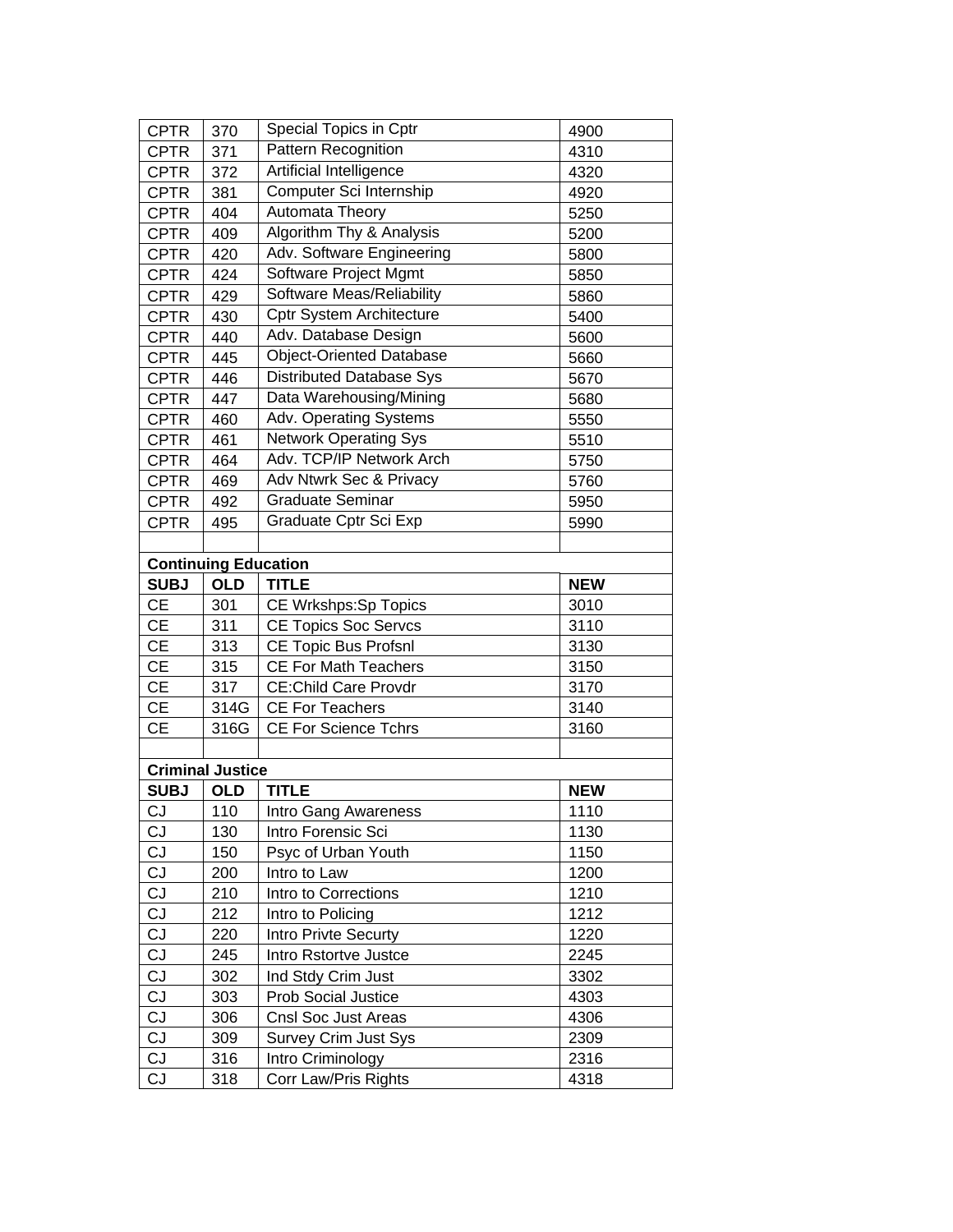| CJ | 320 | Women in Crim Just             | 4320 |
|----|-----|--------------------------------|------|
| CJ | 321 | Correctional Org               | 4321 |
| CJ | 322 | <b>Organized Crime</b>         | 4322 |
| CJ | 323 | Youth Gangs/Violence           | 4323 |
| CJ | 324 | Youth Gang Intervntn           | 4324 |
| CJ | 325 | <b>Police Operations</b>       | 4325 |
| CJ | 326 | <b>Police Com Relations</b>    | 4326 |
| CJ | 329 | Resrch Apprenticeshp           | 4329 |
| CJ | 331 | Drug Abuse/Crim Just           | 4331 |
| CJ | 332 | Victimology                    | 4332 |
| CJ | 334 | <b>Comp Police Systems</b>     | 4334 |
| CJ | 335 | Police Org & Mgmt              | 4335 |
| CJ | 336 | Sociolgy of Corrctns           | 4336 |
| CJ | 337 | <b>CJ Hist Perspective</b>     | 4337 |
| CJ | 338 | Criminology Theory             | 4338 |
| CJ | 340 | U.S. Criminal Courts           | 4340 |
| CJ | 343 | <b>Criminal Procedure</b>      | 4343 |
| CJ | 344 | <b>Trial Practice</b>          | 4344 |
| CJ | 345 | Law/Legal Sys/Socty            | 4345 |
| CJ | 350 | Rsrch Design in CJ             | 4350 |
| CJ | 351 | Probation & Parole             | 4351 |
| CJ | 352 | Juvenile Inst                  | 4352 |
| CJ | 353 | <b>Adult Institutions</b>      | 4353 |
| CJ | 354 | <b>Community Based Corr</b>    | 4354 |
| CJ | 355 | <b>Crime Control/Prevnt</b>    | 4355 |
| CJ | 356 | Loc Deten Facility             | 4356 |
| CJ | 357 | Juv Deling & Juv Jus           | 4357 |
| CJ | 359 | Fam Crisis Interven            | 4359 |
| CJ | 361 | Substantive Crim Law           | 4361 |
| CJ | 362 | <b>Community/Crime Prev</b>    | 4362 |
| CJ | 363 | Criminal Investigation         | 4363 |
| CJ | 368 | Terrorism                      | 4368 |
| CJ | 370 | Security Admin I               | 4370 |
| CJ | 378 | Internatnl CJ Systms           | 4378 |
| CJ | 380 | <b>Quantitative Rsrch Meth</b> | 4380 |
| CJ | 389 | Spec Topics Crm Just           | 4389 |
| CJ | 390 | Prac/Intern Crim Jus           | 4390 |
| CJ | 391 | <b>Bachelor Paper</b>          | 4391 |
| CJ | 400 | Sem:Adv Cnselng Tech           | 5800 |
| CJ | 401 | <b>Research Foundations</b>    | 5801 |
| CJ | 402 | Sem:Clsfctn/Asmnt of           | 5802 |
| CJ | 404 | Resrch Sem Crim Just           | 5804 |
| CJ | 405 | Sem: CJ Mgmt & Admin           | 5805 |
| CJ | 406 | Sem:Mental ill & CJ            | 5806 |
| CJ | 407 | Sem In Victimology             | 5807 |
| CJ | 412 | Ind Stdy Crim Just             | 5812 |
| CJ | 429 | Resrch Apprentcshp             | 5829 |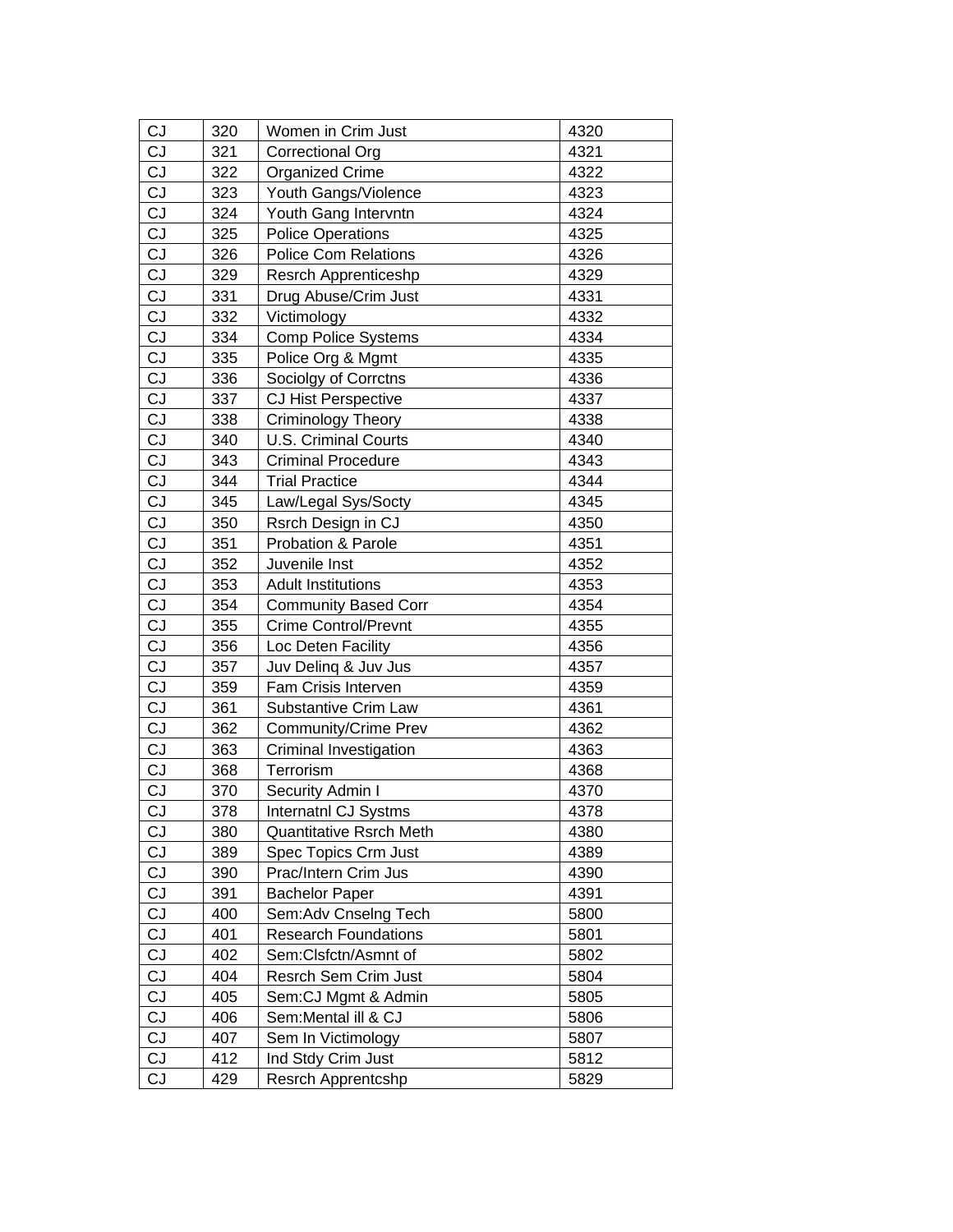| CJ             | 445        | Ethical Issues In CJ                              | 5845       |
|----------------|------------|---------------------------------------------------|------------|
| CJ             | 455        | Thesis Rsrch In CJ                                | 5855       |
| CJ             | 462        | Sem:Correctnl Orgztn                              | 5862       |
| CJ             | 470        | Sem:Soc Inequalty/CJ                              | 5870       |
| CJ             | 471        | Sem Prob & Parole                                 | 5871       |
| CJ             | 472        | Sem In Juven Inst                                 | 5872       |
| CJ             | 473        | Sem In Adult Inst                                 | 5873       |
| CJ             | 475        | Sem:Law Enf/Soc Just                              | 5875       |
| CJ             | 476        | Sem Correctional Law                              | 5876       |
| CJ             | 477        | Sem Comm Cor/Soc Jus                              | 5877       |
| CJ             | 478        | Sem:Intrntl CJ Systm                              | 5878       |
| CJ             | 479        | Sem Pub Polcy Is CJ                               | 5879       |
| CJ             | 480        | Sem:Adv Topics Criminology                        | 5880       |
| CJ             | 481        | Adv Resrch Analysis & Appl                        | 5881       |
| CJ             | 489        | Special Topic In CJ                               | 5889       |
| CJ             | 499        | Adv Prc/Int Crim Jus                              | 5899       |
| CJ             | 303G       | Prob Social Justice                               | 5303       |
| CJ             | 306G       | <b>Cnsl Soc Just Areas</b>                        | 5306       |
| CJ             | 320G       | Women in Crim Just                                | 5320       |
| CJ             | 322G       | <b>Organized Crime</b>                            | 5322       |
| CJ             | 324G       | Youth Gang Intervntn                              | 5324       |
| CJ             | 331G       | Drug Abuse/Crim Just                              | 5331       |
| CJ             | 334G       | <b>Comp Police Systems</b>                        | 5334       |
| CJ             | 335G       | Police Org & Mgmt                                 | 5335       |
| CJ             | 336G       | Sociolgy of Corrctns                              | 5336       |
| CJ             | 337G       | CJ Hist Perspective                               | 5337       |
| CJ             | 338G       | Criminology Theory                                | 5338       |
| CJ             | 343G       | <b>Const Crim Procedure</b>                       | 5343       |
| CJ             | 345G       | Law/Legal Sys/Socty                               | 5345       |
| CJ             | 350G       | Rsrch Design in CJ                                | 5350       |
| CJ             | 351G       | Probation & Parole                                | 5351       |
| $\overline{c}$ | 356G       | Loc Deten Facility                                | 5356       |
| CJ             | 357G       | Juv Deling & Juv Jus                              | 5357       |
| CJ             | 362G       | <b>Community/Crime Prev</b>                       | 5362       |
| CJ             | 363G       | Criminal Investigation                            | 5363       |
| CJ             | 368G       | Terrorism                                         | 5368       |
| CJ             | 380G       | <b>Quantitative Rsrch Meth</b>                    | 5380       |
|                |            |                                                   |            |
|                |            | <b>Early Childhood &amp; Elementary Education</b> |            |
| <b>SUBJ</b>    | <b>OLD</b> | <b>TITLE</b>                                      | <b>NEW</b> |
| <b>ECEE</b>    | 400        | Ind Stdy & Res                                    | 5000       |
| <b>ECEE</b>    | 462        | <b>Field Practicum</b>                            | 5462       |
| <b>ECEE</b>    | 466        | <b>Master Proj/Thesis</b>                         | 5466       |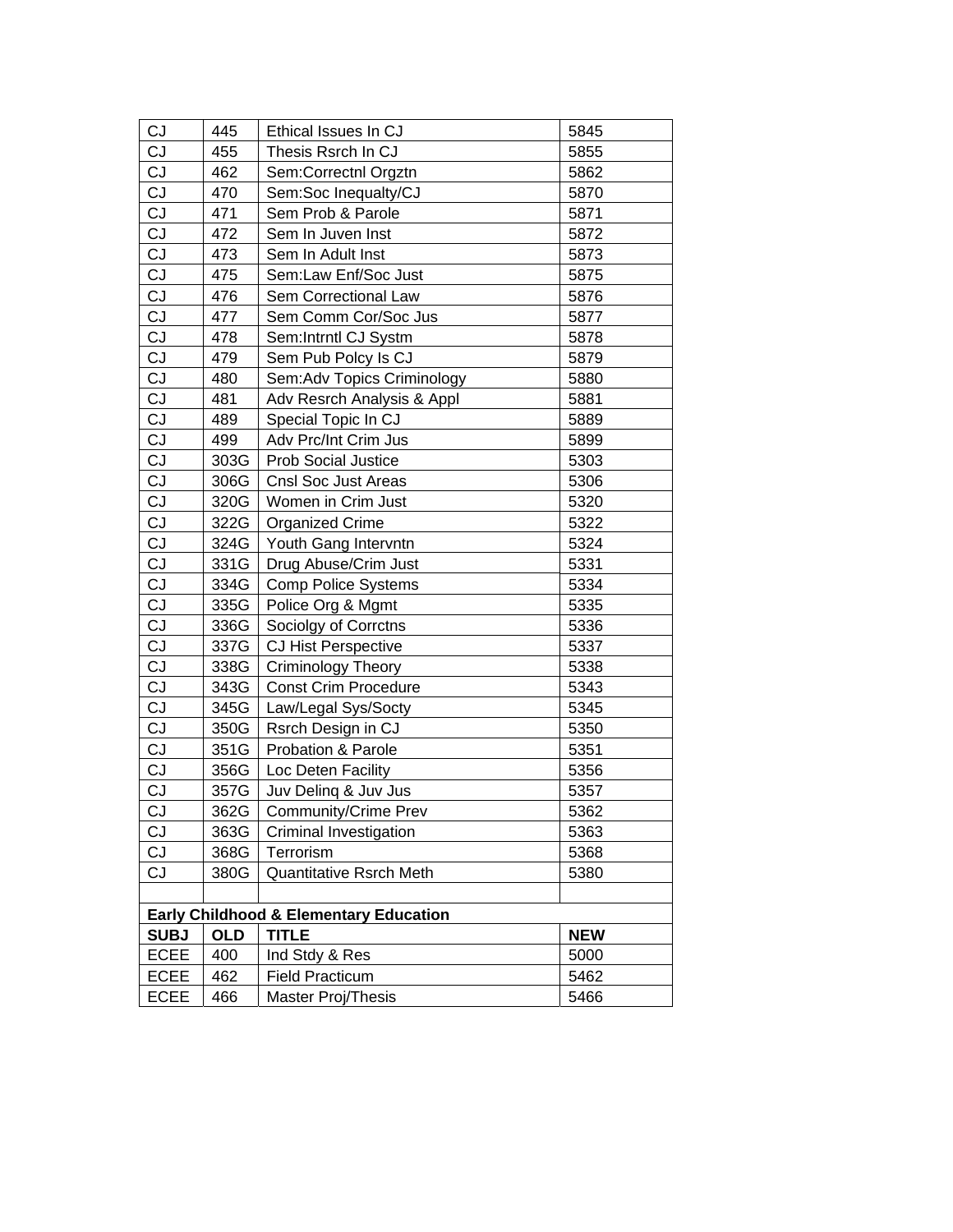| <b>Early Childhood Education</b> |            |                              |            |  |
|----------------------------------|------------|------------------------------|------------|--|
| <b>SUBJ</b>                      | <b>OLD</b> | <b>TITLE</b>                 | <b>NEW</b> |  |
| <b>ECH</b>                       | 090        | Freshman Seminar             | 0090       |  |
| <b>ECH</b>                       | 092        | <b>ECH Cert Review</b>       | 0920       |  |
| <b>ECH</b>                       | 204        | Develop through Play         | 2040       |  |
| <b>ECH</b>                       | 205        | Chld Dev: Implic Prac        | 2050       |  |
| <b>ECH</b>                       | 299        | Independent Study            | 2990       |  |
| <b>ECH</b>                       | 300        | Found Instrctn ECH           | 4000       |  |
| <b>ECH</b>                       | 301        | Hist/Phil Ech Educ           | 4001       |  |
| <b>ECH</b>                       | 302        | The Young Child              | 4002       |  |
| <b>ECH</b>                       | 304        | Infant Toddler Develp        | 4304       |  |
| <b>ECH</b>                       | 308        | <b>Creative Exper Ech</b>    | 4008       |  |
| <b>ECH</b>                       | 309        | Spch/Lang Dvlpmt Ech         | 4009       |  |
| <b>ECH</b>                       | 312        | Read/Lan Arts Yng Ch         | 4120       |  |
| <b>ECH</b>                       | 315        | Chd/Fam/Com/Relatns          | 4150       |  |
| <b>ECH</b>                       | 317        | Nutr/Hlth/Safety Chld        | 4170       |  |
| <b>ECH</b>                       | 318        | Meth Instrc Pre-Prim         | 4180       |  |
| <b>ECH</b>                       | 319        | Meth Prim Instr Primary      | 4319       |  |
| <b>ECH</b>                       | 322        | Ad/Sup Chld Care Ser         | 4220       |  |
| <b>ECH</b>                       | 324        | <b>Childhood Education</b>   | 4240       |  |
| <b>ECH</b>                       | 331        | Lit For Young Chldrn         | 4310       |  |
| <b>ECH</b>                       | 340        | Montessori Method            | 4340       |  |
| <b>ECH</b>                       | 374        | <b>Field Practicum ECH</b>   | 4740       |  |
| <b>ECH</b>                       | 375        | St Tch/Sem:ECH               | 4750       |  |
| <b>ECH</b>                       | 385        | Screen/Assmnt/Eval           | 4850       |  |
| <b>ECH</b>                       | 386        | Clin Exp Child Care          | 4860       |  |
| <b>ECH</b>                       | 395        | <b>Child Care Practicum</b>  | 4950       |  |
| <b>ECH</b>                       | 398        | <b>Special Topics Ech</b>    | 4980       |  |
| <b>ECH</b>                       | 402        | The Young Child              | 5020       |  |
| <b>ECH</b>                       | 412        | Read/Lan Arts Yng Ch         | 5120       |  |
| <b>ECH</b>                       | 425        | Contem Influence Ech         | 5250       |  |
| <b>ECH</b>                       | 427        | Cog Dev Theory/Impl          | 5270       |  |
| <b>ECH</b>                       | 428        | Multi-Dis Approach           | 5280       |  |
| <b>ECH</b>                       | 432        | Curr Presch-Pri Chn          | 5320       |  |
| <b>ECH</b>                       | 440        | Develop Infancy              | 5440       |  |
| <b>ECH</b>                       | 497        | <b>Rsrch Early Childhd</b>   | 5970       |  |
| <b>ECH</b>                       | 300G       | Found Instrctn ECH           | 5000       |  |
| <b>ECH</b>                       | 301G       | Hist/Phil Ech Educ           | 5001       |  |
| <b>ECH</b>                       | 304G       | <b>Infant Toddler Develp</b> | 5304       |  |
| <b>ECH</b>                       | 308G       | <b>Creative Exper Ech</b>    | 5008       |  |
| <b>ECH</b>                       | 309G       | Spch/Lang Dvlpmt Ech         | 5009       |  |
| <b>ECH</b>                       | 315G       | Chd/Fam/Com/Relatns          | 5150       |  |
| <b>ECH</b>                       | 317G       | Nutr/Hlth/Safety Chld        | 5170       |  |
| <b>ECH</b>                       | 318G       | Meth Instrc Pre-Prim         | 5180       |  |
| <b>ECH</b>                       | 319G       | Meth Instrc Prim Lvl         | 5319       |  |
| <b>ECH</b>                       | 322G       | Ad/Sup Chld Care Ser         | 5220       |  |
| <b>ECH</b>                       | 324G       | <b>Childhood Education</b>   | 5240       |  |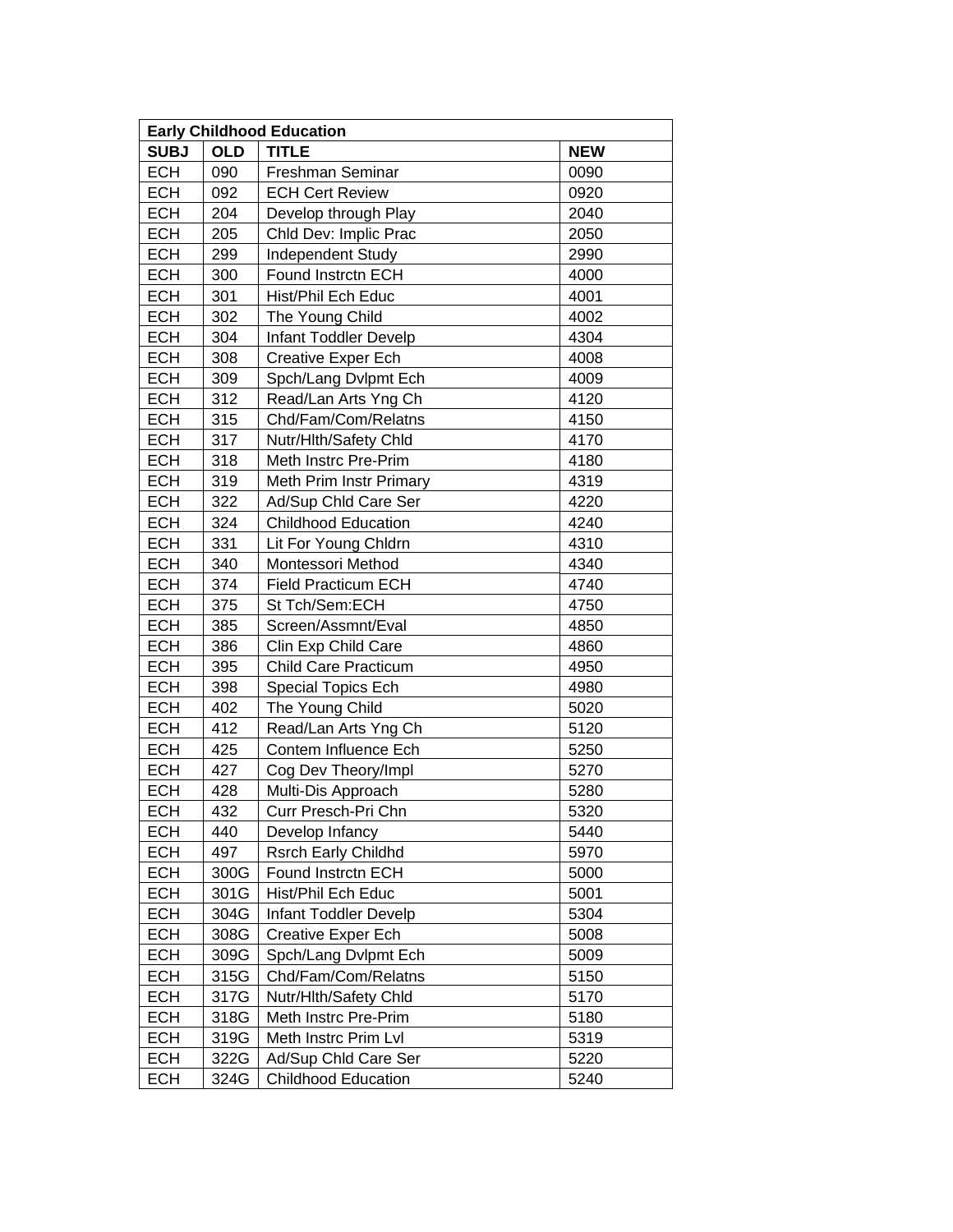| <b>ECH</b>       |              |                                           |              |
|------------------|--------------|-------------------------------------------|--------------|
| <b>ECH</b>       | 331G<br>340G | Lit For Young Chldrn<br>Montessori Method | 5310<br>5340 |
| <b>ECH</b>       | 374G         | <b>Field Practicum ECH</b>                | 5740         |
| <b>ECH</b>       | 375G         | St Tch/Sem:ECH                            | 5750         |
| <b>ECH</b>       | 385G         | Screen/Assmnt/Eval                        | 5850         |
| <b>ECH</b>       | 387G         | Dev Role of Play:Ech                      | 5587         |
|                  |              |                                           |              |
| <b>Economics</b> |              |                                           |              |
| <b>SUBJ</b>      | <b>OLD</b>   | <b>TITLE</b>                              | <b>NEW</b>   |
| <b>ECON</b>      | 100          | <b>Issues in Amer Econy</b>               | 1000         |
| <b>ECON</b>      | 101          | Prin Econ I: Macroeco                     | 1010         |
| <b>ECON</b>      | 102          | Prin Econ II: Microec                     | 1020         |
| <b>ECON</b>      | 103          | Economic Globalization                    | 1030         |
| <b>ECON</b>      | 130          | <b>Environmental Econ</b>                 | 2000         |
| <b>ECON</b>      | 201          | Money and Banking                         | 2010         |
| <b>ECON</b>      | 203          | <b>Compar Econ Systems</b>                | 2030         |
| <b>ECON</b>      | 204          | <b>Public Finance</b>                     | 2040         |
| <b>ECON</b>      | 205          | Hist of Econ Thought                      | 2050         |
| <b>ECON</b>      | 206          | Price & Alloc Theory                      | 2060         |
| <b>ECON</b>      | 207          | Natl Income & Employ                      | 2070         |
| <b>ECON</b>      | 211          | <b>International Trade</b>                | 2110         |
| <b>ECON</b>      | 212          | Intnat Monetary Econ                      | 2120         |
| <b>ECON</b>      | 213          | <b>Econ of Stock Mrkts</b>                | 2130         |
| <b>ECON</b>      | 220          | <b>Health Economics</b>                   | 2200         |
| <b>ECON</b>      | 230          | Quan Analys Bus/Ec                        | 4000         |
| <b>ECON</b>      | 231          | Econometrics                              | 4010         |
| <b>ECON</b>      | 232          | <b>Mathematical Econ</b>                  | 4020         |
| <b>ECON</b>      | 240          | Industrial Organztn                       | 2170         |
| <b>ECON</b>      | 241          | Econ of Regulation                        | 2100         |
| <b>ECON</b>      | 252          | <b>Consumer Economics</b>                 | 2140         |
| <b>ECON</b>      | 300          | Managerial Econ                           | 3000         |
| <b>ECON</b>      | 301          | Econ Development                          | 3010         |
| <b>ECON</b>      | 302          | <b>Bus Cond Analysis</b>                  | 3020         |
| <b>ECON</b>      | 303          | Labor Economics                           | 2150         |
| <b>ECON</b>      | 304          | <b>Urban Labor Markets</b>                | 2160         |
| <b>ECON</b>      | 310          | Urban Economics                           | 3030         |
| <b>ECON</b>      | 314          | Admin Internship                          | 4040         |
| <b>ECON</b>      | 321          | <b>Political Economics</b>                | 2035         |
| <b>ECON</b>      | 330          | <b>Adv Statis-Forecast</b>                | 4030         |
| <b>ECON</b>      | 369          | Urb Econ Prob/Pol                         | 3040         |
| <b>ECON</b>      | 375          | <b>Senior Seminar</b>                     | 4060         |
| <b>ECON</b>      | 381          | Ind Study in Econ                         | 4050         |
| <b>ECON</b>      | 395          | <b>Topics in Economics</b>                | 4070         |
| <b>ECON</b>      | 430          | Seminar In Economics                      | 5300         |
| <b>ECON</b>      | 448          | Sem:Economic Dvlpmnt                      | 5110         |
| <b>ECON</b>      | 301G         | <b>Econ Development</b>                   | 5010         |
| <b>ECON</b>      | 310G         | <b>Urban Economics</b>                    | 5030         |
| <b>ECON</b>      | 369G         | Urb Econ Prob/Pol                         | 5040         |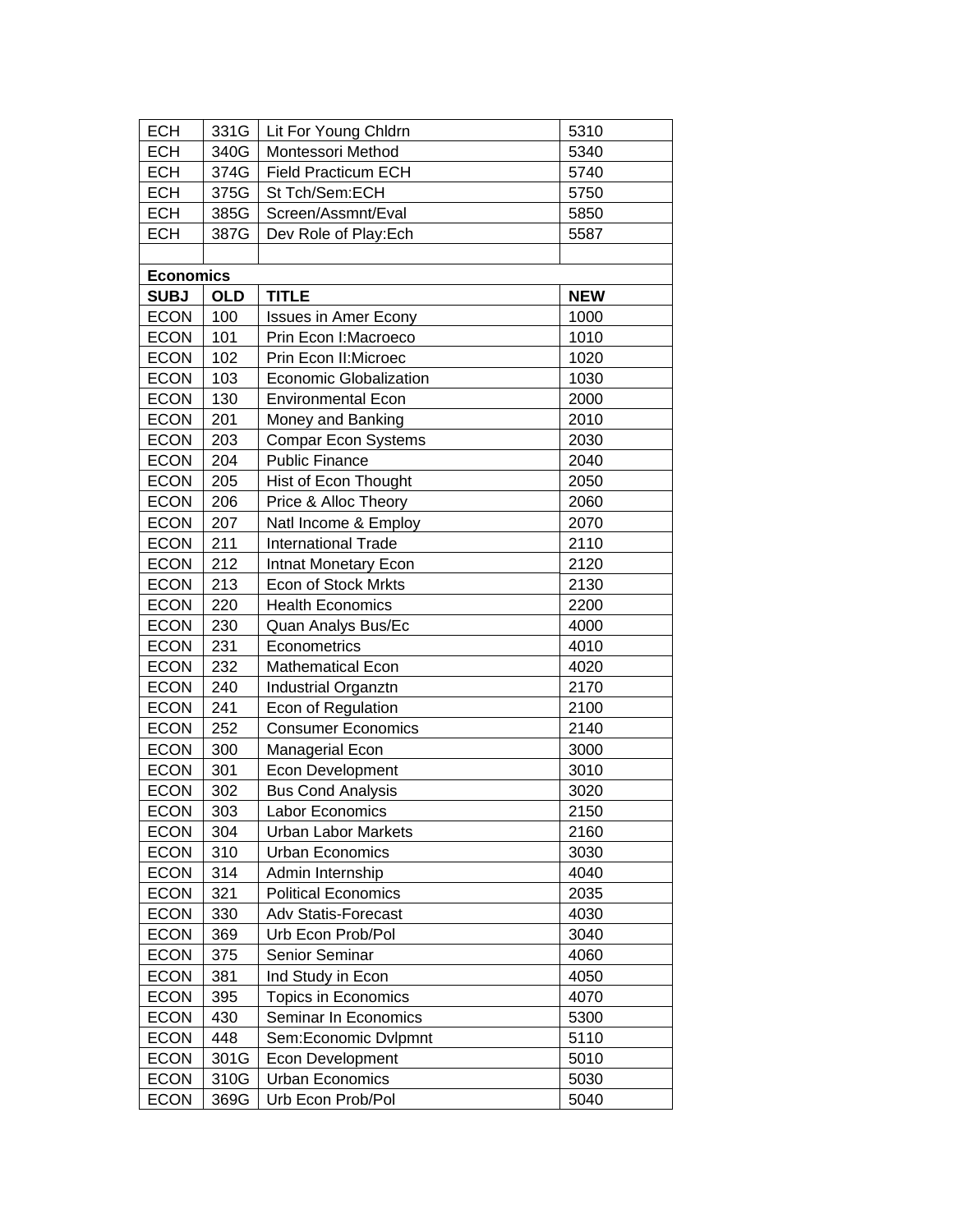| <b>Education</b> |            |                                       |            |  |
|------------------|------------|---------------------------------------|------------|--|
| <b>SUBJ</b>      | <b>OLD</b> | <b>TITLE</b>                          | <b>NEW</b> |  |
| ED               | 091        | Language Usage for Teachers           | 0910       |  |
| ED               | 093        | <b>Basic Math for Tchrs</b>           | 0930       |  |
| ED               | 094        | <b>Basic Grammar for Tchrs</b>        | 0940       |  |
| <b>ED</b>        | 304        | Reflective Assess of Tchng            | 4304       |  |
| <b>ED</b>        | 311        | <b>Classroom Mgmt for Students</b>    | 4311       |  |
| ED               | 312        | Teaching with Technology              | 4312       |  |
| <b>ED</b>        | 382        | Educ. Fund./schl cnslors              | 4820       |  |
| ED               | 400        | The Urban Teacher                     | 5400       |  |
| <b>ED</b>        | 401        | Techn, Schls & Learn                  | 5401       |  |
| <b>ED</b>        | 402        | Tech Plan & Ed Deliv                  | 5402       |  |
| ED               | 403        | <b>Telecom Tools</b>                  | 5403       |  |
| <b>ED</b>        | 404        | Techn Tools for Learn                 | 5404       |  |
| ED               | 405        | Techn & Acad Success                  | 5405       |  |
| <b>ED</b>        | 415        | Voc Instr Pract                       | 5415       |  |
| ED               | 420        | Rsch in Learn                         | 5420       |  |
| ED               | 421        | Hardware &Software                    | 5421       |  |
| <b>ED</b>        | 422        | Intro to Authoring Syst               | 5422       |  |
| <b>ED</b>        | 423        | Writing A Tech Plan                   | 5423       |  |
| <b>ED</b>        | 424        | Implem of Techn Networks              | 5424       |  |
| <b>ED</b>        | 425        | Intro to Internet                     | 5425       |  |
| ED               | 426        | How to Use Internet                   | 5426       |  |
| ED               | 427        | Application of Telecomm               | 5427       |  |
| ED               | 428        | Intro to Prod Software                | 5428       |  |
| <b>ED</b>        | 429        | Authoring Programs                    | 5429       |  |
| ED               | 430        | <b>Presentation Progs</b>             | 5430       |  |
| ED               | 431        | <b>Techn Instr Cnt Area</b>           | 5431       |  |
| ED               | 432        | Techn Instr for Stud Diff Ach         | 5432       |  |
| <b>ED</b>        | 433        | Tech Instr Stud with Diff Lang        | 5433       |  |
| <b>ED</b>        | 450        | <b>Advanced Methods for Sec Schls</b> | 5450       |  |
| ED               | 451        | Adv Mthd Teach sub area               | 5510       |  |
| <b>ED</b>        | 460        | Internship & Sem in Elem Tch          | 5460       |  |
| ED               | 465        | Internship in Alt Prog                | 5465       |  |
| ED               | 466        | Internship Alt Eled Prog              | 5466       |  |
| ED               | 467        | Int Alt prgm K-12 Ed                  | 5467       |  |
| ED               | 470        | Internship & Sem in Sec Schls         | 5470       |  |
| ED               | 475        | Intern & Sem in Teaching Subj         | 5750       |  |
| ED               | 480        | Internship Midl Tch                   | 5480       |  |
| ED               | 485        | Internship & Sem in ECH               | 5485       |  |
| ED               | 490        | Rsch in Secondary Ed                  | 5490       |  |
| ED               | 499        | Thesis/Proj Sec Ed                    | 5999       |  |
| ED               | 304G       | Reflective Assess of Tchng            | 5304       |  |
| ED               | 311G       | <b>Classroom Mgmt for Students</b>    | 5311       |  |
| ED               | 312G       | Teaching with Technology              | 5312       |  |
| ED               | 374G       | Clin Exp Cert Tchr                    | 5374       |  |
| ED               | 382G       | Educ. Fund./schl cnslors              | 5820       |  |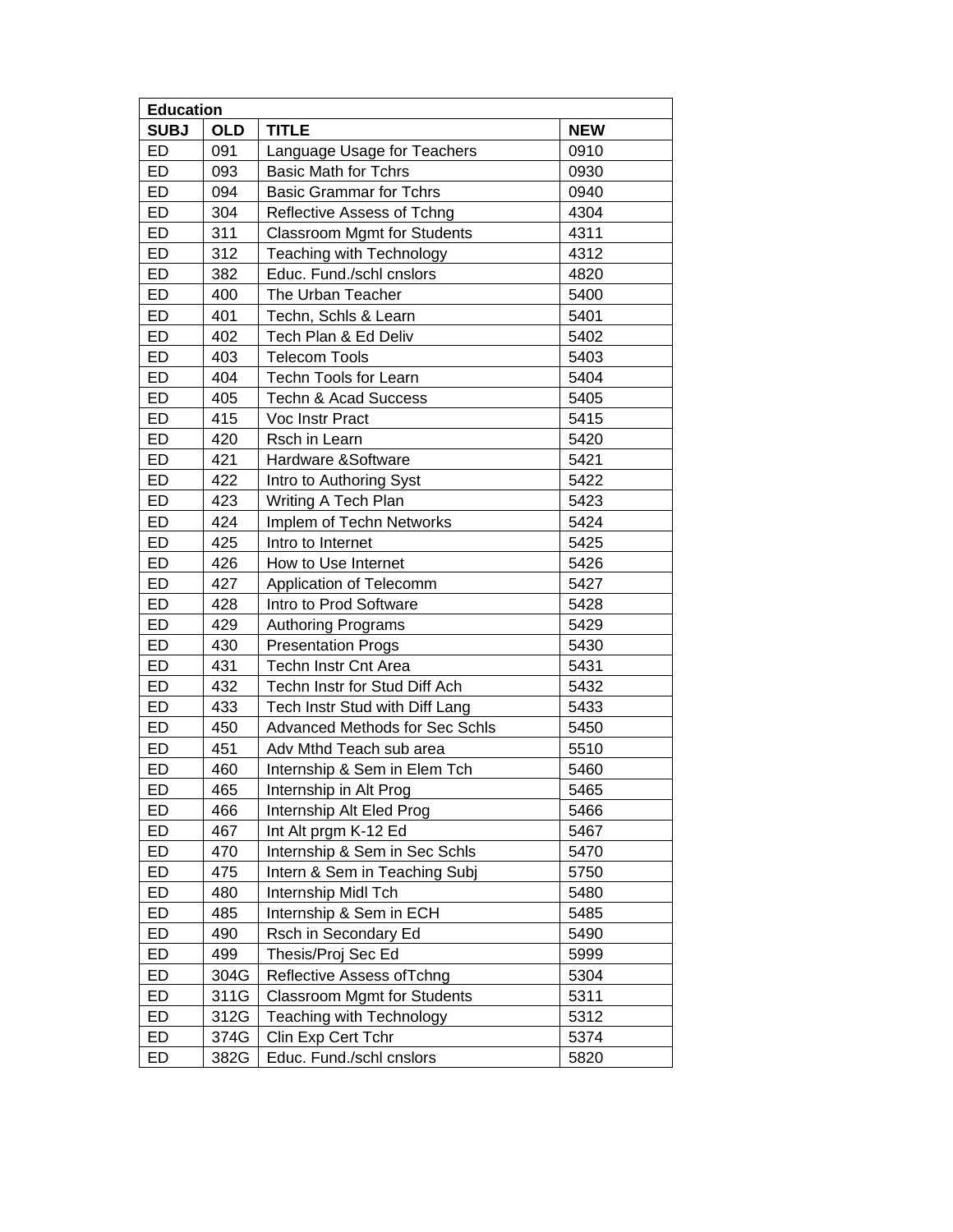|             | <b>Educational Leadership Curriculum &amp; Foundation</b> |                             |            |  |  |
|-------------|-----------------------------------------------------------|-----------------------------|------------|--|--|
| <b>SUBJ</b> | <b>OLD</b>                                                | <b>TITLE</b>                | <b>NEW</b> |  |  |
| <b>ELCF</b> | 152                                                       | Intro to Teaching           | 1520       |  |  |
| <b>ELCF</b> | 200                                                       | Hist/Phil Am Pub Ed         | 2000       |  |  |
| <b>ELCF</b> | 344                                                       | Phil/Curr/Inst MIDS         | 4440       |  |  |
| <b>ELCF</b> | 353                                                       | Prin/Prac Secndry Ed        | 4500       |  |  |
| <b>ELCF</b> | 361                                                       | Ed Issues Blck Comm         | 4610       |  |  |
| <b>ELCF</b> | 398                                                       | Spec Topics in Educ         | 4999       |  |  |
| <b>ELCF</b> | 400                                                       | Philosophy of Eductn        | 5000       |  |  |
| <b>ELCF</b> | 401                                                       | Curr Dvlpmt/Lrn Thry        | 5010       |  |  |
| <b>ELCF</b> | 404                                                       | Comp Int Ed:Lat Am          | 5040       |  |  |
| <b>ELCF</b> | 409                                                       | <b>History of Education</b> | 5090       |  |  |
| <b>ELCF</b> | 410                                                       | Politics of ED              | 5100       |  |  |
| <b>ELCF</b> | 413                                                       | Hum Reltns/Leadshp          | 5130       |  |  |
| <b>ELCF</b> | 421                                                       | Foundatn Sch Adm/Org        | 5210       |  |  |
| <b>ELCF</b> | 424                                                       | <b>Schl Supervision</b>     | 5240       |  |  |
| <b>ELCF</b> | 431                                                       | <b>Community Relations</b>  | 5310       |  |  |
| <b>ELCF</b> | 432                                                       | Curr/Inst Dsgn/Dlvry        | 5320       |  |  |
| <b>ELCF</b> | 433                                                       | School Law                  | 5330       |  |  |
| <b>ELCF</b> | 434                                                       | Pract:Ldshp/Mgmt I          | 5340       |  |  |
| <b>ELCF</b> | 435                                                       | Pract:Ldshp/Mgmt II         | 5350       |  |  |
| <b>ELCF</b> | 436                                                       | Admin Schl Persnl           | 5360       |  |  |
| <b>ELCF</b> | 437                                                       | <b>School Finance</b>       | 5370       |  |  |
| <b>ELCF</b> | 438                                                       | <b>Collectve Negotiatns</b> | 5380       |  |  |
| <b>ELCF</b> | 439                                                       | Mth/Tech Tch Nonschl        | 5390       |  |  |
| <b>ELCF</b> | 440                                                       | Higher Ed Adm Law           | 5400       |  |  |
| <b>ELCF</b> | 441                                                       | Proposal Dev Gp Fund        | 5410       |  |  |
| <b>ELCF</b> | 442                                                       | Microcptr in Ed             | 5420       |  |  |
| <b>ELCF</b> | 446                                                       | Mic Comr App H Ed Mgt       | 5460       |  |  |
| <b>ELCF</b> | 451                                                       | Independent Study           | 5510       |  |  |
| <b>ELCF</b> | 453                                                       | Sec Schl Curr               | 5530       |  |  |
| <b>ELCF</b> | 454                                                       | Cur/Mat/Pra Today Sc        | 5540       |  |  |
| <b>ELCF</b> | 460                                                       | Sem Finan Budg Hi Ed        | 5600       |  |  |
| <b>ELCF</b> | 462                                                       | Soc/Cult Found Ed           | 5620       |  |  |
| <b>ELCF</b> | 464                                                       | Sem Organznl Dynamcs        | 5640       |  |  |
| <b>ELCF</b> | 465                                                       | Sem in Urban Educ           | 5650       |  |  |
| <b>ELCF</b> | 466                                                       | Master's Thesis/Proj        | 5660       |  |  |
| <b>ELCF</b> | 471                                                       | <b>Admin Use:Microcptrs</b> | 5710       |  |  |
| <b>ELCF</b> | 472                                                       | Integrating Tech into Curr  | 5720       |  |  |
| <b>ELCF</b> | 478                                                       | Practcm Hi Ed Ad I          | 5780       |  |  |
| <b>ELCF</b> | 479                                                       | Practm Hi Ed Ad II          | 5790       |  |  |
| <b>ELCF</b> | 482                                                       | <b>Ethics in Education</b>  | 5820       |  |  |
| <b>ELCF</b> | 483                                                       | Intro NBPTS Cert. I         | 5990       |  |  |
| <b>ELCF</b> | 484                                                       | NBC Found Teach Learn II    | 5991       |  |  |
| <b>ELCF</b> | 485                                                       | NBC Refl Teach Prac III     | 5992       |  |  |
| <b>ELCF</b> | 486                                                       | NBC Cont Know&Pedago IV     | 5993       |  |  |
| <b>ELCF</b> | 487                                                       | NBC Teach Lead V            | 5994       |  |  |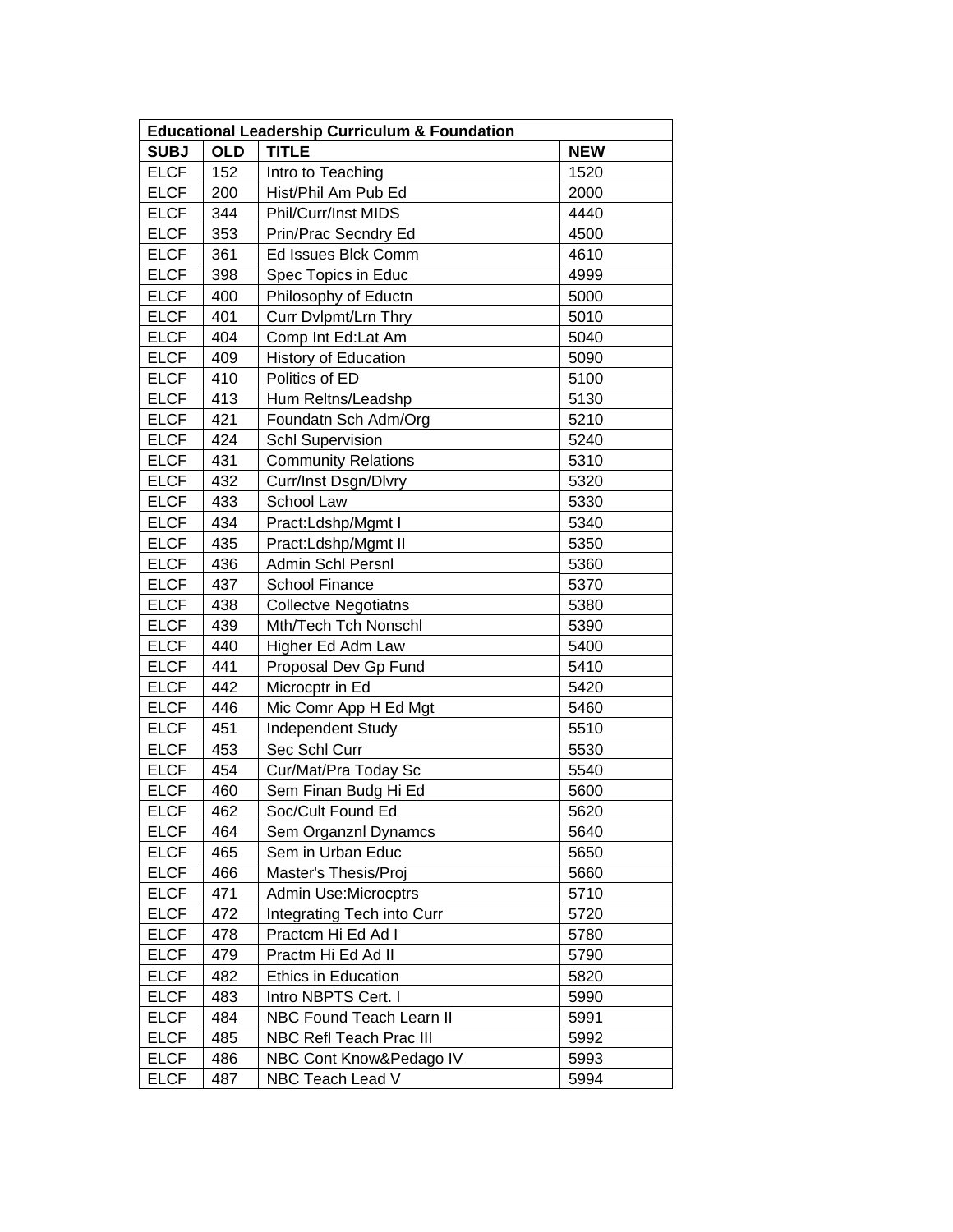| <b>ELCF</b> | 488                         | <b>NBC Lead Mentoring VI</b>    | 5995       |
|-------------|-----------------------------|---------------------------------|------------|
| <b>ELCF</b> | 490                         | The Adult Learner               | 5900       |
| <b>ELCF</b> | 492                         | Org/Govnce Higher Ed            | 5920       |
| <b>ELCF</b> | 493                         | Higher Ed Adm/Eval              | 5930       |
| <b>ELCF</b> | 495                         | Practicum in C&I                | 5950       |
| <b>ELCF</b> | 496                         | Fundmntl Ed Research            | 5960       |
| <b>ELCF</b> | 498                         | El/Sec Adm & Suprvsn            | 5980       |
| <b>ELCF</b> | 601                         | Org Thry Ed Ldrshp              | 6010       |
| <b>ELCF</b> | 605                         | Statistics I                    | 6050       |
| <b>ELCF</b> | 610                         | Curri Instrct Ldrshp            | 6100       |
| <b>ELCF</b> | 615                         | Philosophcl Found Ed            | 6150       |
| <b>ELCF</b> | 620                         | Administrative Law              | 6200       |
| <b>ELCF</b> | 625                         | Statistics II                   | 6250       |
| <b>ELCF</b> | 630                         | Public Plcy Pltcs Ed            | 6300       |
| <b>ELCF</b> | 635                         | Qualitative Research            | 6350       |
| <b>ELCF</b> | 640                         | Personnel Administration        | 6400       |
| <b>ELCF</b> | 645                         | <b>Financial Administration</b> | 6450       |
| <b>ELCF</b> | 650                         | Ed Chnge Sch Imprmnt            | 6500       |
| <b>ELCF</b> | 655                         | <b>Ed Assess Evaluation</b>     | 6550       |
| <b>ELCF</b> | 660                         | Crtcl Iss Urban Ed Ld           | 6600       |
| <b>ELCF</b> | 665                         | Seminar Rsrch Diss              | 6650       |
| <b>ELCF</b> | 670                         | <b>Clinical Experience I</b>    | 6700       |
| <b>ELCF</b> | 671                         | <b>Clinical Experience</b>      | 6710       |
| <b>ELCF</b> | 699                         | <b>Dissertation</b>             | 6990       |
| <b>ELCF</b> | 344G                        | Phil/Curr/Inst MIDS             | 5440       |
| <b>ELCF</b> | 353G                        | Prin/Prac Secndry Ed            | 5500       |
| <b>ELCF</b> | 361G                        | Ed Issues Blck Comm             | 5610       |
| <b>ELCF</b> | 398G                        | Spec Topics in Educ             | 5999       |
|             |                             |                                 |            |
|             | <b>Elementary Education</b> |                                 |            |
| <b>SUBJ</b> | <b>OLD</b>                  | <b>TITLE</b>                    | <b>NEW</b> |
| ELED        | 092                         | Elem Ed Cert Review             | 0920       |
| <b>ELED</b> | 201                         | Fund For Eled Instrc            | 3010       |
| <b>ELED</b> | 301                         | Teach Writ Prim Grde            | 4010       |
| <b>ELED</b> | 302                         | <b>Teach Wrtng Mid Sch</b>      | 4020       |
| <b>ELED</b> | 304                         | Teach Sci Elem Schl             | 4140       |
| <b>ELED</b> | 305                         | Tch Soc Stud Elem Sc            | 4150       |
| <b>ELED</b> | 307                         | Teach Math Elem Schl            | 4170       |
| <b>ELED</b> | 315                         | Field Based Sci II              | 4500       |
| <b>ELED</b> | 320                         | <b>Teaching Fine Arts</b>       | 4190       |
| <b>ELED</b> | 374                         | <b>Field Practicum</b>          | 4200       |
| <b>ELED</b> | 375                         | Student Tch Elem Ed             | 4210       |
| <b>ELED</b> | 399                         | Spec Topics El Ed               | 4320       |
| <b>ELED</b> | 403                         | Tch Math Elm: Exp Tch           | 5300       |
| <b>ELED</b> | 404                         | Tch Sci Elm: Exp Tchr           | 5310       |
| <b>ELED</b> | 413                         | Improv Tch Elem Math            | 5320       |
| <b>ELED</b> | 414                         | Improv Tch Elem Sci             | 5330       |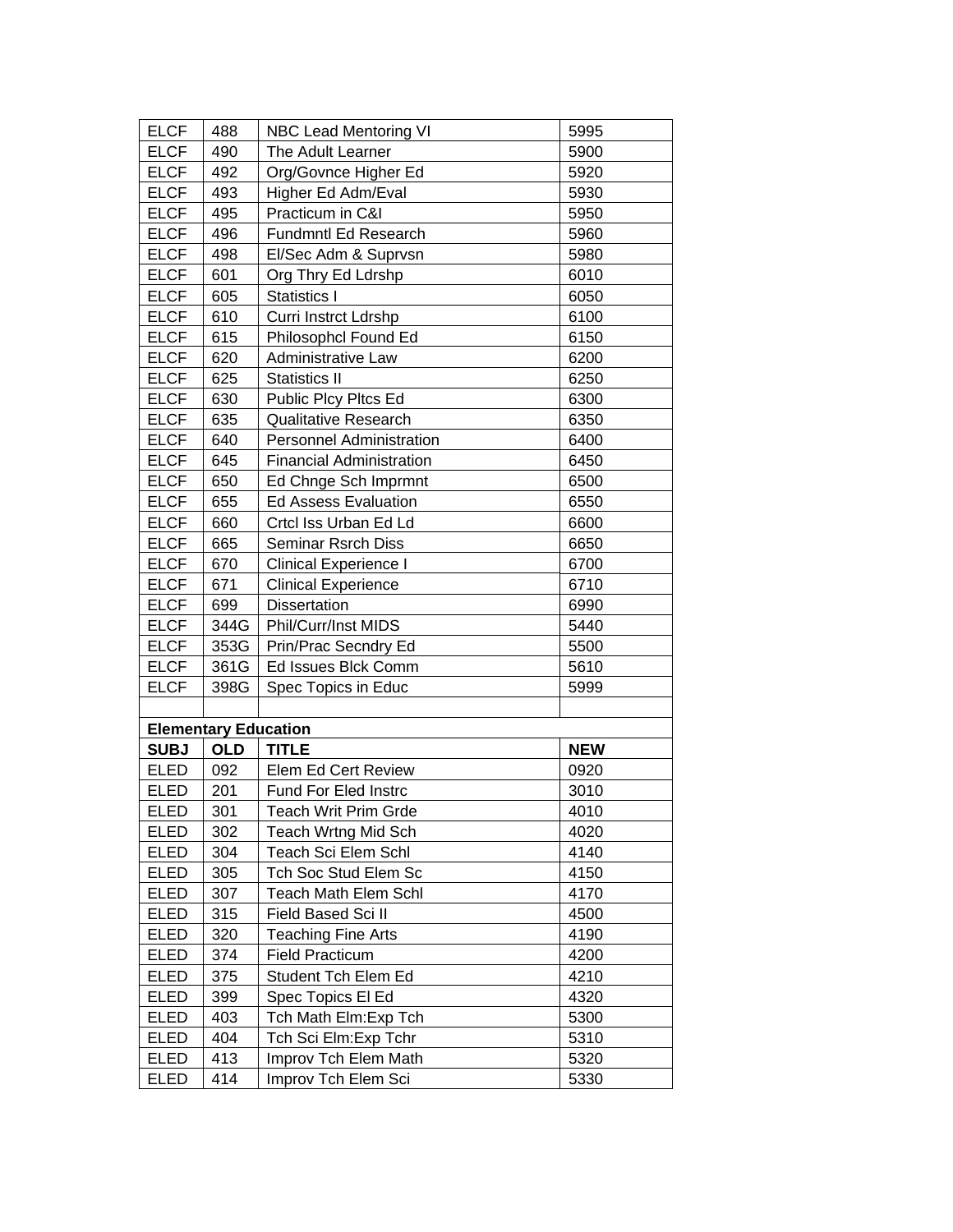| <b>ELED</b>                   | 415        | Imprv Tch Elem SocSt                              | 5340       |
|-------------------------------|------------|---------------------------------------------------|------------|
| <b>ELED</b>                   | 416        | Tch Writing El Sch                                | 5350       |
| <b>ELED</b>                   | 426        | <b>Clsrm Mgmt Princples</b>                       | 5360       |
| <b>ELED</b>                   | 452        | Curr In Elem Schl                                 | 5520       |
| <b>ELED</b>                   | 497        | <b>Research Mid Schls</b>                         | 5521       |
| <b>ELED</b>                   | 301G       | Teach Writ Prim Grde                              | 5010       |
| <b>ELED</b>                   | 302G       | Teach Wrtng Mid Sch                               | 5020       |
| <b>ELED</b>                   | 304G       | Teach Sci Elem Schl                               | 5140       |
| <b>ELED</b>                   | 305G       | Tch Soc Stud Elem Sc                              | 5150       |
| <b>ELED</b>                   | 307G       | <b>Teach Math Elem Schl</b>                       | 5170       |
| <b>ELED</b>                   | 320G       | Tch Fa/Hum/Ch Lit El                              | 5190       |
| <b>ELED</b>                   | 374G       | <b>Field Practicum Eled</b>                       | 5200       |
| <b>ELED</b>                   | 375G       | Student Tch Elem Ed                               | 5210       |
| <b>ELED</b>                   | 399G       | Spec Topics Elem Ed                               | 5230       |
|                               |            |                                                   |            |
| <b>Engineering</b>            |            |                                                   |            |
| <b>SUBJ</b>                   | <b>OLD</b> | <b>TITLE</b>                                      | <b>NEW</b> |
| <b>ENGR</b>                   | 101        | Intro to Engineering                              | 1210       |
| <b>ENGR</b>                   | 210        | <b>Statics</b>                                    | 2430       |
| <b>ENGR</b>                   | 220        | Dynamics                                          | 2550       |
| <b>ENGR</b>                   | 230        | Engin. Thermodynamaics                            | 2330       |
| <b>ENGR</b>                   | 240        | Engin. Economy                                    | 2400       |
|                               |            |                                                   |            |
|                               |            |                                                   |            |
|                               |            |                                                   |            |
| <b>English</b><br><b>SUBJ</b> | <b>OLD</b> | <b>TITLE</b>                                      | <b>NEW</b> |
| <b>ENG</b>                    | 092        |                                                   | 1092       |
| <b>ENG</b>                    | 099        | Il Eng Tch Cert Rev<br><b>Writng Skill Review</b> | 0990       |
| <b>ENG</b>                    | 122        |                                                   | 1220       |
| <b>ENG</b>                    | 123        | Writ Eng Second Lang<br>Writers' Workshop I       | 1230       |
| <b>ENG</b>                    | 124        | Writers' Workshop II                              | 1240       |
| <b>ENG</b>                    | 126        | Intro to Literature                               | 1260       |
| <b>ENG</b>                    | 127        | Composition I                                     | 1270       |
| <b>ENG</b>                    | 128        | <b>Composition II</b>                             | 1280       |
| <b>ENG</b>                    | 136        | <b>Essent Eng Grammar</b>                         | 1360       |
| <b>ENG</b>                    | 201        | Introduction to Journalism                        | 2010       |
| <b>ENG</b>                    | 202        | <b>Feature Writing</b>                            | 2020       |
| <b>ENG</b>                    | 203        | <b>Bus News Writing</b>                           | 2030       |
| <b>ENG</b>                    | 206        | <b>Writing Advertising</b>                        | 2060       |
| <b>ENG</b>                    | 209        | Intro Techncl Wrtng                               | 2090       |
| <b>ENG</b>                    | 210        | Writng/Edit Nonfictn                              | 2100       |
| <b>ENG</b>                    | 212        | <b>Tech/Scient Writing</b>                        | 2120       |
| <b>ENG</b>                    | 215        | Prose Fiction                                     | 2150       |
| <b>ENG</b>                    | 216        | Survey Amer Lit I                                 | 2160       |
| <b>ENG</b>                    | 219        | Survey Amer Lit II                                | 2190       |
| <b>ENG</b>                    | 221        | Intro to African Literature                       | 2210       |
| <b>ENG</b>                    | 226        | Lit Stdy/Rsrch Wrtng                              | 2260       |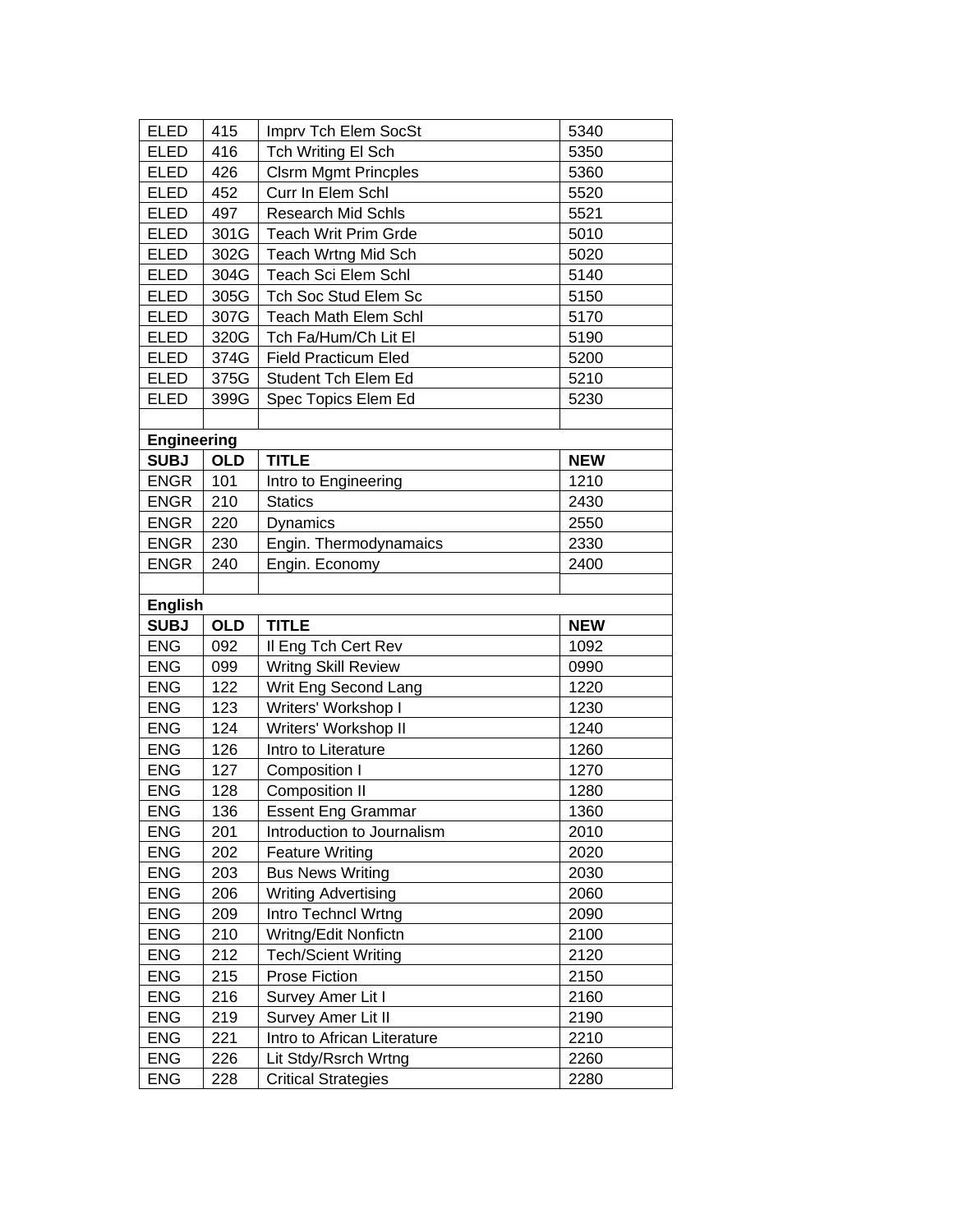| <b>ENG</b> | 233 | Read British Lit I          | 2330 |
|------------|-----|-----------------------------|------|
| <b>ENG</b> | 234 | Read British Lit II         | 2340 |
| <b>ENG</b> | 237 | Desktop Pub: Beginner       | 2370 |
| <b>ENG</b> | 241 | Third World Lit             | 2410 |
| <b>ENG</b> | 244 | Popular Literature          | 2440 |
| <b>ENG</b> | 254 | <b>News Writing</b>         | 2540 |
| <b>ENG</b> | 255 | Newswriting II              | 2550 |
| <b>ENG</b> | 267 | Topics In English           | 2670 |
| <b>ENG</b> | 279 | <b>Business Writing</b>     | 2790 |
| <b>ENG</b> | 280 | Write Resrch Papers         | 2800 |
| <b>ENG</b> | 291 | African Amer Lit I          | 2910 |
| <b>ENG</b> | 292 | <b>Writing Short Story</b>  | 2920 |
| <b>ENG</b> | 293 | <b>Writing of Poetry</b>    | 2930 |
| <b>ENG</b> | 294 | African Amer Lit II         | 2940 |
| <b>ENG</b> | 296 | Ind Study In English        | 2451 |
| <b>ENG</b> | 303 | Practicum in TESOL          | 3030 |
| <b>ENG</b> | 306 | Adolescent Lit              | 4306 |
| <b>ENG</b> | 311 | Shakespeare                 | 4311 |
| <b>ENG</b> | 312 | <b>Advanced Editing</b>     | 4120 |
| <b>ENG</b> | 314 | Victorian Literature        | 4314 |
| <b>ENG</b> | 315 | Chaucer                     | 4315 |
| <b>ENG</b> | 316 | <b>World Masterpcs</b>      | 4316 |
| <b>ENG</b> | 321 | <b>Black Women Writers</b>  | 4321 |
| <b>ENG</b> | 322 | <b>Black Amer Poetry</b>    | 4322 |
| <b>ENG</b> | 323 | Wright/Elison/Baldwi        | 4323 |
| <b>ENG</b> | 324 | <b>Gwen Brooks Seminar</b>  | 4324 |
| <b>ENG</b> | 326 | Stdy In Romantic Lit        | 4326 |
| <b>ENG</b> | 327 | Meth/Mat Lit Resrch         | 4327 |
| <b>ENG</b> | 329 | Study In The Novel          | 4329 |
| <b>ENG</b> | 331 | Literary Criticism          | 4331 |
| <b>ENG</b> | 332 | <b>Black Amer Fiction</b>   | 4332 |
| <b>ENG</b> | 334 | Image Blacks Am Fic         | 4334 |
| <b>ENG</b> | 335 | Develop Modern Eng          | 3350 |
| <b>ENG</b> | 336 | Amer English Grammar        | 4336 |
| <b>ENG</b> | 337 | <b>Classical Rhetoric</b>   | 3370 |
| <b>ENG</b> | 338 | Language                    | 4338 |
| <b>ENG</b> | 339 | <b>Curr English Usage</b>   | 4339 |
| <b>ENG</b> | 341 | Amer Lit Since 1918         | 4341 |
| <b>ENG</b> | 342 | Eng Lit Since 1918          | 4342 |
| <b>ENG</b> | 343 | Contemp World Lit           | 4343 |
| <b>ENG</b> | 345 | Amer Lit 1820-1865          | 4345 |
| <b>ENG</b> | 346 | Amer Lit 1865-1918          | 4346 |
| <b>ENG</b> | 347 | <b>Tchg Composition</b>     | 4347 |
| <b>ENG</b> | 349 | The English Novel           | 4349 |
| <b>ENG</b> | 350 | Early 18th Century Brit Lit | 4350 |
| <b>ENG</b> | 351 | Late 18th Century Brit Lit  | 4351 |
| <b>ENG</b> | 355 | Modern World Drama          | 4355 |
|            |     |                             |      |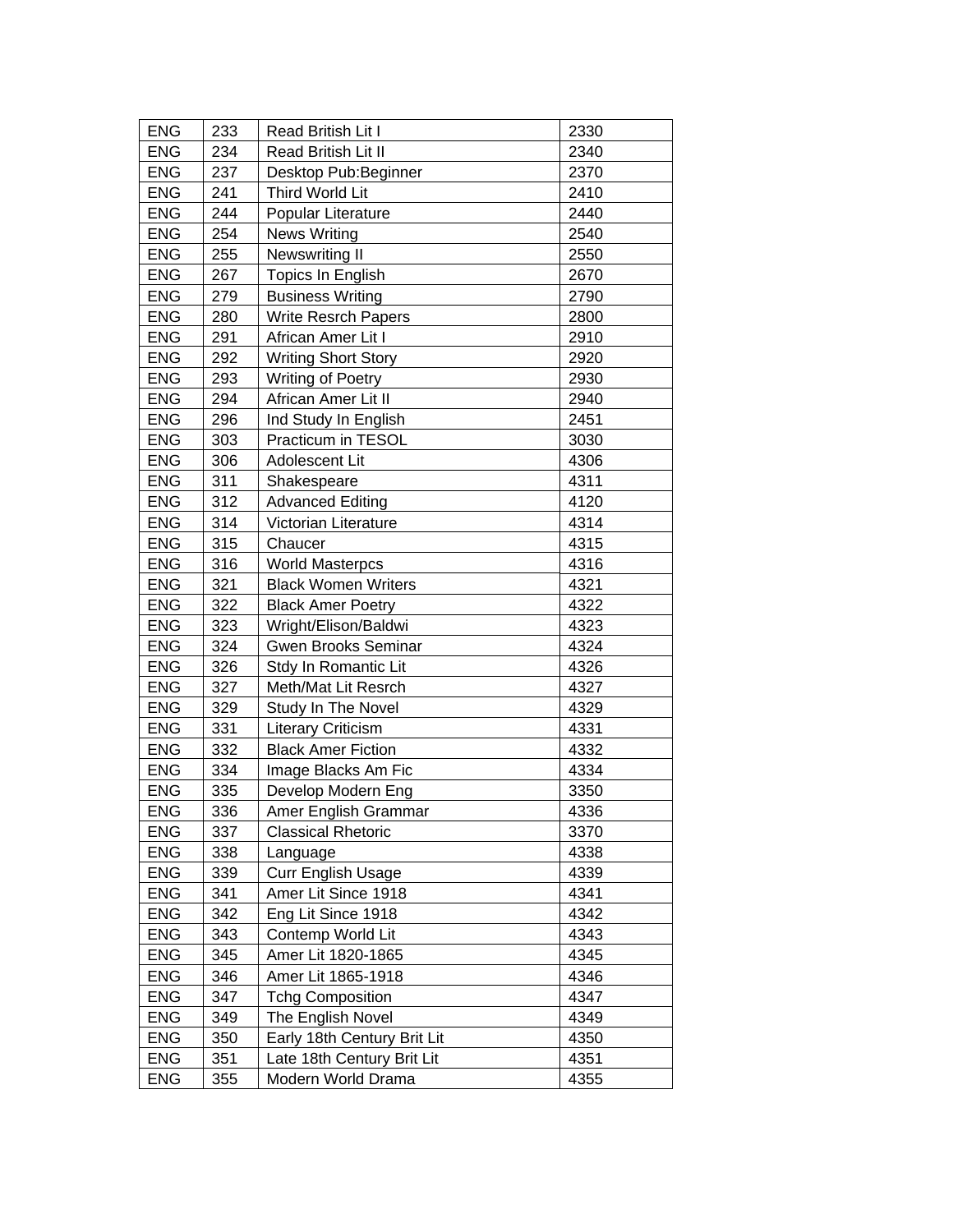| <b>ENG</b> | 356  | <b>Experience of Film</b>   | 4356 |
|------------|------|-----------------------------|------|
| <b>ENG</b> | 357  | The Eng Renaissance         | 4357 |
| <b>ENG</b> | 358  | Eng Lit 17th Century        | 4358 |
| <b>ENG</b> | 359  | Eng Lit 18th Century        | 4359 |
| <b>ENG</b> | 360  | <b>Teaching Literature</b>  | 4360 |
| <b>ENG</b> | 361  | Language & Culture          | 4361 |
| <b>ENG</b> | 363  | Tch Eng Sec Sch 6-12        | 3630 |
| <b>ENG</b> | 366  | Theory Second Lang          | 4366 |
| <b>ENG</b> | 367  | Spec Topics In Eng          | 4367 |
| <b>ENG</b> | 368  | Wkshop in English           | 4368 |
| <b>ENG</b> | 370  | Amer Ethnic Exp Lit         | 4370 |
| <b>ENG</b> | 375  | St Tch/Sem:Sec Level        | 3750 |
| <b>ENG</b> | 377  | <b>Teaching Writing</b>     | 4377 |
| <b>ENG</b> | 378  | Meth/Mat Second Lang        | 3780 |
| <b>ENG</b> | 379  | Workshop in Publish         | 4379 |
| <b>ENG</b> | 380  | Sem Creatve Nonfictn        | 4380 |
| <b>ENG</b> | 381  | Seminar in Fiction          | 4381 |
| <b>ENG</b> | 382  | Harlem Renaissance          | 4382 |
| <b>ENG</b> | 383  | Seminar in Poetry           | 4383 |
| <b>ENG</b> | 384  | African Am Autobiog         | 4384 |
| <b>ENG</b> | 386  | Morrsn/Walkr/Hurstn         | 4386 |
| <b>ENG</b> | 387  | Research & Assessmnt        | 3870 |
| <b>ENG</b> | 390  | <b>Women's Voices</b>       | 4390 |
| <b>ENG</b> | 392  | <b>PTW Writng Practicum</b> | 3920 |
| <b>ENG</b> | 395  | Internship Writing          | 4395 |
| <b>ENG</b> | 306G | Adolescent Lit              | 5306 |
| <b>ENG</b> | 312G | <b>Advanced Editing</b>     | 5120 |
| <b>ENG</b> | 314G | Victorian Literature        | 5314 |
| <b>ENG</b> | 316G | <b>World Masterpcs</b>      | 5316 |
| <b>ENG</b> | 321G | <b>Black Women Writers</b>  | 5321 |
| <b>ENG</b> | 322G | <b>Black Amer Poetry</b>    | 5322 |
| <b>ENG</b> | 323G | Wright/Elison/Baldwi        | 5323 |
| <b>ENG</b> | 324G | <b>Gwen Brooks Seminar</b>  | 5324 |
| <b>ENG</b> | 326G | Stdy In Romantic Lit        | 5326 |
| <b>ENG</b> | 329G | Study In The Novel          | 5329 |
| <b>ENG</b> | 331G | <b>Literary Criticism</b>   | 5331 |
| <b>ENG</b> | 332G | <b>Black Amer Fiction</b>   | 5332 |
| <b>ENG</b> | 334G | Image Blacks Am Fic         | 5334 |
| <b>ENG</b> | 337G | <b>Classical Rhetoric</b>   | 5337 |
| <b>ENG</b> | 338G | Language                    | 5338 |
| <b>ENG</b> | 339G | Curr English Usage          | 5339 |
| <b>ENG</b> | 341G | Amer Lit Since 1918         | 5341 |
| <b>ENG</b> | 342G | Eng Lit Since 1918          | 5342 |
| <b>ENG</b> | 343G | Contemp World Lit           | 5343 |
| <b>ENG</b> | 345G | Amer Lit 1820-1865          | 5345 |
| <b>ENG</b> | 346G | Amer Lit 1865-1918          | 5346 |
| <b>ENG</b> | 347G | <b>Tchg Composition</b>     | 5347 |
|            |      |                             |      |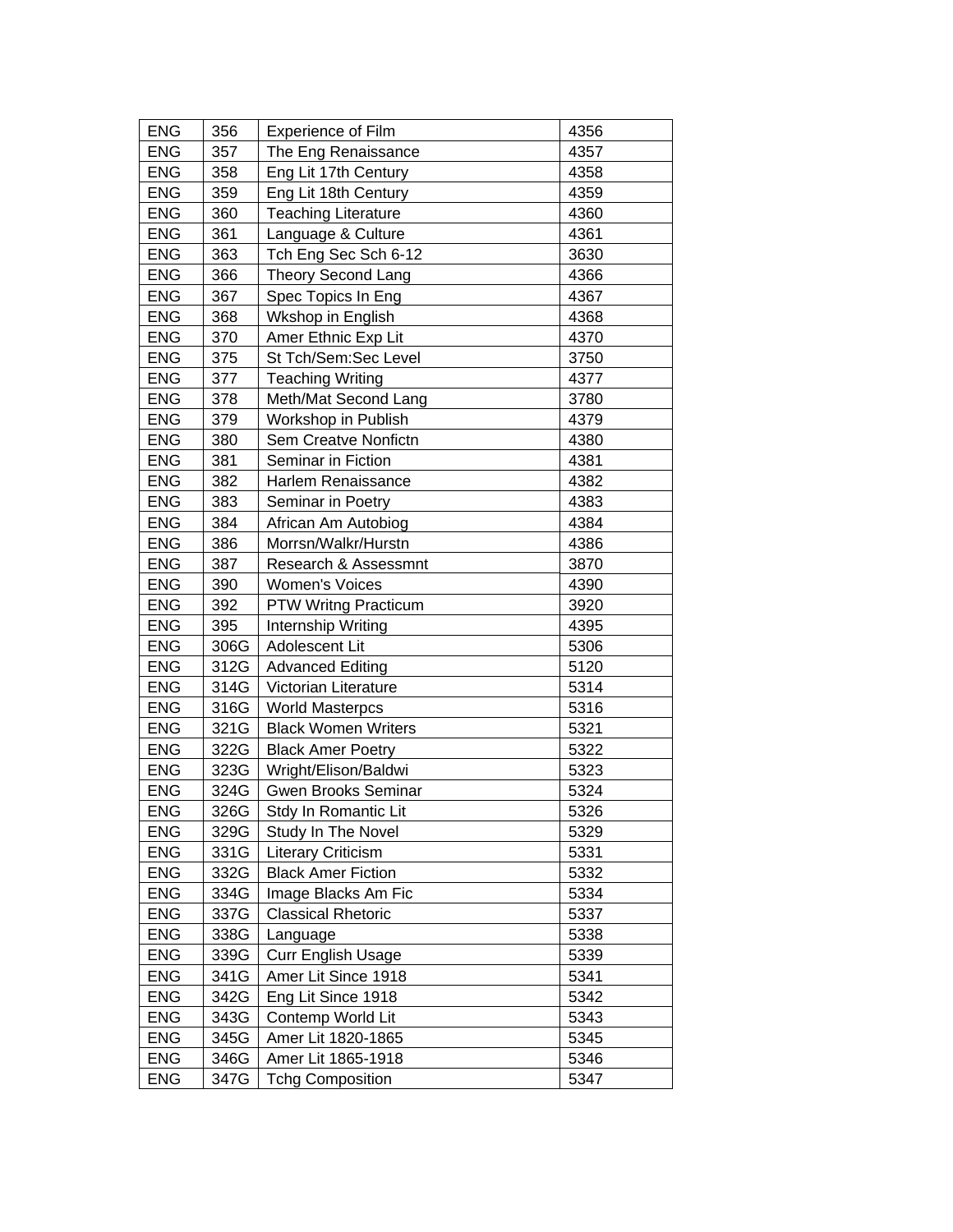| <b>ENG</b> | 349G | The English Novel           | 5349 |
|------------|------|-----------------------------|------|
| <b>ENG</b> | 350G | Early 18th Century Brit Lit | 5350 |
| <b>ENG</b> | 351G | Late 18th Century Brit Lit  | 5351 |
| <b>ENG</b> | 355G | Modern World Drama          | 5355 |
| <b>ENG</b> | 356G | <b>Experience of Film</b>   | 5356 |
| <b>ENG</b> | 357G | The Eng Renaissance         | 5357 |
| <b>ENG</b> | 358G | Eng Lit 17th Century        | 5358 |
| <b>ENG</b> | 359G | Eng Lit 18th Century        | 5359 |
| <b>ENG</b> | 360G | <b>Teaching Literature</b>  | 5360 |
| <b>ENG</b> | 361G | Language & Culture          | 5361 |
| <b>ENG</b> | 366G | <b>Theory Second Lang</b>   | 5366 |
| <b>ENG</b> | 367G | Spec Topics In Eng          | 5367 |
| <b>ENG</b> | 368G | Wkshop in English           | 5368 |
| <b>ENG</b> | 370G | Amer Ethnic Exp Lit         | 5370 |
| <b>ENG</b> | 377G | <b>Teaching Writing</b>     | 5377 |
| <b>ENG</b> | 378G | Meth/Mat Second Lang        | 5378 |
| <b>ENG</b> | 379G | Workshop in Publish         | 5379 |
| <b>ENG</b> | 380G | Sem Creatve Nonfictn        | 5380 |
| <b>ENG</b> | 381G | Seminar in Fiction          | 5381 |
| <b>ENG</b> | 382G | Harlem Renaissance          | 5382 |
| <b>ENG</b> | 383G | Seminar in Poetry           | 5383 |
| <b>ENG</b> | 384G | African Am Autobiog         | 5384 |
| <b>ENG</b> | 386G | Morrsn/Walkr/Hurstn         | 5386 |
| <b>ENG</b> | 390G | Women's Voices              | 5390 |
| <b>ENG</b> | 395G | Internship Writing          | 5395 |
| <b>ENG</b> | 411  | Study In Shakespeare        | 5411 |
| <b>ENG</b> | 415  | Studies In Chaucer          | 5415 |
| <b>ENG</b> | 427  | Meth/Mat Lit Resrch         | 5427 |
| <b>ENG</b> | 428  | <b>Hist Literary Critic</b> | 5428 |
| <b>ENG</b> | 435  | <b>History of English</b>   | 5435 |
| <b>ENG</b> | 436  | <b>Descriptive Grammar</b>  | 5436 |
| <b>ENG</b> | 441  | Adv Stdy Eng Lit            | 5441 |
| <b>ENG</b> | 442  | Adv Stdy In Am Lit          | 5442 |
| <b>ENG</b> | 443  | Adv Studies Blck Lit        | 5443 |
| ENG        | 447  | Sem in Black Lit            | 5447 |
| <b>ENG</b> | 449  | Politics of Language        | 5449 |
| <b>ENG</b> | 451  | Ind Study In Eng            | 5451 |
| <b>ENG</b> | 452  | Seminar in Eng Lit          | 5452 |
| <b>ENG</b> | 453  | Seminar in Amer Lit         | 5453 |
| <b>ENG</b> | 454  | Sem In Eng Language         | 5454 |
| <b>ENG</b> | 455  | Sem Tchg Composition        | 5455 |
| <b>ENG</b> | 456  | Sem Publish-Writing         | 5456 |
| <b>ENG</b> | 461  | Adv Poetry Writ Wksp        | 5461 |
| <b>ENG</b> | 463  | Adv Fictn Writ Wkshp        | 5463 |
| <b>ENG</b> | 465  | Adv Nonfic Writ Wksh        | 5465 |
| <b>ENG</b> | 498  | Master's Thesis             | 5498 |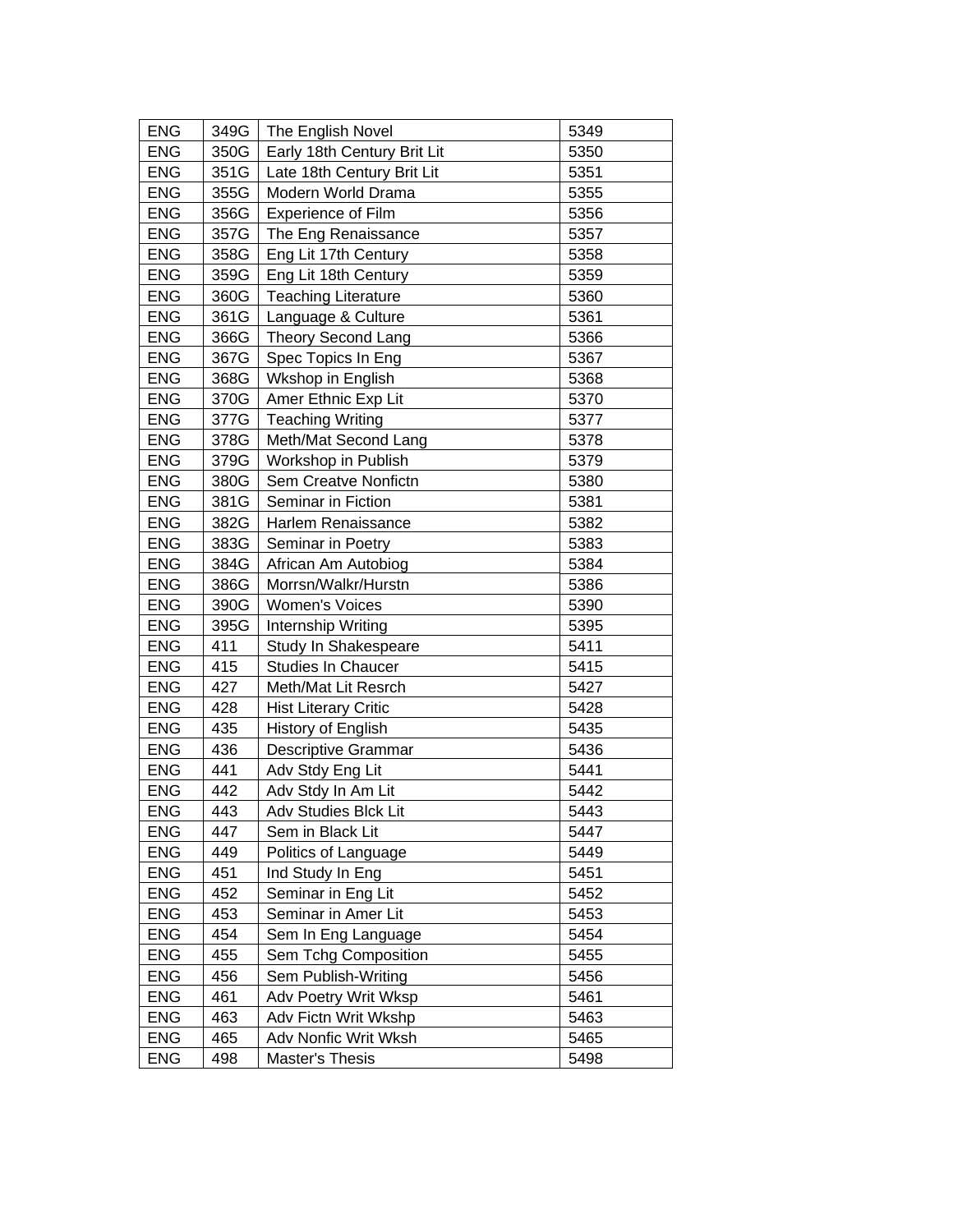| <b>Family &amp; Consumer Science</b> |            |                               |            |  |
|--------------------------------------|------------|-------------------------------|------------|--|
| <b>SUBJ</b>                          | <b>OLD</b> | <b>TITLE</b>                  | <b>NEW</b> |  |
| <b>FCS</b>                           | 092        | <b>FCS Cert Test Review</b>   | 0920       |  |
| <b>FCS</b>                           | 150        | Intro to Family and Cons Sci  | 1150       |  |
| <b>FCS</b>                           | 250        | <b>Interior Design</b>        | 2150       |  |
| <b>FCS</b>                           | 375        | Studt Tch Fam & Cons Sci      | 4750       |  |
|                                      |            |                               |            |  |
| <b>Finance</b>                       |            |                               |            |  |
| <b>SUBJ</b>                          | <b>OLD</b> | <b>TITLE</b>                  | <b>NEW</b> |  |
| <b>FIN</b>                           | 101        | Personl Fin Decision          | 1010       |  |
| <b>FIN</b>                           | 266        | Prin of Fin                   | 2660       |  |
| <b>FIN</b>                           | 364        | Intro Fin Derivtves           | 3640       |  |
| <b>FIN</b>                           | 365        | Intl Finance                  | 3650       |  |
| <b>FIN</b>                           | 366        | <b>Financial Institutn</b>    | 3660       |  |
| <b>FIN</b>                           | 367        | <b>Commercial Banking</b>     | 3670       |  |
| <b>FIN</b>                           | 368        | Investments                   | 3680       |  |
| <b>FIN</b>                           | 369        | Adv Corp Finance              | 3690       |  |
| <b>FIN</b>                           | 370        | Corporate Fin Semnr           | 4700       |  |
| <b>FIN</b>                           | 375        | <b>Real Estate Finance</b>    | 3750       |  |
| <b>FIN</b>                           | 399        | Ind Stdy&Sp/Prob              | 4990       |  |
|                                      |            |                               |            |  |
|                                      |            | Foreign Language & Literature |            |  |
| <b>SUBJ</b>                          | <b>OLD</b> | <b>TITLE</b>                  | <b>NEW</b> |  |
| FL&L                                 | 100        | <b>SAB: Beg Orientation</b>   | 1500       |  |
| FL&L                                 | 101        | SAB: Beginning                | 1510       |  |
| FL&L                                 | 150        | <b>SAB: Intermed Orient</b>   | 2500       |  |
| FL&L                                 | 151        | SAB: Intermediate             | 2510       |  |
| FL&L                                 | 210        | Intro to Translation          | 3100       |  |
| FL&L                                 | 219        | Afro-Hisp Culture & Language  | 2190       |  |
| FL&L                                 | 230        | Lang & Cult Hispan US         | 2300       |  |
| FL&L                                 | 260        | Fieldwork in Foreign Lang     | 2060       |  |
| FL&L                                 | 266        | Afro-Hispanic Literature      | 2660       |  |
| FL&L                                 | 300        | Topcs:FL Meth (K-8)           | 4000       |  |
| FL&L                                 | 305        | Romance Linguistics           | 4050       |  |
| FL&L                                 | 320        | Hispanic Lit in US            | 4200       |  |
| FL&L                                 | 350        | SAB: Adv Orientatn            | 4500       |  |
| FL&L                                 | 351        | SAB: Advanced                 | 4510       |  |
| FL&L                                 | 363        | Meth Teach FL Second          | 4630       |  |
| FL&L                                 | 375        | Student Tch K-12              | 4675       |  |
| FL&L                                 | 300G       | Topcs:FL Meth (K-8)           | 5000       |  |
| FL&L                                 | 305G       | Romance Linguistics           | 5050       |  |
| FL&L                                 | 320G       | Hispanic Lit in US            | 5200       |  |
| FL&L                                 | 350G       | SAB: Adv Orientatn            | 5500       |  |
| FL&L                                 | 351G       | SAB: Advanced                 | 5510       |  |
| FL&L                                 | 375G       | Student Tch K-12              | 5750       |  |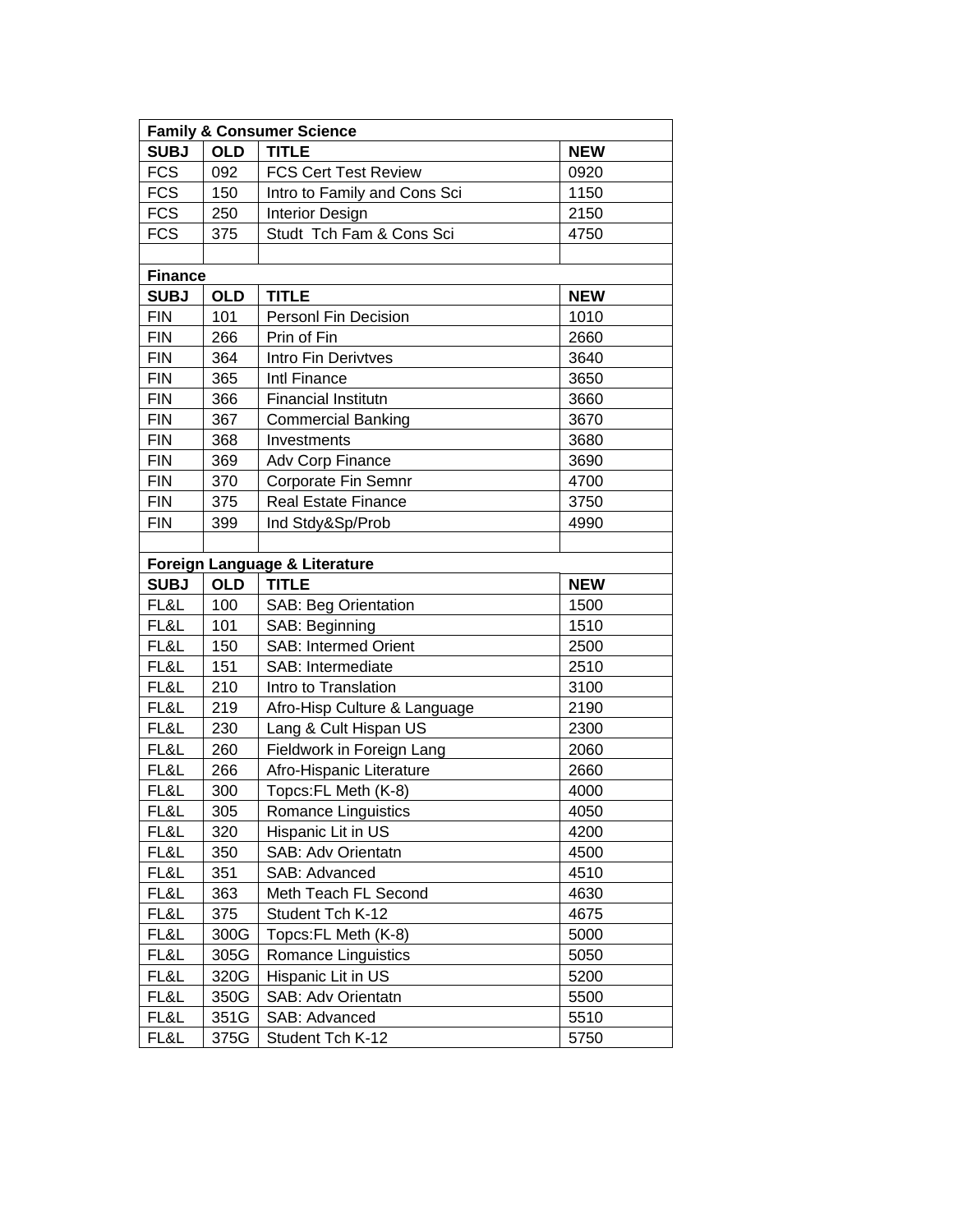| <b>French</b> |            |                           |            |  |
|---------------|------------|---------------------------|------------|--|
| <b>SUBJ</b>   | <b>OLD</b> | <b>TITLE</b>              | <b>NEW</b> |  |
| <b>FREN</b>   | 092        | IL French Tch Cert Review | 0920       |  |
| <b>FREN</b>   | 101        | Elem French I             | 1010       |  |
| <b>FREN</b>   | 102        | Elem French II            | 1020       |  |
| <b>FREN</b>   | 105        | Elem French III           | 1050       |  |
| <b>FREN</b>   | 110        | Intensive Beg French      | 1100       |  |
| <b>FREN</b>   | 120        | Elem Bus French I         | 1200       |  |
| <b>FREN</b>   | 121        | Elem Bus French II        | 1210       |  |
| <b>FREN</b>   | 151        | Intermed French I         | 2010       |  |
| <b>FREN</b>   | 152        | Intermed French II        | 2020       |  |
| <b>FREN</b>   | 153        | Intermediate French III   | 2030       |  |
| <b>FREN</b>   | 201        | Adv French I              | 2110       |  |
| <b>FREN</b>   | 202        | Adv French II             | 2102       |  |
| <b>FREN</b>   | 212        | <b>Culture of France</b>  | 2120       |  |
| <b>FREN</b>   | 213        | Contem Fren Soc           | 2130       |  |
| <b>FREN</b>   | 214        | Medv & Renais Fren        | 2140       |  |
| <b>FREN</b>   | 215        | <b>Adv Composition</b>    | 3150       |  |
| <b>FREN</b>   | 216        | Fren Lit 17th-18th        | 2160       |  |
| <b>FREN</b>   | 221        | Intro Fren Lit critc      | 2210       |  |
| <b>FREN</b>   | 227        | Fren Lit 19th-20th        | 2270       |  |
| <b>FREN</b>   | 256        | Convers French I          | 2560       |  |
| <b>FREN</b>   | 257        | Convers French II         | 2570       |  |
| <b>FREN</b>   | 270        | <b>Adv Conversation</b>   | 3700       |  |
| <b>FREN</b>   | 287        | Survey Fren Lit           | 3220       |  |
| <b>FREN</b>   | 288        | Survey Fren Lit II        | 3221       |  |
| <b>FREN</b>   | 299        | <b>Independent Study</b>  | 3990       |  |
| <b>FREN</b>   | 301        | French in North Amer      | 4301       |  |
| <b>FREN</b>   | 302        | Francoph Lit America      | 4302       |  |
| <b>FREN</b>   | 303        | Francoph Afr Lit & F      | 4303       |  |
| <b>FREN</b>   | 304        | Frcph Lit & Film          | 4304       |  |
| <b>FREN</b>   | 305        | Teach Fren Lit & Cu       | 4305       |  |
| <b>FREN</b>   | 306        | Child Lit in French       | 4306       |  |
| <b>FREN</b>   | 307        | Teach Read & Wrtg         | 4307       |  |
| <b>FREN</b>   | 308        | French Cinema             | 4308       |  |
| <b>FREN</b>   | 309        | History of French Art     | 4309       |  |
| <b>FREN</b>   | 314        | Topics: Lit in Fren       | 4140       |  |
| <b>FREN</b>   | 301G       | French in North Amer      | 5301       |  |
| <b>FREN</b>   | 302G       | Francoph Lit America      | 5302       |  |
| <b>FREN</b>   | 303G       | Francoph Afr Lit & F      | 5303       |  |
| <b>FREN</b>   | 304G       | Frcph Lit & Film          | 5304       |  |
| <b>FREN</b>   | 305G       | Teach Fren Lit & Cu       | 5305       |  |
| <b>FREN</b>   | 306G       | Child Lit in French       | 5306       |  |
| <b>FREN</b>   | 307G       | Teach Read & Wrtg         | 5307       |  |
| <b>FREN</b>   | 308G       | French Cinema             | 5308       |  |
| <b>FREN</b>   | 309G       | History of French Art     | 5309       |  |
| <b>FREN</b>   | 314G       | Topics: Lit in Fren       | 5140       |  |
|               |            |                           |            |  |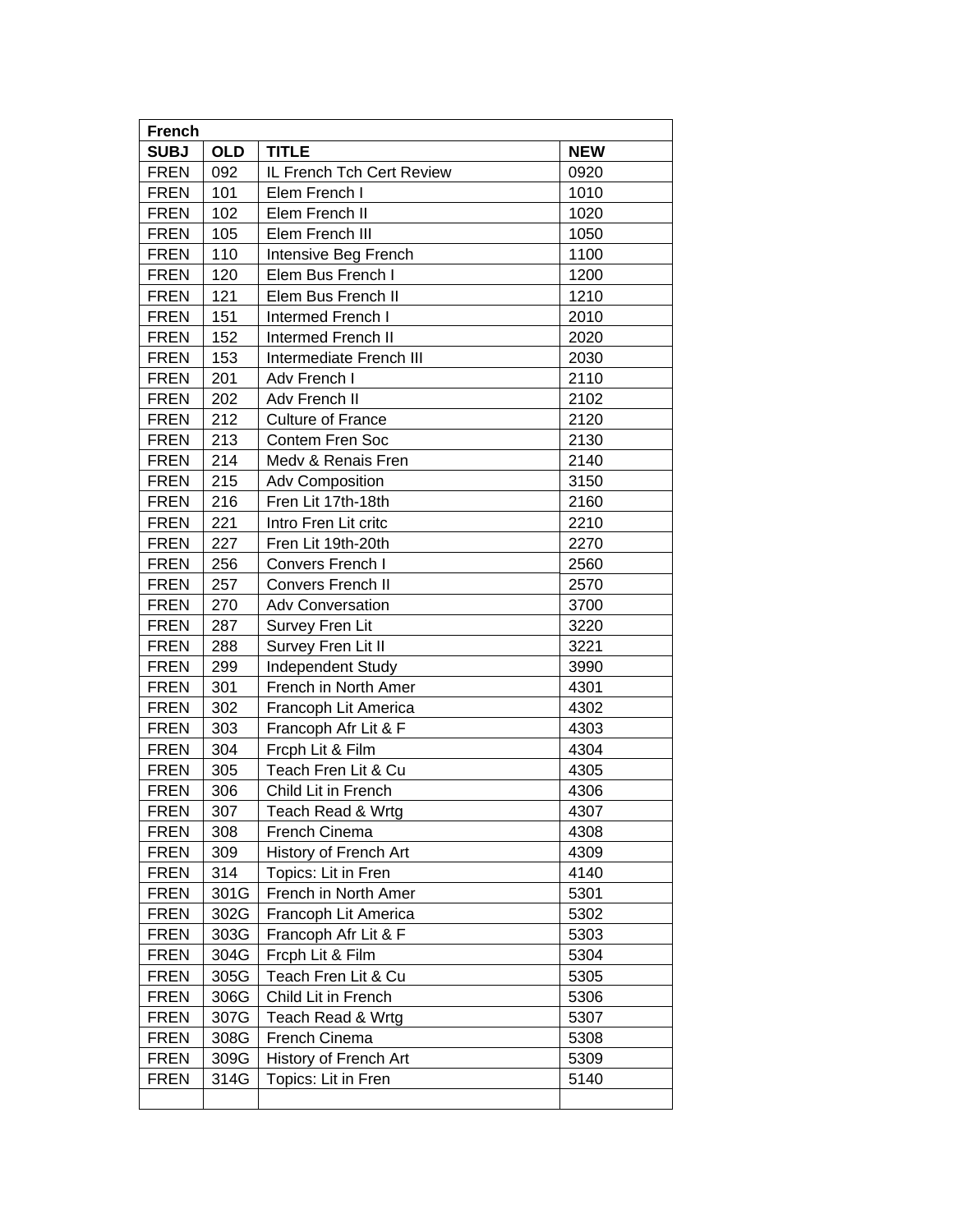| Geography   |            |                             |            |  |
|-------------|------------|-----------------------------|------------|--|
| <b>SUBJ</b> | <b>OLD</b> | <b>TITLE</b>                | <b>NEW</b> |  |
| <b>GEOG</b> | 092        | Geog Teach Cert Rev         | 0920       |  |
| GEOG        | 100        | Geographer's Toolkit        | 1200       |  |
| <b>GEOG</b> | 101        | Society/Environment         | 1000       |  |
| <b>GEOG</b> | 110        | <b>Global Diversity</b>     | 1100       |  |
| <b>GEOG</b> | 111        | The City: Envi/People       | 2500       |  |
| <b>GEOG</b> | 121        | <b>Real Estate Trans</b>    | 1219       |  |
| <b>GEOG</b> | 131        | Intro Physical Geog         | 1400       |  |
| <b>GEOG</b> | 202        | <b>Cultural Geography</b>   | 2210       |  |
| <b>GEOG</b> | 203        | City: Geog On Film          | 3550       |  |
| <b>GEOG</b> | 204        | Geog World Economy          | 2230       |  |
| <b>GEOG</b> | 211        | <b>Fundamentals Weather</b> | 2410       |  |
| <b>GEOG</b> | 212        | Climate/Soil/Biogeog        | 2420       |  |
| <b>GEOG</b> | 213        | <b>Fund Geomorphology</b>   | 2430       |  |
| <b>GEOG</b> | 231        | <b>Teaching Phys Geog</b>   | 2400       |  |
| <b>GEOG</b> | 253        | Geog Latin America          | 2020       |  |
| <b>GEOG</b> | 254        | Geography of Asia           | 3050       |  |
| GEOG        | 256        | <b>Conservation Nat Res</b> | 3450       |  |
| <b>GEOG</b> | 270        | Geog Hith & Disease         | 4210       |  |
| <b>GEOG</b> | 280        | Geog Data Analysis          | 2899       |  |
| <b>GEOG</b> | 290        | Ind Study In Geog           | 2900       |  |
| <b>GEOG</b> | 301        | History of Geography        | 4220       |  |
| GEOG        | 305        | Geog of Japan               | 3055       |  |
| <b>GEOG</b> | 306        | Geog of Africa              | 3060       |  |
| <b>GEOG</b> | 308        | Geog US & Canada            | 3010       |  |
| <b>GEOG</b> | 310        | Geog Caribbean Amer         | 3020       |  |
| <b>GEOG</b> | 311        | Geog of Europe              | 3040       |  |
| <b>GEOG</b> | 313        | Geog South America          | 3030       |  |
| GEOG        | 315        | Geog of Illinois            | 3015       |  |
| GEOG        | 316        | Urban Geography             | 4500       |  |
| <b>GEOG</b> | 317        | Geog Chgo Met Area          | 4010       |  |
| <b>GEOG</b> | 319        | Geog Russian Realm          | 3045       |  |
| <b>GEOG</b> | 321        | <b>Political Geography</b>  | 3229       |  |
| <b>GEOG</b> | 327        | Geomorphology               | 4430       |  |
| GEOG        | 328        | Landforms of Amer           | 4420       |  |
| <b>GEOG</b> | 331        | Geog of Urbanization        | 4510       |  |
| <b>GEOG</b> | 342        | Intro Geog Info Sys         | 4800       |  |
| <b>GEOG</b> | 343        | <b>Envir Remote Sensing</b> | 4820       |  |
| <b>GEOG</b> | 344        | Adv Geog Info Systm         | 4830       |  |
| <b>GEOG</b> | 345        | Analytical Cartogrphy       | 4810       |  |
| <b>GEOG</b> | 350        | Urban/Reg Planning          | 4520       |  |
| <b>GEOG</b> | 351        | Urb/Region Plan Sem         | 4580       |  |
| <b>GEOG</b> | 352        | Neighborhood Dvlpmt         | 4530       |  |
| <b>GEOG</b> | 353        | <b>Community Analysis</b>   | 4540       |  |
| <b>GEOG</b> | 356        | Geog Tourism Devel          | 4560       |  |
| GEOG        | 360        | Seminar In Geog             | 4300       |  |
| <b>GEOG</b> | 361        | Geog of Food & Hunger       | 4250       |  |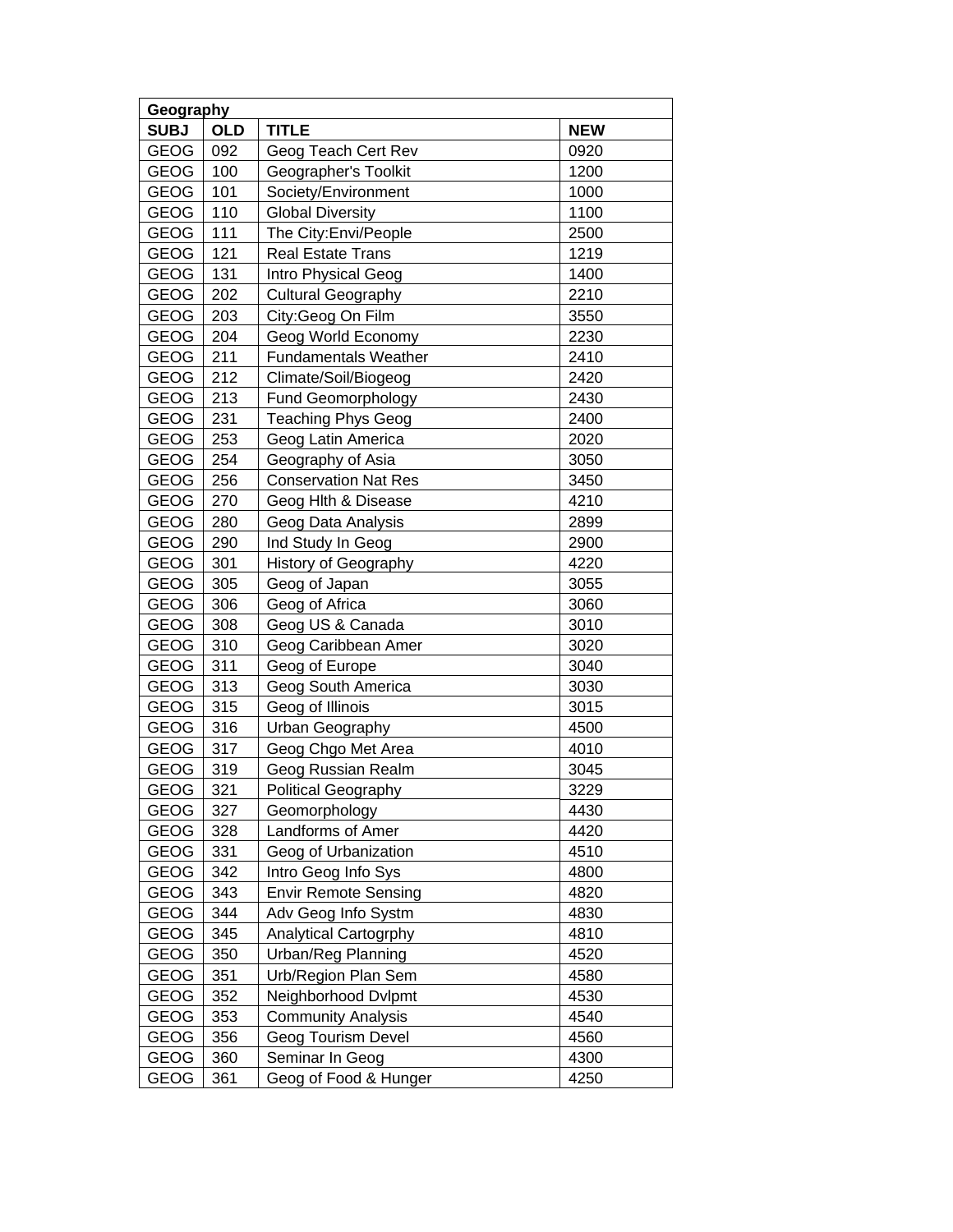| <b>GEOG</b> | 362  | Globalization Hazard         | 4460 |
|-------------|------|------------------------------|------|
| <b>GEOG</b> | 363  | <b>Teach Soc St Second</b>   | 4630 |
| <b>GEOG</b> | 365  | Geog of Population           | 4270 |
| <b>GEOG</b> | 375  | St Tchng & Sem Secnd         | 4750 |
| GEOG        | 380  | Geog Measure Techs           | 4880 |
| <b>GEOG</b> | 390  | Field Research Techs         | 4890 |
| <b>GEOG</b> | 391  | Urban Fld Experience         | 4590 |
| <b>GEOG</b> | 395  | Ind Research Geog            | 4900 |
| <b>GEOG</b> | 410  | Spec Studies Geog I          | 5910 |
| GEOG        | 411  | Spec Studies Geog II         | 5920 |
| <b>GEOG</b> | 441  | Seminar Human Geog           | 5310 |
| <b>GEOG</b> | 443  | <b>Digital Image Prcsng</b>  | 5840 |
| <b>GEOG</b> | 444  | <b>GIS Application</b>       | 5850 |
| <b>GEOG</b> | 448  | Sem:Economic Dvlpmnt         | 5320 |
| <b>GEOG</b> | 449  | Sem Regional Geog            | 5330 |
| <b>GEOG</b> | 450  | Sem In Urban Geog            | 5340 |
| GEOG        | 453  | Sem. Community Devel.        | 5550 |
| <b>GEOG</b> | 499  | <b>Masters Thesis</b>        | 5990 |
| GEOG        | 301G | History of Geography         | 5220 |
| GEOG        | 316G | Urban Geography              | 5500 |
| GEOG        | 317G | Geog Chgo Met Area           | 5010 |
| GEOG        | 321G | <b>Political Geog</b>        | 5219 |
| <b>GEOG</b> | 327G | Geomorphology                | 5430 |
| <b>GEOG</b> | 328G | Landforms of Amer            | 5420 |
| <b>GEOG</b> | 331G | Geog of Urbanization         | 5510 |
| <b>GEOG</b> | 342G | Intro Geog Info Sys          | 5800 |
| <b>GEOG</b> | 343G | <b>Enviro Remote Sensing</b> | 5820 |
| <b>GEOG</b> | 344G | Adv Geog Info Systm          | 5830 |
| GEOG        | 345G | Analytical Cartogrphy        | 5810 |
| <b>GEOG</b> | 350G | Urban/Reg Planning           | 5520 |
| <b>GEOG</b> | 351G | Urb/Region Plan Sem          | 5580 |
| <b>GEOG</b> | 352G | Neighborhood Dvlpmt          | 5530 |
| <b>GEOG</b> | 353G | <b>Community Analysis</b>    | 5540 |
| GEOG        | 356G | <b>Geog Tourism Devel</b>    | 5560 |
| GEOG        | 360G | Seminar In Geog              | 5300 |
| <b>GEOG</b> | 361G | Geog of Food & Hunger        | 5250 |
| GEOG        | 362G | <b>Globalization Hazard</b>  | 5460 |
| GEOG        | 365G | Geog of Population           | 5270 |
| GEOG        | 380G | Geog Measure Techs           | 5880 |
| GEOG        | 390G | <b>Field Research Techs</b>  | 5890 |
| <b>GEOG</b> | 391G | Urban Fld Experience         | 5590 |
| <b>GEOG</b> | 395G | Ind Research Geog            | 5900 |
| <b>GEOG</b> | 399G | Special Topic Wkshp          | 5905 |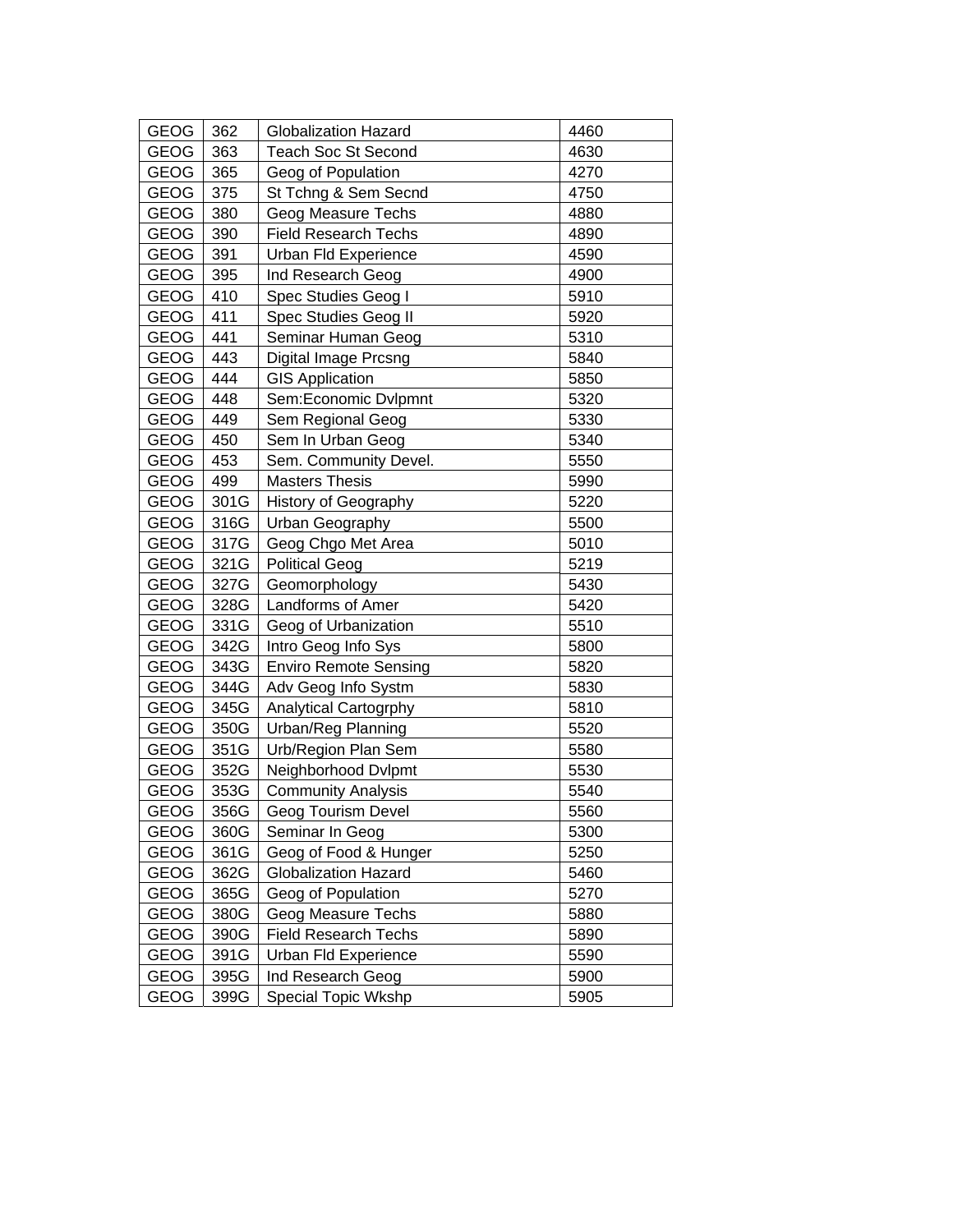| German                     |            |                             |            |  |
|----------------------------|------------|-----------------------------|------------|--|
| <b>SUBJ</b>                | <b>OLD</b> | <b>TITLE</b>                | <b>NEW</b> |  |
| <b>GERM</b>                | 101        | Elementary German I         | 1010       |  |
| <b>GERM</b>                | 102        | <b>Elementary German II</b> | 1020       |  |
| <b>GERM</b>                | 151        | Intermed German I           | 2010       |  |
| <b>GERM</b>                | 152        | Intermed German II          | 2020       |  |
| <b>GERM</b>                | 156        | <b>Conversation Germ I</b>  | 2060       |  |
|                            |            |                             |            |  |
| <b>Health &amp; Safety</b> |            |                             |            |  |
| <b>SUBJ</b>                | <b>OLD</b> | <b>TITLE</b>                | <b>NEW</b> |  |
| H S                        | 103        | <b>Emergency Care</b>       | 1103       |  |
| H S                        | 112        | Personal/Comm Hlth          | 1120       |  |
| H S                        | 120        | <b>Issues In HIV/AIDS</b>   | 1200       |  |
| H S                        | 157        | <b>First Aid</b>            | 1570       |  |
| H S                        | 158        | Alcohol/Tobacco/Drug        | 1580       |  |
| H S                        | 225        | Intro Health Issues         | 2250       |  |
| H S                        | 301        | <b>Mood-Modify Substncs</b> | 4010       |  |
| H S                        | 303        | Contp Mth/Mat HIt Ed        | 4030       |  |
| H <sub>S</sub>             | 304        | Princpls Public Hlth        | 4040       |  |
| H S                        | 305        | Contemp Is Hith Ed          | 4050       |  |
| H S                        | 306        | Intrntl Hlth Issues         | 4060       |  |
| H S                        | 307        | Cur Hith Prb Sch Chd        | 4070       |  |
| H S                        | 308        | Meth Tch Sex Educ           | 4080       |  |
| H S                        | 350        | <b>Driver Education</b>     | 4500       |  |
| H S                        | 356        | <b>Adv Traffic Safety</b>   | 4560       |  |
| H S                        | 357        | Adv Safety Educatn          | 4570       |  |
| H S                        | 360        | Consumer Hith Ed            | 4600       |  |
| H S                        | 361        | Tch Meth Al/Tob/Drug        | 4610       |  |
| H S                        | 362        | Curr In Hith Ed             | 4620       |  |
| H S                        | 363        | Comm Hlth                   | 4630       |  |
| H S                        | 375        | FLD Exp in Health           | 4750       |  |
| H S                        | 498        | Special Topic in H&S        | 5980       |  |
| H S                        | 301G       | <b>Mood-Modify Substncs</b> | 5010       |  |
| H S                        | 303G       | Contp Mth/Mat HIt Ed        | 5030       |  |
| H S                        | 304G       | Princpls Public Hith        | 5040       |  |
| H S                        | 305G       | Contemp Is Hith Ed          | 5050       |  |
| H S                        | 306G       | Intrntl Hith Issues         | 5060       |  |
| H <sub>S</sub>             | 307G       | Cur Hith Prb Sch Chd        | 5070       |  |
| H S                        | 308G       | Meth Tch Sex Educ           | 5080       |  |
| H S                        | 350G       | <b>Driver Education</b>     | 5500       |  |
| H S                        | 356G       | <b>Adv Traffic Safety</b>   | 5560       |  |
| H S                        | 357G       | <b>Adv Safety Educatn</b>   | 5570       |  |
| H S                        | 360G       | Consumer Hith Ed            | 5600       |  |
| H S                        | 361G       | Tch Meth Al/Tob/Drug        | 5610       |  |
| H S                        | 362G       | Curr In Hith Ed             | 5620       |  |
| H S                        | 363G       | Comm Hith                   | 5630       |  |
| H S                        | 399G       | Independent Study           | 5990       |  |
|                            |            |                             |            |  |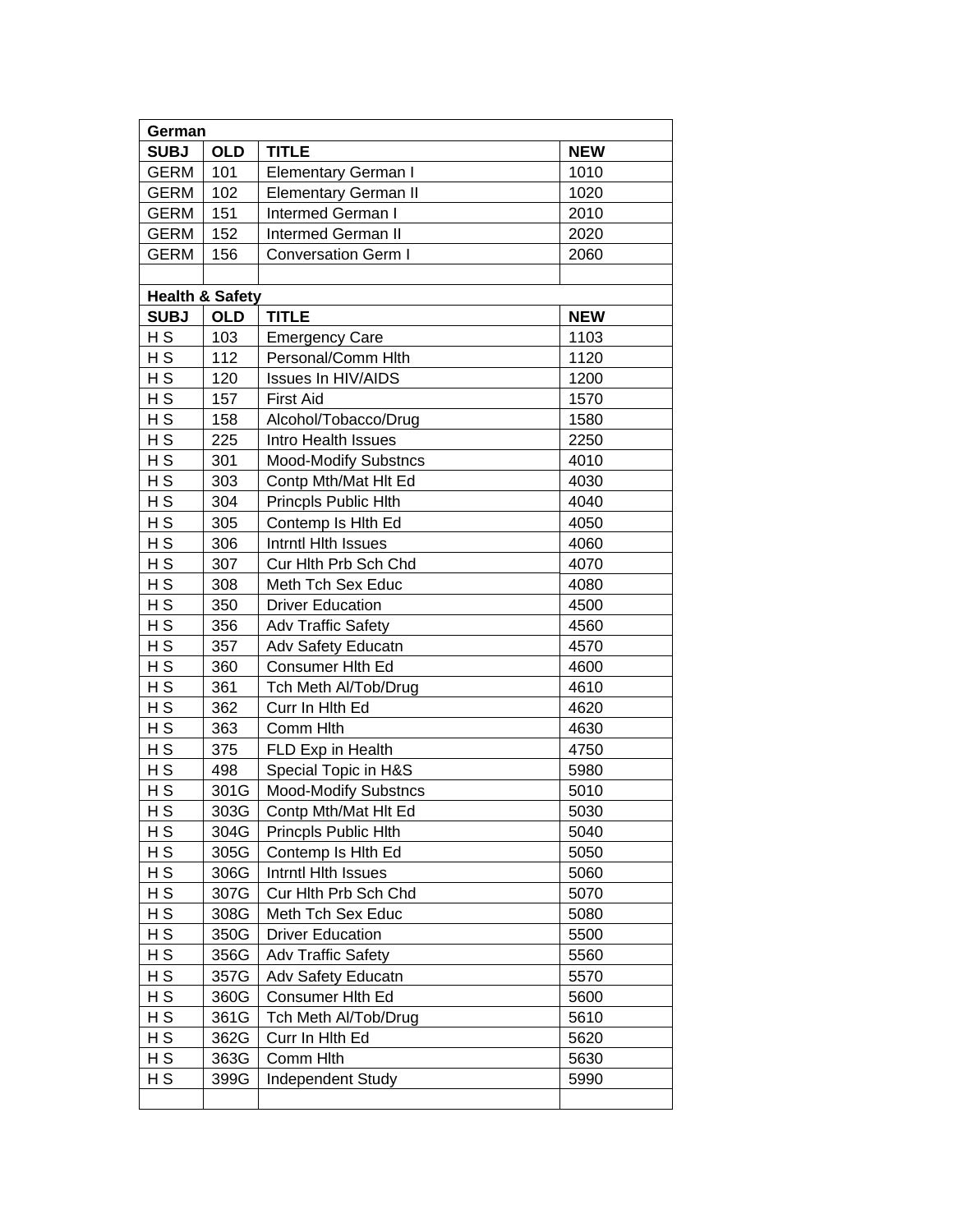| <b>Health Information Administration</b> |                       |                                                   |            |  |
|------------------------------------------|-----------------------|---------------------------------------------------|------------|--|
| <b>SUBJ</b>                              | <b>OLD</b>            | <b>TITLE</b>                                      | <b>NEW</b> |  |
| <b>HIA</b>                               | 107                   | Intro Cptr for HIA                                | 1000       |  |
| <b>HIA</b>                               | 200                   | <b>Medical Terminology</b>                        | 3000       |  |
| <b>HIA</b>                               | 201                   | Intro US Hith Cr Sys                              | 3010       |  |
| <b>HIA</b>                               | 204                   | Alt Hlth Care Systms                              | 3100       |  |
| <b>HIA</b>                               | 205                   | Acute Care Hith Sys                               | 3011       |  |
| <b>HIA</b>                               | 207                   | Intro ICD 9 CM Codng                              | 3200       |  |
| <b>HIA</b>                               | 209                   | Clinical Medicine I                               | 3300       |  |
| <b>HIA</b>                               | 210                   | Cptrs in Hlth Care                                | 3400       |  |
| <b>HIA</b>                               | 211                   | <b>Hlth Care Statistics</b>                       | 3500       |  |
| <b>HIA</b>                               | 212                   | Legal Aspcts & Ethcs                              | 3600       |  |
| <b>HIA</b>                               | 213                   | <b>Clinical Medicine II</b>                       | 3700       |  |
| <b>HIA</b>                               | 214                   | Classifictn Sys/Cdng                              | 3800       |  |
| <b>HIA</b>                               | 216                   | <b>Ambulatory Coding</b>                          | 3900       |  |
| <b>HIA</b>                               | 217                   | <b>Tech Prof Practice</b>                         | 3910       |  |
| <b>HIA</b>                               | 307                   | Hith Informtn Mgmt                                | 4000       |  |
| <b>HIA</b>                               | 308                   | <b>Education &amp; Training</b>                   | 4100       |  |
| <b>HIA</b>                               | 309                   | <b>Rsrch Hlth Care/HIM</b>                        | 4200       |  |
| <b>HIA</b>                               | 311                   | <b>Hith Info Standards</b>                        | 4300       |  |
| <b>HIA</b>                               | 312                   | Hith Care Org INSY                                | 4400       |  |
| <b>HIA</b>                               | 313                   | <b>Hith Care Quity Mgmt</b>                       | 4500       |  |
| <b>HIA</b>                               | 314                   | <b>Mgmt Prfsnl Practice</b>                       | 4600       |  |
| <b>HIA</b>                               | 315                   | Reg HIA Exam Prepq                                | 4700       |  |
| <b>HIA</b>                               | 399                   | Ind Study In HIA                                  | 3990       |  |
|                                          |                       |                                                   |            |  |
|                                          |                       | <b>Health Physical Education &amp; Recreation</b> |            |  |
| <b>SUBJ</b>                              | <b>OLD</b>            | <b>TITLE</b>                                      | <b>NEW</b> |  |
| <b>HPR</b>                               | 220                   | <b>Persnl Hlth/Wellness</b>                       | 1200       |  |
| <b>HPR</b>                               | 250                   | Or/Ad Hth PE Rec/Ath                              | 2500       |  |
|                                          |                       |                                                   |            |  |
|                                          | <b>Health Science</b> |                                                   |            |  |
| <b>SUBJ</b>                              | <b>OLD</b>            | <b>TITLE</b>                                      | <b>NEW</b> |  |
| H SC                                     | 104                   | <b>Medical Terminology</b>                        | 1104       |  |
| H SC                                     | 150                   | Intro. To Health Professions                      | 1150       |  |
| H SC                                     | 190                   | Intro. To Nutrtion                                | 2190       |  |
| H SC                                     | 210                   | Legal Aspects of Health Care                      | 2210       |  |
| H SC                                     | 215                   | Comp Apps/Health Pros                             | 2215       |  |
| H SC                                     | 220                   | Personal Health & Wellness                        | 2220       |  |
| H SC                                     | 250                   | <b>Health Care Ethics</b>                         | 2250       |  |
| H SC                                     | 255                   | <b>Dimensions of Spirituality</b>                 | 2255       |  |
| H SC                                     | 265                   | Alternative Health Care                           | 2265       |  |
| H SC                                     | 299                   | <b>Independent Study</b>                          | 2299       |  |
| H SC                                     | 310                   | HIV in People of Color                            | 3310       |  |
| H SC                                     | 311                   | Spec. Topics Allied Health                        | 3311       |  |
| H SC                                     | 312                   | <b>Current Topics H SC</b>                        | 3312       |  |
| H SC                                     | 313                   | <b>Health Disparities</b>                         | 2213       |  |
| H SC                                     | 314                   | Entrepreneurship in HC                            | 3314       |  |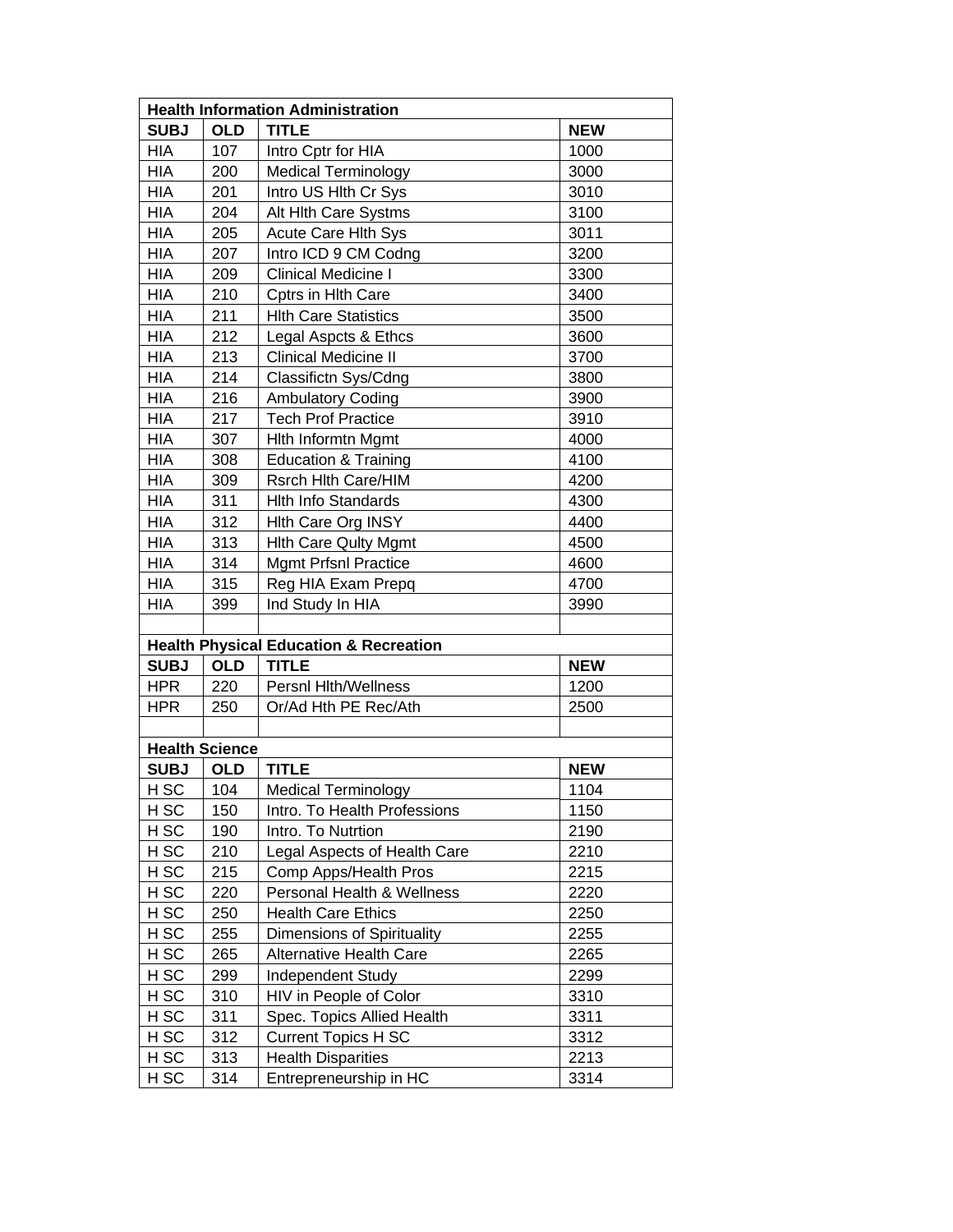| H <sub>SC</sub> | 315        | <b>Health Behavior</b>                        | 3315       |
|-----------------|------------|-----------------------------------------------|------------|
| H SC            | 316        | <b>Medical Science</b>                        | 3316       |
| H SC            | 317        | <b>Community Health</b>                       | 3317       |
| H <sub>SC</sub> | 318        | <b>Basic Epidemiology</b>                     | 3318       |
| H SC            | 319        | Intro to Pub Health                           | 3319       |
| H SC            | 320        | <b>Health Proff Clinical</b>                  | 3320       |
| H <sub>SC</sub> | 321        | Service Learning in Health                    | 3321       |
| H SC            | 322        | <b>Research Methods</b>                       | 3322       |
| H SC            | 323        | Intro to Environ Health                       | 3323       |
| H SC            | 324        | Prog Plan/Health Ed & Promotion               | 3324       |
| H SC            | 325        | Comm. Health Practicum                        | 3325       |
| H <sub>SC</sub> | 326        | Aging and Health                              | 3326       |
| H SC            | 327        | <b>Bioterrorism and Health</b>                | 3327       |
| H SC            | 328        | <b>Current Trends in International Health</b> | 3328       |
| H SC            | 329        | Intro to Biostatistics                        | 3329       |
| H SC            | 375        | <b>Health Policy</b>                          | 2375       |
|                 |            |                                               |            |
| <b>History</b>  |            |                                               |            |
| <b>SUBJ</b>     | <b>OLD</b> | <b>TITLE</b>                                  | <b>NEW</b> |
| <b>HIST</b>     | 092        | Il Hist Tch Cert Rev                          | 1092       |
| <b>HIST</b>     | 120        | Western Civ To 1715                           | 1200       |
| <b>HIST</b>     | 121        | West Civ Since 1715                           | 1210       |
| <b>HIST</b>     | 130        | US Hist 1607-1876                             | 1300       |
| <b>HIST</b>     | 131        | US Hist Since 1877                            | 1310       |
| <b>HIST</b>     | 171        | Intro Lat/Am Hist                             | 1710       |
| <b>HIST</b>     | 184        | <b>African Civilization</b>                   | 1840       |
| <b>HIST</b>     | 212        | The City in Amer His                          | 2120       |
| <b>HIST</b>     | 216        | <b>Multi-Cultural Amer</b>                    | 2160       |
| <b>HIST</b>     | 220        | Key Prblms Wrld Hist                          | 2200       |
| <b>HIST</b>     | 222        | Intro Hist Thought                            | 2220       |
| <b>HIST</b>     | 230        | Caribbean World                               | 2300       |
| <b>HIST</b>     | 232        | South America                                 | 2320       |
| <b>HIST</b>     | 233        | Intro Middle Ages I                           | 2330       |
| <b>HIST</b>     | 234        | Intro Middle Ages II                          | 2340       |
| <b>HIST</b>     | 246        | War/Peac Mil Perspec                          | 2460       |
| <b>HIST</b>     | 247        | Hist of Illinois                              | 2470       |
| <b>HIST</b>     | 265        | Origins of Civilzatn                          | 2650       |
| <b>HIST</b>     | 271        | African American Exp                          | 2710       |
| <b>HIST</b>     | 283        | Slavery in Wld Hist                           | 2830       |
| <b>HIST</b>     | 284        | Africa to 1800                                | 2840       |
| <b>HIST</b>     | 285        | Africa Since 1800                             | 2850       |
| <b>HIST</b>     | 293        | Wksp Wld Peace Org                            | 2930       |
| <b>HIST</b>     | 297        | <b>Special Topics Hist</b>                    | 2970       |
| <b>HIST</b>     | 301        | Era of French Rev                             | 4010       |
| <b>HIST</b>     | 302        | History of Af. Am Women                       | 4020       |
| <b>HIST</b>     | 303        | Renais & Reform Hist                          | 4030       |
| <b>HIST</b>     | 305        | Civil Rights Movmnt                           | 4050       |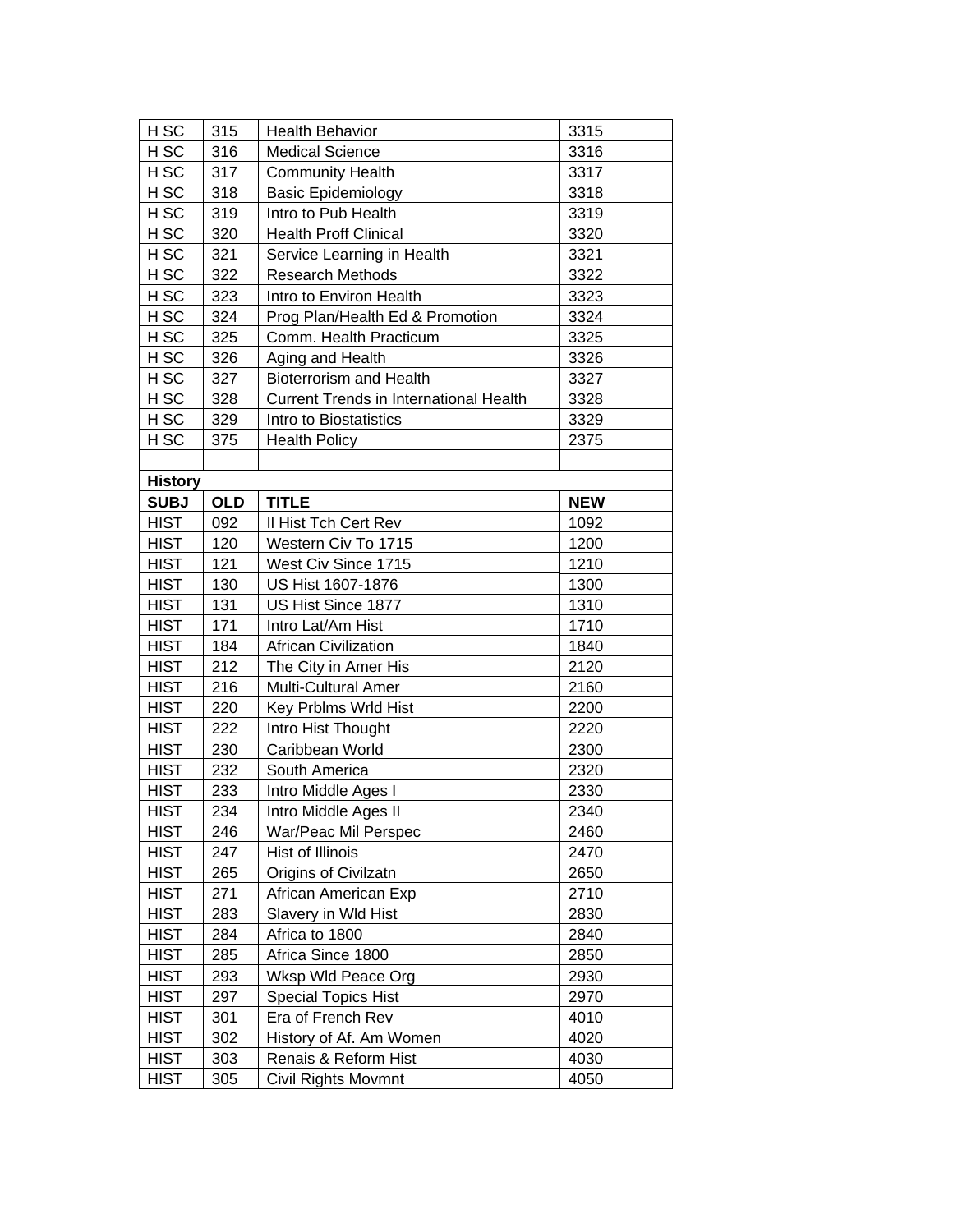| <b>HIST</b> | 307 | Europe Wld 20th Cent        | 4070 |
|-------------|-----|-----------------------------|------|
| <b>HIST</b> | 308 | Vietnam War                 | 4080 |
| <b>HIST</b> | 310 | Women in Middle Ages        | 4100 |
| <b>HIST</b> | 311 | Race Labor US Hist          | 4110 |
| <b>HIST</b> | 312 | 19th Century Europe         | 4120 |
| <b>HIST</b> | 313 | Hist of Christianity        | 4130 |
| <b>HIST</b> | 314 | Cv War Rec 1850-1876        | 4140 |
| <b>HIST</b> | 317 | Modrn Amer 1877-1932        | 4170 |
| <b>HIST</b> | 319 | Am Rev/Est Republic         | 4190 |
| <b>HIST</b> | 320 | <b>Amer Colonial Hist</b>   | 4200 |
| <b>HIST</b> | 322 | Hist of US 1815-1850        | 4220 |
| <b>HIST</b> | 323 | Immigrant Exp               | 4323 |
| <b>HIST</b> | 326 | Amer Foreign Policy         | 4260 |
| <b>HIST</b> | 327 | Anc Nr East/Greece          | 4270 |
| <b>HIST</b> | 328 | Wld Civ 500BC-1500AD        | 4280 |
| <b>HIST</b> | 329 | Hist of Roman Civ           | 4290 |
| <b>HIST</b> | 331 | <b>Tudor/Stuart England</b> | 4310 |
| <b>HIST</b> | 339 | Women in Politics           | 4390 |
| <b>HIST</b> | 343 | The Medieval World          | 4430 |
| <b>HIST</b> | 344 | <b>Hist Eastern Europe</b>  | 4440 |
| <b>HIST</b> | 348 | <b>Hist of Occult</b>       | 4480 |
| <b>HIST</b> | 350 | His Af-Am US To 1900        | 4500 |
| <b>HIST</b> | 351 | Afro-Am 20th Cent US        | 4510 |
| <b>HIST</b> | 352 | Chgo Experience             | 4520 |
| <b>HIST</b> | 353 | Hist of East Africa         | 4530 |
| <b>HIST</b> | 354 | <b>Hist Southern Africa</b> | 4540 |
| <b>HIST</b> | 355 | Modern Africa               | 4550 |
| <b>HIST</b> | 356 | Slavery: Atlantc Wrld       | 4560 |
| <b>HIST</b> | 357 | History of Haiti            | 4570 |
| <b>HIST</b> | 359 | Russia Under Czars          | 4590 |
| <b>HIST</b> | 360 | His Sov Union 1917          | 4600 |
| <b>HIST</b> | 362 | World Since 1945            | 4620 |
| <b>HIST</b> | 363 | Meth Tch Soc St Sec         | 4630 |
| <b>HIST</b> | 364 | <b>Colonial Lat America</b> | 4640 |
| <b>HIST</b> | 369 | Field Internship            | 4690 |
| <b>HIST</b> | 371 | Mexico Since Indpnce        | 4710 |
| <b>HIST</b> | 372 | <b>SAB: Special Topics</b>  | 3720 |
| <b>HIST</b> | 375 | Stdnt Tch Sec Soc St        | 4750 |
| <b>HIST</b> | 379 | Spain Since 1492            | 4790 |
| <b>HIST</b> | 381 | Hist of Religion            | 4810 |
| <b>HIST</b> | 383 | <b>Black Church Amer</b>    | 4830 |
| <b>HIST</b> | 384 | <b>West Africa</b>          | 4840 |
| <b>HIST</b> | 386 | <b>Ancient Africa</b>       | 4860 |
| <b>HIST</b> | 387 | Key Probs African Hist      | 4387 |
| <b>HIST</b> | 390 | Col/Natl/Ind 3rd Wld        | 4900 |
| <b>HIST</b> | 394 | <b>Independ Study Hist</b>  | 4940 |
| <b>HIST</b> | 399 | <b>Special Topics Hist</b>  | 4990 |
|             |     |                             |      |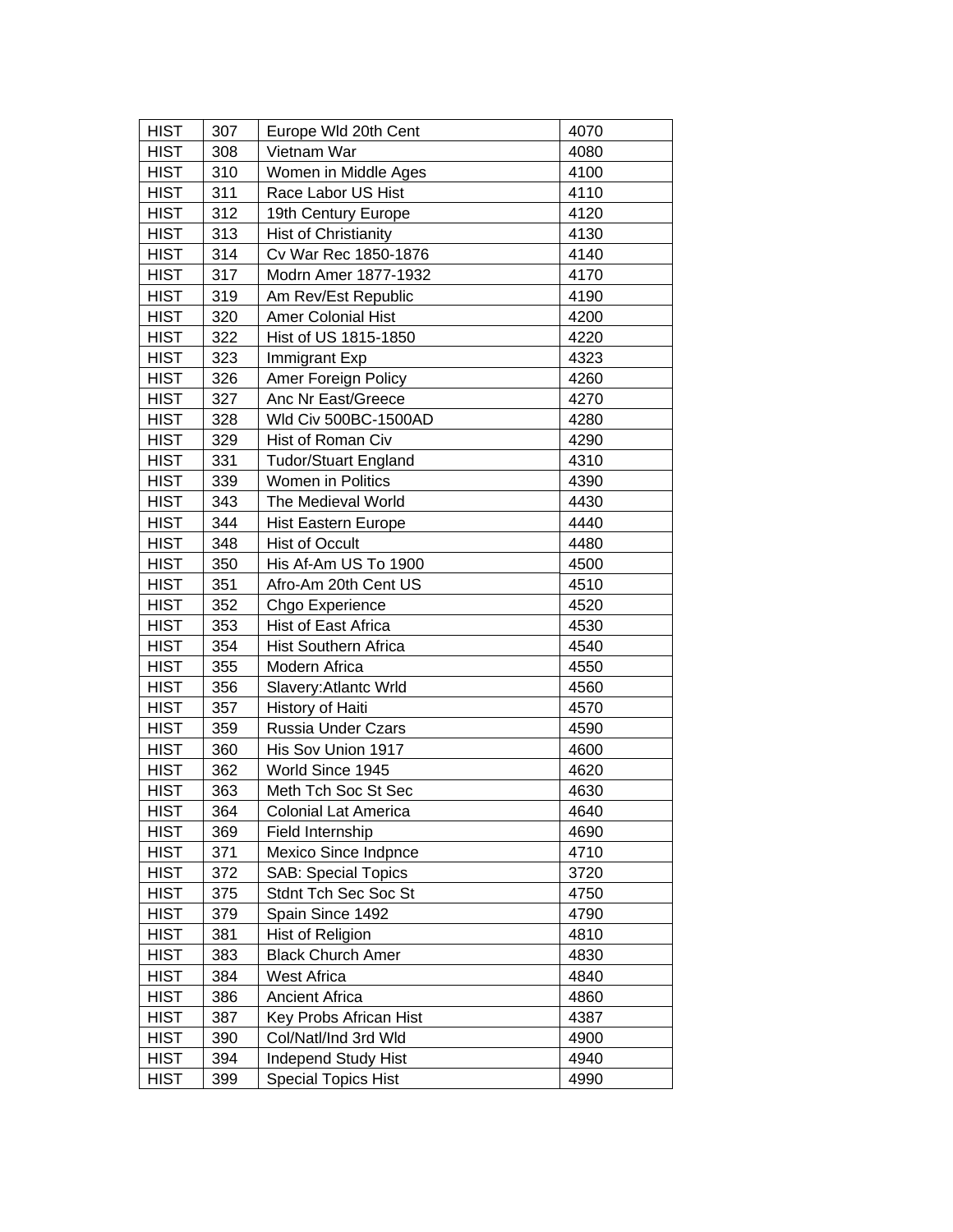| <b>HIST</b> | 400  | <b>Historical Methods</b>   | 5400 |
|-------------|------|-----------------------------|------|
| <b>HIST</b> | 405  | <b>Historic Thought</b>     | 5405 |
| <b>HIST</b> | 470  | Sem US Hist I               | 5470 |
| <b>HIST</b> | 471  | Sem US Hist II              | 5471 |
| <b>HIST</b> | 472  | Sem US Hist III             | 5472 |
| <b>HIST</b> | 480  | Sem Eur Hist I              | 5480 |
| <b>HIST</b> | 481  | Sem Eur Hist II             | 5481 |
| <b>HIST</b> | 482  | Sem Eur Hist III            | 5482 |
| <b>HIST</b> | 490  | Sem in Hist I               | 5490 |
| <b>HIST</b> | 491  | Sem In Hist II              | 5491 |
| <b>HIST</b> | 499  | <b>Masters Thesis</b>       | 5499 |
| <b>HIST</b> | 301G | Era of French Rev           | 5301 |
| <b>HIST</b> | 302G | History of Af. Am Women     | 5302 |
| <b>HIST</b> | 303G | Renais & Reform Hist        | 5303 |
| <b>HIST</b> | 305G | <b>Civil Rights Movmnt</b>  | 5305 |
| <b>HIST</b> | 307G | Europe Wld 20th Cent        | 5307 |
| <b>HIST</b> | 308G | Vietman War                 | 5308 |
| <b>HIST</b> | 310G | Women in Middle Ages        | 5310 |
| <b>HIST</b> | 311G | Race & Labor in US          | 5110 |
| <b>HIST</b> | 312G | 19th Century Europe         | 5312 |
| <b>HIST</b> | 313G | Hist. Of Christianity       | 5130 |
| <b>HIST</b> | 314G | Cv War Rec 1850-1876        | 5314 |
| <b>HIST</b> | 317G | Modrn Amer 1877-1932        | 5317 |
| <b>HIST</b> | 319G | Am Rev/Est Republic         | 5319 |
| <b>HIST</b> | 320G | <b>Amer Colonial Hist</b>   | 5320 |
| <b>HIST</b> | 322G | Histo of US 1815-1850       | 5220 |
| <b>HIST</b> | 323G | Immigrant Exp               | 5323 |
| <b>HIST</b> | 326G | Amer Foreign Policy         | 5326 |
| <b>HIST</b> | 327G | Anc Nr East/Greece          | 5327 |
| <b>HIST</b> | 328G | Wld Civ 500BC-1500AD        | 5328 |
| <b>HIST</b> | 329G | Hist of Roman Civ           | 5329 |
| <b>HIST</b> | 331G | <b>Tudor/Stuart England</b> | 5331 |
| <b>HIST</b> | 343G | The Medieval World          | 5343 |
|             |      |                             |      |
| <b>HIST</b> | 344G | Hist Eastern Europe         | 5344 |
| <b>HIST</b> | 348G | Hist of Occult              | 5348 |
| <b>HIST</b> | 350G | His Af-Am US To 1900        | 5350 |
| <b>HIST</b> | 351G | Afro-Am 20th Cent US        | 5351 |
| <b>HIST</b> | 352G | Chgo Experience             | 5352 |
| <b>HIST</b> | 353G | Hist of East Africa         | 5353 |
| <b>HIST</b> | 354G | <b>Hist Southern Africa</b> | 5354 |
| <b>HIST</b> | 355G | Modern Africa               | 5355 |
| <b>HIST</b> | 356G | Slavery: Atlantc Wrld       | 5356 |
| <b>HIST</b> | 357G | History of Haiti            | 5357 |
| <b>HIST</b> | 359G | Russia Under Czars          | 5359 |
| <b>HIST</b> | 360G | His Sov Union 1917          | 5360 |
| <b>HIST</b> | 362G | World Since 1945            | 5362 |
| <b>HIST</b> | 364G | <b>Colonial Lat America</b> | 5364 |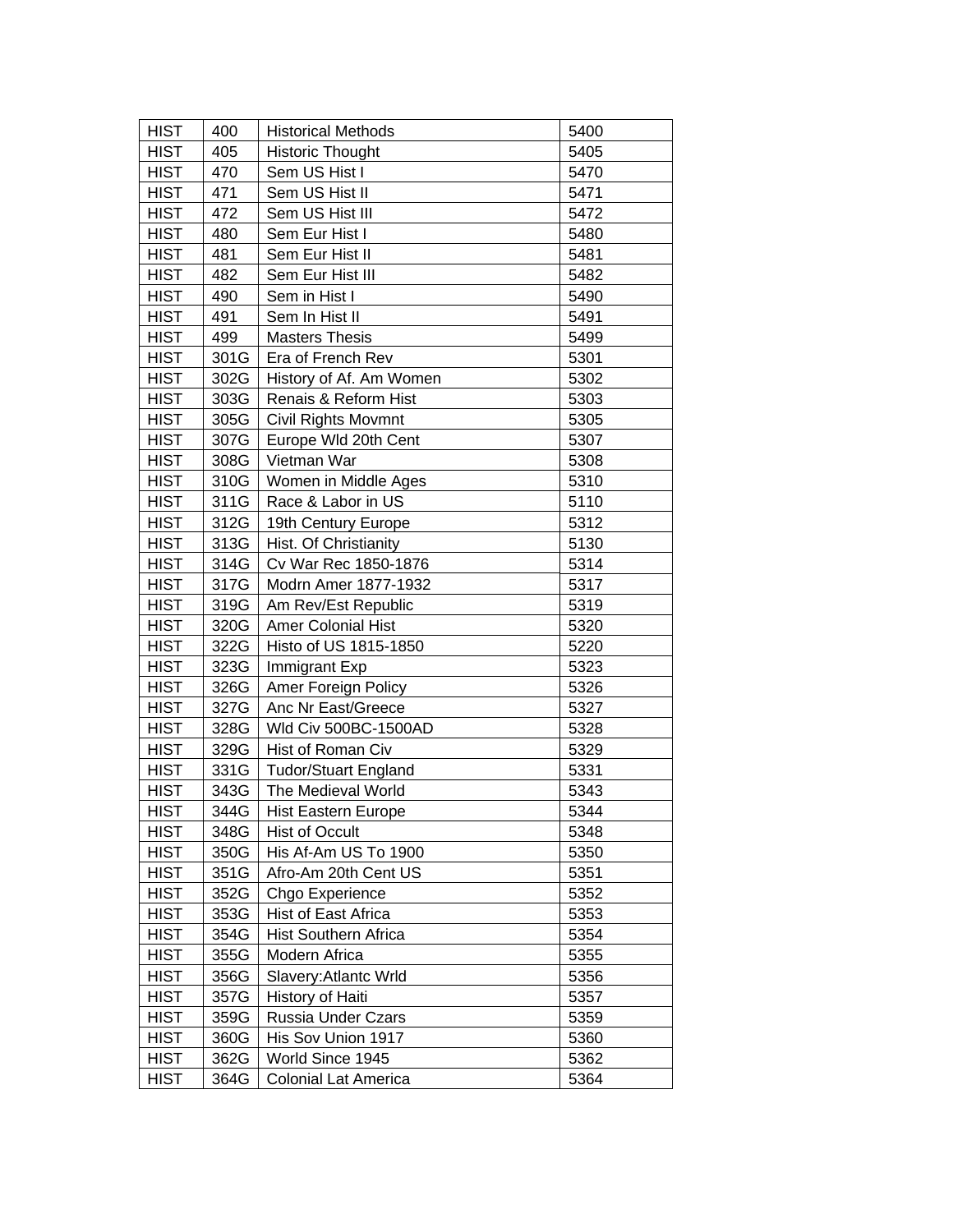| <b>HIST</b>    | 369G                         | Field Internship                     | 5369       |
|----------------|------------------------------|--------------------------------------|------------|
| <b>HIST</b>    | 371G                         | Mexico Since Indpnce                 | 5371       |
| <b>HIST</b>    | 379G                         | Spain Since 1492                     | 5379       |
| <b>HIST</b>    | 381G                         | Hist of Religion                     | 5381       |
| <b>HIST</b>    | 383G                         | <b>Black Church Amer</b>             | 5383       |
| <b>HIST</b>    | 384G                         | <b>West Africa</b>                   | 5384       |
| <b>HIST</b>    | 386G                         | <b>Ancient Africa</b>                | 5386       |
| <b>HIST</b>    | 387G                         | Problems: Afrcn Hist                 | 5387       |
| <b>HIST</b>    | 390G                         | Col/Natl/Ind 3rd Wld                 | 5390       |
| <b>HIST</b>    | 399G                         | <b>Special Topics Hist</b>           | 5399       |
|                |                              |                                      |            |
| <b>Honors</b>  |                              |                                      |            |
| <b>SUBJ</b>    | <b>OLD</b>                   | <b>TITLE</b>                         | <b>NEW</b> |
| <b>HON</b>     | 100                          | <b>Honors Seminar</b>                | 1000       |
| <b>HON</b>     | 120                          | <b>Honors Composition I</b>          | 1200       |
| <b>HON</b>     | 121                          | <b>Honors Composition II</b>         | 1210       |
| <b>HON</b>     | 130                          | Mathematical & Scientific Inquiry I  | 1300       |
| <b>HON</b>     | 131                          | Mathematical & Scientific Inquiry II | 1310       |
| <b>HON</b>     | 140                          | Philosophical Inquiry                | 1400       |
| <b>HON</b>     | 150                          | Social Inquiry                       | 1500       |
| <b>HON</b>     | 160                          | <b>Historical Inquiry</b>            | 1600       |
| <b>HON</b>     | 200                          | Honors Colloquium                    | 2000       |
| <b>HON</b>     | 201                          | Science and Society I                | 2010       |
| <b>HON</b>     | 202                          | Science and Society II               | 2020       |
| <b>HON</b>     | 230                          | The Arts and Society                 | 2300       |
| <b>HON</b>     | 240                          | Values in Conflict                   | 2400       |
| <b>HON</b>     | 280                          | The Origins of Life                  | 2800       |
| <b>HON</b>     | 290                          | Perspectives on Human Existence      | 2900       |
|                |                              |                                      |            |
|                | <b>Industrial Technology</b> |                                      |            |
| <b>SUBJ</b>    | <b>OLD</b>                   | <b>TITLE</b>                         | <b>NEW</b> |
| IT.            | 092                          | <b>IT Certfcatn Review</b>           | 0920       |
| $\mathsf{I}$ T | 111                          | <b>Basic Tech Drawing</b>            | 1111       |
| IT             | 121                          | <b>Technical Drawing</b>             | 1121       |
| $\mathsf{I}$ T | 142                          | Basic Graphc Commnctn                | 1142       |
| IT.            | 151                          | <b>Basic Metalworking</b>            | 1151       |
| $\mathsf{I}$ T | 161                          | <b>Basic Woodworking</b>             | 1161       |
| ΙT             | 163                          | Crafts                               | 1163       |
| $\mathsf{I}$ T | 164                          | Bldg:Mnt/Remdl/Renvt                 | 1164       |
| $\mathsf{I}$ T | 167                          | <b>Industrial Plastics</b>           | 1167       |
| IT.            | 172                          | Energy/Power Techngy                 | 1172       |
| IT.            | 221                          | <b>Machine Drafting</b>              | 2221       |
| IT.            | 223                          | <b>Descriptive Geometry</b>          | 2223       |
| IT.            | 225                          | Architectural Draft                  | 2225       |
| $\mathsf{I}$ T | 233                          | Network Configrtn I                  | 2233       |
| $\mathsf{I}$ T | 236                          | <b>Basic Electronics</b>             | 2236       |
| $\mathsf{I}$ T | 237                          | <b>Electron Communicatn</b>          | 2237       |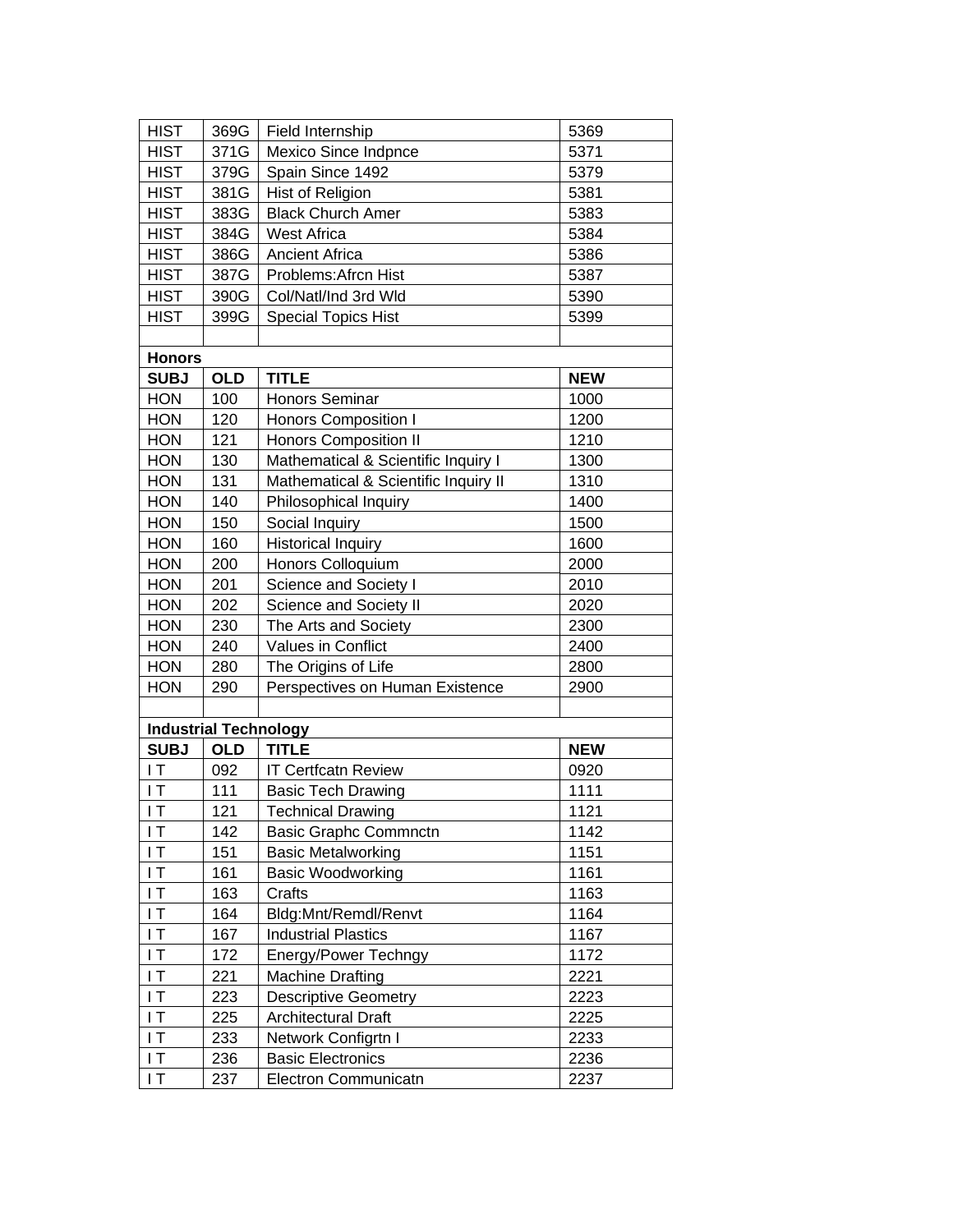| ΙT             | 242 | Duplicate & Finish          | 2242 |
|----------------|-----|-----------------------------|------|
| IT.            | 247 | Photo-Offset Print          | 2247 |
| $\mathsf{I}$ T | 250 | <b>Manufacture Process</b>  | 2250 |
| $\mathsf{I}$   | 252 | <b>Sheet Metal</b>          | 2252 |
| $\mathsf{I}$ T | 255 | <b>Machine Tools</b>        | 2255 |
| $\mathsf{I}$ T | 260 | Materials&Processes         | 2260 |
| $\mathsf{I}$ T | 261 | Machine Woodworking         | 2261 |
| $\mathsf{I}$   | 262 | Cabinetmaking               | 2262 |
| $\mathsf{I}$ T | 264 | Wood Finishing              | 2264 |
| $\mathsf{I}$   | 266 | <b>Modern Carpentry</b>     | 2266 |
| $\mathsf{I}$ T | 272 | Power/Transport Tech        | 2272 |
| $\mathsf{I}$ T | 275 | Int Combustn Engines        | 2275 |
| $\mathsf{I}$ T | 279 | Spec. Topics in Votech      | 3279 |
| $\mathsf{I}$ T | 286 | Auto fuel, lub. Cooling     | 3286 |
| $\mathsf{I}$ T | 287 | <b>Trans/Power Trains</b>   | 2287 |
| $\mathsf{I}$   | 288 | Auto Chassis & Body         | 3288 |
| $\mathsf{I}$ T | 300 | <b>Production Mgmt</b>      | 4300 |
| $\mathsf{I}$ T | 319 | Tech Problems:Cad           | 4319 |
| $\mathsf{I}$ T | 320 | Plan Constrct/Renvtn        | 4320 |
| $\mathsf{I}$ T | 323 | <b>Adv Descrip Geometry</b> | 4323 |
| $\mathsf{I}$ T | 326 | Architectural Design        | 4326 |
| $\mathsf{I}$   | 327 | Equip/Facility Plan         | 4327 |
| $\mathsf{I}$ T | 328 | Cptr Asst Dsgn/Draft        | 4328 |
| $\mathsf{I}$ T | 329 | <b>Tech Probs Drafting</b>  | 4329 |
| $\mathsf{I}$ T | 331 | <b>Bas Digital Electron</b> | 4331 |
| $\mathsf{I}$ T | 332 | <b>Basic Microprocessor</b> | 4332 |
| $\mathsf{I}$ T | 333 | Network Configrtn II        | 4333 |
| $\mathsf{I}$   | 334 | <b>Network Practicum I</b>  | 4334 |
| $\mathsf{I}$ T | 335 | Elec/Electron Appl          | 4335 |
| $\mathsf{I}$ T | 339 | <b>Tec Prob Electronics</b> | 4339 |
| $\mathsf{I}$ T | 341 | Graphic Design              | 4341 |
| $\mathsf{I}$ T | 342 | Intro Desktop Publsh        | 4342 |
| $\mathsf{I}$ T | 344 | Network Practicum II        | 4344 |
| $\mathsf{I}$ T | 345 | Adv Graphic Arts            | 4345 |
| ΙT             | 348 | Adv Cptr Asst Draft         | 4248 |
| $\mathsf{I}$   | 349 | <b>Tech Probs Graphics</b>  | 4349 |
| $\mathsf{I}$ T | 352 | Cmptr Intgrtd Mfg           | 4352 |
| ΙT             | 355 | Adv Metalworking            | 4355 |
| $\mathsf{I}$   | 359 | <b>Tech Problems Metals</b> | 4359 |
| $\mathsf{I}$   | 362 | <b>Adv Cabinetmaking</b>    | 4362 |
| $\mathsf{I}$ T | 364 | Finish Mats & Meth          | 4364 |
| $\mathsf{I}$   | 365 | Adv Woodworking             | 4365 |
| ΙT             | 366 | Carpentry/Mat Constr        | 4366 |
| ΙT             | 368 | Per Furn Design/Cons        | 4368 |
| $\mathsf{I}$   | 369 | Tec Pro Wood/Synthet        | 4369 |
| $\mathsf{I}$   | 372 | Auto Cptr/Emission          | 4372 |
| ΙT             | 375 | <b>Adv Auto Mechanics</b>   | 4375 |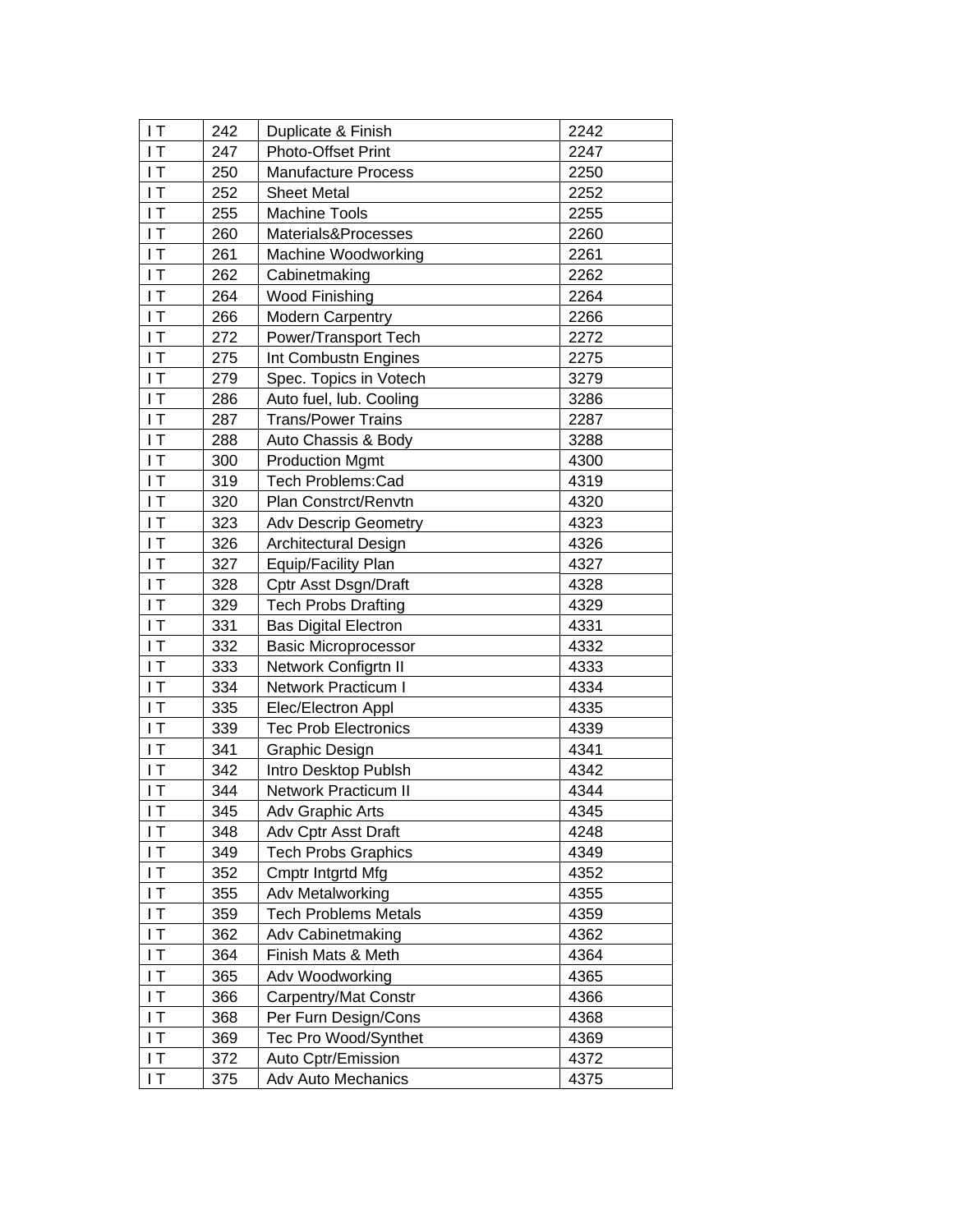| ΙT             | 379                        | Tech Probs In Power            | 4379       |
|----------------|----------------------------|--------------------------------|------------|
| $\mathsf{I}$ T | 382                        | Constr Ngbhd Redvlm            | 4382       |
| $\mathsf{I}$ T | 385                        | Introduction toQuality Control | 4385       |
| $\mathsf{I}$   | 469                        | <b>Rsrch/Dvlpmt Constrc</b>    | 5469       |
| $\mathsf{I}$ T | 300G                       | <b>Production Mgmt</b>         | 5300       |
| $\mathsf{I}$ T | 319G                       | Tech Problems:Cad              | 5319       |
| $\mathsf{I}$ T | 320G                       | Plan Constrct/Renvtn           | 5320       |
| $\mathsf{I}$ T | 323G                       | <b>Adv Descrip Geometry</b>    | 5323       |
| $\mathsf{I}$ T | 326G                       | Architectural Design           | 5326       |
| $\mathsf{I}$ T | 327G                       | Equip/Facility Plan            | 5327       |
| $\mathsf{I}$ T | 328G                       | Cptr Asst Dsgn/Draft           | 5328       |
| $\mathsf{I}$ T | 329G                       | <b>Tech Probs Drafting</b>     | 5329       |
| $\mathsf{I}$ T | 331G                       | <b>Bas Digital Electron</b>    | 5331       |
| $\mathsf{I}$ T | 332G                       | <b>Basic Microprocessor</b>    | 5332       |
| $\mathsf{I}$   | 333G                       | Network Configrtn II           | 5333       |
| $\mathsf{I}$ T | 334G                       | Network Practicum I            | 5334       |
| $\mathsf{I}$ T | 335G                       | Elec/Electron Appl             | 5335       |
| $\mathsf{I}$   | 339G                       | <b>Tec Prob Electronics</b>    | 5339       |
| $\mathsf{I}$ T | 341G                       | Graphic Design                 | 5341       |
| $\mathsf{I}$   | 342G                       | Intro Desktop Publsh           | 5342       |
| $\mathsf{I}$   | 344G                       | Network Practicum II           | 5344       |
| $\mathsf{I}$   | 345G                       | <b>Adv Graphic Arts</b>        | 5345       |
| $\mathsf{I}$ T | 348G                       | Adv Cptr Asst Draft            | 5348       |
| $\mathsf{I}$ T | 349G                       | <b>Tech Probs Graphics</b>     | 5349       |
| $\mathsf{I}$ T | 352G                       | Cmptr Intgrtd Mfg              | 5352       |
| $\mathsf{I}$ T | 355G                       | Adv Metalworking               | 5355       |
| $\mathsf{I}$ T | 359G                       | <b>Tech Problems Metals</b>    | 5359       |
| $\mathsf{I}$   | 362G                       | <b>Adv Cabinetmaking</b>       | 5362       |
| $\mathsf{I}$ T | 364G                       | Finish Mats & Meth             | 5364       |
| $\mathsf{I}$ T | 365G                       | Adv Woodworking                | 5365       |
| $\mathsf{I}$ T | 366G                       | <b>Carpentry/Mat Constr</b>    | 5366       |
| $\mathsf{I}$ T | 368G                       | Per Furn Design/Cons           | 5368       |
| $\mathsf{I}$ T | 369G                       | Tec Pro Wood/Synthet           | 5369       |
| $\mathsf{I}$ T | 372G                       | Auto Cptr/Emission             | 5372       |
| ΙT             | 375G                       | Adv Auto Mechanics             | 5375       |
| $\mathsf{I}$   | 379G                       | Tech Probs In Power            | 5379       |
| $\mathsf{I}$ T | 382G                       | Constr Ngbhd Redvlm            | 5382       |
| $\mathsf{I}$ T | 385G                       | <b>Quality Control</b>         | 5385       |
|                |                            |                                |            |
|                | <b>Information Systems</b> |                                |            |
| <b>SUBJ</b>    | <b>OLD</b>                 | <b>TITLE</b>                   | <b>NEW</b> |
| <b>INSY</b>    | 136                        | Intro to Comp Inf Sys          | 1360       |
| <b>INSY</b>    | 137                        | Microcomp Appl in Bus          | 1370       |
| <b>INSY</b>    | 284                        | Intro Bus Applic Prg           | 2840       |
| <b>INSY</b>    | 310                        | Interm Bus Appl Prgm           | 3100       |
| <b>INSY</b>    | 312                        | Decis Sup/Expert Sys           | 3120       |
| <b>INSY</b>    | 327                        | Int Mgmt Inf Sys               | 3270       |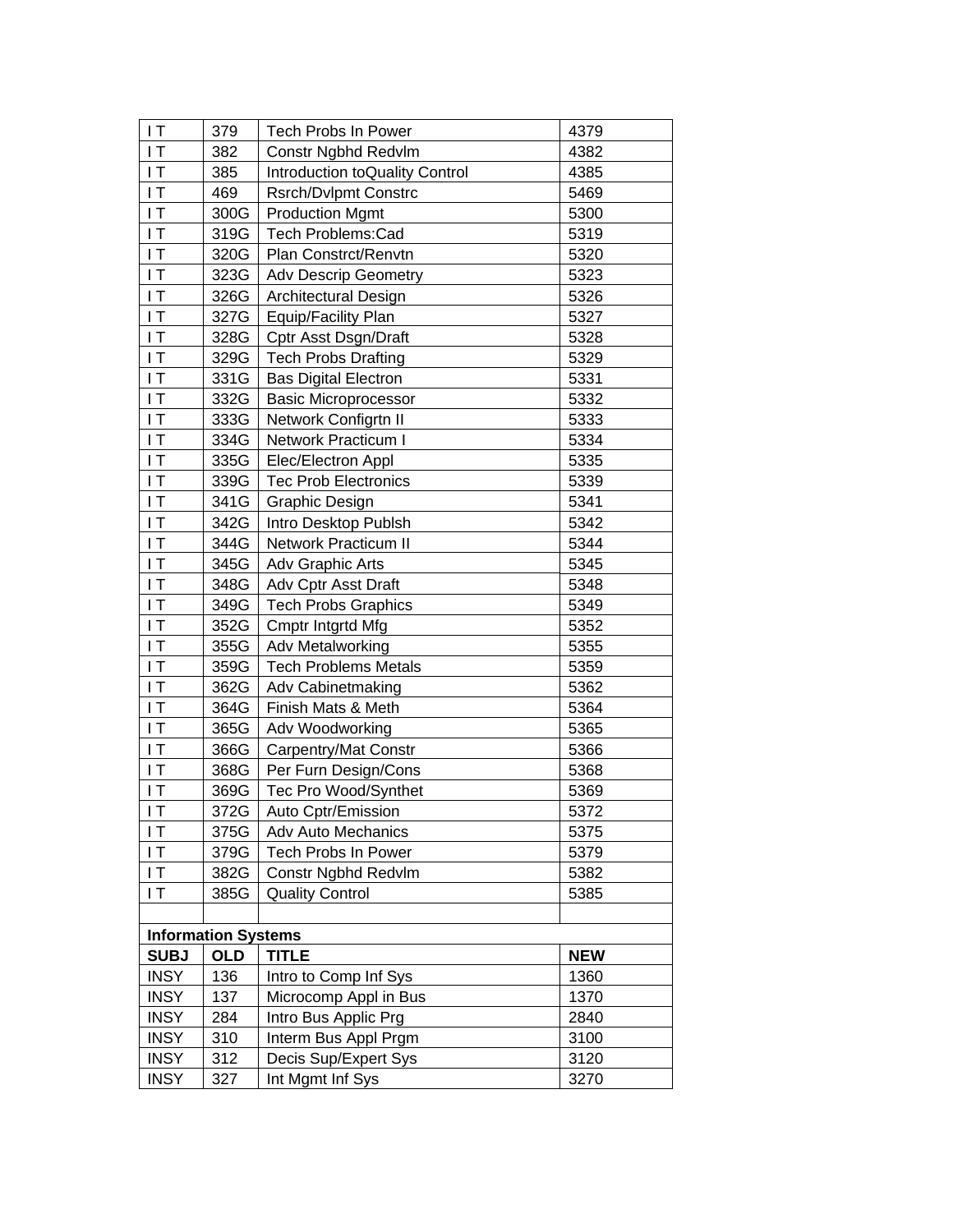| <b>INSY</b>    | 328                    | Data Files/Databases                                           | 3280             |
|----------------|------------------------|----------------------------------------------------------------|------------------|
| <b>INSY</b>    | 330                    | Adv Mgmt Inf Sys                                               | 4300             |
| <b>INSY</b>    | 340                    | Info Cntr Functns                                              | 4400             |
| <b>INSY</b>    | 390                    | Special Tpcs in INSY                                           | 4900             |
| <b>INSY</b>    | 399                    | Ind Stdy&Sp/Prob                                               | 4990             |
|                |                        |                                                                |                  |
|                |                        | <b>International Studies Practical Training</b>                |                  |
| <b>SUBJ</b>    | <b>OLD</b>             | <b>TITLE</b>                                                   | <b>NEW</b>       |
| <b>ICPT</b>    | 250                    | Pract Trng for Intrn                                           | 3500             |
| <b>ICPT</b>    | 450                    | Pract Trng for Intrn                                           | 5500             |
|                |                        |                                                                |                  |
| <b>Italian</b> |                        |                                                                |                  |
| <b>SUBJ</b>    | <b>OLD</b>             | <b>TITLE</b>                                                   | <b>NEW</b>       |
| <b>ITAL</b>    | 101                    | Elementary Italian I                                           | 1010             |
| <b>ITAL</b>    | 102                    | Elemntary Italian II                                           | 1020             |
|                |                        |                                                                |                  |
| Japanese       |                        |                                                                |                  |
| <b>SUBJ</b>    | <b>OLD</b>             | <b>TITLE</b>                                                   | <b>NEW</b>       |
| <b>JPN</b>     | 101                    | Elem Japanese I                                                | 1010             |
| <b>JPN</b>     | 102                    | Elem Japanese II                                               | 1020             |
| <b>JPN</b>     | 110                    | Intsv Beg Japanese                                             | 1100             |
|                |                        |                                                                |                  |
|                | <b>Liberal Studies</b> |                                                                |                  |
| <b>SUBJ</b>    | <b>OLD</b>             | <b>TITLE</b>                                                   | <b>NEW</b>       |
| <b>LBST</b>    | 390                    | <b>Liberal Studies Capstone</b>                                | 3900             |
|                |                        |                                                                |                  |
|                |                        | <b>Library Science/Library Information &amp; Media Studies</b> |                  |
| <b>SUBJ</b>    | <b>OLD</b>             | <b>TITLE</b>                                                   | <b>NEW</b>       |
| <b>LIB</b>     | 092                    | IL Lbr Inf Cert Rvw                                            | <b>LIMS 0920</b> |
| <b>LIB</b>     | 100                    | <b>Library Skills</b>                                          | <b>LIMS 2000</b> |
| <b>LIB</b>     | 101                    | Int Academic Lib                                               | <b>LIMS 2010</b> |
| <b>LIB</b>     | 300                    | Wksp Lib Media Probs                                           | <b>LIMS 4000</b> |
| <b>LIB</b>     | 323                    | <b>Multicultural Matris</b>                                    | <b>LIMS 4001</b> |
| <b>LIB</b>     | 324                    | Lib Mat/Read Guidnce                                           | <b>LIMS 4002</b> |
| <b>LIB</b>     | 325                    | Lit:Chldrn/Yng Adlts                                           | <b>LIMS 4003</b> |
| LIB            | 398                    | CIncl Exp Sch Lib Mc                                           | <b>LIMS 4980</b> |
| LIB            | 401                    | Read of Young People                                           | <b>LIMS 5010</b> |
| LIB            | 402                    | Cataloging & Class                                             | <b>LIMS 5020</b> |
| <b>LIB</b>     | 405                    | Library Lit/Research                                           | <b>LIMS 5050</b> |
| <b>LIB</b>     | 406                    | Seminar In Research                                            | <b>LIMS 5060</b> |
| LIB            | 410                    | Lib Inf Retriev Sys                                            | <b>LIMS 5100</b> |
| LIB            | 411                    | The Public Library                                             | <b>LIMS 5110</b> |
| <b>LIB</b>     | 412                    | Academic Library                                               | <b>LIMS 5120</b> |
| LIB            | 413                    | Sem:Trends/Problems                                            | <b>LIMS 5130</b> |
| <b>LIB</b>     | 414                    | Curr/Media Center                                              | <b>LIMS 5140</b> |
| LIB            | 417                    | Intro Use Cptr Libs                                            | <b>LIMS 5170</b> |
|                |                        |                                                                |                  |
| <b>LIB</b>     | 419                    | Clt/Dvlpm/Use Rf Mat                                           | <b>LIMS 5190</b> |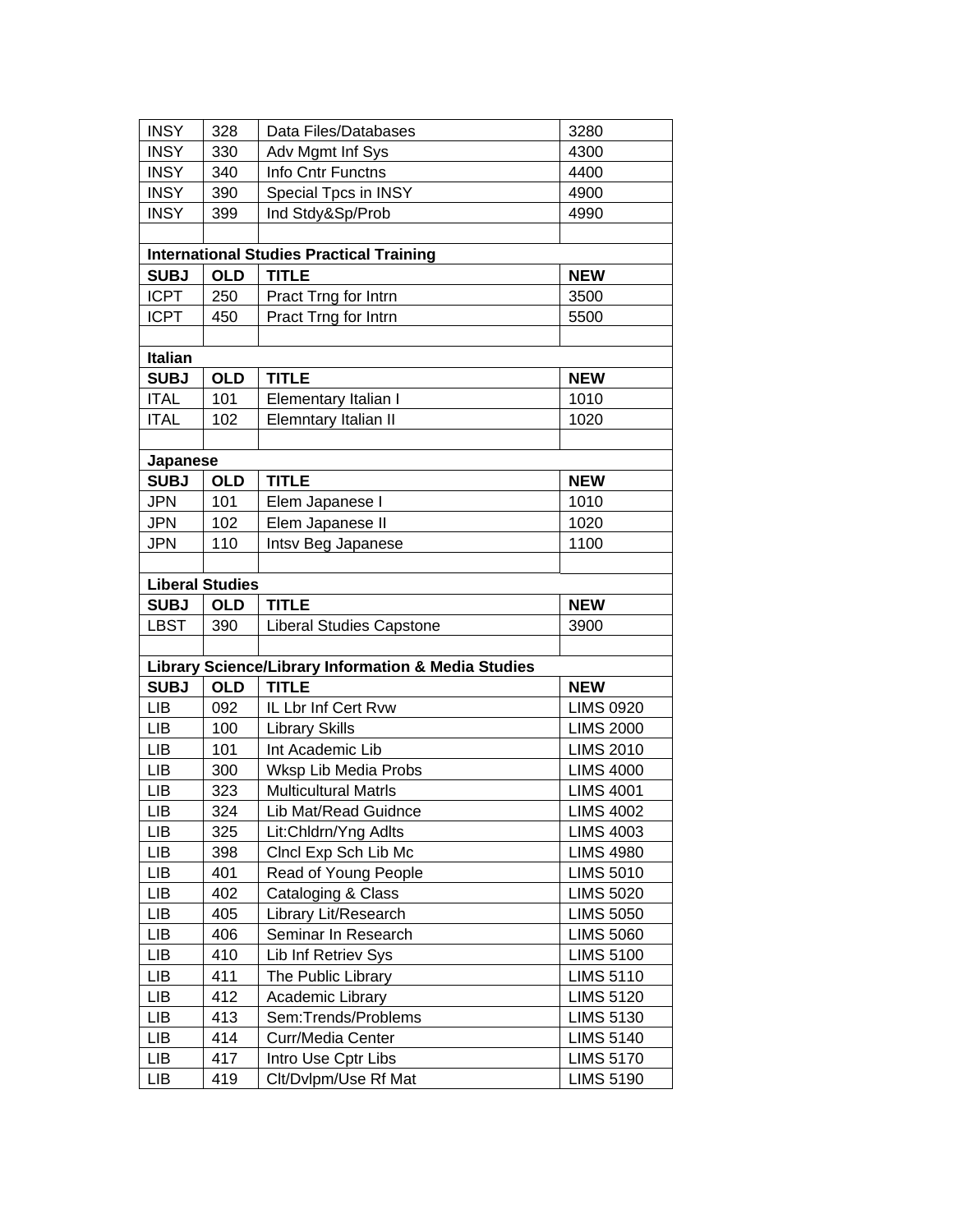| <b>LIB</b>        | 421              | <b>Survey Gov Publctns</b>          | <b>LIMS 5210</b> |  |  |  |
|-------------------|------------------|-------------------------------------|------------------|--|--|--|
| <b>LIB</b>        | 422              | Intrntl/Comprtve Lib                | <b>LIMS 5220</b> |  |  |  |
| <b>LIB</b>        | 423              | <b>Sem Multicult Matrls</b>         | <b>LIMS 5230</b> |  |  |  |
| <b>LIB</b>        | 424              | Lit/Media Chd/Yng Ad                | <b>LIMS 5240</b> |  |  |  |
| <b>LIB</b>        | 428              | Mgmt/Orgnztn Library                | <b>LIMS 5280</b> |  |  |  |
| <b>LIB</b>        | 430              | <b>Admin Media Centers</b>          | <b>LIMS 5300</b> |  |  |  |
| <b>LIB</b>        | 452              | Library in Society                  | <b>LIMS 5520</b> |  |  |  |
| <b>LIB</b>        | 454              | Refer Sources/Method                | <b>LIMS 5610</b> |  |  |  |
| <b>LIB</b>        | 456              | Storytell&Folk Lit                  | <b>LIMS 5560</b> |  |  |  |
| <b>LIB</b>        | 490              | <b>Independent Study</b>            | <b>LIMS 5590</b> |  |  |  |
| <b>LIB</b>        | 499              | <b>Fld Practicum</b>                | <b>LIMS 5600</b> |  |  |  |
| <b>LIB</b>        | 300G             | Wksp Lib Media Probs                | <b>LIMS 5000</b> |  |  |  |
| <b>LIB</b>        | 323G             | <b>Multicultural Matris</b>         | <b>LIMS 5001</b> |  |  |  |
| <b>LIB</b>        | 324G             | Lib Mat/Read Guidnce                | <b>LIMS 5002</b> |  |  |  |
| <b>LIB</b>        | 325G             | Lit:Chldrn/Yng Adlts                | <b>LIMS 5003</b> |  |  |  |
| <b>LIB</b>        | 370G             | Student Tchg/Sem                    | <b>LIMS 5004</b> |  |  |  |
| <b>LIB</b>        | 398G             | CIncl Exp Sch Lib MC                | <b>LIMS 5005</b> |  |  |  |
|                   |                  |                                     |                  |  |  |  |
| <b>Management</b> |                  |                                     |                  |  |  |  |
| <b>SUBJ</b>       | <b>OLD</b>       | <b>TITLE</b>                        | <b>NEW</b>       |  |  |  |
| <b>MGMT</b>       | 103              | Int Mod Bus Systems                 | 1030             |  |  |  |
| <b>MGMT</b>       | 224              | <b>Production Management</b>        | 3240             |  |  |  |
| <b>MGMT</b>       | 249              | Prin of Mgmt                        | 3010             |  |  |  |
| <b>MGMT</b>       | 251              | <b>Organization Behave</b>          | 3020             |  |  |  |
| <b>MGMT</b>       | 252              | Sm Business Mgmt                    | 2520             |  |  |  |
| <b>MGMT</b>       | 260              | Human Resource Mgmt                 | 3600             |  |  |  |
| <b>MGMT</b>       | 262              | <b>Industrial Relatn</b>            | 3620             |  |  |  |
| <b>MGMT</b>       | 264              | Org Hist&Theory                     | 3640             |  |  |  |
| <b>MGMT</b>       | 310              | Fld Exp Small Bus                   | 4100             |  |  |  |
| <b>MGMT</b>       | 357              | Man Proc Non-Prof Or                | 3570             |  |  |  |
| <b>MGMT</b>       | 358              | <b>Internatnl Business</b>          | 4850             |  |  |  |
| <b>MGMT</b>       | 361              | <b>Issues Hum Resrc Mgt</b>         | 4610             |  |  |  |
| <b>MGMT</b>       | 373              | <b>Real Estate Manage</b>           | 3730             |  |  |  |
| <b>MGMT</b>       | 389              | <b>Business Policy and Strategy</b> | 4890             |  |  |  |
| <b>MGMT</b>       | 390              | <b>Special Topics:MGMT</b>          | 4900             |  |  |  |
| <b>MGMT</b>       | 399              | Ind Stdy&Sp/Prob                    | 4990             |  |  |  |
|                   |                  |                                     |                  |  |  |  |
|                   | <b>Marketing</b> |                                     |                  |  |  |  |
| <b>SUBJ</b>       | <b>OLD</b>       | <b>TITLE</b>                        | <b>NEW</b>       |  |  |  |
| <b>MKTG</b>       | 276              | Prin of Mktg                        | 3110             |  |  |  |
| <b>MKTG</b>       | 286              | Prin of Advertising                 | 3620             |  |  |  |
| <b>MKTG</b>       | 363              | Product Mgmt/Dvlpmt                 | 3630             |  |  |  |
| <b>MKTG</b>       | 375              | Channel Dist/Anal                   | 3750             |  |  |  |
| <b>MKTG</b>       | 377              | <b>Market Comm/Promotn</b>          | 3770             |  |  |  |
| <b>MKTG</b>       | 378              | Cons Behavior                       | 3780             |  |  |  |
| <b>MKTG</b>       | 379              | Sales Admin/Control                 | 3790             |  |  |  |
| <b>MKTG</b>       | 382              | <b>International Market</b>         | 4820             |  |  |  |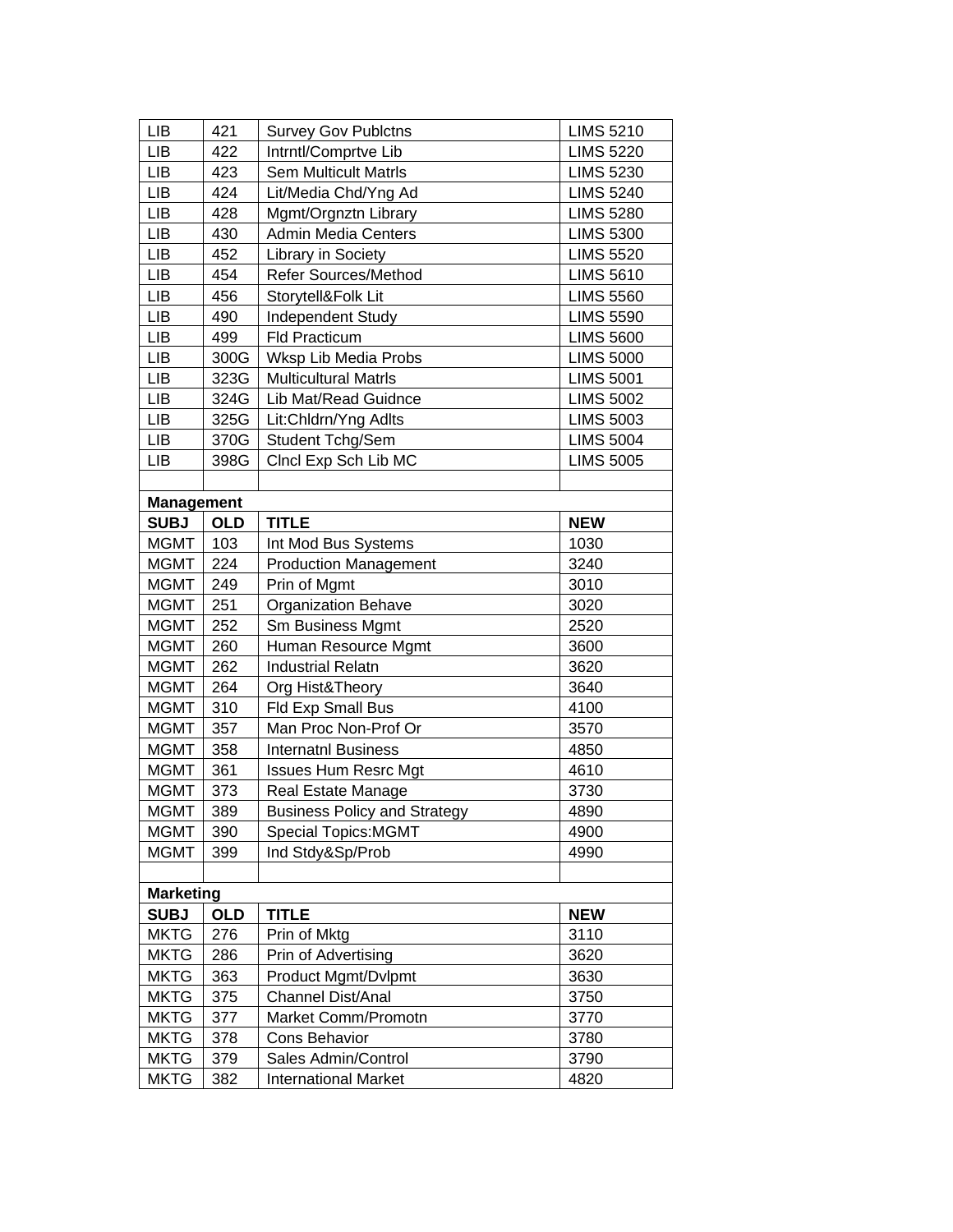| <b>MKTG</b>        | 383        | <b>Marketing Research</b>   | 4830       |
|--------------------|------------|-----------------------------|------------|
| <b>MKTG</b>        | 384        | Phy Distrbtn/Logstcs        | 3840       |
| <b>MKTG</b>        | 386        | <b>Adv Marketing Mgmt</b>   | 4880       |
| <b>MKTG</b>        | 390        | <b>Special Topics: Mktg</b> | 4900       |
| <b>MKTG</b>        | 399        | Ind Stdy&Sp/Prob            | 4990       |
|                    |            |                             |            |
| <b>Mathematics</b> |            |                             |            |
| <b>SUBJ</b>        | <b>OLD</b> | <b>TITLE</b>                | <b>NEW</b> |
| <b>MATH</b>        | 088        | <b>Tutorial Algebra</b>     | 0880       |
| <b>MATH</b>        | 091        | IL Tch Basic Mth Rev        | 0910       |
| <b>MATH</b>        | 092        | Il Math Tch Cert Rev        | 0920       |
| <b>MATH</b>        | 099        | Appl Intermed Alg           | 0990       |
| <b>MATH</b>        | 121        | Int Math Thought            | 1700       |
| <b>MATH</b>        | 123        | Quantitative Literacy       | 1800       |
| <b>MATH</b>        | 140        | Math for ELED Tch I         | 1010       |
| <b>MATH</b>        | 141        | Math for ELED Tch II        | 1020       |
| <b>MATH</b>        | 162        | College Algebra             | 1200       |
| <b>MATH</b>        | 163        | College Alg & Trig          | 1210       |
| <b>MATH</b>        | 171        | <b>Pre-Calculus Math</b>    | 1250       |
| <b>MATH</b>        | 180        | Intro Math Profssns         | 1900       |
| <b>MATH</b>        | 201        | Linear Algebra              | 2200       |
| <b>MATH</b>        | 209        | <b>Basic Calculus</b>       | 1400       |
| <b>MATH</b>        | 210        | <b>Basic Prob/Statis I</b>  | 1600       |
| <b>MATH</b>        | 214        | Intro To Finite Math        | 1500       |
| <b>MATH</b>        | 230        | Intro to Higher Math        | 2300       |
| <b>MATH</b>        | 251        | Intro Rsch Bio Math         | 2810       |
| <b>MATH</b>        | 261        | Calculus I                  | 1410       |
| <b>MATH</b>        | 262        | Calculus II                 | 1420       |
| <b>MATH</b>        | 263        | Calculus III                | 2430       |
| <b>MATH</b>        | 271        | <b>Differential Eqns</b>    | 2550       |
| <b>MATH</b>        | 274        | Review Actuary Exam         | 3630       |
| <b>MATH</b>        | 283        | Discrete Math               | 2800       |
| <b>MATH</b>        | 304        | Number Thry Mid Schl        | 4040       |
| <b>MATH</b>        | 305        | Geom for Middle Schl        | 4050       |
| MATH               | 306        | Modern Alg Mid Schl         | 4060       |
| <b>MATH</b>        | 307        | Math Hist Middle Sch        | 4070       |
| <b>MATH</b>        | 308        | Matrices/Linear Tran        | 4230       |
| <b>MATH</b>        | 313        | Theory of Interest          | 3800       |
| <b>MATH</b>        | 315        | Intro Statistics            | 4600       |
| <b>MATH</b>        | 318        | Prob/Math Statistic         | 4650       |
| <b>MATH</b>        | 325        | Linear Programming          | 3820       |
| <b>MATH</b>        | 326        | Intro Oper Research         | 4840       |
| <b>MATH</b>        | 327        | <b>Elem Number Theory</b>   | 4210       |
| <b>MATH</b>        | 329        | <b>Mathematical Logic</b>   | 3210       |
| <b>MATH</b>        | 342        | Geometry I                  | 4110       |
| <b>MATH</b>        | 345        | <b>Hist of Mathematics</b>  | 4710       |
| <b>MATH</b>        | 347        | Teach HS Math               | 4010       |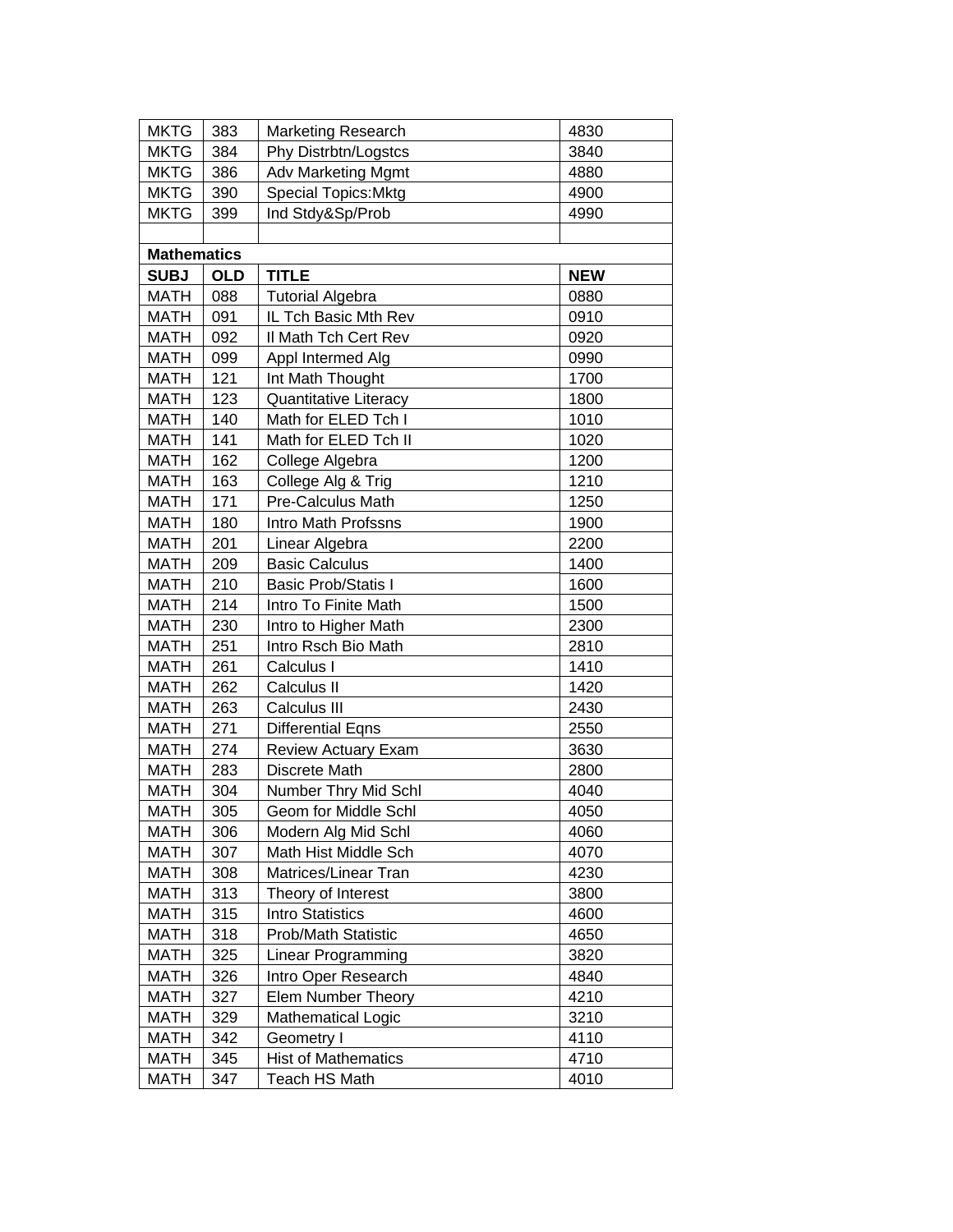| <b>MATH</b> | 348  | Tech. HS Math                | 4020 |
|-------------|------|------------------------------|------|
| <b>MATH</b> | 354  | Numeric Analysis I           | 4510 |
| <b>MATH</b> | 355  | <b>Numeric Analysis II</b>   | 4520 |
| <b>MATH</b> | 356  | Int Complex Variable         | 4450 |
| <b>MATH</b> | 358  | Int Real Variables           | 4410 |
| <b>MATH</b> | 361  | Intro Mod Algebra I          | 4250 |
| <b>MATH</b> | 363  | Tch Math Sec Sch             | 4000 |
| <b>MATH</b> | 370  | Spec Topics In Math          | 4900 |
| <b>MATH</b> | 375  | St Tch Sem: Sec Lvl          | 4005 |
| <b>MATH</b> | 381  | Math Internship              | 4920 |
| <b>MATH</b> | 392  | <b>Mathematics Seminar</b>   | 4940 |
| <b>MATH</b> | 401  | Cont Ed Top Prim Sch         | 5000 |
| <b>MATH</b> | 402  | Cont Ed Top Mid Sch          | 5005 |
| <b>MATH</b> | 408  | <b>Concepts Geometry I</b>   | 5120 |
| <b>MATH</b> | 410  | <b>Projective Geometry</b>   | 5130 |
| <b>MATH</b> | 411  | <b>Differentl Geometry</b>   | 5140 |
| <b>MATH</b> | 415  | Analysis I                   | 5420 |
| <b>MATH</b> | 416  | Analysis II                  | 5430 |
| <b>MATH</b> | 420  | Modern Algebra I             | 5220 |
| <b>MATH</b> | 421  | Modern Algebra II            | 5230 |
| <b>MATH</b> | 422  | <b>Complex Variables</b>     | 5440 |
| <b>MATH</b> | 426  | <b>Theory Infin Series</b>   | 5410 |
| <b>MATH</b> | 427  | Number Theory                | 5210 |
| <b>MATH</b> | 431  | Par Diff Equations           | 5520 |
| <b>MATH</b> | 433  | Adv Ordinary Diff            | 5510 |
| <b>MATH</b> | 441  | <b>Adv Numerical Meth</b>    | 5550 |
| <b>MATH</b> | 443  | Interpol & Approx            | 5560 |
| <b>MATH</b> | 451  | Math Model/Applicatn         | 5810 |
| <b>MATH</b> | 454  | Mod Applied Algebra          | 5310 |
| <b>MATH</b> | 461  | Point Set Topology           | 5180 |
| <b>MATH</b> | 471  | Math Statistics I            | 5610 |
| <b>MATH</b> | 472  | <b>Math Statistics II</b>    | 5620 |
| <b>MATH</b> | 492  | <b>Graduate Seminar</b>      | 5920 |
| <b>MATH</b> | 495  | The Grad Math Exper          | 5950 |
| <b>MATH</b> | 520  | <b>Communtative Algebras</b> | 5250 |
| <b>MATH</b> | 545  | <b>Complex Analysis II</b>   | 5245 |
| <b>MATH</b> | 301G | <b>Review of Math Topics</b> | 5010 |
| <b>MATH</b> | 302G | <b>Recent Trends Math</b>    | 5020 |
| <b>MATH</b> | 304G | Number Thry Mid Schl         | 5040 |
| <b>MATH</b> | 305G | Geom for Middle Schl         | 5050 |
| MATH        | 306G | Modern Alg Mid Schl          | 5060 |
| <b>MATH</b> | 307G | Math Hist Middle Sch         | 5070 |
| <b>MATH</b> | 309G | Calculus for Teach I         | 5090 |
| <b>MATH</b> | 310G | Calc for Teach II            | 5095 |
| <b>MATH</b> | 311G | Prob & Stat for Teach        | 5080 |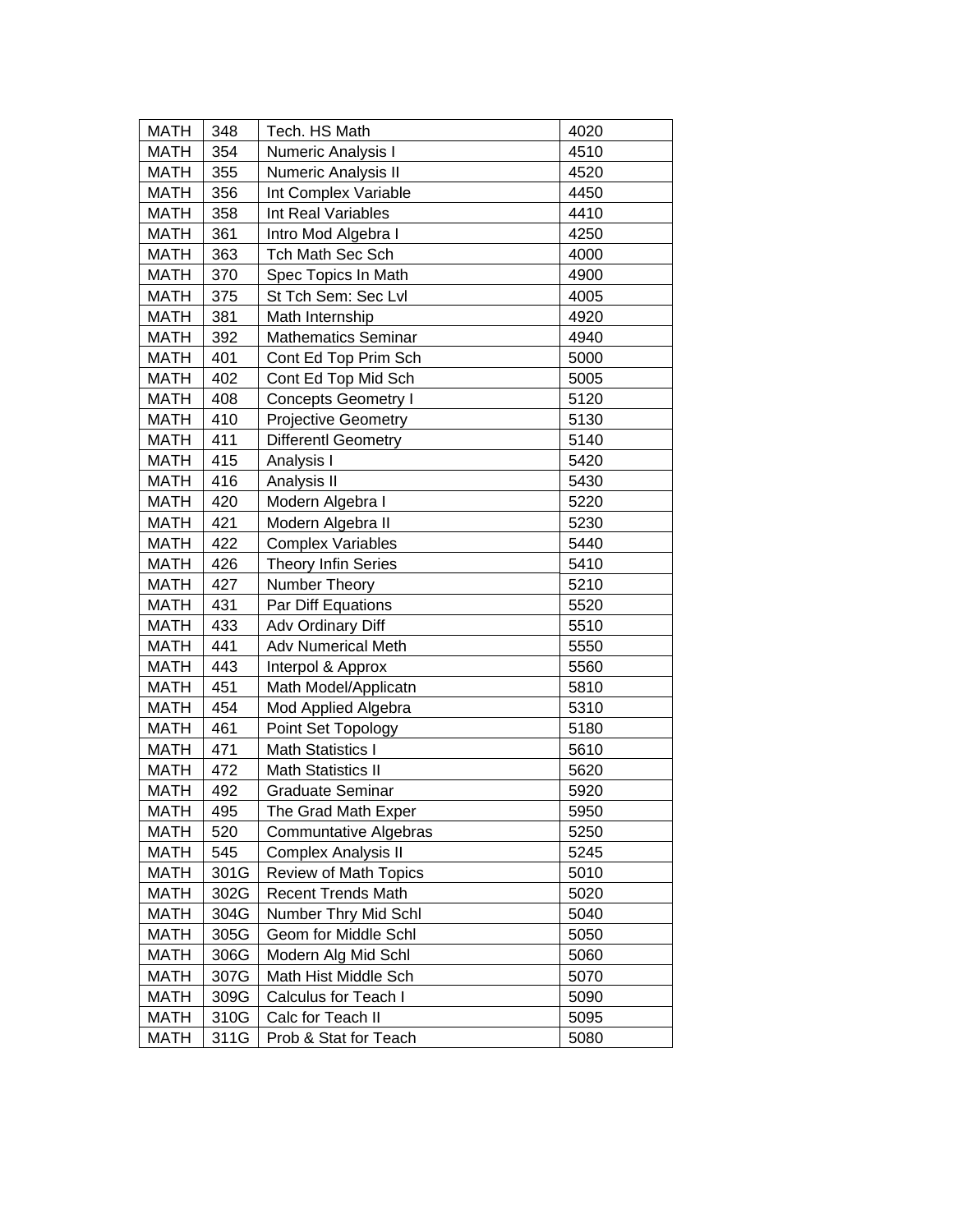| <b>Middle School Education</b> |                         |                               |            |  |
|--------------------------------|-------------------------|-------------------------------|------------|--|
| <b>SUBJ</b>                    | <b>OLD</b>              | <b>TITLE</b>                  | <b>NEW</b> |  |
| <b>MIDS</b>                    | 201                     | Integr Math St MIDS           | 3010       |  |
| <b>MIDS</b>                    | 202                     | Integr Soc Sci MIDS           | 3020       |  |
| <b>MIDS</b>                    | 302                     | Tch Wrtng Mid Schl            | 4020       |  |
| <b>MIDS</b>                    | 310                     | Teachg Math MIDS              | 4220       |  |
| <b>MIDS</b>                    | 315                     | <b>Teachg Science MIDS</b>    | 4230       |  |
| <b>MIDS</b>                    | 320                     | <b>Teachg Crtve Arts MIDS</b> | 4160       |  |
| <b>MIDS</b>                    | 325                     | <b>Teachg Soc Stds MIDS</b>   | 4240       |  |
| <b>MIDS</b>                    | 330                     | Wkshp Meth R/LA MIDS          | 4250       |  |
| <b>MIDS</b>                    | 374                     | Field Practicum: MIDS         | 4200       |  |
| <b>MIDS</b>                    | 375                     | <b>Student Teach MIDS</b>     | 4210       |  |
| <b>MIDS</b>                    | 400                     | Mid Matters Stds Exp          | 5000       |  |
| <b>MIDS</b>                    | 480                     | Internship Midl Tch           | 5800       |  |
| <b>MIDS</b>                    | 497                     | Research Mid Lvl School       | 5970       |  |
| <b>MIDS</b>                    | 302G                    | <b>Teachg Writg MIDS</b>      | 5020       |  |
| <b>MIDS</b>                    | 310G                    | Teachg Math MIDS              | 5220       |  |
| <b>MIDS</b>                    | 315G                    | <b>Teachg Science MIDS</b>    | 5230       |  |
| <b>MIDS</b>                    | 320G                    | <b>Teachg Crtve Arts MIDS</b> | 5160       |  |
| <b>MIDS</b>                    | 325G                    | <b>Teachg Soc Stds MIDS</b>   | 5240       |  |
| <b>MIDS</b>                    | 330G                    | Wkshp Meth R/La MIDS          | 5250       |  |
| <b>MIDS</b>                    | 374G                    | <b>Field Practicum:MIDS</b>   | 5200       |  |
| <b>MIDS</b>                    | 375G                    | <b>Student Teach MIDS</b>     | 5210       |  |
|                                |                         |                               |            |  |
|                                | <b>Military Science</b> |                               |            |  |
| <b>SUBJ</b>                    | <b>OLD</b>              | <b>TITLE</b>                  | <b>NEW</b> |  |
| MI S                           | 101                     | Found. Officership            | 1010       |  |
| MI <sub>S</sub>                | 102                     | <b>Basic Leadership</b>       | 1020       |  |
| MI <sub>S</sub>                | 151                     | <b>Physical Readiness I</b>   | 1510       |  |
| MI <sub>S</sub>                | 201                     | Ind Ldrshp Stud.              | 2010       |  |
| MI <sub>S</sub>                | 202                     | Ldrshp & Tmwrk                | 2020       |  |
| MI <sub>S</sub>                | 251                     | <b>Physical Readiness II</b>  | 2510       |  |
| MI S                           | 301                     | Ldrshp& Prob Solv             | 3010       |  |
| MI <sub>S</sub>                | 302                     | Ldrshp & Ethics               | 3020       |  |
| MI S                           | 311                     | Ldrshp & Mgmt                 | 3110       |  |
| MI S                           | 312                     | Officership                   | 3120       |  |
| MI <sub>S</sub>                | 351                     | <b>Physical Readiness III</b> | 3510       |  |
| MI S                           | 361                     | <b>Physical Readiness IV</b>  | 3610       |  |
| MI S                           | 399                     | Military Theory Ind Stud      | 3990       |  |
|                                |                         |                               |            |  |
| <b>Music</b>                   |                         |                               |            |  |
| <b>SUBJ</b>                    | <b>OLD</b>              | <b>TITLE</b>                  | <b>NEW</b> |  |
| <b>MUS</b>                     | 100                     | <b>Strings</b>                | 1100       |  |
| <b>MUS</b>                     | 101                     | <b>Trumpet or Cornet</b>      | 1101       |  |
|                                |                         |                               |            |  |
| <b>MUS</b>                     | 102                     | French Horn                   | 1102       |  |
| <b>MUS</b><br><b>MUS</b>       | 105                     | Trombone                      | 1105       |  |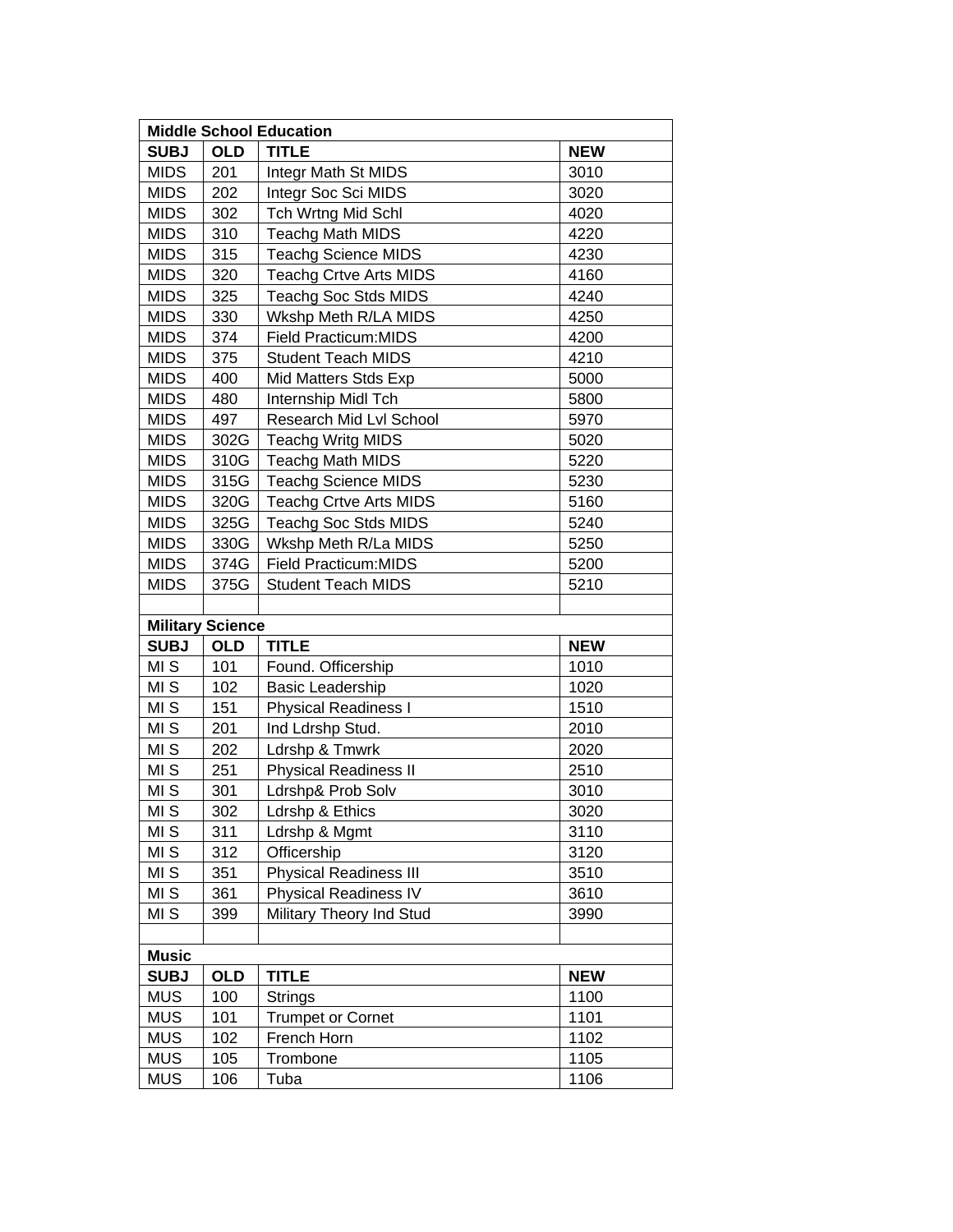| <b>MUS</b>  | 107                    | Jazz Piano                  | 1107       |  |  |  |
|-------------|------------------------|-----------------------------|------------|--|--|--|
| <b>MUS</b>  | 108                    | Flute                       | 1108       |  |  |  |
| <b>MUS</b>  | 109                    | Clarinet                    | 1109       |  |  |  |
| <b>MUS</b>  | 110                    | <b>Fundamentls of Music</b> | 1110       |  |  |  |
| <b>MUS</b>  | 111                    | Intro Theory I              | 1111       |  |  |  |
| <b>MUS</b>  | 112                    | Intro Theory II             | 1112       |  |  |  |
| <b>MUS</b>  | 116                    | Class Voice I               | 1116       |  |  |  |
| <b>MUS</b>  | 117                    | Class Voice II              | 1117       |  |  |  |
| <b>MUS</b>  | 118                    | Saxophone                   | 1118       |  |  |  |
| <b>MUS</b>  | 119                    | Oboe                        | 1119       |  |  |  |
| <b>MUS</b>  | 132                    | Bassoon                     | 1132       |  |  |  |
| <b>MUS</b>  | 133                    | Percussion                  | 1133       |  |  |  |
| <b>MUS</b>  | 134                    | Hist/Apprec Music           | 1134       |  |  |  |
| <b>MUS</b>  | 139                    | Piano                       | 1139       |  |  |  |
| <b>MUS</b>  | 143                    | Voice                       | 1143       |  |  |  |
| <b>MUS</b>  | 144                    | Guitar                      | 1144       |  |  |  |
| <b>MUS</b>  | 145                    | Organ                       | 1145       |  |  |  |
| <b>MUS</b>  | 146                    | Steel Pan                   | 1146       |  |  |  |
| <b>MUS</b>  | 147                    | African Drum                | 1147       |  |  |  |
| <b>MUS</b>  | 148                    | Bass:Acoustc/Electrc        | 1148       |  |  |  |
| <b>MUS</b>  | 149                    | <b>Class Guitar</b>         | 1149       |  |  |  |
| <b>MUS</b>  | 150                    | <b>Intro Music Business</b> | 2150       |  |  |  |
| <b>MUS</b>  | 191                    | Class Piano I               | 1191       |  |  |  |
| <b>MUS</b>  | 192                    | Class Piano II              | 1192       |  |  |  |
| <b>MUS</b>  | 196                    | Jazz Piano Class            | 1196       |  |  |  |
| <b>MUS</b>  | 215                    | African-Amer Music          | 2215       |  |  |  |
| <b>MUS</b>  | 216                    | Jazz/Pop Mus Hist I         | 2216       |  |  |  |
| <b>MUS</b>  | 217                    | Jazz/Pop Mus Hist II        | 2217       |  |  |  |
| <b>MUS</b>  | 285                    | <b>World Music Cultures</b> | 2285       |  |  |  |
| <b>MUS</b>  | 286                    | Afro-Caribbean Music        | 2286       |  |  |  |
| <b>MUS</b>  | 296                    | Diction I                   | 2296       |  |  |  |
| <b>MUS</b>  | 297                    | Diction II                  | 2297       |  |  |  |
| <b>MUS</b>  | 321                    | History of Jazz             | 4021       |  |  |  |
| <b>MUS</b>  | 340                    | Music of Africa             | 4040       |  |  |  |
| <b>MUS</b>  | 342                    | Music of Latin Amer         | 4042       |  |  |  |
| <b>MUS</b>  | 340G                   | Music of Africa             | 5040       |  |  |  |
|             |                        |                             |            |  |  |  |
|             | <b>Music (Applied)</b> |                             |            |  |  |  |
| <b>SUBJ</b> | <b>OLD</b>             | <b>TITLE</b>                | <b>NEW</b> |  |  |  |
| <b>MUSA</b> | 100                    | <b>Flute</b>                | 1100       |  |  |  |
| <b>MUSA</b> | 101                    | Oboe                        | 1101       |  |  |  |
| <b>MUSA</b> | 102                    | Clarinet                    | 1102       |  |  |  |
| <b>MUSA</b> | 103                    | Saxophone                   | 1103       |  |  |  |
| <b>MUSA</b> | 104                    | <b>Bassoon</b>              | 1104       |  |  |  |
| <b>MUSA</b> | 105                    | Trumpet                     | 1105       |  |  |  |
| <b>MUSA</b> | 106                    | French Horn                 | 1106       |  |  |  |
| <b>MUSA</b> | 107                    | Trombone                    | 1107       |  |  |  |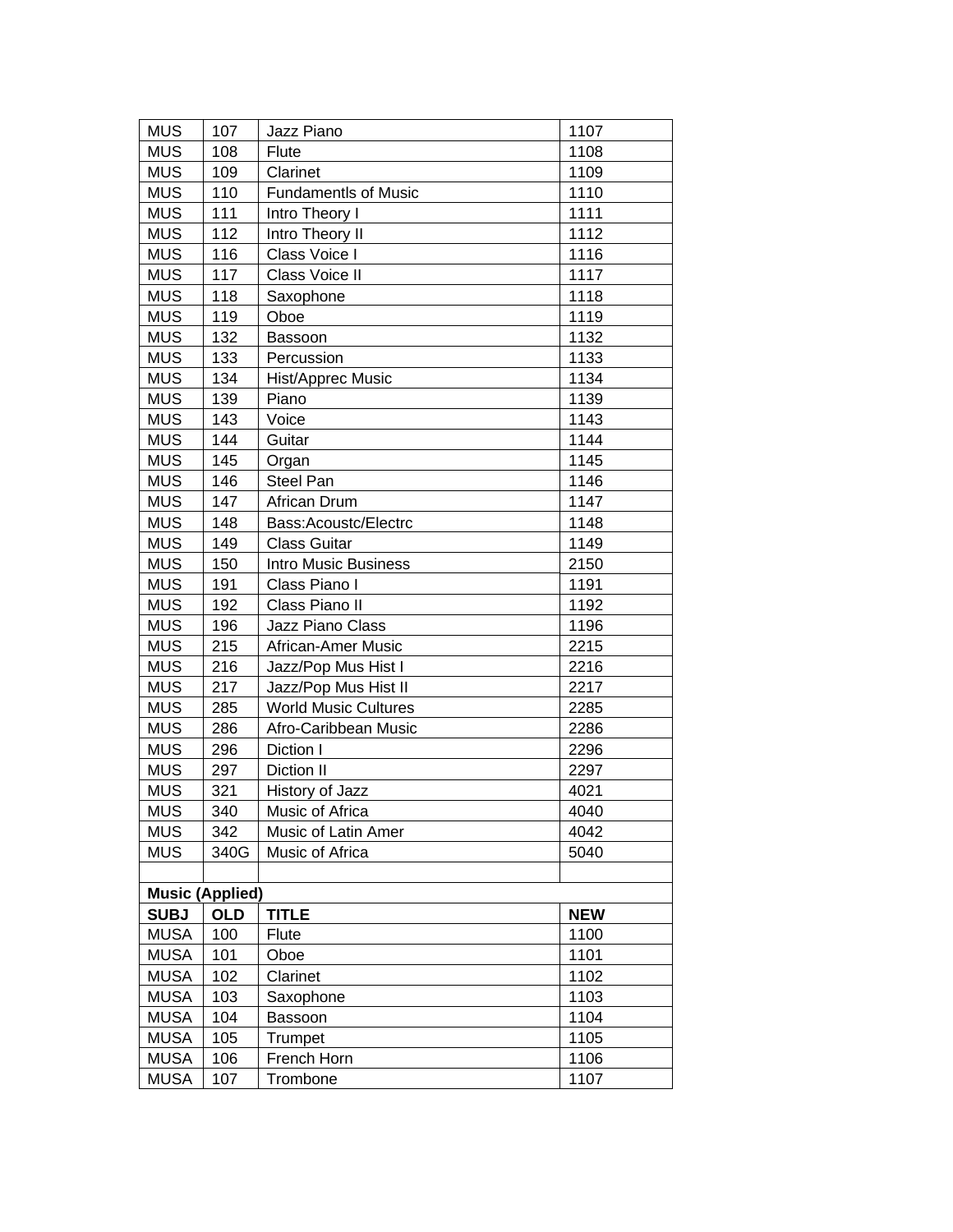| <b>MUSA</b> | 108 | <b>Baritone</b>     | 1108 |
|-------------|-----|---------------------|------|
| <b>MUSA</b> | 109 | Tuba                | 1109 |
| <b>MUSA</b> | 110 | Violin              | 1110 |
| <b>MUSA</b> | 111 | Viola               | 1111 |
| <b>MUSA</b> | 112 | Cello               | 1112 |
| <b>MUSA</b> | 113 | Double Bass         | 1113 |
| <b>MUSA</b> | 114 | Guitar              | 1114 |
| <b>MUSA</b> | 115 | Percussion          | 1115 |
| <b>MUSA</b> | 116 | African Drum        | 1116 |
| <b>MUSA</b> | 117 | Steel Pan           | 1117 |
| <b>MUSA</b> | 120 | Piano               | 1120 |
| <b>MUSA</b> | 121 | Organ               | 1121 |
| <b>MUSA</b> | 122 | Harpsichord         | 1122 |
| <b>MUSA</b> | 124 | Voice               | 1124 |
| <b>MUSA</b> | 130 | Jazz Improvisation  | 1130 |
| <b>MUSA</b> | 131 | Jazz Saxophone      | 1131 |
| <b>MUSA</b> | 132 | <b>Jazz Trumpet</b> | 1132 |
| <b>MUSA</b> | 133 | Jazz Trombone       | 1133 |
| <b>MUSA</b> | 134 | Jazz Piano          | 1134 |
| <b>MUSA</b> | 135 | Jazz Guitar         | 1135 |
| <b>MUSA</b> | 136 | Jazz Bass           | 1136 |
| <b>MUSA</b> | 137 | <b>Drumset</b>      | 1137 |
| <b>MUSA</b> | 138 | Jazz Voice          | 1138 |
| <b>MUSA</b> | 200 | Flute               | 2200 |
| <b>MUSA</b> | 201 | Oboe                | 2201 |
| <b>MUSA</b> | 202 | Clarinet            | 2202 |
| <b>MUSA</b> | 203 | Saxophone           | 2203 |
| <b>MUSA</b> | 204 | <b>Bassoon</b>      | 2204 |
| <b>MUSA</b> | 205 | Trumpet             | 2205 |
| <b>MUSA</b> | 206 | French Horn         | 2206 |
| <b>MUSA</b> | 207 | Trombone            | 2207 |
| <b>MUSA</b> | 208 | <b>Baritone</b>     | 2208 |
| <b>MUSA</b> | 209 | Tuba                | 2209 |
| <b>MUSA</b> | 210 | Violin              | 2210 |
| <b>MUSA</b> | 211 | Viola               | 2211 |
| <b>MUSA</b> | 212 | Cello               | 2212 |
| <b>MUSA</b> | 213 | Double Bass         | 2213 |
| <b>MUSA</b> | 214 | Guitar              | 2214 |
| <b>MUSA</b> | 215 | Percussion          | 2215 |
| <b>MUSA</b> | 216 | African Drum        | 2216 |
| <b>MUSA</b> | 217 | Steel Pan           | 2217 |
| <b>MUSA</b> | 220 | Piano               | 2220 |
| <b>MUSA</b> | 221 | Organ               | 2221 |
| <b>MUSA</b> | 222 | Harpsichord         | 2222 |
| <b>MUSA</b> | 224 | Voice               | 2224 |
| <b>MUSA</b> | 230 | Jazz Improvisation  | 2230 |
| <b>MUSA</b> | 231 | Jazz Saxophone      | 2231 |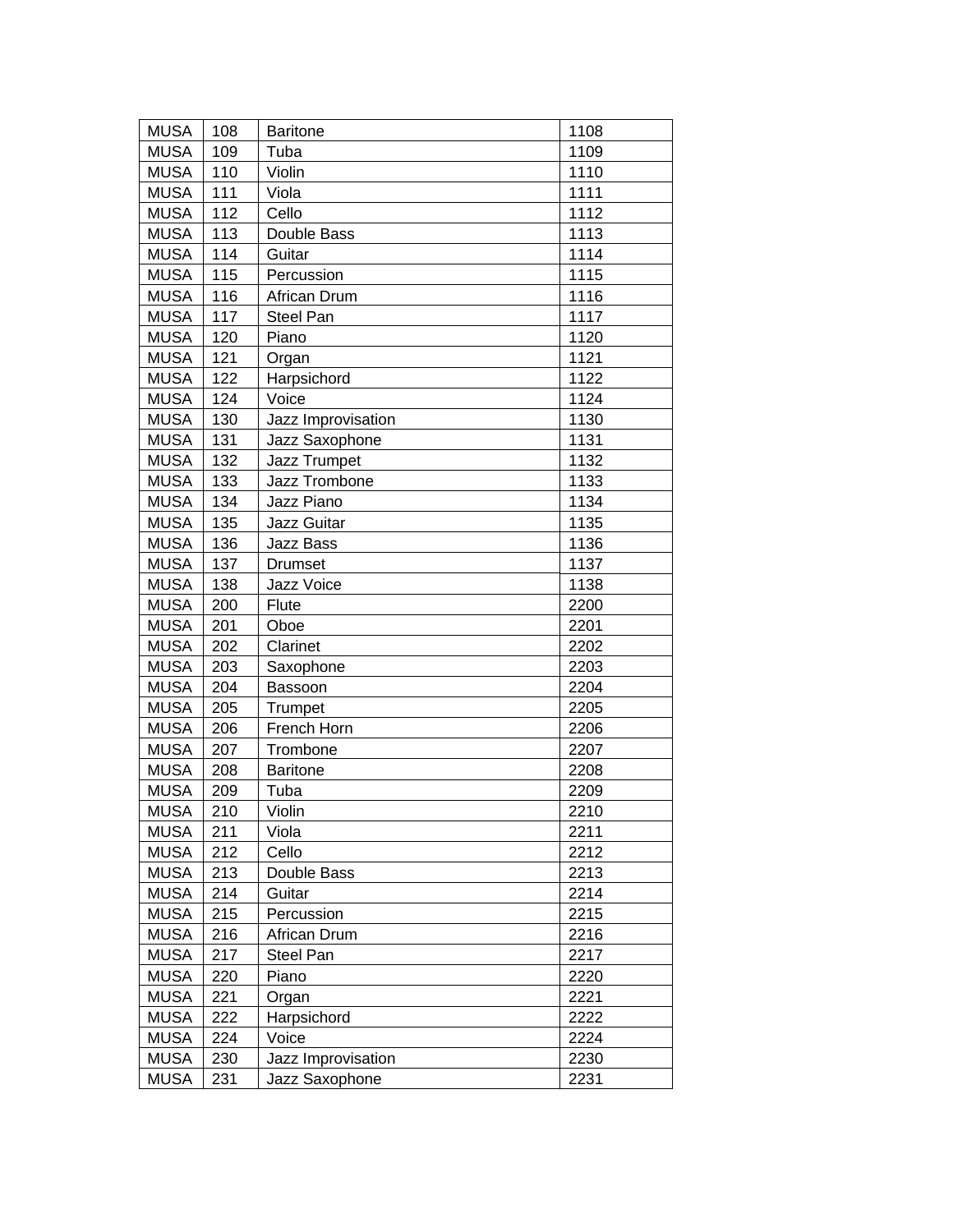| <b>MUSA</b>          | 232                     | Jazz Trumpet                | 2232       |
|----------------------|-------------------------|-----------------------------|------------|
| <b>MUSA</b>          | 233                     | Jazz Trombone               | 2233       |
| <b>MUSA</b>          | 234                     | Jazz Piano                  | 2234       |
| <b>MUSA</b>          | 235                     | Jazz Guitar                 | 2235       |
| <b>MUSA</b>          | 236                     | Jazz Bass                   | 2236       |
| <b>MUSA</b>          | 237                     | <b>Drumset</b>              | 2237       |
| <b>MUSA</b>          | 238                     | Jazz Voice                  | 2238       |
|                      |                         |                             |            |
|                      | <b>Music (Ensemble)</b> |                             |            |
| <b>SUBJ</b>          | <b>OLD</b>              | <b>TITLE</b>                | <b>NEW</b> |
| <b>MUSE</b>          | 110                     | <b>Concert Band</b>         | 1110       |
| <b>MUSE</b>          | 116                     | <b>Woodwind Ensemble</b>    | 1116       |
| <b>MUSE</b>          | 117                     | <b>Brass Ensemble</b>       | 1117       |
| <b>MUSE</b>          | 118                     | <b>Percussion Ensemble</b>  | 1118       |
| <b>MUSE</b>          | 124                     | <b>String Ensemble</b>      | 1124       |
| <b>MUSE</b>          | 126                     | <b>Guitar Ensemble</b>      | 1126       |
| <b>MUSE</b>          | 130                     | Jazz Band                   | 1130       |
| <b>MUSE</b>          | 134                     | Jazz Combo                  | 1134       |
| <b>MUSE</b>          | 136                     | Vocal Jazz Ensemble         | 1136       |
| <b>MUSE</b>          | 140                     | <b>Concert Choir</b>        | 1140       |
| <b>MUSE</b>          | 144                     | <b>Gospel Choir</b>         | 1144       |
| <b>MUSE</b>          | 148                     | <b>Chamber Choir</b>        | 1148       |
| <b>MUSE</b>          | 151                     | <b>Steel Band</b>           | 1151       |
| <b>MUSE</b>          | 160                     | Opera Workshop              | 1160       |
|                      |                         |                             |            |
| <b>Music (Major)</b> |                         |                             |            |
| <b>SUBJ</b>          | <b>OLD</b>              | <b>TITLE</b>                | <b>NEW</b> |
| <b>MUSM</b>          | 092                     | Il Mus Tchr Cert Rev        | 1092       |
| <b>MUSM</b>          | 111                     | Music Theory I              | 1111       |
| <b>MUSM</b>          | 112                     | Music Theory II             | 1112       |
| <b>MUSM</b>          | 113                     | Music Theory III            | 1113       |
| <b>MUSM</b>          | 114                     | Music Theory IV             | 1114       |
| <b>MUSM</b>          | 115                     | Aural/Key Skills I          | 1115       |
| <b>MUSM</b>          | 116                     | Aural/Key Skills II         | 1116       |
| <b>MUSM</b>          | 117                     | Aural/Key Skills III        | 1117       |
| <b>MUSM</b>          | 118                     | Aural/Key Skills IV         | 1118       |
| <b>MUSM</b>          | 180                     | <b>Performance Class</b>    | 1800       |
| <b>MUSM</b>          | 182                     | Piano Accompanying          | 1182       |
| <b>MUSM</b>          | 200                     | Independent Study           | 2000       |
| <b>MUSM</b>          | 201                     | <b>Woodwind Instruments</b> | 2201       |
| <b>MUSM</b>          | 202                     | <b>Brass Instruments</b>    | 2202       |
| <b>MUSM</b>          | 203                     | <b>String Instruments</b>   | 2203       |
| <b>MUSM</b>          | 204                     | <b>Prcussion Instrumnts</b> | 2204       |
| <b>MUSM</b>          | 206                     | <b>Choral Methods</b>       | 2206       |
| <b>MUSM</b>          | 207                     | Jazz Methods                | 2207       |
| <b>MUSM</b>          | 218                     | Composition I               | 2218       |
| <b>MUSM</b>          | 219                     | <b>Composition II</b>       | 2219       |
|                      |                         |                             |            |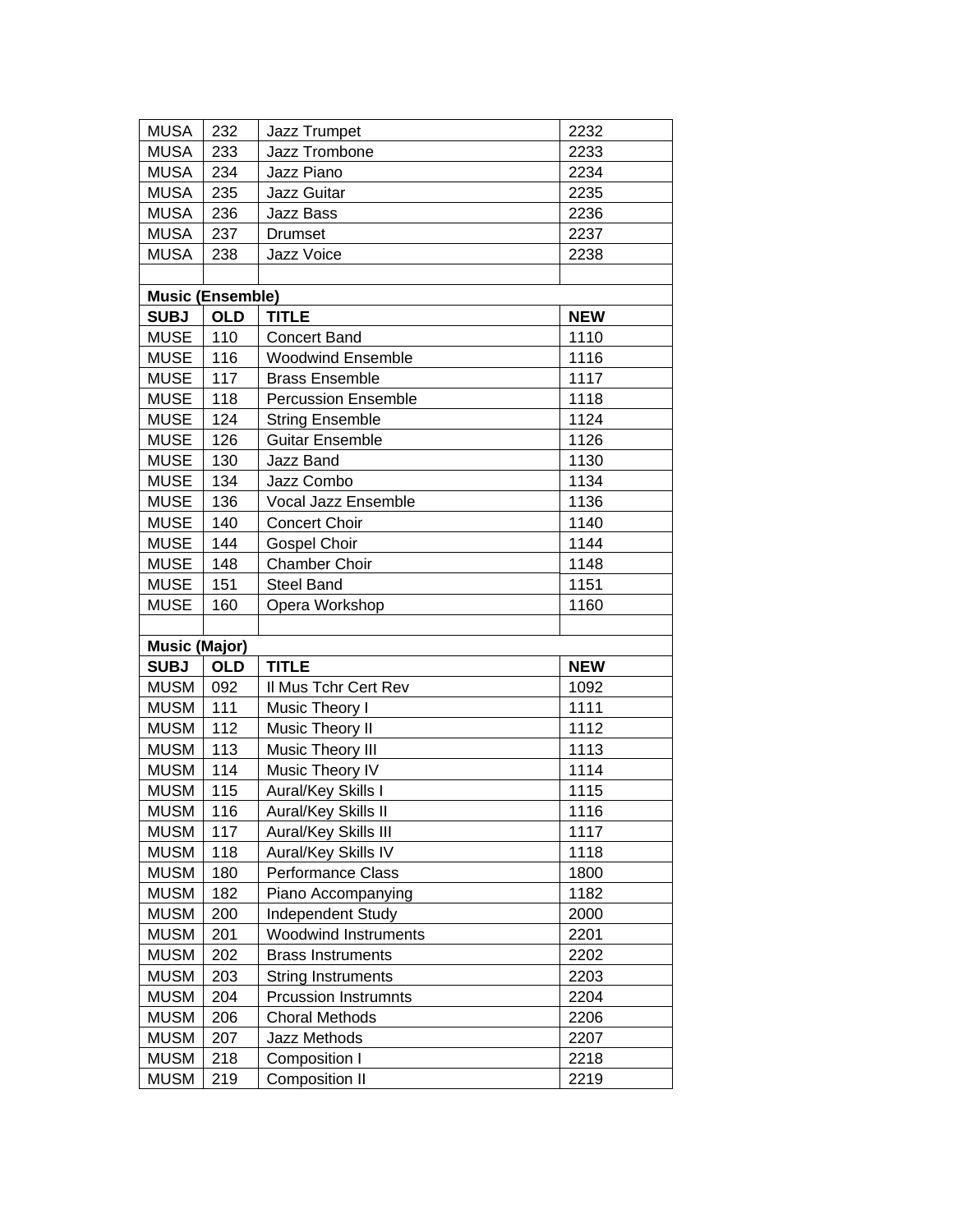| <b>MUSM</b>    | 228        | <b>World Music Cultures</b>  | 2228       |
|----------------|------------|------------------------------|------------|
| <b>MUSM</b>    | 241        | Diction I                    | 2241       |
| <b>MUSM</b>    | 242        | Diction II                   | 2242       |
| <b>MUSM</b>    | 280        | <b>Junior Recital</b>        | 3800       |
| <b>MUSM</b>    | 300        | Independent Study            | 3000       |
| <b>MUSM</b>    | 301        | <b>Woodwind Pedagogy</b>     | 3301       |
| <b>MUSM</b>    | 302        | Brass Pedagogy               | 3302       |
| <b>MUSM</b>    | 303        | <b>String Pedagogy</b>       | 3303       |
| <b>MUSM</b>    | 304        | <b>Percussion Pedagogy</b>   | 3304       |
| <b>MUSM</b>    | 305        | Piano Pedagogy               | 3305       |
| <b>MUSM</b>    | 306        | Vocal Pedagogy               | 3306       |
| <b>MUSM</b>    | 310        | Form and Analysis            | 3310       |
| <b>MUSM</b>    | 311        | Counterpoint                 | 3311       |
| <b>MUSM</b>    | 314        | Orchestration                | 4014       |
| <b>MUSM</b>    | 315        | Music Hist & Lit I           | 3315       |
| <b>MUSM</b>    | 316        | Music Hist & Lit II          | 3316       |
| <b>MUSM</b>    | 317        | Music Hist & Lit III         | 3317       |
| <b>MUSM</b>    | 318        | <b>Composition III</b>       | 3318       |
| <b>MUSM</b>    | 319        | Composition IV               | 3319       |
| <b>MUSM</b>    | 324        | Music: Baroque Prd           | 4024       |
| <b>MUSM</b>    | 325        | <b>Classic Period Music</b>  | 4025       |
| <b>MUSM</b>    | 326        | Music: Romantic Prd          | 4026       |
| <b>MUSM</b>    | 327        | Music: 20th Century          | 4027       |
| <b>MUSM</b>    | 330        | Jazz Pedagogy                | 3330       |
| <b>MUSM</b>    | 340        | Conducting                   | 4040       |
| <b>MUSM</b>    | 361        | Teach Mus Elem Schls         | 4061       |
| <b>MUSM</b>    | 363        | Methods: Vocal Music         | 4063       |
| <b>MUSM</b>    | 364        | Mthds: Instrumnl Mus         | 4064       |
| <b>MUSM</b>    | 375        | <b>Student Teach Music</b>   | 4075       |
| <b>MUSM</b>    | 376        | Stud Teach/Sem K-12          | 4076       |
| <b>MUSM</b>    | 380        | <b>Senior Recital</b>        | 4800       |
| <b>MUSM</b>    | 390        | Music Internship             | 4900       |
|                |            |                              |            |
| <b>Nursing</b> |            |                              |            |
| <b>SUBJ</b>    | <b>OLD</b> | <b>TITLE</b>                 | <b>NEW</b> |
| <b>NURS</b>    | 091        | Bridge I                     | 0910       |
| <b>NURS</b>    | 092        | <b>Bridge II</b>             | 0920       |
| <b>NURS</b>    | 093        | <b>Bridge III</b>            | 0930       |
| <b>NURS</b>    | 094        | <b>Bridge IV</b>             | 0940       |
| <b>NURS</b>    | 095        | Enrichment                   | 0950       |
| <b>NURS</b>    | 203        | Intro to Nursing             | 2150       |
| <b>NURS</b>    | 206        | Nurs Proc Adm of Pharm       | 2300       |
| <b>NURS</b>    | 240        | <b>Psychosoc Concepts</b>    | 3000       |
| <b>NURS</b>    | 250        | <b>Health Care Ethics</b>    | 2275       |
| <b>NURS</b>    | 255        | <b>Dimensns Spirituality</b> | 2350       |
| <b>NURS</b>    | 274        | <b>Nursing Pathopsly</b>     | 2200       |
| <b>NURS</b>    | 275        | Intro Nursng for LPN         | 3100       |
|                |            |                              |            |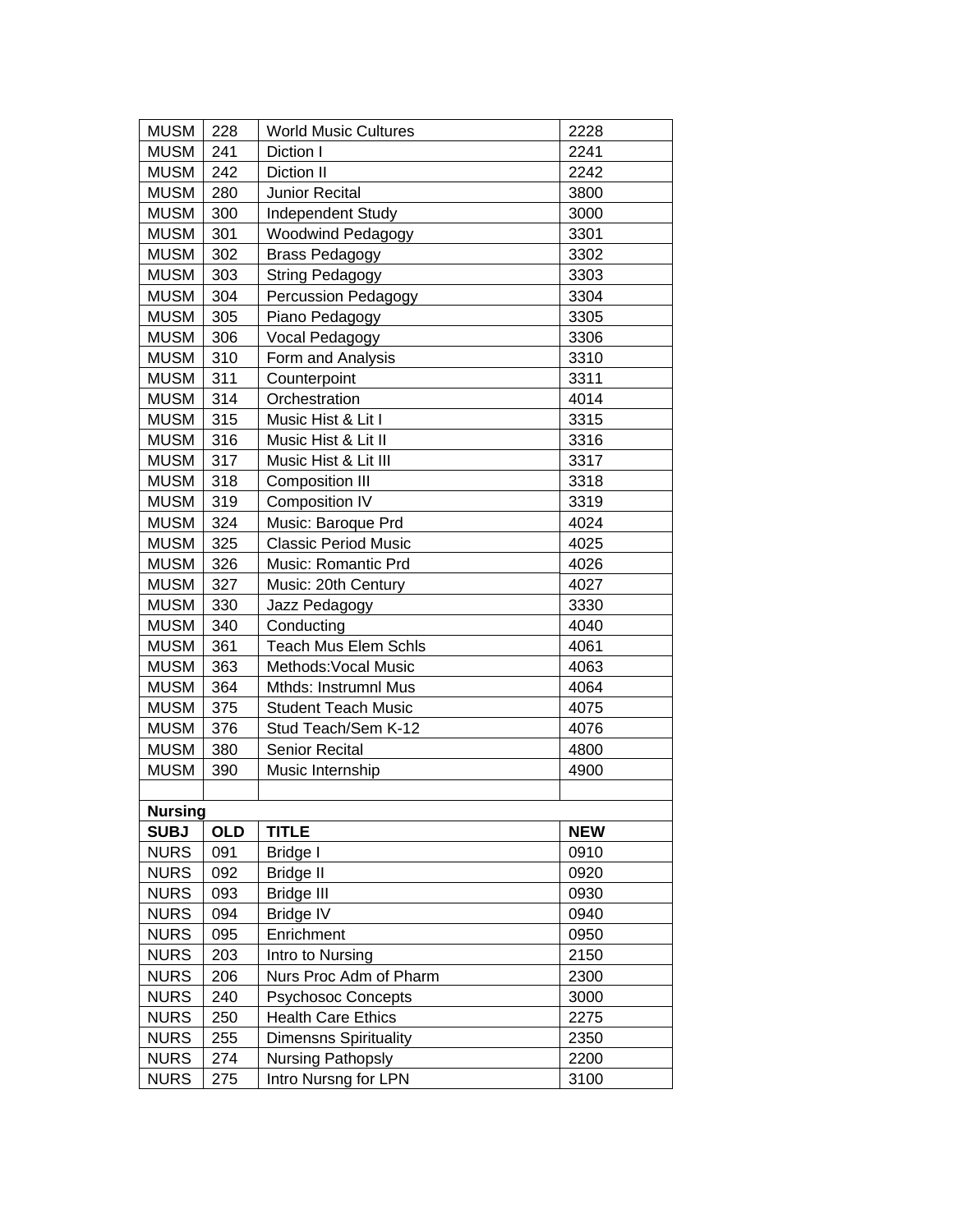| <b>NURS</b> | 280        | <b>Spiritual Care</b>        | 3350       |
|-------------|------------|------------------------------|------------|
| <b>NURS</b> | 290        | <b>Fundamentals Nursing</b>  | 3050       |
| <b>NURS</b> | 295        | <b>Health Promotion</b>      | 2100       |
| <b>NURS</b> | 301        | <b>Health Assessment</b>     | 3150       |
| <b>NURS</b> | 310        | HIV: People of Color         | 3310       |
| <b>NURS</b> | 340        | Adult Hith Nurs I            | 3250       |
| <b>NURS</b> | 342        | <b>Mental Health Nrsng</b>   | 4200       |
| <b>NURS</b> | 343        | <b>Prof Development RNs</b>  | 3400       |
| <b>NURS</b> | 344        | <b>Health Promotion RNs</b>  | 3450       |
| <b>NURS</b> | 349        | Nursing Leadership           | 4100       |
| <b>NURS</b> | 365        | Adult Hith Nurs II           | 4000       |
| <b>NURS</b> | 367        | Care: Chldrn/Adolscnt        | 4050       |
| <b>NURS</b> | 368        | <b>Clinical Inquiry</b>      | 3200       |
| <b>NURS</b> | 369        | Sp Topics Nursing            | 4150       |
| <b>NURS</b> | 371        | <b>Clinical Nurs I</b>       | 4500       |
| <b>NURS</b> | 373        | <b>Community Svc Dvlpmt</b>  | 4550       |
| <b>NURS</b> | 375        | <b>Health Policy</b>         | 3375       |
| <b>NURS</b> | 376        | Care: Dvloping Family        | 3300       |
| <b>NURS</b> | 377        | Commnty/Public Hlth          | 4250       |
| <b>NURS</b> | 379        | <b>NCLEX Preparation</b>     | 4379       |
| <b>NURS</b> | 381        | <b>Clinical Nurs II</b>      | 4600       |
| <b>NURS</b> | 382        | Ldrshp/Mgmt:Clinical         | 4300       |
| <b>NURS</b> | 383        | <b>Nurs Seminar</b>          | 4383       |
| <b>NURS</b> | 399        | Ind Study/SpecI Prbm         | 4450       |
|             |            |                              |            |
|             |            |                              |            |
|             |            | <b>Occupational Therapy</b>  |            |
| <b>SUBJ</b> | <b>OLD</b> | <b>TITLE</b>                 | <b>NEW</b> |
| O T         | 201        | Intr to Oc Therapy           | 2010       |
| O T         | 302        | Foundtn Princpls/OT          | 4100       |
| O T         | 305        | <b>Contxt OT Serv Delvy</b>  | 4110       |
| O T         | 345        | Eval & Intrventn I           | 4140       |
| OT          | 346        | Eval & Intrnventn II         | 4141       |
| O T         | 358        | Human Occupation I           | 4150       |
| O T         | 359        | Human Occupation II          | 4151       |
| O T         | 363        | <b>Health Conditions I</b>   | 4160       |
| O T         | 364        | <b>Health Conditions II</b>  | 4161       |
| O T         | 405        | Research Methods OT          | 5230       |
| O T         | 410        | <b>CF I: Sensory Motor</b>   | 5220       |
| O T         | 411        | C F II: Percep & Cogntn      | 5221       |
| O T         | 415        | Research Project I           | 5231       |
| O T         | 416        | Research Project II          | 5232       |
| O T         | 417        | <b>Research Project III</b>  | 5233       |
| O T         | 425        | Eval & Intrventn III         | 5242       |
| O T         | 426        | Eval & Intrventn IV          | 5243       |
| O T         | 435        | <b>Health Conditions III</b> | 5262       |
| O T         | 436        | <b>Health Conditions IV</b>  | 5263       |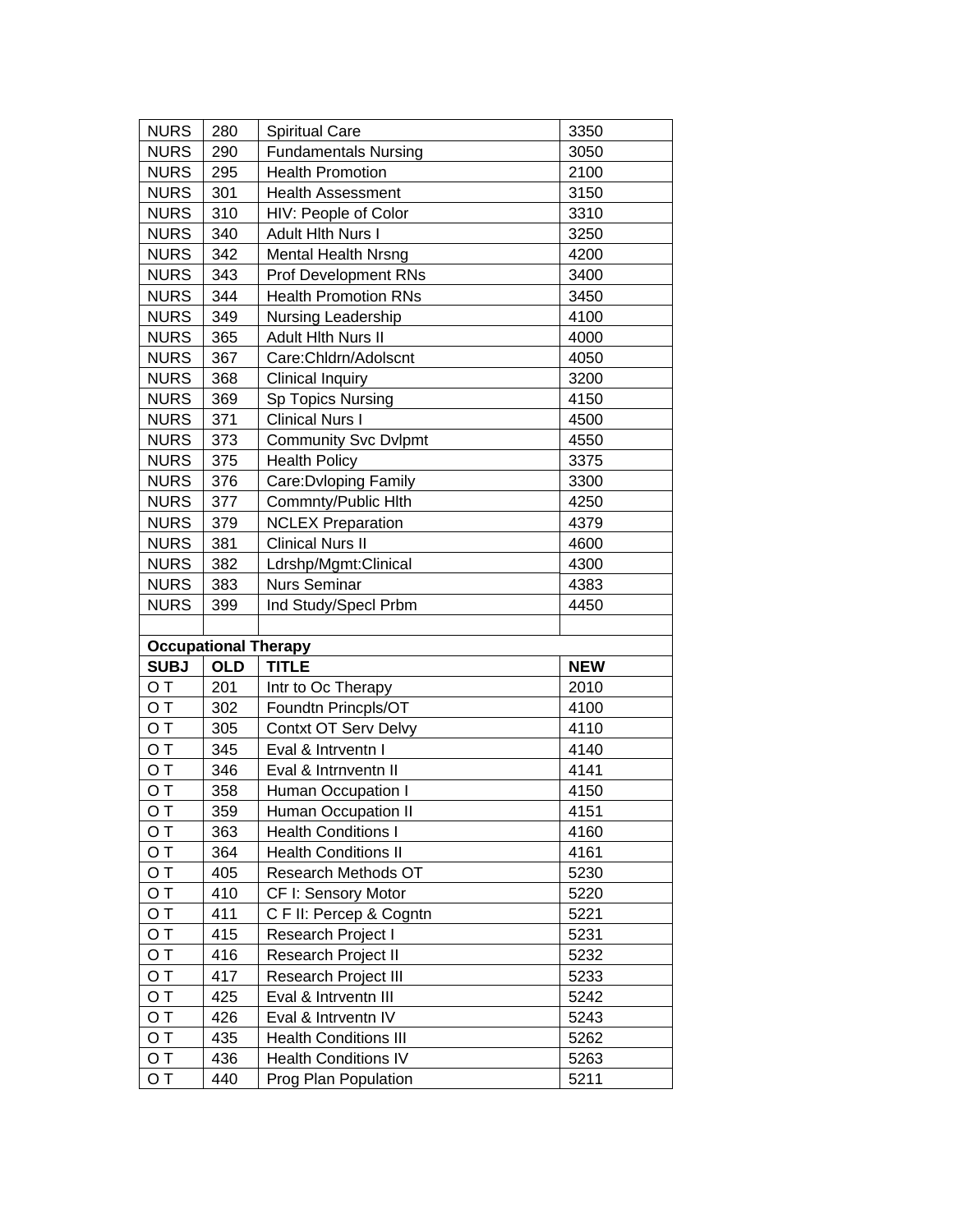| O T         | 445        | Mgmt Princpls in OT             | 5312       |
|-------------|------------|---------------------------------|------------|
| O T         | 450        | Human Occupation III            | 5352       |
| O T         | 460        | Level II Fld: Rot I             | 5370       |
| O T         | 461        | Level II Fld: Rot II            | 5371       |
| OT          | 470        | Practice Special OT             | 5380       |
| O T         | 495        | Graduate Symposium              | 5395       |
| O T         | 302G       | Foundtn Princpls/OT             | 5100       |
| O T         | 305G       | <b>Contxt OT Serv Delvy</b>     | 5110       |
| O T         | 345G       | Eval & Intrventn I              | 5140       |
| OT          | 346G       | Eval & Interventn II            | 5141       |
| OT          | 358G       | Human Occupation I              | 5150       |
| O T         | 359G       | <b>Human Occupation II</b>      | 5151       |
| O T         | 363G       | <b>Health Conditions I</b>      | 5160       |
| O T         | 364G       | <b>Health Conditions II</b>     | 5161       |
|             |            |                                 |            |
| Philosophy  |            |                                 |            |
| <b>SUBJ</b> | <b>OLD</b> | <b>TITLE</b>                    | <b>NEW</b> |
| PHIL        | 101        | Intro to Philosophy             | 1010       |
| PHIL        | 200        | <b>Special Topic:</b>           | 1200       |
| PHIL        | 201        | <b>Scientific World Outlook</b> | 2700       |
| PHIL        | 203        | <b>Ethics</b>                   | 1040       |
| PHIL        | 204        | Intro to Logic                  | 1020       |
| <b>PHIL</b> | 205        | Phil Iss: Race and Society      | 2710       |
| <b>PHIL</b> | 206        | Phil of Human Nature            | 2210       |
| <b>PHIL</b> | 207        | <b>Comparative Religion</b>     | 2730       |
| <b>PHIL</b> | 215        | <b>Hist Greek Phil</b>          | 2000       |
| <b>PHIL</b> | 218        | Hist Mod Phil                   | 2020       |
| <b>PHIL</b> | 221        | <b>Critical Thinking</b>        | 1030       |
| <b>PHIL</b> | 222        | Utopia                          | 2220       |
| PHIL        | 223        | Philosophy in Literature        | 2770       |
| PHIL        | 233        | <b>Medical Ethics</b>           | 2500       |
| PHIL        | 235        | Intro to Soc Pol Phil           | 2250       |
| PHIL        | 240        | Afam Phil Persp                 | 2720       |
| PHIL        | 265        | <b>Computer Ethics</b>          | 2530       |
| PHIL        | 266        | <b>Environmental Ethics</b>     | 2510       |
| PHIL        | 291        | <b>Business Ethics</b>          | 2520       |
| PHIL        | 302        | Existentialism                  | 2790       |
| PHIL        | 303        | Theories of Knowledge           | 2240       |
| PHIL        | 304        | Philosophy of Religion          | 2740       |
| <b>PHIL</b> | 319        | Contemporary Philosophy         | 2040       |
| PHIL        | 324        | Philosophy and Women            | 2750       |
| <b>PHIL</b> | 329        | Symbolic Logic                  | 2229       |
| PHIL        | 330        | Philosophy of Law               | 2760       |
| PHIL        | 367        | <b>Research Ethics</b>          | 3500       |
| PHIL        | 391        | Indep Study in Philosophy       | 3900       |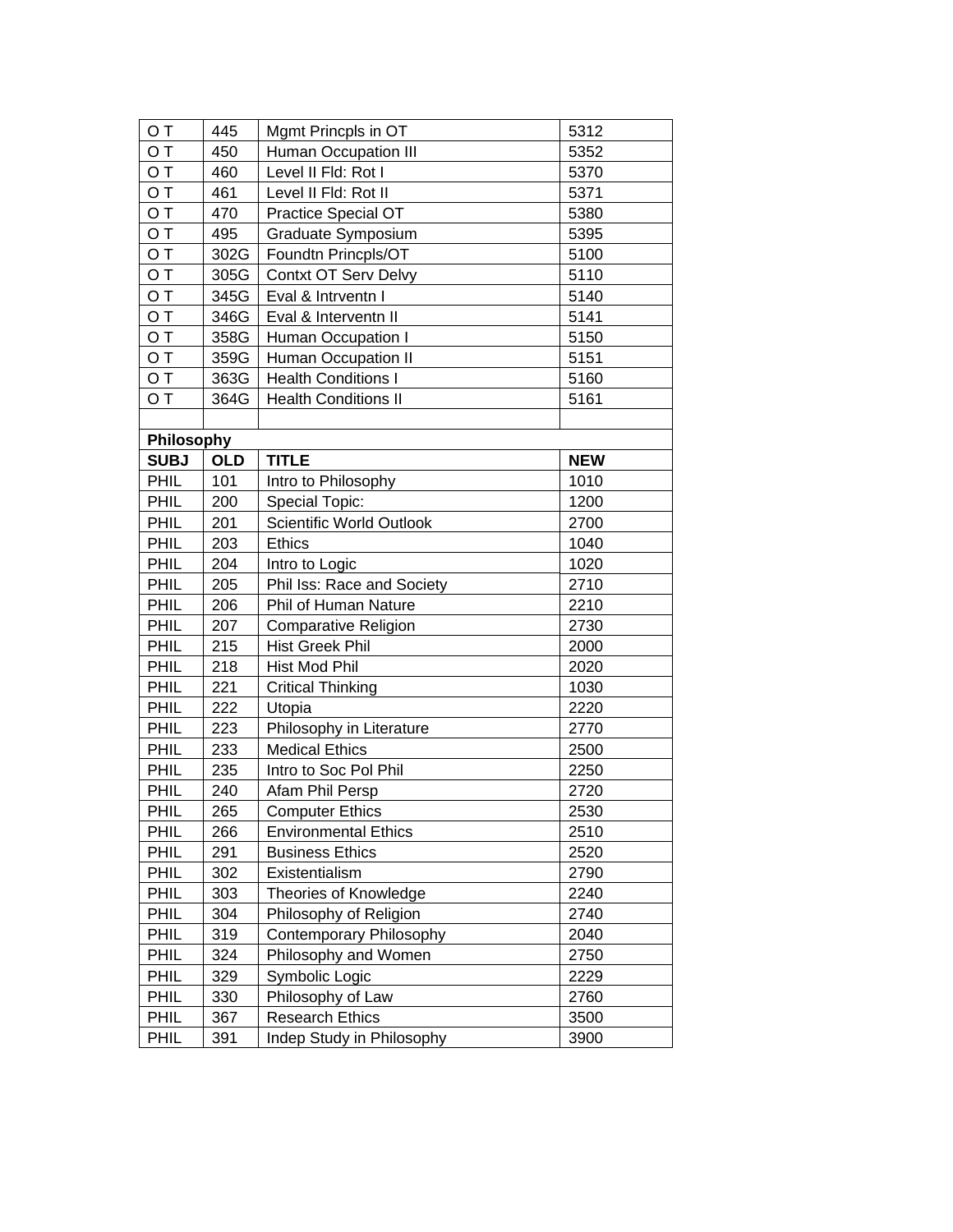|                | <b>Physical Education</b> |                                |            |  |  |
|----------------|---------------------------|--------------------------------|------------|--|--|
| <b>SUBJ</b>    | <b>OLD</b>                | <b>TITLE</b>                   | <b>NEW</b> |  |  |
| <b>PE</b>      | 092                       | PE Cert Review                 | 0920       |  |  |
| P E            | 103                       | Choreography                   | 1030       |  |  |
| P <sub>E</sub> | 104                       | Yoga                           | 1040       |  |  |
| P <sub>E</sub> | 107                       | Folk & Ethnic Dance            | 1070       |  |  |
| P <sub>E</sub> | 112                       | Calisth/Aerobic Trng           | 1120       |  |  |
| P E            | 113                       | Begin Jazz Dance               | 1130       |  |  |
| P E            | 116                       | Golf                           | 1160       |  |  |
| P <sub>E</sub> | 117                       | Tennis                         | 1170       |  |  |
| P E            | 119                       | <b>Square Dancing</b>          | 1190       |  |  |
| P <sub>E</sub> | 120                       | Swimming                       | 1200       |  |  |
| P E            | 121                       | Low-Impact Aerobics            | 1210       |  |  |
| P E            | 122                       | <b>Beg Bowling</b>             | 1220       |  |  |
| P <sub>E</sub> | 123                       | <b>Fitness &amp; Condition</b> | 1230       |  |  |
| P <sub>E</sub> | 124                       | Fencing                        | 1240       |  |  |
| P <sub>E</sub> | 127                       | Intro To Ballet                | 1270       |  |  |
| P E            | 128                       | Basketball                     | 1280       |  |  |
| P E            | 129                       | Modern Dance                   | 1290       |  |  |
| P E            | 130                       | <b>Tap/Character Dance</b>     | 1300       |  |  |
| P <sub>E</sub> | 134                       | <b>Begin Weightlifting</b>     | 1340       |  |  |
| P <sub>E</sub> | 136                       | Intermediate Swim              | 1360       |  |  |
| P E            | 137                       | Cross Country Ski              | 1370       |  |  |
| P <sub>E</sub> | 140                       | Jogging                        | 1400       |  |  |
| P <sub>E</sub> | 142                       | Aerobic Dance                  | 1420       |  |  |
| P <sub>E</sub> | 145                       | Jazz-X-Rcise                   | 1450       |  |  |
| P E            | 149                       | Pocket Billiards               | 1490       |  |  |
| P <sub>E</sub> | 160                       | <b>Step Aerobics</b>           | 1600       |  |  |
| P E            | 162                       | Power Walking                  | 1620       |  |  |
| P <sub>E</sub> | 170                       | <b>Multi Fit Activities</b>    | 1700       |  |  |
| P <sub>E</sub> | 195                       | Intro Teaching PE              | 1950       |  |  |
| P E            | 201                       | Hist & Phil of PE              | 2010       |  |  |
| P E            | 203                       | Aqua Dynamics                  | 2030       |  |  |
| P <sub>E</sub> | 204                       | Hith & PE Eled Tchrs           | 2040       |  |  |
| P E            | 205                       | Intro Human Movement           | 2050       |  |  |
| P E            | 207                       | Tech for PE/REC Prfn           | 2070       |  |  |
| РE             | 209                       | Dance Perform Study            | 2090       |  |  |
| P E            | 213                       | Tumbling/Gymnastics            | 2130       |  |  |
| P <sub>E</sub> | 214                       | Movmnt Concpts/Dance           | 2140       |  |  |
| P <sub>E</sub> | 217                       | Care/Prev Ath Injury           | 2170       |  |  |
| P <sub>E</sub> | 218                       | Aquatics                       | 2180       |  |  |
| P <sub>E</sub> | 223                       | Track & Field                  | 2230       |  |  |
| P <sub>E</sub> | 229                       | Lifeguarding                   | 2290       |  |  |
| P E            | 230                       | Diet/Fitness/Weight            | 2300       |  |  |
| P E            | 234                       | <b>Adv Weight Training</b>     | 2340       |  |  |
| P E            | 236                       | Aquatics:PE/REC Prfn           | 2360       |  |  |
| P E            | 238                       | Lifetime Sports                | 2380       |  |  |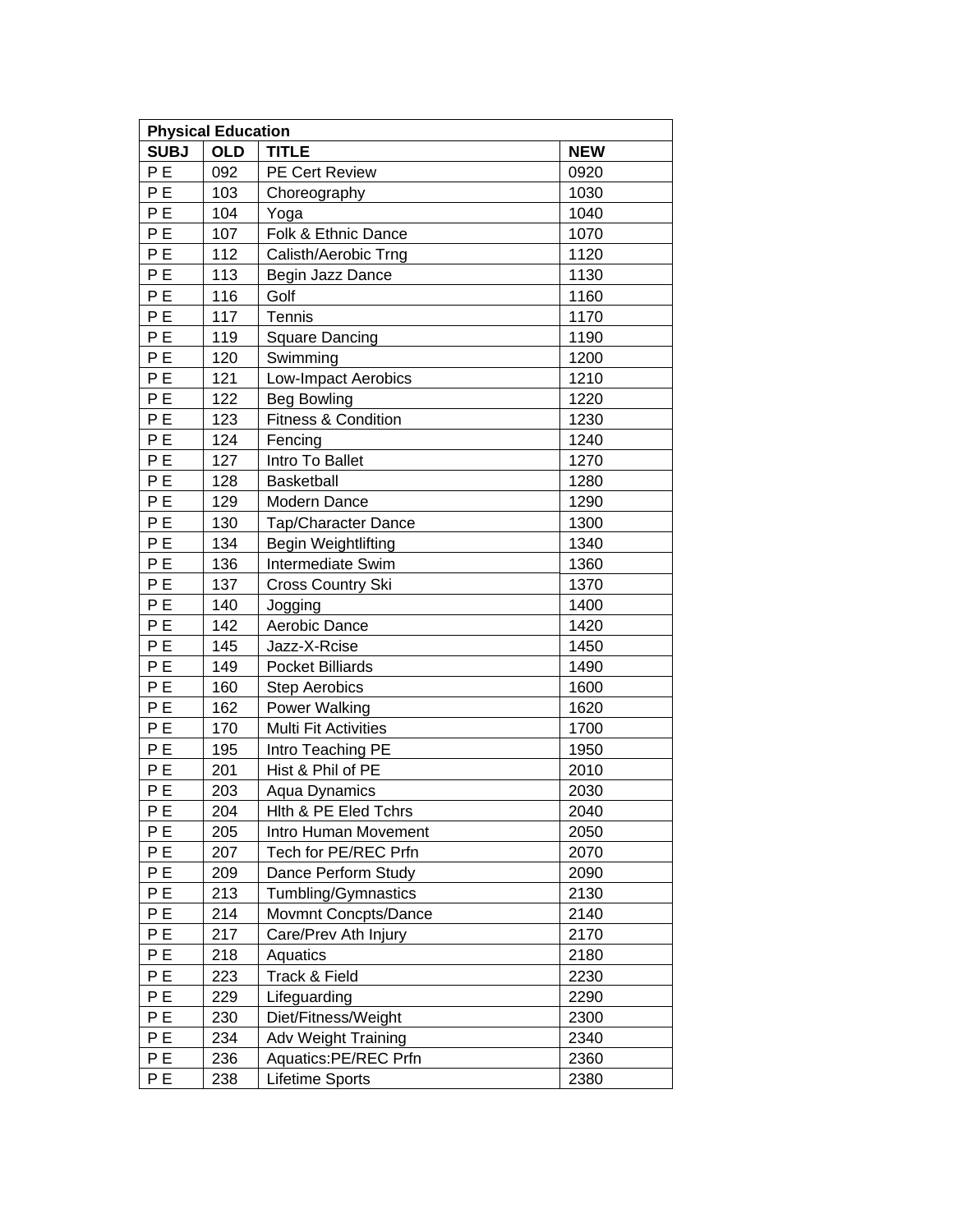| P E            | 239 | <b>Team Sports</b>          | 2390 |
|----------------|-----|-----------------------------|------|
| P E            | 242 | Adv Aerobic Dance           | 2420 |
| P <sub>E</sub> | 261 | <b>Princpls Physcl Fit</b>  | 2610 |
| P <sub>E</sub> | 263 | Motor Lrng & Dvlpmnt        | 2363 |
| P <sub>E</sub> | 280 | Prsnl/Prof Dvlpmt PE        | 2800 |
| P <sub>E</sub> | 298 | Special Topics In PE        | 2980 |
| P <sub>E</sub> | 301 | Kinesiology                 | 3010 |
| P E            | 302 | Measure/Eval In PE          | 3020 |
| P E            | 303 | Psly of Exercise            | 3030 |
| P <sub>E</sub> | 304 | Adapted Phys Ed             | 3040 |
| P E            | 305 | <b>Tech Officiating</b>     | 4050 |
| P <sub>E</sub> | 306 | Phy/Mech Aspec Coach        | 4060 |
| P E            | 307 | Chid/Yth Sport & Rec        | 4070 |
| P E            | 309 | Hist/Prin&Phil P E          | 4090 |
| P <sub>E</sub> | 317 | Prog Rhythmic Activ         | 4170 |
| P <sub>E</sub> | 325 | <b>Thry/Princpls Coach</b>  | 4250 |
| P <sub>E</sub> | 327 | Adv Ath Traninig            | 3270 |
| P E            | 331 | <b>PersnI Trainer Pract</b> | 4310 |
| P E            | 334 | Thry/Princp Phys Fit        | 3340 |
| P E            | 337 | Theraptc Modal/Exerc        | 3370 |
| P <sub>E</sub> | 341 | Persnl Training Cert        | 3410 |
| P E            | 342 | <b>Group Exercise Certn</b> | 4420 |
| P E            | 352 | Curriculum Dsgn PE          | 3520 |
| P <sub>E</sub> | 353 | Mthd/Prac:El/Mid Sch        | 4530 |
| P <sub>E</sub> | 354 | Prin/Meth PE Sec Sch        | 4540 |
| <b>PE</b>      | 375 | Student Tch K-12 P E        | 4750 |
| P E            | 380 | <b>Instrct Candidt Trng</b> | 3800 |
| P E            | 381 | <b>FA/CPR Inst Certfctn</b> | 3810 |
| P <sub>E</sub> | 382 | Water Safty Inst Cer        | 3820 |
| P <sub>E</sub> | 383 | <b>Lifeguard Instr Cert</b> | 3830 |
| P <sub>E</sub> | 384 | <b>Instrct Trainer Cert</b> | 3840 |
| P E            | 385 | Adventure Ed:Rec/PE         | 4850 |
| P E            | 386 | <b>Wkshp ARC Certfcn</b>    | 3860 |
| P <sub>E</sub> | 394 | High Adv Ac/Risk Rec        | 4940 |
| P E            | 398 | Workshop In PE              | 3980 |
| P E            | 399 | Independent Study           | 4999 |
| P E            | 400 | Resrch Meth PE/Sprt         | 5000 |
| P E            | 401 | Wksp: Wild Canoe Camp       | 5010 |
| P E            | 402 | Int To Outdoor Ed           | 5020 |
| P E            | 403 | Motor Learning              | 5030 |
| P E            | 404 | Analys Human Motion         | 5040 |
| P <sub>E</sub> | 405 | Sociol of Sport             | 5050 |
| P E            | 407 | Supervision P E             | 5070 |
| P E            | 409 | Psych of Sport              | 5090 |
| P E            | 410 | Meth Tch Adapted PE         | 5100 |
| P E            | 411 | Org/Admin of P E            | 5110 |
| P E            | 415 | Curr Issues PE/Ath          | 5150 |
|                |     |                             |      |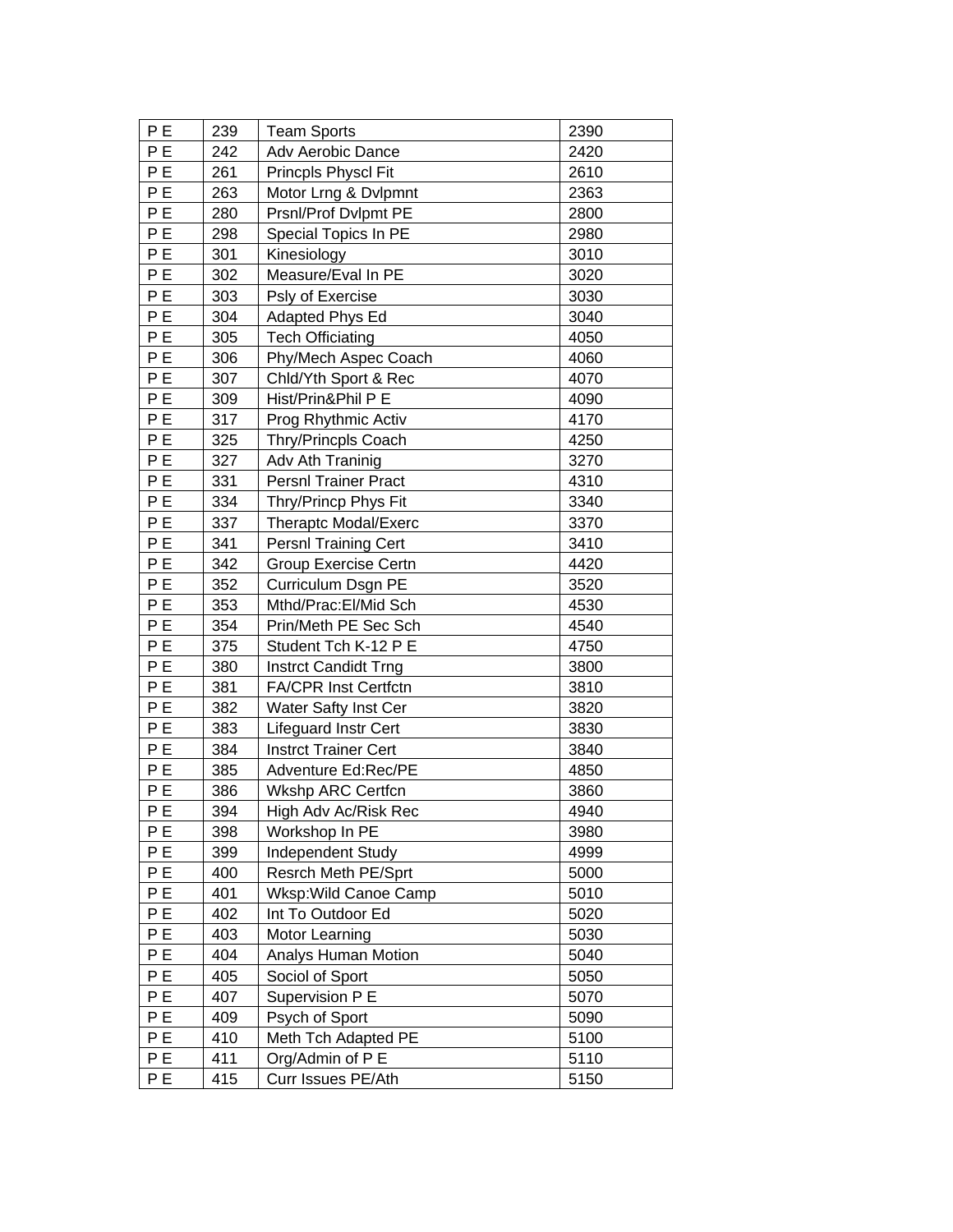| P <sub>E</sub> | 416  | P E Curriculum              | 5160 |
|----------------|------|-----------------------------|------|
| P E            | 418  | Sem Intnatl PE Prgms        | 5180 |
| P E            | 420  | <b>Winter Outdoor Educ</b>  | 5200 |
| P E            | 421  | Intrmrl Spt/Cmp Rec         | 5210 |
| P <sub>E</sub> | 422  | Adventure Ed In Schl        | 5220 |
| P <sub>E</sub> | 423  | Resrch Stats/Rept PE        | 5230 |
| P <sub>E</sub> | 424  | Develp Resrch Problm        | 5240 |
| P <sub>E</sub> | 425  | Data Collectn/Analys        | 5250 |
| P <sub>E</sub> | 426  | <b>Research Conclusions</b> | 5260 |
| P <sub>E</sub> | 430  | PE Thry/Applctn:Golf        | 5300 |
| P E            | 431  | Sport in Cinema             | 5310 |
| P <sub>E</sub> | 448  | <b>Princpls Sport Mgmt</b>  | 5480 |
| P E            | 449  | Law/Liablty In HPERA        | 5490 |
| P <sub>E</sub> | 450  | <b>Comprtve Athlt Prgms</b> | 5500 |
| P <sub>E</sub> | 451  | Plan P E Facilities         | 5510 |
| P <sub>E</sub> | 491  | <b>Masters Thesis</b>       | 5910 |
| P <sub>E</sub> | 495  | <b>Continug Prof Dvlpmt</b> | 5950 |
| P E            | 497  | <b>Wkshp:Athlc Coaching</b> | 5970 |
| P <sub>E</sub> | 498  | Workshop in P E             | 5980 |
| P <sub>E</sub> | 499  | Seminar in P E              | 5990 |
| P E            | 301G | Kinesiology                 | 5011 |
| P E            | 302G | Measure/Eval In PE          | 5022 |
| P E            | 303G | Psly of Exercise            | 5033 |
| P <sub>E</sub> | 304G | Adapted Phys Ed             | 4040 |
| P <sub>E</sub> | 305G | <b>Tech Officiating</b>     | 5055 |
| P <sub>E</sub> | 306G | Phy/Mech Aspec Coach        | 5060 |
| P E            | 307G | Chld/Yth Sport & Rec        | 5077 |
| P <sub>E</sub> | 308G | Meth Tch Sex Educ           | 5080 |
| P <sub>E</sub> | 309G | Hist/Prin&Phil P E          | 5099 |
| P <sub>E</sub> | 317G | Prog Rhythmic Activ         | 5170 |
| P <sub>E</sub> | 325G | Thry/Princpls Coach         | 5255 |
| P E            | 331G | <b>PersnI Trainer Pract</b> | 5311 |
| P <sub>E</sub> | 334G | Thry/Princp Phys Fit        | 5340 |
| P <sub>E</sub> | 341G | Persnl Training Cert        | 5410 |
| P E            | 342G | Group Exercise Certn        | 5420 |
| P E            | 353G | Mthd/Prac:El/Mid Sch        | 5530 |
| P E            | 354G | Prin/Meth PE Sec Sch        | 5540 |
| P E            | 375G | Student Tch K-12 P E        | 5750 |
| P E            | 380G | <b>Instrct Candidt Trng</b> | 5800 |
| P E            | 381G | FA/CPR Inst Certfctn        | 5810 |
| P E            | 382G | Water Safty Inst Cer        | 5820 |
| P E            | 383G | <b>Lifeguard Inst Cert</b>  | 5830 |
| P E            | 384G | <b>Instrct Trainer Cert</b> | 5840 |
| P E            | 385G | Adventure Ed:Rec/PE         | 5850 |
| P E            | 386G | <b>Wkshp ARC Certfcn</b>    | 5860 |
| P E            | 394G | High Adv Ac/Risk Rec        | 5940 |
| P E            | 396G | Aquat Cert/Pool Mgmt        | 5960 |
|                |      |                             |      |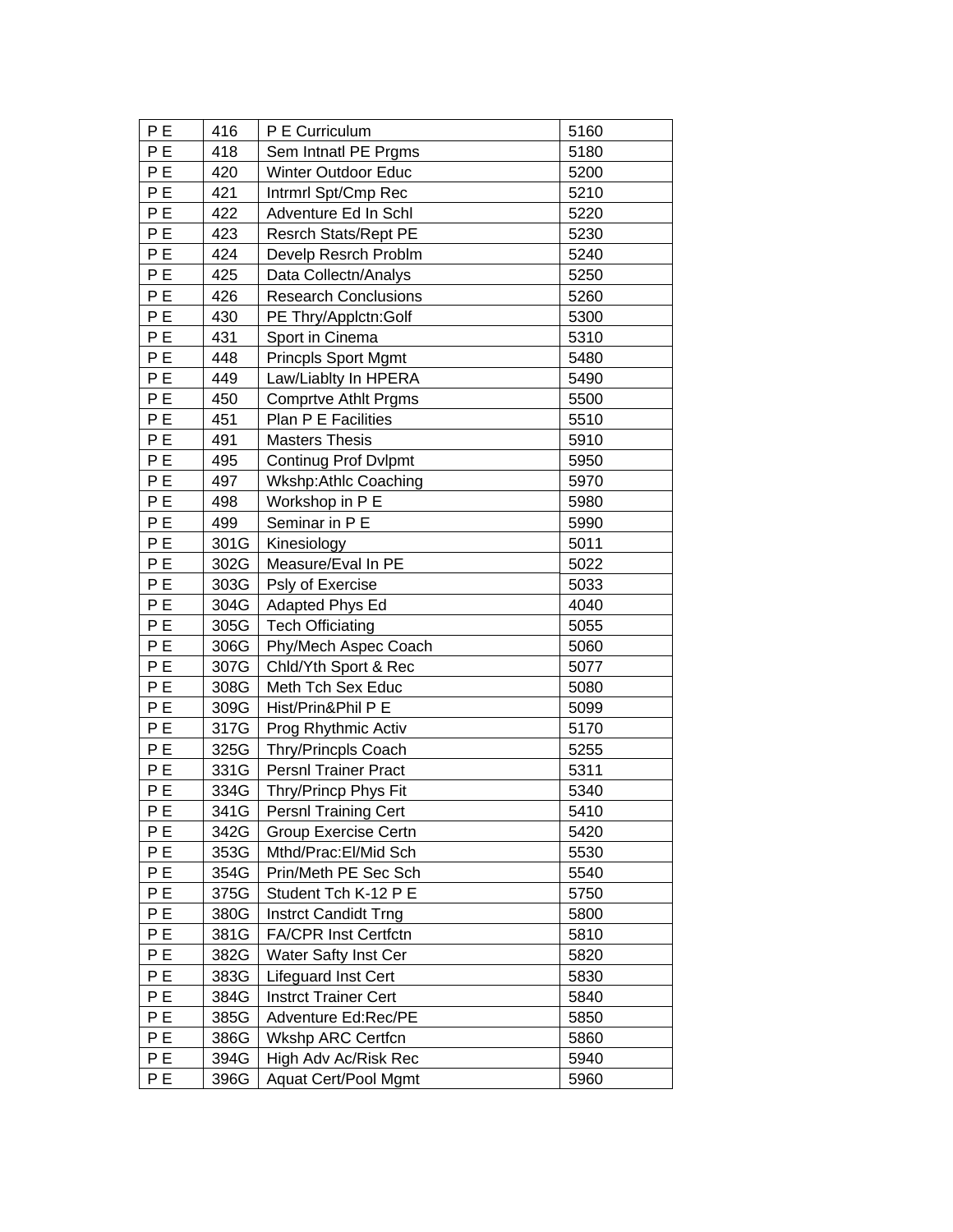| P <sub>E</sub>  | 398G                    | Workshop In PE              | 5988       |
|-----------------|-------------------------|-----------------------------|------------|
| P <sub>E</sub>  | 399G                    | Independent Study           | 5999       |
|                 |                         |                             |            |
|                 | <b>Physical Science</b> |                             |            |
| <b>SUBJ</b>     | <b>OLD</b>              | <b>TITLE</b>                | <b>NEW</b> |
| PH <sub>S</sub> | 100                     | Sci/Society/Survival        | 1000       |
| PH <sub>S</sub> | 101                     | Energy Today's World        | 1010       |
| PH <sub>S</sub> | 105                     | Discover Astronomy          | 1050       |
| PH <sub>S</sub> | 106                     | Discover Oceanogrphy        | 1060       |
| PH <sub>S</sub> | 108                     | <b>Crit Think Technlogy</b> | 1080       |
| PH <sub>S</sub> | 110                     | <b>Practical Physics I</b>  | 1100       |
| PH <sub>S</sub> | 113                     | <b>Practicl Chem I</b>      | 1130       |
| PH <sub>S</sub> | 114                     | Prac Earth/Spa Sci I        | 1140       |
| PH <sub>S</sub> | 115                     | <b>Basic Astronomy</b>      | 1150       |
| PH <sub>S</sub> | 210                     | <b>Practical Physics II</b> | 2110       |
| PH <sub>S</sub> | 213                     | Practicl Chem II            | 2113       |
| PH <sub>S</sub> | 398G                    | Topics in Phys Sci          | 5980       |
|                 |                         |                             |            |
|                 | <b>Physical Therapy</b> |                             |            |
| <b>SUBJ</b>     | <b>OLD</b>              | <b>TITLE</b>                | <b>NEW</b> |
| PT              | 101                     | Intro Physcl Therapy        | 1101       |
| PT              | 103                     | Intro Physcl Therapy        | 1103       |
| PT              | 299                     | Independent Stdy P T        | 2299       |
| PT              | 301                     | Foundations of PT           | 3301       |
| PT              | 302                     | P T Prin/Pract I            | 3302       |
| P <sub>T</sub>  | 304                     | P T Prin/Pract II           | 3304       |
| P <sub>T</sub>  | 306                     | P T Prin/Pract III          | 3306       |
| PT              | 308                     | P T Prin/Pract IV           | 3308       |
| PT              | 310                     | P T Prin/Pract V            | 3310       |
| P <sub>T</sub>  | 312                     | Mot Cntrl Mech/Anat         | 3312       |
| PT              | 314                     | Kinesiology                 | 3314       |
| P T             | 316                     | Motor Learng/Devlpmt        | 3316       |
| PT              | 320                     | Aspects of Wellness         | 3320       |
| PT              | 322                     | <b>Clinical Medicine II</b> | 3322       |
| P T             | 324                     | P T Adminstrtn/Mgmt         | 3324       |
| PT              | 330                     | Physcl Med/Rehabltan        | 3330       |
| P T             | 332                     | Prosthetic/Orthotics        | 3332       |
| P T             | 334                     | <b>Current Topics: PT</b>   | 3334       |
| PT              | 340                     | <b>Sports Physcl Thrpy</b>  | 3340       |
| PT              | 350                     | Clinical Ed I               | 3350       |
| PT              | 352                     | Clinical Ed II              | 3352       |
| PT              | 354                     | Clinical Ed III             | 3354       |
| P T             | 356                     | Clinical Ed IV              | 3356       |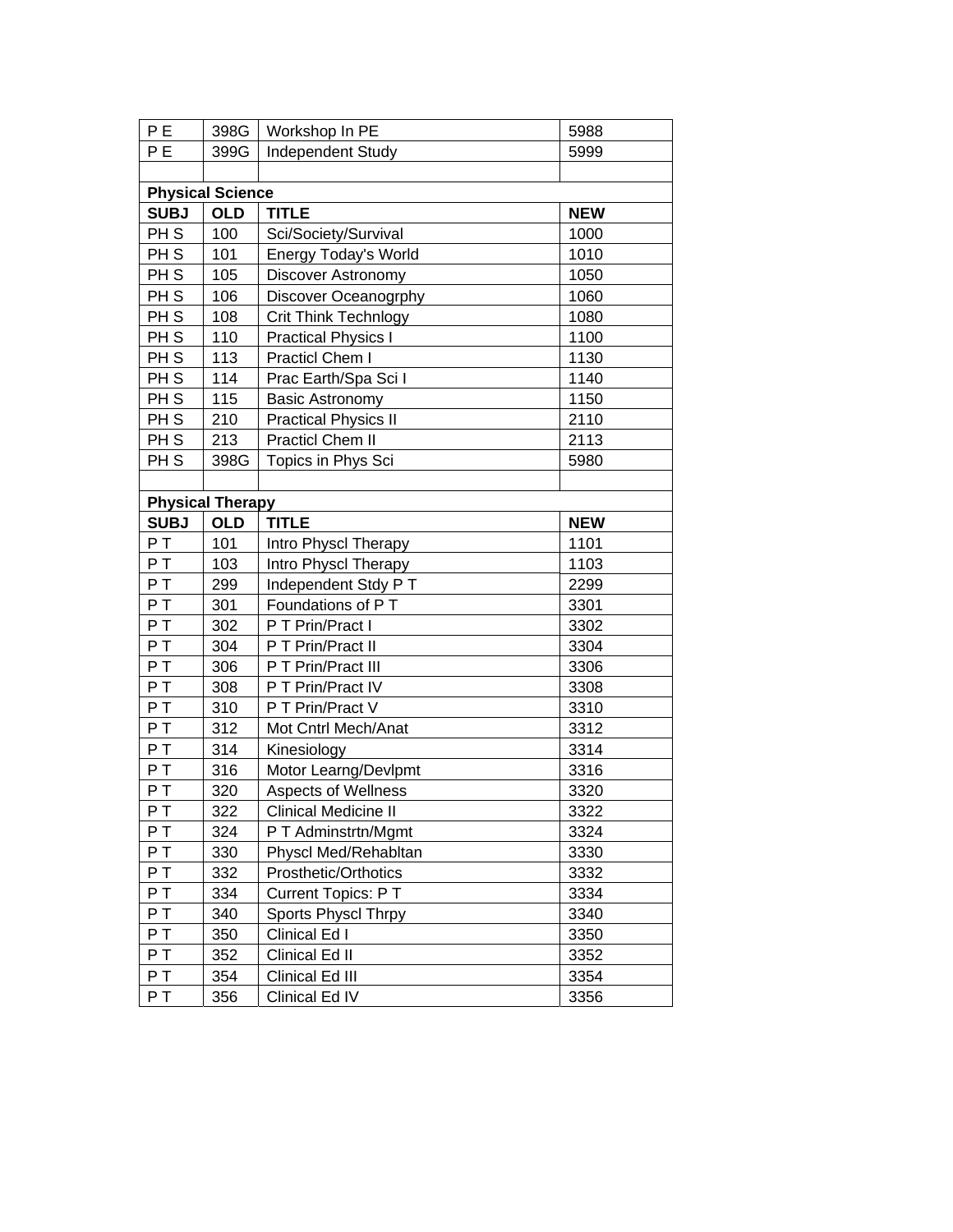| <b>Physics</b> |            |                              |            |  |
|----------------|------------|------------------------------|------------|--|
| <b>SUBJ</b>    | <b>OLD</b> | <b>TITLE</b>                 | <b>NEW</b> |  |
| <b>PHYS</b>    | 092        | Phys Tech Cert Review        | 1092       |  |
| <b>PHYS</b>    | 100        | <b>Physics Calculations</b>  | 1000       |  |
| <b>PHYS</b>    | 101        | Freshman Skills I            | 1010       |  |
| <b>PHYS</b>    | 102        | Freshman Skills II           | 1020       |  |
| <b>PHYS</b>    | 151        | <b>General Physics I</b>     | 1510       |  |
| <b>PHYS</b>    | 152        | <b>General Physics II</b>    | 1520       |  |
| <b>PHYS</b>    | 160        | Intro Phys Profssns          | 1600       |  |
| <b>PHYS</b>    | 210        | Independent Study            | 2100       |  |
| <b>PHYS</b>    | 211        | Physics I With Calc          | 2110       |  |
| <b>PHYS</b>    | 212        | Physics II With Calc         | 2120       |  |
| <b>PHYS</b>    | 213        | Physics III With Cal         | 2130       |  |
| <b>PHYS</b>    | 215        | <b>Instrumental Optics</b>   | 2150       |  |
| <b>PHYS</b>    | 216        | <b>Magnetism and Optics</b>  | 2160       |  |
| <b>PHYS</b>    | 222        | Physics II w/Calc            | 2220       |  |
| <b>PHYS</b>    | 225        | Thermo and Optics            | 2250       |  |
| <b>PHYS</b>    | 233        | Physics III w/Calc           | 2330       |  |
| <b>PHYS</b>    | 270        | Electronics I                | 2700       |  |
| <b>PHYS</b>    | 271        | <b>Electronics II</b>        | 2710       |  |
| <b>PHYS</b>    | 280        | <b>Modern Physics</b>        | 2800       |  |
| <b>PHYS</b>    | 301        | Senior Seminar I             | 4010       |  |
| <b>PHYS</b>    | 302        | Senior Seminar II            | 4020       |  |
| <b>PHYS</b>    | 311        | <b>Classical Mechncs I</b>   | 3110       |  |
| <b>PHYS</b>    | 312        | <b>Classical Mech II</b>     | 4120       |  |
| <b>PHYS</b>    | 315        | Electr/Magnetism I           | 3150       |  |
| <b>PHYS</b>    | 316        | Elect & Magnetism II         | 4160       |  |
| <b>PHYS</b>    | 321        | Thermodynamics               | 3210       |  |
| <b>PHYS</b>    | 322        | <b>Statistical Mech</b>      | 3220       |  |
| <b>PHYS</b>    | 325        | Intr Quantm Mchncs I         | 3250       |  |
| <b>PHYS</b>    | 326        | <b>Advanced Quantum Mech</b> | 4260       |  |
| <b>PHYS</b>    | 330        | Fuel Cell Tech               | 3300       |  |
| <b>PHYS</b>    | 345        | <b>Mathematical Methods</b>  | 3450       |  |
| <b>PHYS</b>    | 350        | Teach Inquiry Phys           | 4500       |  |
| <b>PHYS</b>    | 355        | <b>Exper Phys Apparatus</b>  | 4550       |  |
| <b>PHYS</b>    | 360        | Relativity                   | 4600       |  |
| <b>PHYS</b>    | 363        | Tchg Phys/Ph S 6-12          | 4630       |  |
| <b>PHYS</b>    | 365        | Int Solid State Phys         | 4650       |  |
| <b>PHYS</b>    | 367        | <b>Nuclear Physics</b>       | 4670       |  |
| <b>PHYS</b>    | 368        | <b>Elem Particle Physc</b>   | 4680       |  |
| <b>PHYS</b>    | 370        | Electronic III               | 4700       |  |
| <b>PHYS</b>    | 375        | St Teach: Sec Physics        | 4750       |  |
| <b>PHYS</b>    | 380        | Optics                       | 4800       |  |
| <b>PHYS</b>    | 385        | Adv Undergrad Lab I          | 4850       |  |
| <b>PHYS</b>    | 386        | Adv Undergrad Lab II         | 4860       |  |
| <b>PHYS</b>    | 390        | Research                     | 4900       |  |
| <b>PHYS</b>    | 398        | <b>Select Topic Physics</b>  | 4980       |  |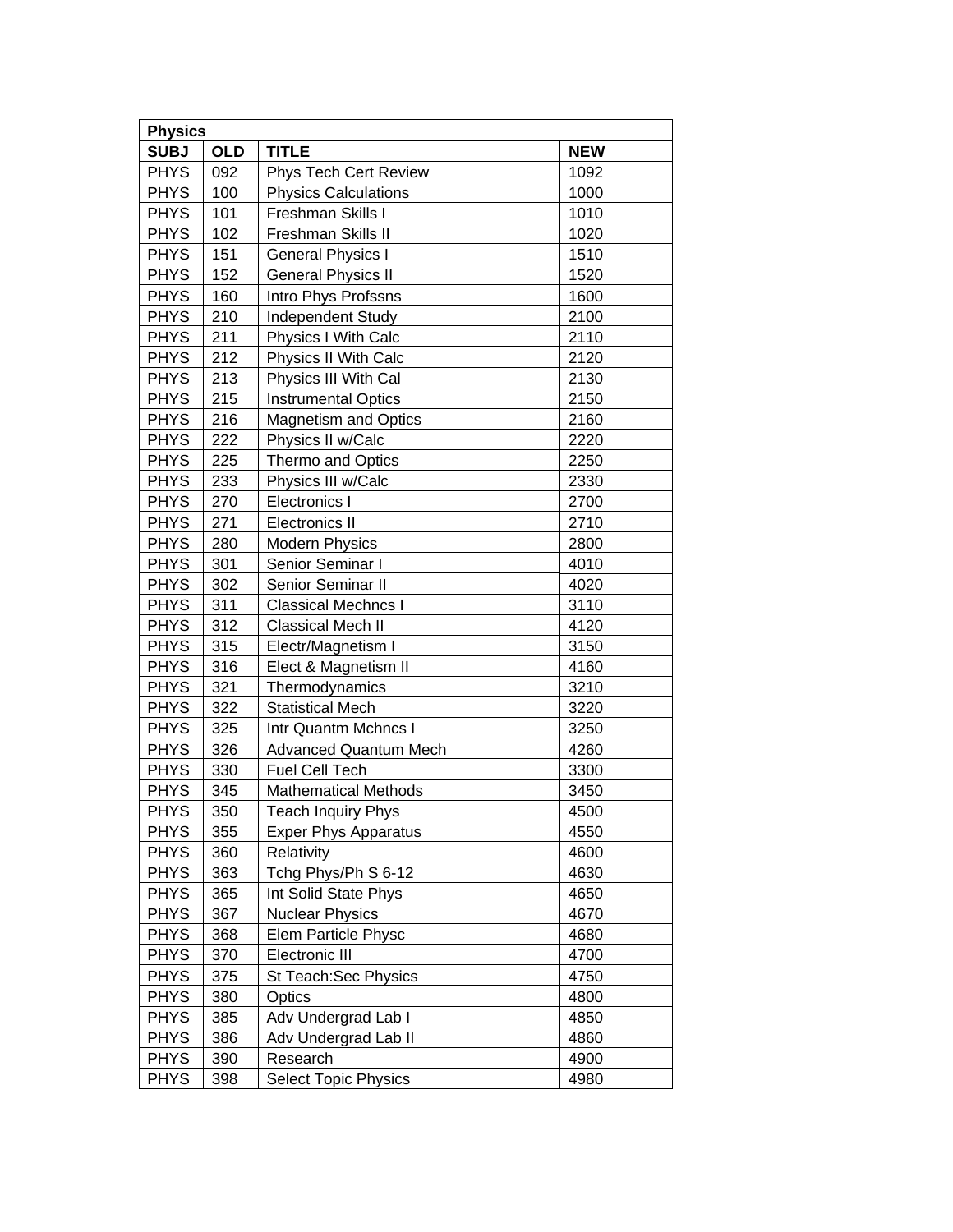| <b>PHYS</b> | 311G                     | <b>Classical Mechncs I</b>            | 5120       |  |  |  |
|-------------|--------------------------|---------------------------------------|------------|--|--|--|
| <b>PHYS</b> | 398G                     | <b>Select Topic Physics</b>           | 5980       |  |  |  |
|             |                          |                                       |            |  |  |  |
|             | <b>Physiology</b>        |                                       |            |  |  |  |
| <b>SUBJ</b> | <b>OLD</b>               | <b>TITLE</b>                          | <b>NEW</b> |  |  |  |
| <b>PSLY</b> | 204                      | Human Physiology                      | 2040       |  |  |  |
| <b>PSLY</b> | 305                      | <b>Stress Physiology</b>              | 3050       |  |  |  |
| <b>PSLY</b> | 320                      | <b>Comp Cell Neuropsly</b>            | 4200       |  |  |  |
| <b>PSLY</b> | 321                      | <b>Comprtv Animal Psly</b>            | 4210       |  |  |  |
| <b>PSLY</b> | 333                      | <b>Physcl Control Mech</b>            | 4330       |  |  |  |
| <b>PSLY</b> | 335                      | Homeostatic Mechnsm                   | 4035       |  |  |  |
| <b>PSLY</b> | 360                      | <b>Selected Topics Psly</b>           | 4600       |  |  |  |
| <b>PSLY</b> | 407                      | Cell Physiology                       | 5700       |  |  |  |
| <b>PSLY</b> | 420                      | <b>Comp Cell Neuropsly</b>            | 5200       |  |  |  |
| <b>PSLY</b> | 435                      | Homeostatic Mechnsm                   | 5035       |  |  |  |
| <b>PSLY</b> | 460                      | <b>Selected Topics Psly</b>           | 5600       |  |  |  |
| <b>PSLY</b> | 321G                     | <b>Comprtv Animal Psly</b>            | 5210       |  |  |  |
| <b>PSLY</b> | 333G                     | <b>Physcl Control Mech</b>            | 5330       |  |  |  |
|             |                          |                                       |            |  |  |  |
|             | <b>Political Science</b> |                                       |            |  |  |  |
| <b>SUBJ</b> | <b>OLD</b>               | <b>TITLE</b>                          | <b>NEW</b> |  |  |  |
| POL         | 092                      | <b>LSAT Prep</b>                      | 0920       |  |  |  |
| POL         | 100                      | Crit Think Pol/Law                    | 1000       |  |  |  |
| POL         | 101                      | Amer Natl Government                  | 1010       |  |  |  |
| POL         | 102                      | <b>Survey Political Sci</b>           | 1020       |  |  |  |
| POL         | 111                      | <b>Parliamentary Procd</b>            | 1110       |  |  |  |
| POL         | 131                      | Law School Applicatn                  | 1310       |  |  |  |
| POL         | 150                      | The World in Crisis                   | 2500       |  |  |  |
| POL         | 201                      | <b>Political Parties and Politics</b> | 2010       |  |  |  |
| POL         | 202                      | American Pol Thought                  | 2020       |  |  |  |
| POL         | 203                      | Poltcal Thry: Classcl                 | 3030       |  |  |  |
| POL         | 204                      | Politicl Thry: Modern                 | 3040       |  |  |  |
| POL         | 205                      | <b>Chicago Politics</b>               | 2050       |  |  |  |
| <b>POL</b>  | 206                      | The Presidency                        | 2060       |  |  |  |
| <b>POL</b>  | 207                      | Legislative Process                   | 2070       |  |  |  |
| <b>POL</b>  | 208                      | Neighbrhd/Comm Devlp                  | 2080       |  |  |  |
| <b>POL</b>  | 215                      | Campaigns/Elections                   | 2150       |  |  |  |
| POL         | 221                      | <b>Public Admin Prncpls</b>           | 2210       |  |  |  |
| <b>POL</b>  | 223                      | <b>Public Policy Anlys</b>            | 2230       |  |  |  |
| <b>POL</b>  | 225                      | Urb Pol/Public Pol                    | 3350       |  |  |  |
| POL         | 239                      | Model II Government                   | 2390       |  |  |  |
| <b>POL</b>  | 250                      | Pol Inq/Cptr Appl                     | 3500       |  |  |  |
| POL         | 254                      | <b>State/Local Governmt</b>           | 2540       |  |  |  |
| POL         | 255                      | <b>Comparative Governmt</b>           | 3550       |  |  |  |
| <b>POL</b>  | 260                      | African Pol Devel                     | 2600       |  |  |  |
| <b>POL</b>  | 261                      | Amer Foreign Policy                   | 2610       |  |  |  |
| <b>POL</b>  | 265                      | Pol/Ec Dev Caribbean                  | 2650       |  |  |  |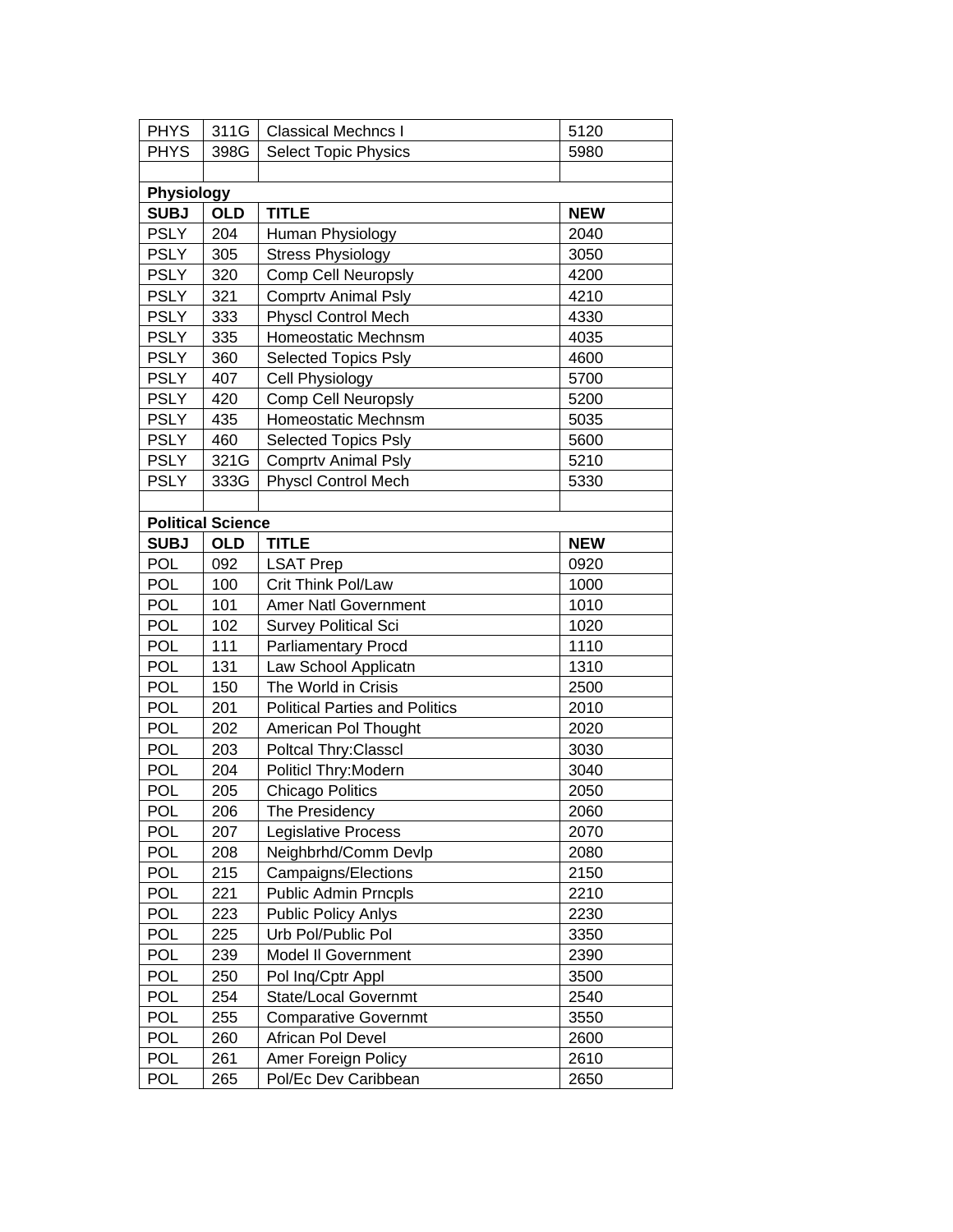| <b>POL</b>        | 293        | <b>Wksp World Peace</b>     | 2930       |
|-------------------|------------|-----------------------------|------------|
| POL               | 300        | <b>International Law</b>    | 3000       |
| POL               | 303        | Am Constitutionl Law        | 4030       |
| <b>POL</b>        | 304        | Contem Internal Rel         | 4040       |
| <b>POL</b>        | 305        | Consti Found Freedom        | 4050       |
| <b>POL</b>        | 314        | Admin Internship            | 3140       |
| <b>POL</b>        | 315        | Pol Soc/Pub Opin            | 3150       |
| <b>POL</b>        | 316        | <b>Judicial Process</b>     | 3160       |
| POL               | 320        | Fcd/Intergov Rel Am         | 3200       |
| <b>POL</b>        | 322        | Pub Personnel Adm           | 3220       |
| <b>POL</b>        | 324        | Probs Public Admin          | 3240       |
| <b>POL</b>        | 325        | Politics & Educ             | 3250       |
| <b>POL</b>        | 326        | Pol of Budgeting            | 3260       |
| <b>POL</b>        | 327        | Pol of Latin Amer           | 3270       |
| POL               | 328        | <b>Admin Law</b>            | 3280       |
| <b>POL</b>        | 329        | Compar Public Admin         | 3290       |
| <b>POL</b>        | 330        | Public Mgmt                 | 3300       |
| <b>POL</b>        | 331        | Mock Trial I: Advocacy      | 3310       |
| <b>POL</b>        | 332        | Intrnatnl Organztns         | 4320       |
| <b>POL</b>        | 333        | Policy Devel/Eval           | 4330       |
| <b>POL</b>        | 334        | Mock Trial II: Practicum    | 4340       |
| <b>POL</b>        | 337        | Women in Politics           | 3370       |
| <b>POL</b>        | 338        | Women & the Law             | 3380       |
| <b>POL</b>        | 340        | <b>Policy Seminar</b>       | 4400       |
| <b>POL</b>        | 342        | <b>Public Policy Aging</b>  | 4420       |
| <b>POL</b>        | 350        | <b>Black Politics Amer</b>  | 3510       |
| POL               | 352        | Ind Study Pol Sci           | 4520       |
| <b>POL</b>        | 399        | Spec Topics Pol Sci         | 4990       |
|                   |            |                             |            |
| <b>Psychology</b> |            |                             |            |
| <b>SUBJ</b>       | <b>OLD</b> | <b>TITLE</b>                | <b>NEW</b> |
| <b>PSYC</b>       | 123        | Psy Personal Adjus          | 1000       |
| <b>PSYC</b>       | 130        | Sci in Serv Society         | 1130       |
| <b>PSYC</b>       | 141        | Intro To Psyc               | 1100       |
| <b>PSYC</b>       | 204        | Psyc Chldhd&Adoles          | 2040       |
| <b>PSYC</b>       | 206        | <b>Educational Psych</b>    | 2020       |
| <b>PSYC</b>       | 217        | Life Span Devlpmnt          | 2000       |
| <b>PSYC</b>       | 228        | <b>Commnty Service Psyc</b> | 2060       |
| <b>PSYC</b>       | 231        | Int Stat Methods Psy        | 2080       |
| <b>PSYC</b>       | 263        | Social Psychology           | 2100       |
| <b>PSYC</b>       | 303        | Stress & Its Mgmt           | 2120       |
| <b>PSYC</b>       | 308        | Psych of Adolescence        | 3020       |
| <b>PSYC</b>       | 309        | Psy Adult/Aging             | 3040       |
| <b>PSYC</b>       | 310        | Psy Death/Dying             | 2140       |
| <b>PSYC</b>       | 311        | Pharm for Addicts           | 4200       |
| <b>PSYC</b>       | 312        | <b>Ethics and Addiction</b> | 4201       |
| <b>PSYC</b>       | 313        | Chem Dep Counseling         | 4202       |
|                   |            |                             |            |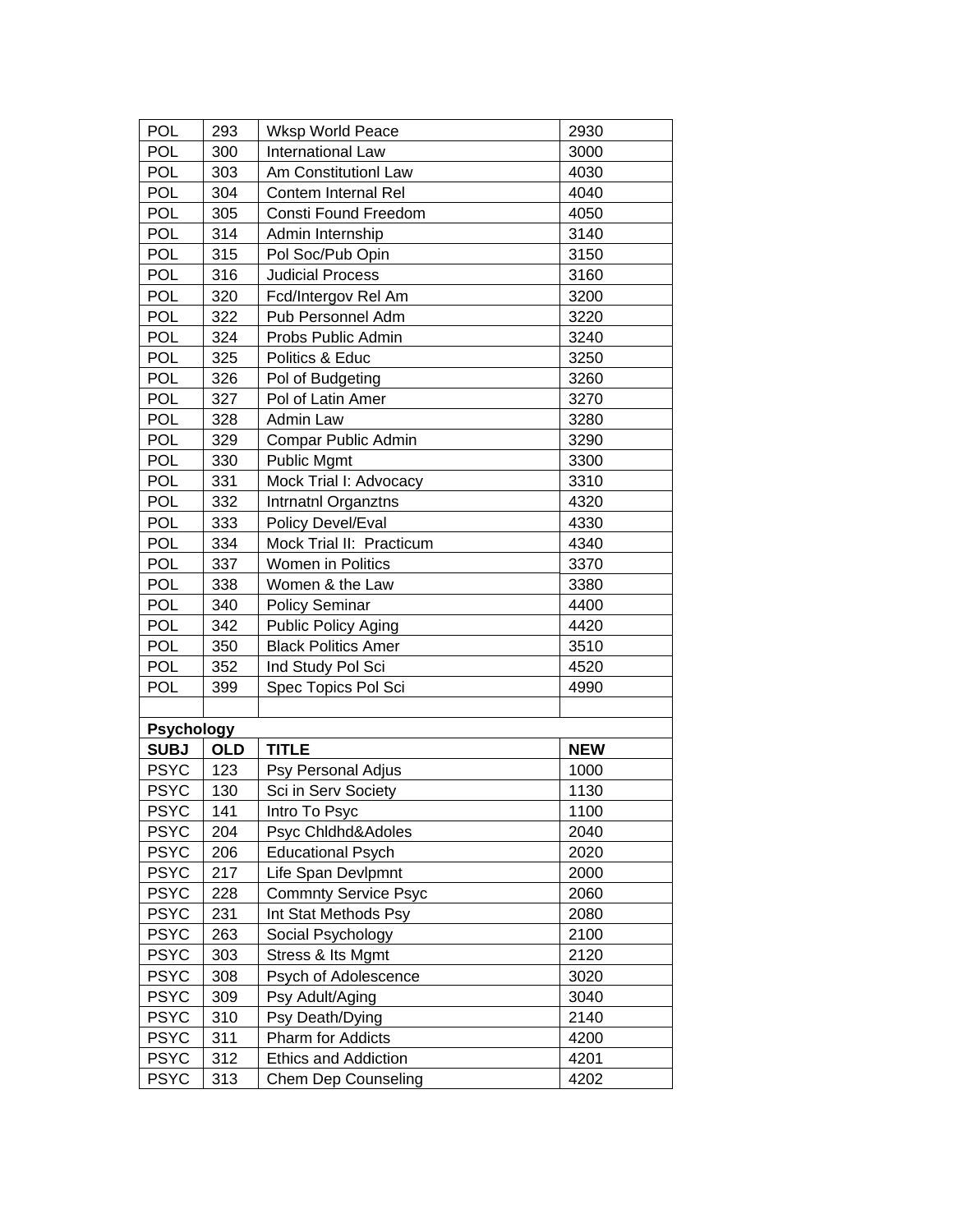| <b>PSYC</b> | 314 | Addictions: Dom Viol         | 4203 |
|-------------|-----|------------------------------|------|
| <b>PSYC</b> | 315 | <b>Crisis Counseling</b>     | 3060 |
| <b>PSYC</b> | 316 | <b>AODA Field Experience</b> | 4204 |
| <b>PSYC</b> | 318 | Psych of Personality         | 4150 |
| <b>PSYC</b> | 319 | <b>Helping Skills</b>        | 3070 |
| <b>PSYC</b> | 321 | Psych Mass Media             | 2160 |
| <b>PSYC</b> | 322 | Hist of Psychology           | 3080 |
| <b>PSYC</b> | 325 | <b>Cognitive Psychology</b>  | 3100 |
| <b>PSYC</b> | 330 | <b>Spec Projects Psyc</b>    | 4000 |
| <b>PSYC</b> | 331 | <b>Statistical Meth Psy</b>  | 4185 |
| <b>PSYC</b> | 332 | Physiological Psych          | 3120 |
| <b>PSYC</b> | 335 | Perception/Cognition         | 3140 |
| <b>PSYC</b> | 336 | Abnormal Psychology          | 4155 |
| <b>PSYC</b> | 338 | <b>Industrial Psych</b>      | 3160 |
| <b>PSYC</b> | 341 | <b>Experimental Psyc</b>     | 4100 |
| <b>PSYC</b> | 343 | <b>Behavior Resrch Meth</b>  | 4120 |
| <b>PSYC</b> | 345 | Adv Seminar in Psyc          | 3180 |
| <b>PSYC</b> | 346 | Psyc Tests/Measurmnt         | 4140 |
| <b>PSYC</b> | 350 | Internship in Psych          | 4160 |
| <b>PSYC</b> | 351 | Psy Probs Afro-Amer          | 3200 |
| <b>PSYC</b> | 352 | Adv Issues AFAM Psyc         | 3220 |
| <b>PSYC</b> | 353 | Psy Assess Afro-Am           | 3240 |
| <b>PSYC</b> | 357 | <b>Fund Statistic Meth</b>   | 4190 |
| <b>PSYC</b> | 358 | Cptr App Behav Sci           | 4180 |
| <b>PSYC</b> | 363 | Psy Drug Addiction           | 4205 |
| <b>PSYC</b> | 364 | Psyc Child Abuse             | 3260 |
| <b>PSYC</b> | 365 | Psy of Human Sex             | 3280 |
| <b>PSYC</b> | 366 | <b>Psych Parenting</b>       | 3300 |
| <b>PSYC</b> | 367 | Psychology of Gender         | 2200 |
| <b>PSYC</b> | 369 | Famly/Comnty Violnce         | 3320 |
| <b>PSYC</b> | 370 | Psych Mental Health          | 4206 |
| <b>PSYC</b> | 377 | Adolscnt Psy: Mid Tch        | 4210 |
| <b>PSYC</b> | 406 | Intro School Consing         | 5600 |
| <b>PSYC</b> | 410 | Adv Lifespan & Cnsl          | 5660 |
| <b>PSYC</b> | 411 | <b>Prin Commnty Counsl</b>   | 5610 |
| <b>PSYC</b> | 412 | <b>Multicult Iss Counsl</b>  | 5710 |
| <b>PSYC</b> | 413 | Life Styl/Career Dvl         | 5720 |
| <b>PSYC</b> | 414 | Microcounseling              | 5650 |
| <b>PSYC</b> | 416 | <b>Counsig Thry/Ethics</b>   | 5640 |
| <b>PSYC</b> | 417 | Tech Assess & Diag           | 5730 |
| <b>PSYC</b> | 422 | Personality/Apprais          | 5735 |
| <b>PSYC</b> | 423 | Prin/Tech Group Cnsl         | 5670 |
| <b>PSYC</b> | 424 | Org/Mgmt Dev Cnsl Pg         | 5760 |
| <b>PSYC</b> | 427 | Prac In Group Cnsl           | 5930 |
| <b>PSYC</b> | 428 | <b>Counsing Spcl Popltn</b>  | 5815 |
| <b>PSYC</b> | 429 | Rsrch Stat/Prgm Eval         | 5800 |
| <b>PSYC</b> | 430 | Intr Fam Systm Cnslg         | 5750 |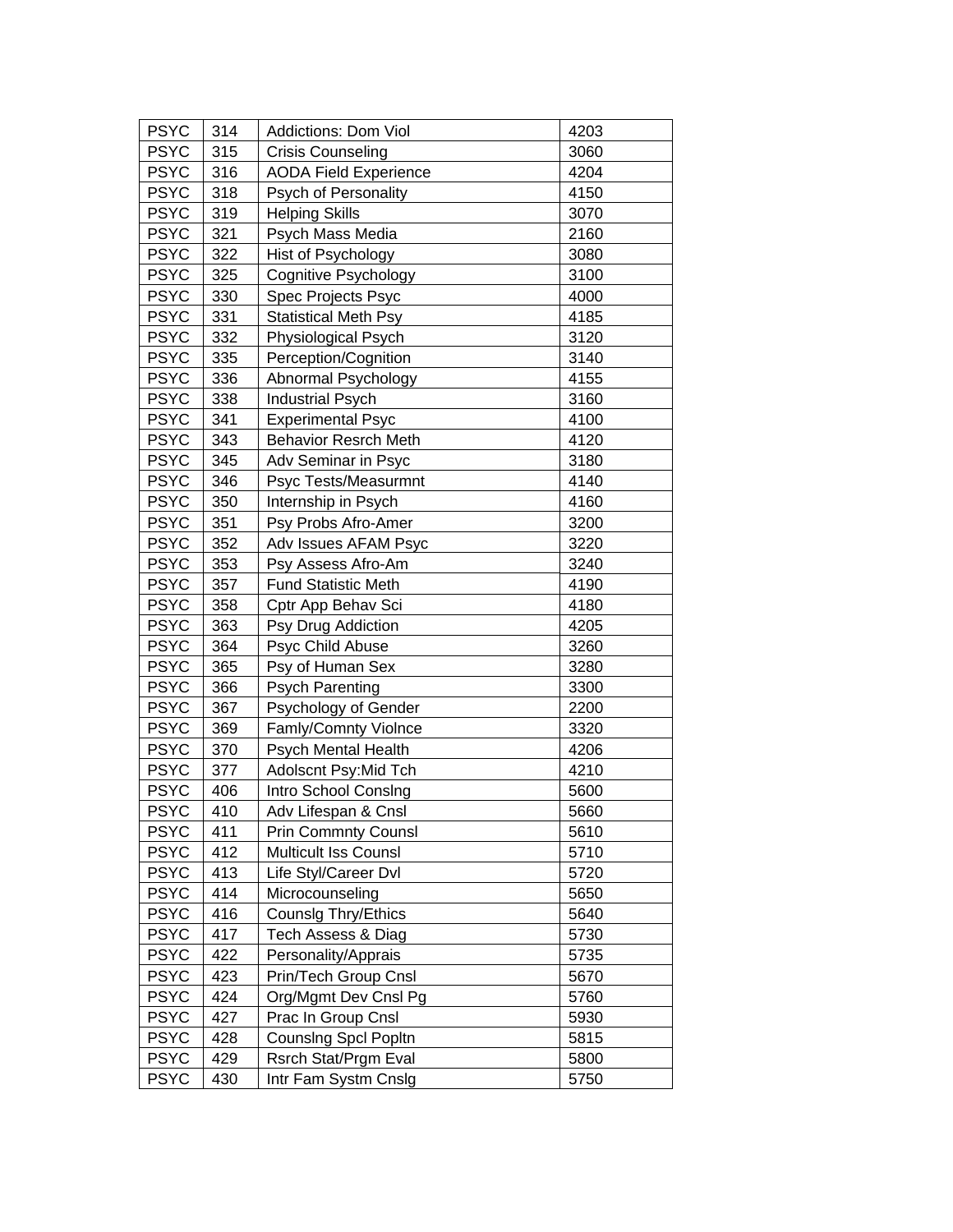| <b>PSYC</b>    | 431        | PrePrctm Cnslg Lab                    | 5790       |
|----------------|------------|---------------------------------------|------------|
| <b>PSYC</b>    | 434        | Prac Counseling II                    | 5950       |
| <b>PSYC</b>    | 436        | Thry/Prc Sub Ab Cnsl                  | 5810       |
| <b>PSYC</b>    | 437        | Adv Clnc Trng Sub Ab                  | 5910       |
| <b>PSYC</b>    | 438        | Adv Fld Trng Sub Ab                   | 5920       |
| <b>PSYC</b>    | 442        | Case Mgmt-Sch Cnsclg                  | 5820       |
| <b>PSYC</b>    | 443        | Tread Interven Urban                  | 5740       |
| <b>PSYC</b>    | 445        | Advanced Ed Psyc                      | 5830       |
| <b>PSYC</b>    | 455        | Adv Psychopathology                   | 5840       |
| <b>PSYC</b>    | 459        | <b>Spec Topics/Counsing</b>           | 5850       |
| <b>PSYC</b>    | 460        | <b>Thesis Guid/Counsing</b>           | 5992       |
| <b>PSYC</b>    | 465        | Counsing Child/Adolc                  | 5860       |
| <b>PSYC</b>    | 479        | Ind Study Counselng                   | 5890       |
| <b>PSYC</b>    | 490        | Intrnshp School Counseling            | 5990       |
| <b>PSYC</b>    | 491        | Internship Community                  | 5991       |
| <b>PSYC</b>    | 498        | Thesis In Psyc                        | 5980       |
| <b>PSYC</b>    | 499        | Practicum In Psyc                     | 5999       |
| <b>PSYC</b>    | 311G       | Pharm for Addicts                     | 5200       |
| <b>PSYC</b>    | 312G       | <b>Ethics and Addiction</b>           | 5201       |
| <b>PSYC</b>    | 313G       | <b>Chem Dep Counseling</b>            | 5202       |
| <b>PSYC</b>    | 314G       | Addictions: Dom Viol                  | 5203       |
| <b>PSYC</b>    | 316G       | <b>AODA Field Experience</b>          | 5204       |
| <b>PSYC</b>    | 318G       | Psych of Personality                  | 5150       |
| <b>PSYC</b>    | 331G       | <b>Statistical Meth Psy</b>           | 5185       |
| <b>PSYC</b>    | 336G       | Abnormal Psychology                   | 5155       |
| <b>PSYC</b>    | 357G       | <b>Fund Statistic Meth</b>            | 5190       |
| <b>PSYC</b>    | 358G       | Cptr App Behav Sci                    | 5180       |
| <b>PSYC</b>    | 363G       | Psy Drug Addiction                    | 5205       |
| <b>PSYC</b>    | 370G       | Psych Mental Health                   | 5206       |
| <b>PSYC</b>    | 377G       | Adolscnt Psy: Mid Tch                 | 5210       |
|                |            |                                       |            |
|                |            | <b>Quantitative Business Analysis</b> |            |
| <b>SUBJ</b>    | <b>OLD</b> | <b>TITLE</b>                          | <b>NEW</b> |
| QBA            | 200        | <b>Business Statistics</b>            | 2000       |
| QBA            | 201        | <b>Business Stats II</b>              | 2010       |
| QBA            | 226        | <b>Decision Analysis</b>              | 3260       |
| QBA            | 329        | <b>Adv Decision Models</b>            | 3290       |
| QBA            | 331        | <b>Business Forecasting</b>           | 3310       |
| QBA            | 333        | Sampling in Business                  | 3330       |
| QBA            | 335        | Simulation                            | 3350       |
|                |            |                                       |            |
| <b>Reading</b> |            |                                       |            |
| <b>SUBJ</b>    | <b>OLD</b> | <b>TITLE</b>                          | <b>NEW</b> |
| <b>READ</b>    | 092        | <b>Reading Cert Review</b>            | 0920       |
| <b>READ</b>    | 150        | <b>Adv Col Read Skills</b>            | 1500       |
| <b>READ</b>    | 270        | Found Read Instrctn                   | 3700       |
| <b>READ</b>    | 302        | <b>Tch Beginning Read</b>             | 4000       |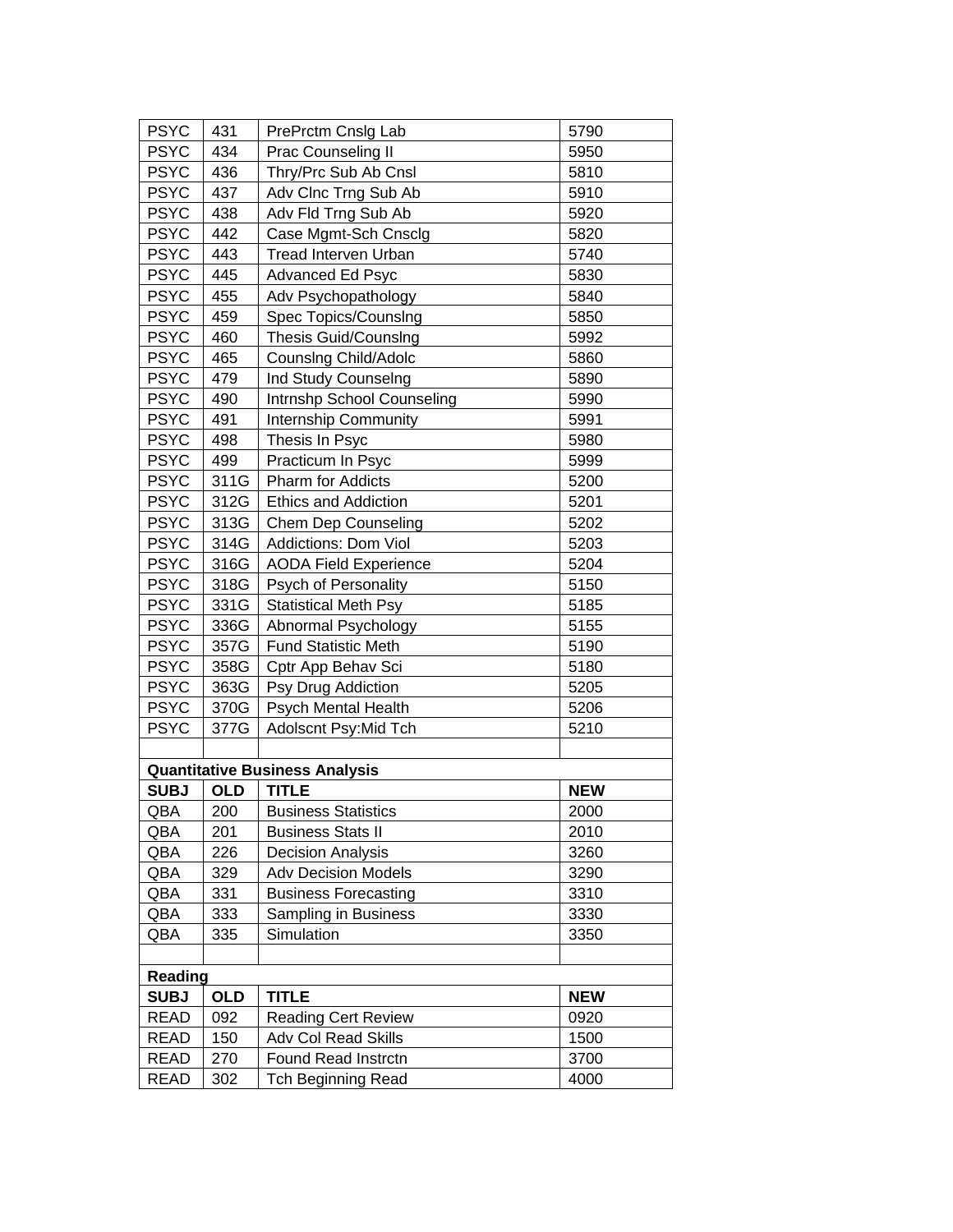| <b>READ</b>       | 303        | Read Instr El Schl                    | 4290       |
|-------------------|------------|---------------------------------------|------------|
| <b>READ</b>       | 306        | <b>Content Read Mid Sch</b>           | 4100       |
| <b>READ</b>       | 308        | <b>Tch Read Elem Schol</b>            | 4280       |
| <b>READ</b>       | 310        | Wksp Read Instructn                   | 4210       |
| <b>READ</b>       | 330        | Read Diag/Remed: Tchr                 | 4140       |
| <b>READ</b>       | 350        | <b>Tch Read Mid Schol</b>             | 4291       |
| <b>READ</b>       | 365        | Fdn Tch Read Sp Popl                  | 4150       |
| <b>READ</b>       | 370        | Read Asmnt Clsrm Tch                  | 4160       |
| <b>READ</b>       | 378        | Cincl Prac Rdg Instr                  | 4170       |
| <b>READ</b>       | 395        | Materials In Read                     | 4180       |
| <b>READ</b>       | 403        | <b>Essntl Rdgs Literacy</b>           | 5210       |
| <b>READ</b>       | 404        | Comprhndng Writn Lng                  | 5220       |
| <b>READ</b>       | 405        | <b>Pract Emergnt Litrcy</b>           | 5230       |
| <b>READ</b>       | 406        | <b>Pract Content Readng</b>           | 5240       |
| <b>READ</b>       | 412        | Clincl I: Assemnt R D                 | 5250       |
| <b>READ</b>       | 413        | Clncl II: Rem Stratgy                 | 5260       |
| <b>READ</b>       | 424        | <b>Curr/Supervisn Read</b>            | 5270       |
| <b>READ</b>       | 444        | Pre-Thesis Seminar                    | 5440       |
| <b>READ</b>       | 453        | Thry/Fnd Rdg Inst Rh                  | 5530       |
| <b>READ</b>       | 455        | Seminar in Reading                    | 5550       |
| <b>READ</b>       | 456        | Master Thesis/Proj                    | 5560       |
| <b>READ</b>       | 302G       | <b>Tch Beginning Read</b>             | 5000       |
| <b>READ</b>       | 303G       | Read Instr El Schl                    | 5290       |
| <b>READ</b>       | 306G       | Content Read Mid Sch                  | 5100       |
| <b>READ</b>       | 308G       | Tch Read Elem Schol                   | 5280       |
| <b>READ</b>       | 310G       | Wksp Read Instructn                   | 5300       |
| <b>READ</b>       | 330G       | Read Diag/Remed: Tchr                 | 5140       |
| <b>READ</b>       | 350G       | <b>Tch Read Mid Schol</b>             | 5291       |
| <b>READ</b>       | 361G       | Language & Reading                    | 5200       |
| <b>READ</b>       | 365G       | Fdn Tch Read Sp Popl                  | 5150       |
| <b>READ</b>       | 370G       | Read Asmnt Clsrm Tch                  | 5160       |
| <b>READ</b>       | 378G       | Cincl Prac Rdg Instr                  | 5170       |
| <b>READ</b>       | 390G       | <b>Bst Prac Mid Sch Rdg</b>           | 5310       |
| READ              | 395G       | Materials In Read                     | 5180       |
|                   |            |                                       |            |
| <b>Recreation</b> |            |                                       |            |
| <b>SUBJ</b>       | <b>OLD</b> | <b>TITLE</b>                          | <b>NEW</b> |
| <b>REC</b>        | 100        | Intro Leisure Study                   | 1000       |
| <b>REC</b>        | 180        | Camp Counseling                       | 1800       |
| <b>REC</b>        | 200        | Prgm Plang Leis Serv                  | 2000       |
| <b>REC</b>        | 201        | Phil Leisure & Rec                    | 2010       |
| <b>REC</b>        | 205        | <b>Exploring Leisure Alternatives</b> | 2050       |
| <b>REC</b>        | 207        | Tech for PE/REC Prfn                  | 2070       |
| <b>REC</b>        | 220        | Ldshp and Supr Leis/Rec               | 2200       |
| <b>REC</b>        | 230        | Outdr Rec & Team                      | 2300       |
| <b>REC</b>        | 236        | Aquatics:PE/REC Prfn                  | 2360       |
| <b>REC</b>        | 258        | Leisure Progmg Senrs                  | 2580       |
|                   |            |                                       |            |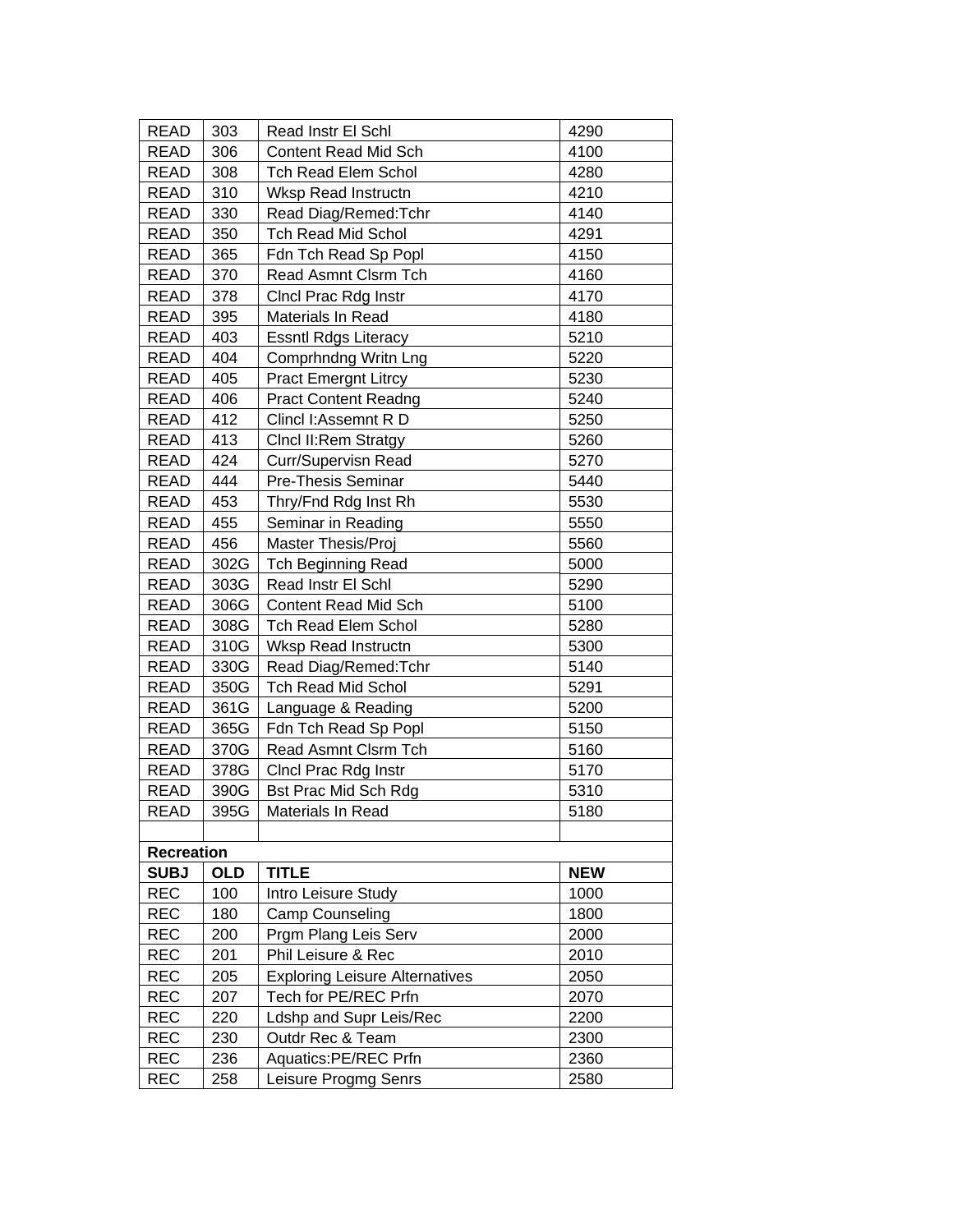| <b>REC</b> | 300  | Facility Mgmt & Design       | 4000 |
|------------|------|------------------------------|------|
| <b>REC</b> | 307  | Chld/Yth Sport & Rec         | 4070 |
| <b>REC</b> | 310  | <b>Commercial Recreatn</b>   | 4100 |
| <b>REC</b> | 320  | Intro Travel/Tourism         | 4200 |
| <b>REC</b> | 324  | <b>Mgmt Leisure Service</b>  | 4240 |
| <b>REC</b> | 325  | Leisure in Multicultural Soc | 4250 |
| <b>REC</b> | 326  | <b>Organized Camping</b>     | 3260 |
| <b>REC</b> | 327  | Leisre/Youth at Risk         | 3270 |
| <b>REC</b> | 328  | Educ For Leisure             | 4280 |
| <b>REC</b> | 329  | Leisure Counseling           | 4290 |
| <b>REC</b> | 330  | Overview: Therap Rec         | 4300 |
| <b>REC</b> | 331  | Pr/Cl Prac Therp Rec         | 3310 |
| <b>REC</b> | 332  | Prg Dsg/Eval Thp Rec         | 4320 |
| <b>REC</b> | 340  | <b>Community Recreation</b>  | 4400 |
| <b>REC</b> | 341  | Thrptc Rec & Inclusn         | 3410 |
| <b>REC</b> | 343  | Adm Theraptc Rec Srv         | 4430 |
| <b>REC</b> | 344  | Is/Trnd/Ctmp Prbl Tr         | 4440 |
| <b>REC</b> | 350  | Rsch Meth/Dsg Ls&Rec         | 4500 |
| <b>REC</b> | 354  | Seminr & Mthds:Rec           | 4540 |
| <b>REC</b> | 375  | Fld Exp/Communty Rec         | 4750 |
| <b>REC</b> | 385  | Adventure Ed:Rec/PE          | 4850 |
| <b>REC</b> | 398  | Sp Topics:Leisre/Rec         | 3980 |
| <b>REC</b> | 399  | Ind Stdy Leisure/Rec         | 3990 |
| <b>REC</b> | 300G | Facility Mgmt & Design       | 5000 |
| <b>REC</b> | 307G | Chld/Yth Sport & Rec         | 5070 |
| <b>REC</b> | 310G | <b>Commercial Recreatn</b>   | 5100 |
| <b>REC</b> | 320G | Intro Travel/Tourism         | 5200 |
| <b>REC</b> | 324G | <b>Mgmt Leisure Service</b>  | 5240 |
| <b>REC</b> | 325G | Leisure in Multicultural Soc | 5250 |
| <b>REC</b> | 326G | <b>Organized Camping</b>     | 5260 |
| <b>REC</b> | 327G | Leisre/Youth at Risk         | 5270 |
| <b>REC</b> | 328G | <b>Educ For Leisure</b>      | 5280 |
| <b>REC</b> | 329G | Leisure Counseling           | 5290 |
| <b>REC</b> | 330G | Overview: Therap Rec         | 5300 |
| <b>REC</b> | 331G | Pr/Cl Proc Therp Rec         | 5310 |
| <b>REC</b> | 332G | Prg Dsg/Eval Thp Rec         | 5320 |
| <b>REC</b> | 340G | <b>Community Recreation</b>  | 5400 |
| <b>REC</b> | 341G | Theraptc Rec & Inclusn       | 5410 |
| <b>REC</b> | 343G | Adm Theraptc Rec Srv         | 5430 |
| <b>REC</b> | 344G | Is/Trnd/Ctmp Prbl Tr         | 5440 |
| <b>REC</b> | 350G | Rsch Meth/Dsg Ls&Rec         | 5500 |
| <b>REC</b> | 354G | Seminr & Mthds:Rec           | 5540 |
| <b>REC</b> | 375G | Fld Exp/Communty Rec         | 5750 |
| <b>REC</b> | 385G | Adventure Ed:Rec/PE          | 5850 |
|            |      |                              |      |
| <b>REC</b> | 398G | Sp Topics:Leisre/Rec         | 5980 |
| <b>REC</b> | 399G | Ind Stdy Leisure/Rec         | 5990 |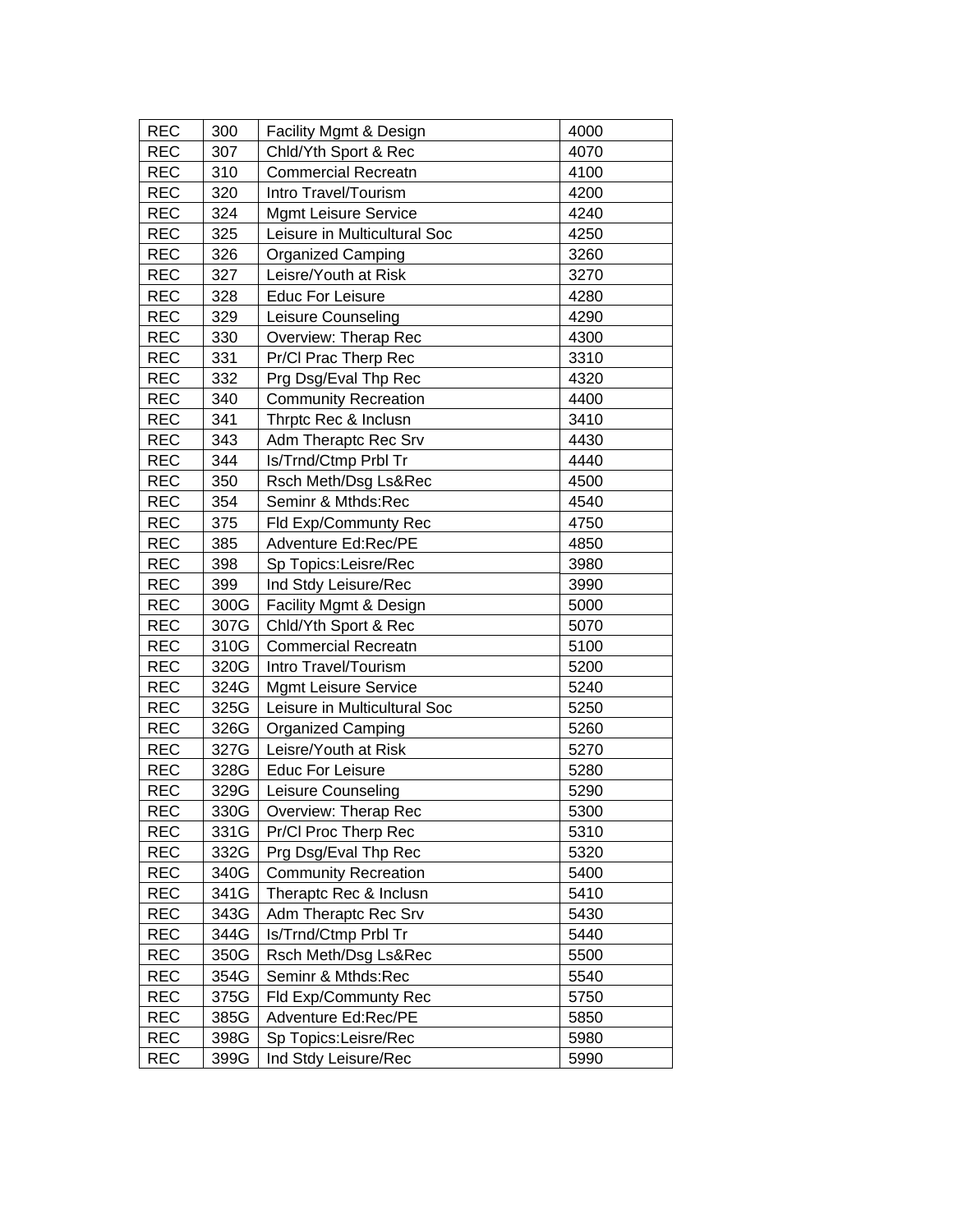| <b>Russian</b>     |            |                                    |            |  |
|--------------------|------------|------------------------------------|------------|--|
| <b>SUBJ</b>        | <b>OLD</b> | <b>TITLE</b>                       | <b>NEW</b> |  |
| <b>RUSS</b>        | 101        | Elem Russian I                     | 1010       |  |
| <b>RUSS</b>        | 102        | Elem Russian II                    | 1020       |  |
| <b>RUSS</b>        | 120        | Russ Cult & Convrstn               | 1200       |  |
|                    |            |                                    |            |  |
| <b>Social Work</b> |            |                                    |            |  |
| <b>SUBJ</b>        | <b>OLD</b> | <b>TITLE</b>                       | <b>NEW</b> |  |
| S WK               | 409        | <b>Generalist SW Sem</b>           | 5409       |  |
| S WK               | 410        | Soc Welfare Policy I               | 5410       |  |
| S WK               | 411        | Social Policy II                   | 5411       |  |
| S WK               | 416        | Diversty/Ethics:S WK               | 5416       |  |
| S WK               | 420        | Hum Behavior I                     | 5420       |  |
| S WK               | 421        | Hum Behavior II                    | 5421       |  |
| S WK               | 430        | <b>Integrated Methods</b>          | 5430       |  |
| S WK               | 431        | <b>Community Practice</b>          | 5431       |  |
| S WK               | 432        | Family Support & Dev               | 5432       |  |
| S WK               | 433        | Fam-Centrd Intervntn               | 5433       |  |
| S WK               | 434        | Sys Intrerv Fam/Child              | 5434       |  |
| S WK               | 440        | S Wk Rsrch Methods                 | 5440       |  |
| S WK               | 441        | <b>Research Methods II</b>         | 5441       |  |
| S WK               | 450        | <b>Organizatni Dynamics</b>        | 5450       |  |
| S WK               | 451        | Progm Plan: Hum Serv               | 5451       |  |
| S WK               | 452        | Human Services Admin               | 5452       |  |
| S WK               | 453        | Prog. SWK Practice                 | 5453       |  |
| S WK               | 460        | Field Practicum I                  | 5460       |  |
| S WK               | 461        | <b>Field Practicum II</b>          | 5461       |  |
| S WK               | 462        | Field Practicum III                | 5462       |  |
| S WK               | 463        | Field Practicum IV                 | 5463       |  |
| S WK               | 464        | Post MSW Schl SWK                  | 5464       |  |
| S WK               | 471        | Adv School S WK Practice I         | 5471       |  |
| S WK               | 472        | Adv School S WK Practice II        | 5472       |  |
| S WK               | 473        | Adv Integrative School SWK Seminar | 5473       |  |
| S WK               | 474        | Adv Integ Schl SWK                 | 5474       |  |
| S WK               | 480        | Children & the Law                 | 5480       |  |
| S WK               | 481        | Supervision in HSA                 | 5481       |  |
| S WK               | 482        | Trauma in Childhood                | 5482       |  |
| S WK               | 483        | Spirituality & S WK                | 5483       |  |
| S WK               | 484        | Adv Pract Child/Adol               | 5484       |  |
| S WK               | 489        | Special Topics: S WK               | 5489       |  |
| S WK               | 490        | <b>Capstone Seminar</b>            | 5490       |  |
| S WK               | 495        | Independnt Stdy S WK               | 5495       |  |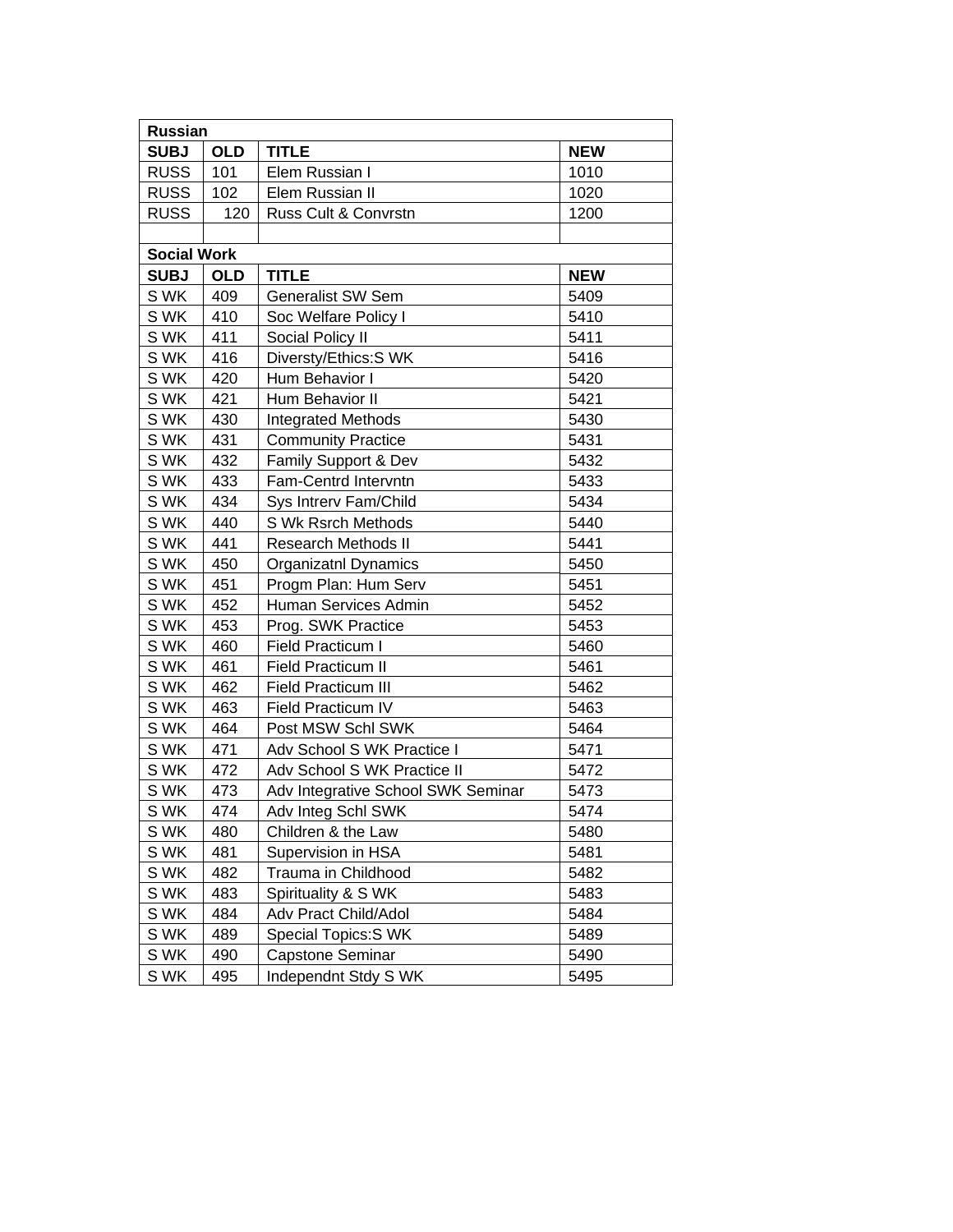| <b>Sociology</b> |            |                             |            |  |
|------------------|------------|-----------------------------|------------|--|
| <b>SUBJ</b>      | <b>OLD</b> | <b>TITLE</b>                | <b>NEW</b> |  |
| <b>SOC</b>       | 101        | Intro to Sociology          | 1010       |  |
| <b>SOC</b>       | 125        | Diversity in US Society     | 1250       |  |
| <b>SOC</b>       | 150        | Intro Non-Prof Org I        | 1300       |  |
| <b>SOC</b>       | 151        | Intro Non-Prf Org II        | 1310       |  |
| SOC              | 202        | Comm Org/Comm Probs         | 2400       |  |
| <b>SOC</b>       | 206        | The Family                  | 2300       |  |
| <b>SOC</b>       | 215        | Social Problems             | 1110       |  |
| SOC              | 225        | Soc of Pop Culture          | 2050       |  |
| SOC              | 235        | Int Social Work             | 2500       |  |
| SOC              | 252        | <b>Collective Behavior</b>  | 2410       |  |
| SOC              | 253        | Sociol of Deviance          | 2030       |  |
| <b>SOC</b>       | 254        | Social Control              | 2310       |  |
| <b>SOC</b>       | 255        | Race & Ethnicity            | 1200       |  |
| SOC              | 257        | <b>Group Dynamics</b>       | 2100       |  |
| SOC              | 259        | Int to Gerontology          | 2250       |  |
| SOC              | 270        | Gender & Society            | 2230       |  |
| <b>SOC</b>       | 275        | <b>Complex Organization</b> | 3350       |  |
| <b>SOC</b>       | 301        | Soc Fact Juven Delin        | 3030       |  |
| <b>SOC</b>       | 302        | The Urban Community         | 3400       |  |
| SOC              | 303        | Women /Social Action        | 3230       |  |
| SOC              | 308        | Sem:Soc Blk Families        | 4300       |  |
| <b>SOC</b>       | 310        | Cris Interven Soc Wk        | 3560       |  |
| SOC              | 311        | Meth Soc Wk Interv I        | 3570       |  |
| SOC              | 318        | Social Wk Practce I         | 3500       |  |
| SOC              | 319        | Social Wk Practce II        | 3510       |  |
| SOC              | 322        | Sem on Aging                | 4250       |  |
| <b>SOC</b>       | 324        | Soc of Religion             | 3300       |  |
| <b>SOC</b>       | 325        | Soc Class & Strat           | 4200       |  |
| SOC              | 326        | <b>Hip Hop Society</b>      | 3060       |  |
| <b>SOC</b>       | 328        | <b>Race Relations</b>       | 3200       |  |
| <b>SOC</b>       | 329        | Latino/s Contemp Soc        | 3290       |  |
| SOC              | 330        | Soc Theory                  | 3800       |  |
| <b>SOC</b>       | 331        | Sem:Cultural Theory         | 4850       |  |
| <b>SOC</b>       | 332        | <b>Child Welfare Serv</b>   | 4550       |  |
| <b>SOC</b>       | 335        | Soc Welfare Policy          | 4560       |  |
| <b>SOC</b>       | 338        | Prin Case Management        | 4500       |  |
| <b>SOC</b>       | 340        | Adolescents/Families        | 4570       |  |
| <b>SOC</b>       | 345        | <b>Community Organizing</b> | 4450       |  |
| SOC              | 347        | <b>Urban Social Policy</b>  | 3340       |  |
| <b>SOC</b>       | 350        | Independent Study           | 4900       |  |
| <b>SOC</b>       | 355        | Dealng Wth Diversity        | 3430       |  |
| <b>SOC</b>       | 359        | Soc Wrk With Aged           | 4580       |  |
| SOC              | 360        | Field Internship            | 4950       |  |
| <b>SOC</b>       | 380        | Law/Pb Polcy/Af Amer        | 4280       |  |
| SOC              | 388        | Effctv Writ Hum Serv        | 4910       |  |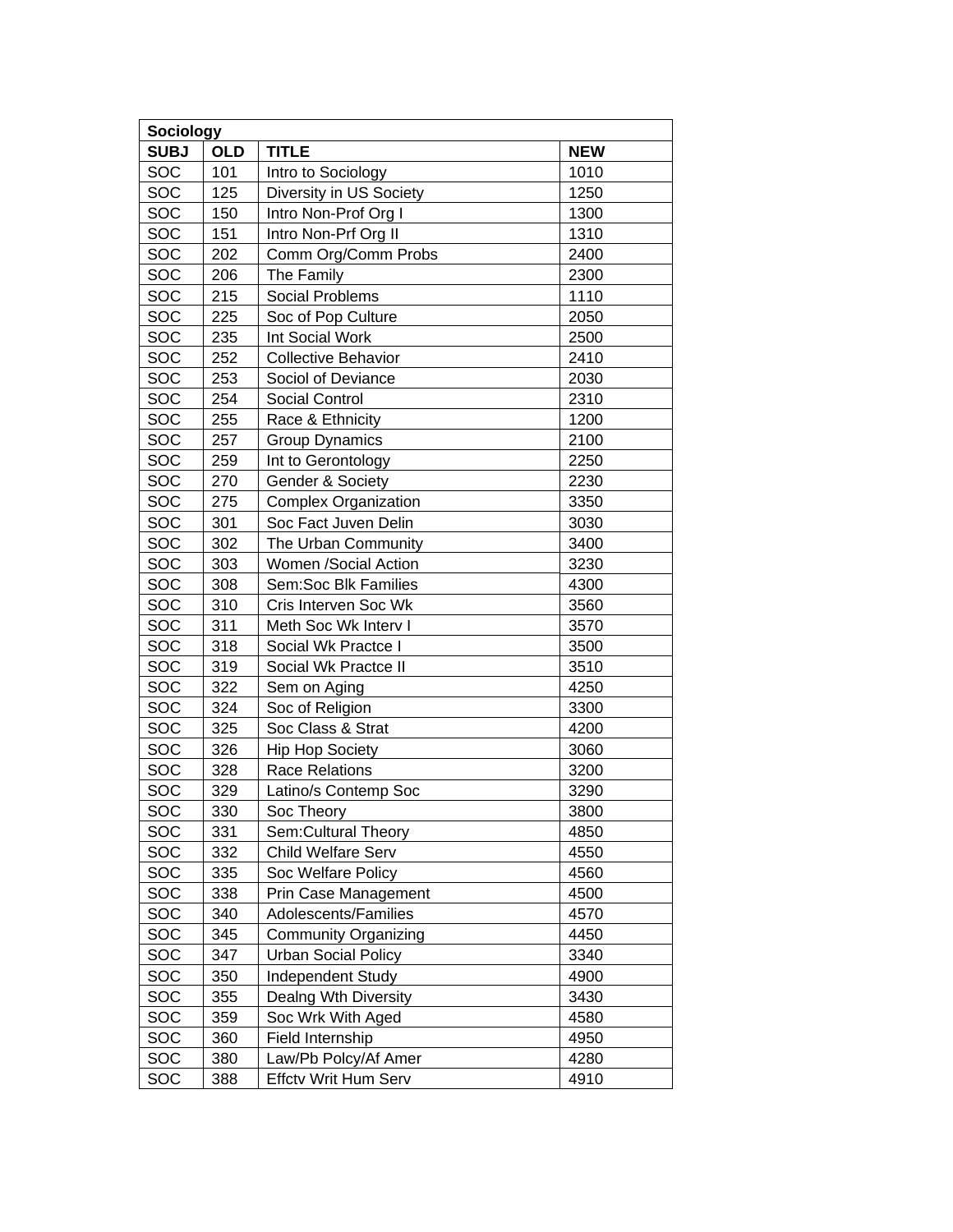| <b>SOC</b>     | 389        | Cptr Rsch:Soc/Soc Wk        | 4820       |
|----------------|------------|-----------------------------|------------|
| SOC            | 390        | Social Research Meth        | 4810       |
| <b>SOC</b>     | 391        | <b>Quant Methods Soc</b>    | 4830       |
| <b>SOC</b>     | 395        | <b>Special Topcs:Sociol</b> | 2900       |
| <b>SOC</b>     | 332G       | <b>Child Welfare Serv</b>   | 5550       |
| <b>SOC</b>     | 345G       | <b>Community Organizing</b> | 5450       |
| <b>SOC</b>     | 359G       | Soc Wrk With Aged           | 5580       |
|                |            |                             |            |
| <b>Spanish</b> |            |                             |            |
| <b>SUBJ</b>    | <b>OLD</b> | <b>TITLE</b>                | <b>NEW</b> |
| <b>SPAN</b>    | 092        | Il Frgn Lng Cert Rev        | 0920       |
| <b>SPAN</b>    | 101        | Elem Spanish I              | 1010       |
| <b>SPAN</b>    | 102        | Elem Spanish II             | 1020       |
| <b>SPAN</b>    | 105        | Elem Spanish III            | 1030       |
| <b>SPAN</b>    | 110        | Intensve Beg Spanish        | 1100       |
| <b>SPAN</b>    | 130        | Elem Span Profsns I         | 1200       |
| <b>SPAN</b>    | 131        | Elem Span Profsns II        | 1210       |
| <b>SPAN</b>    | 151        | Intermed Spanish I          | 2010       |
| <b>SPAN</b>    | 152        | Intermed Spanish II         | 2020       |
| <b>SPAN</b>    | 153        | Inter Spanish III           | 2030       |
| <b>SPAN</b>    | 160        | <b>Spanish For Careers</b>  | 2200       |
| <b>SPAN</b>    | 201        | Advanced Spanish I          | 3010       |
| <b>SPAN</b>    | 202        | <b>Advanced Spanish II</b>  | 3020       |
| <b>SPAN</b>    | 203        | Sp:Comm/Soc Prfsnl I        | 3200       |
| <b>SPAN</b>    | 204        | Sp:Com/Soc Prfsnl II        | 3201       |
| <b>SPAN</b>    | 206        | Conversatnl Span I          | 2060       |
| <b>SPAN</b>    | 207        | Converstnal Span II         | 2070       |
| <b>SPAN</b>    | 208        | Intro to Translation        | 3100       |
| <b>SPAN</b>    | 211        | Span:Natve Spkrs I          | 3110       |
| <b>SPAN</b>    | 212        | Span:Natve Spkrs II         | 3120       |
| <b>SPAN</b>    | 213        | Cult of Spain               | 3130       |
| <b>SPAN</b>    | 214        | <b>Cult Latin Amer</b>      | 3140       |
| <b>SPAN</b>    | 215        | Span Comp I                 | 3150       |
| <b>SPAN</b>    | 216        | Span Comp II                | 3160       |
| <b>SPAN</b>    | 219        | Afro-Hisp Cult/Lang         | 3190       |
| <b>SPAN</b>    | 221        | Intro Span Lit Crit         | 3210       |
| <b>SPAN</b>    | 222        | Survey Span Lit I           | 3220       |
| <b>SPAN</b>    | 223        | Survey Span Lit II          | 3230       |
| <b>SPAN</b>    | 230        | Lang/Cult Hispnc U S        | 3300       |
| <b>SPAN</b>    | 250        | Span Amer Lit I             | 3500       |
| <b>SPAN</b>    | 251        | Span Amer Lit II            | 3510       |
| <b>SPAN</b>    | 261        | <b>Fldwork in Spanish</b>   | 2610       |
| <b>SPAN</b>    | 266        | Afro-Hispanic Lit           | 3660       |
| <b>SPAN</b>    | 299        | Ind Study                   | 3990       |
| <b>SPAN</b>    | 314        | Topics Span Lit             | 4140       |
| <b>SPAN</b>    | 315        | Mexican Literature          | 4150       |
| <b>SPAN</b>    | 317        | Intro Span Phon/Ling        | 4170       |
|                |            |                             |            |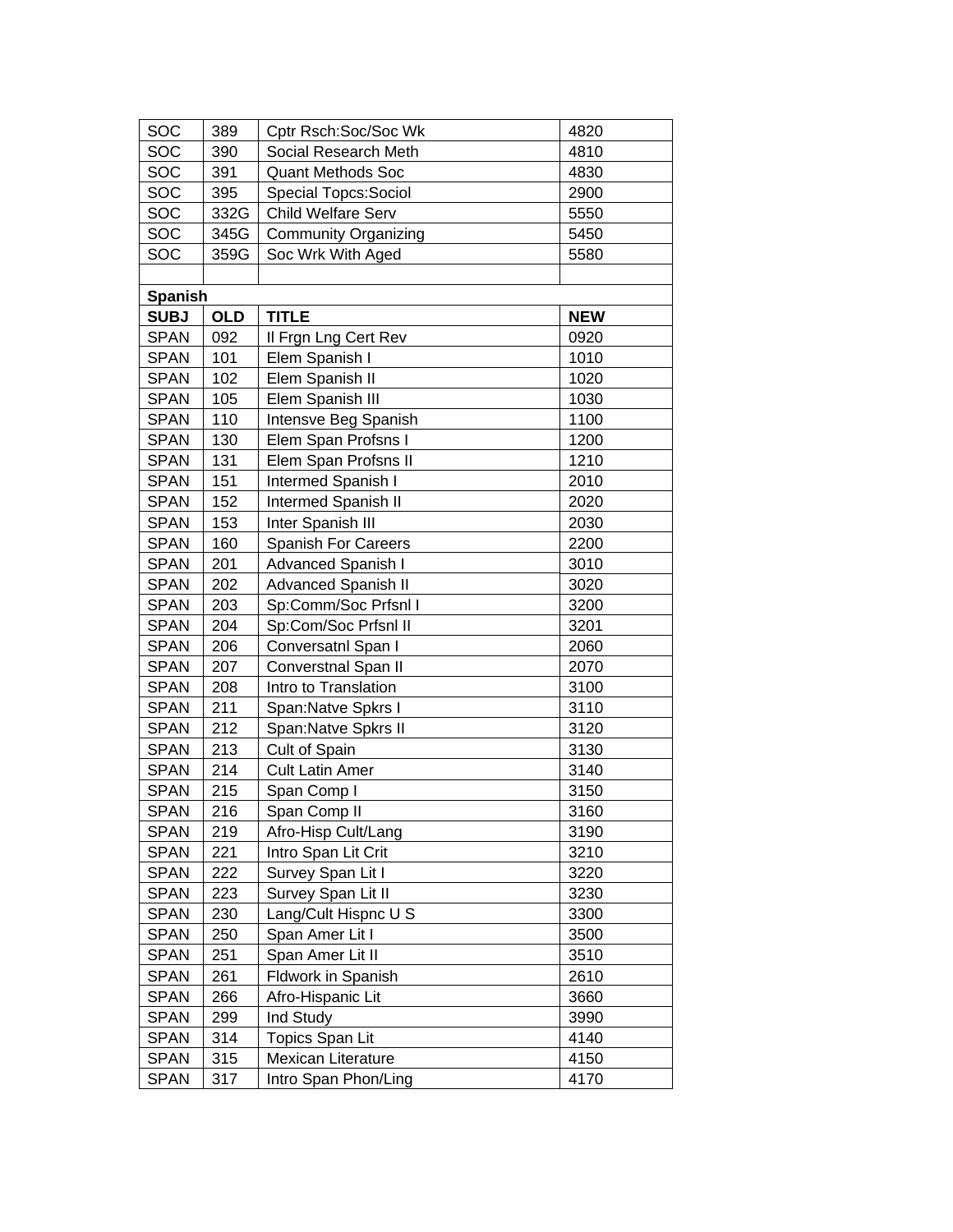| <b>SPAN</b><br>320<br>Hispanic Lit of U.S.<br>4300<br><b>SPAN</b><br>327<br>4270<br>Hispanic Media<br><b>SPAN</b><br>330<br>Span Business I<br>4330<br>331<br>Span Bus II: Transltn<br><b>SPAN</b><br>4310<br><b>SPAN</b><br>341<br>Med Span Lit to 1500<br>4410<br><b>SPAN</b><br>342<br>Golden Age Span Lit<br>4420<br><b>SPAN</b><br>343<br>Span Lit 18th & 19th Centuries<br>4430<br><b>SPAN</b><br>344<br>Span Lit 20 to Present<br>4440<br>Spanish Film<br><b>SPAN</b><br>345<br>4450<br>Pre-Columbian & Colonial Lit<br><b>SPAN</b><br>361<br>4610<br>362<br>Lat Am Lit Independ - Mod<br><b>SPAN</b><br>4620<br><b>SPAN</b><br>364<br>Lat Am Lit - Modern to Boom<br>4630<br><b>SPAN</b><br>365<br>Lat Am Lit Boom & Post-Boom<br>4640<br><b>SPAN</b><br>366<br>Latin American Film<br>4650<br>375<br><b>SPAN</b><br>Student Tch Sec Span<br>5760<br>401<br><b>Helping Hispanic Family</b><br><b>SPAN</b><br>5101<br><b>SPAN</b><br>314G<br>Topics Span Lit<br>5140<br><b>SPAN</b><br>317G<br>Intro Span Phon/Ling<br>5170<br>Med Span Lit to 1500<br><b>SPAN</b><br>341G<br>5410<br><b>SPAN</b><br>342G<br>5420<br>Golden Age Span Lit<br><b>SPAN</b><br>343G<br>Span Lit 18th & 19th Centuries<br>5430 |                 |     |                      |      |
|------------------------------------------------------------------------------------------------------------------------------------------------------------------------------------------------------------------------------------------------------------------------------------------------------------------------------------------------------------------------------------------------------------------------------------------------------------------------------------------------------------------------------------------------------------------------------------------------------------------------------------------------------------------------------------------------------------------------------------------------------------------------------------------------------------------------------------------------------------------------------------------------------------------------------------------------------------------------------------------------------------------------------------------------------------------------------------------------------------------------------------------------------------------------------------------------------------------|-----------------|-----|----------------------|------|
|                                                                                                                                                                                                                                                                                                                                                                                                                                                                                                                                                                                                                                                                                                                                                                                                                                                                                                                                                                                                                                                                                                                                                                                                                  |                 |     |                      |      |
|                                                                                                                                                                                                                                                                                                                                                                                                                                                                                                                                                                                                                                                                                                                                                                                                                                                                                                                                                                                                                                                                                                                                                                                                                  |                 |     |                      |      |
|                                                                                                                                                                                                                                                                                                                                                                                                                                                                                                                                                                                                                                                                                                                                                                                                                                                                                                                                                                                                                                                                                                                                                                                                                  |                 |     |                      |      |
|                                                                                                                                                                                                                                                                                                                                                                                                                                                                                                                                                                                                                                                                                                                                                                                                                                                                                                                                                                                                                                                                                                                                                                                                                  |                 |     |                      |      |
|                                                                                                                                                                                                                                                                                                                                                                                                                                                                                                                                                                                                                                                                                                                                                                                                                                                                                                                                                                                                                                                                                                                                                                                                                  |                 |     |                      |      |
|                                                                                                                                                                                                                                                                                                                                                                                                                                                                                                                                                                                                                                                                                                                                                                                                                                                                                                                                                                                                                                                                                                                                                                                                                  |                 |     |                      |      |
|                                                                                                                                                                                                                                                                                                                                                                                                                                                                                                                                                                                                                                                                                                                                                                                                                                                                                                                                                                                                                                                                                                                                                                                                                  |                 |     |                      |      |
|                                                                                                                                                                                                                                                                                                                                                                                                                                                                                                                                                                                                                                                                                                                                                                                                                                                                                                                                                                                                                                                                                                                                                                                                                  |                 |     |                      |      |
|                                                                                                                                                                                                                                                                                                                                                                                                                                                                                                                                                                                                                                                                                                                                                                                                                                                                                                                                                                                                                                                                                                                                                                                                                  |                 |     |                      |      |
|                                                                                                                                                                                                                                                                                                                                                                                                                                                                                                                                                                                                                                                                                                                                                                                                                                                                                                                                                                                                                                                                                                                                                                                                                  |                 |     |                      |      |
|                                                                                                                                                                                                                                                                                                                                                                                                                                                                                                                                                                                                                                                                                                                                                                                                                                                                                                                                                                                                                                                                                                                                                                                                                  |                 |     |                      |      |
|                                                                                                                                                                                                                                                                                                                                                                                                                                                                                                                                                                                                                                                                                                                                                                                                                                                                                                                                                                                                                                                                                                                                                                                                                  |                 |     |                      |      |
|                                                                                                                                                                                                                                                                                                                                                                                                                                                                                                                                                                                                                                                                                                                                                                                                                                                                                                                                                                                                                                                                                                                                                                                                                  |                 |     |                      |      |
|                                                                                                                                                                                                                                                                                                                                                                                                                                                                                                                                                                                                                                                                                                                                                                                                                                                                                                                                                                                                                                                                                                                                                                                                                  |                 |     |                      |      |
|                                                                                                                                                                                                                                                                                                                                                                                                                                                                                                                                                                                                                                                                                                                                                                                                                                                                                                                                                                                                                                                                                                                                                                                                                  |                 |     |                      |      |
|                                                                                                                                                                                                                                                                                                                                                                                                                                                                                                                                                                                                                                                                                                                                                                                                                                                                                                                                                                                                                                                                                                                                                                                                                  |                 |     |                      |      |
|                                                                                                                                                                                                                                                                                                                                                                                                                                                                                                                                                                                                                                                                                                                                                                                                                                                                                                                                                                                                                                                                                                                                                                                                                  |                 |     |                      |      |
|                                                                                                                                                                                                                                                                                                                                                                                                                                                                                                                                                                                                                                                                                                                                                                                                                                                                                                                                                                                                                                                                                                                                                                                                                  |                 |     |                      |      |
|                                                                                                                                                                                                                                                                                                                                                                                                                                                                                                                                                                                                                                                                                                                                                                                                                                                                                                                                                                                                                                                                                                                                                                                                                  |                 |     |                      |      |
|                                                                                                                                                                                                                                                                                                                                                                                                                                                                                                                                                                                                                                                                                                                                                                                                                                                                                                                                                                                                                                                                                                                                                                                                                  |                 |     |                      |      |
|                                                                                                                                                                                                                                                                                                                                                                                                                                                                                                                                                                                                                                                                                                                                                                                                                                                                                                                                                                                                                                                                                                                                                                                                                  |                 |     |                      |      |
| <b>SPAN</b><br>344G<br>Span Lit 20 to Present<br>5440                                                                                                                                                                                                                                                                                                                                                                                                                                                                                                                                                                                                                                                                                                                                                                                                                                                                                                                                                                                                                                                                                                                                                            |                 |     |                      |      |
| <b>SPAN</b><br>345G<br>Spanish Film<br>5450                                                                                                                                                                                                                                                                                                                                                                                                                                                                                                                                                                                                                                                                                                                                                                                                                                                                                                                                                                                                                                                                                                                                                                      |                 |     |                      |      |
| <b>SPAN</b><br>361G<br>Pre-Columbian & Colonial Lit<br>5610                                                                                                                                                                                                                                                                                                                                                                                                                                                                                                                                                                                                                                                                                                                                                                                                                                                                                                                                                                                                                                                                                                                                                      |                 |     |                      |      |
| <b>SPAN</b><br>362G<br>Lat Am Lit Independ - Mod<br>5620                                                                                                                                                                                                                                                                                                                                                                                                                                                                                                                                                                                                                                                                                                                                                                                                                                                                                                                                                                                                                                                                                                                                                         |                 |     |                      |      |
| <b>SPAN</b><br>Lat Am Lit - Modern to Boom<br>5630<br>364G                                                                                                                                                                                                                                                                                                                                                                                                                                                                                                                                                                                                                                                                                                                                                                                                                                                                                                                                                                                                                                                                                                                                                       |                 |     |                      |      |
| <b>SPAN</b><br>365G<br>Lat Am Lit Boom & Post-Boom<br>5640                                                                                                                                                                                                                                                                                                                                                                                                                                                                                                                                                                                                                                                                                                                                                                                                                                                                                                                                                                                                                                                                                                                                                       |                 |     |                      |      |
| <b>SPAN</b><br>366G<br>Latin American Film<br>5650                                                                                                                                                                                                                                                                                                                                                                                                                                                                                                                                                                                                                                                                                                                                                                                                                                                                                                                                                                                                                                                                                                                                                               |                 |     |                      |      |
|                                                                                                                                                                                                                                                                                                                                                                                                                                                                                                                                                                                                                                                                                                                                                                                                                                                                                                                                                                                                                                                                                                                                                                                                                  |                 |     |                      |      |
| <b>Special Education</b>                                                                                                                                                                                                                                                                                                                                                                                                                                                                                                                                                                                                                                                                                                                                                                                                                                                                                                                                                                                                                                                                                                                                                                                         |                 |     |                      |      |
| <b>TITLE</b><br><b>SUBJ</b><br><b>OLD</b><br><b>NEW</b>                                                                                                                                                                                                                                                                                                                                                                                                                                                                                                                                                                                                                                                                                                                                                                                                                                                                                                                                                                                                                                                                                                                                                          |                 |     |                      |      |
|                                                                                                                                                                                                                                                                                                                                                                                                                                                                                                                                                                                                                                                                                                                                                                                                                                                                                                                                                                                                                                                                                                                                                                                                                  | S ED            | 092 | Spec Ed Cert Review  | 5092 |
|                                                                                                                                                                                                                                                                                                                                                                                                                                                                                                                                                                                                                                                                                                                                                                                                                                                                                                                                                                                                                                                                                                                                                                                                                  | S <sub>ED</sub> | 301 | Char Except Children | 4301 |
|                                                                                                                                                                                                                                                                                                                                                                                                                                                                                                                                                                                                                                                                                                                                                                                                                                                                                                                                                                                                                                                                                                                                                                                                                  | S ED            | 303 | Students w/Excep Nds | 4303 |
|                                                                                                                                                                                                                                                                                                                                                                                                                                                                                                                                                                                                                                                                                                                                                                                                                                                                                                                                                                                                                                                                                                                                                                                                                  | S ED            | 304 | Sp/Lang Dev Cls Tchr | 4304 |
|                                                                                                                                                                                                                                                                                                                                                                                                                                                                                                                                                                                                                                                                                                                                                                                                                                                                                                                                                                                                                                                                                                                                                                                                                  | S ED            | 317 | Technology in Sp Ed  | 4317 |
|                                                                                                                                                                                                                                                                                                                                                                                                                                                                                                                                                                                                                                                                                                                                                                                                                                                                                                                                                                                                                                                                                                                                                                                                                  |                 | 450 | Assessmnt/Evaluation | 5450 |
| S <sub>ED</sub>                                                                                                                                                                                                                                                                                                                                                                                                                                                                                                                                                                                                                                                                                                                                                                                                                                                                                                                                                                                                                                                                                                                                                                                                  |                 | 451 | Anlys Gifted Prgmmng | 5451 |
| S ED                                                                                                                                                                                                                                                                                                                                                                                                                                                                                                                                                                                                                                                                                                                                                                                                                                                                                                                                                                                                                                                                                                                                                                                                             |                 |     | Char of Giftedness   | 5452 |
| S <sub>ED</sub><br>452                                                                                                                                                                                                                                                                                                                                                                                                                                                                                                                                                                                                                                                                                                                                                                                                                                                                                                                                                                                                                                                                                                                                                                                           |                 |     |                      |      |
| S <sub>ED</sub><br>453<br><b>Educ of Gifted Child</b><br>5453                                                                                                                                                                                                                                                                                                                                                                                                                                                                                                                                                                                                                                                                                                                                                                                                                                                                                                                                                                                                                                                                                                                                                    |                 |     |                      |      |
| S ED<br>454<br>Adv Curr Dev: Gifted<br>5454                                                                                                                                                                                                                                                                                                                                                                                                                                                                                                                                                                                                                                                                                                                                                                                                                                                                                                                                                                                                                                                                                                                                                                      |                 |     |                      |      |
| S ED<br>461<br>Ch/Tch I:Pre S Hdcp<br>5461                                                                                                                                                                                                                                                                                                                                                                                                                                                                                                                                                                                                                                                                                                                                                                                                                                                                                                                                                                                                                                                                                                                                                                       |                 |     |                      |      |
| S ED<br>466<br>Infancy Risk&Dvlpmt<br>5466                                                                                                                                                                                                                                                                                                                                                                                                                                                                                                                                                                                                                                                                                                                                                                                                                                                                                                                                                                                                                                                                                                                                                                       |                 |     |                      |      |
| S ED<br>475<br>5475<br>Cross Cat Practicum                                                                                                                                                                                                                                                                                                                                                                                                                                                                                                                                                                                                                                                                                                                                                                                                                                                                                                                                                                                                                                                                                                                                                                       |                 |     |                      |      |
| S <sub>ED</sub><br>Char:Beh/Lrn/Cog Dis<br>476<br>5476                                                                                                                                                                                                                                                                                                                                                                                                                                                                                                                                                                                                                                                                                                                                                                                                                                                                                                                                                                                                                                                                                                                                                           |                 |     |                      |      |
| S ED<br>Adapt: Phys/Hlth Dis<br>477<br>5477                                                                                                                                                                                                                                                                                                                                                                                                                                                                                                                                                                                                                                                                                                                                                                                                                                                                                                                                                                                                                                                                                                                                                                      |                 |     |                      |      |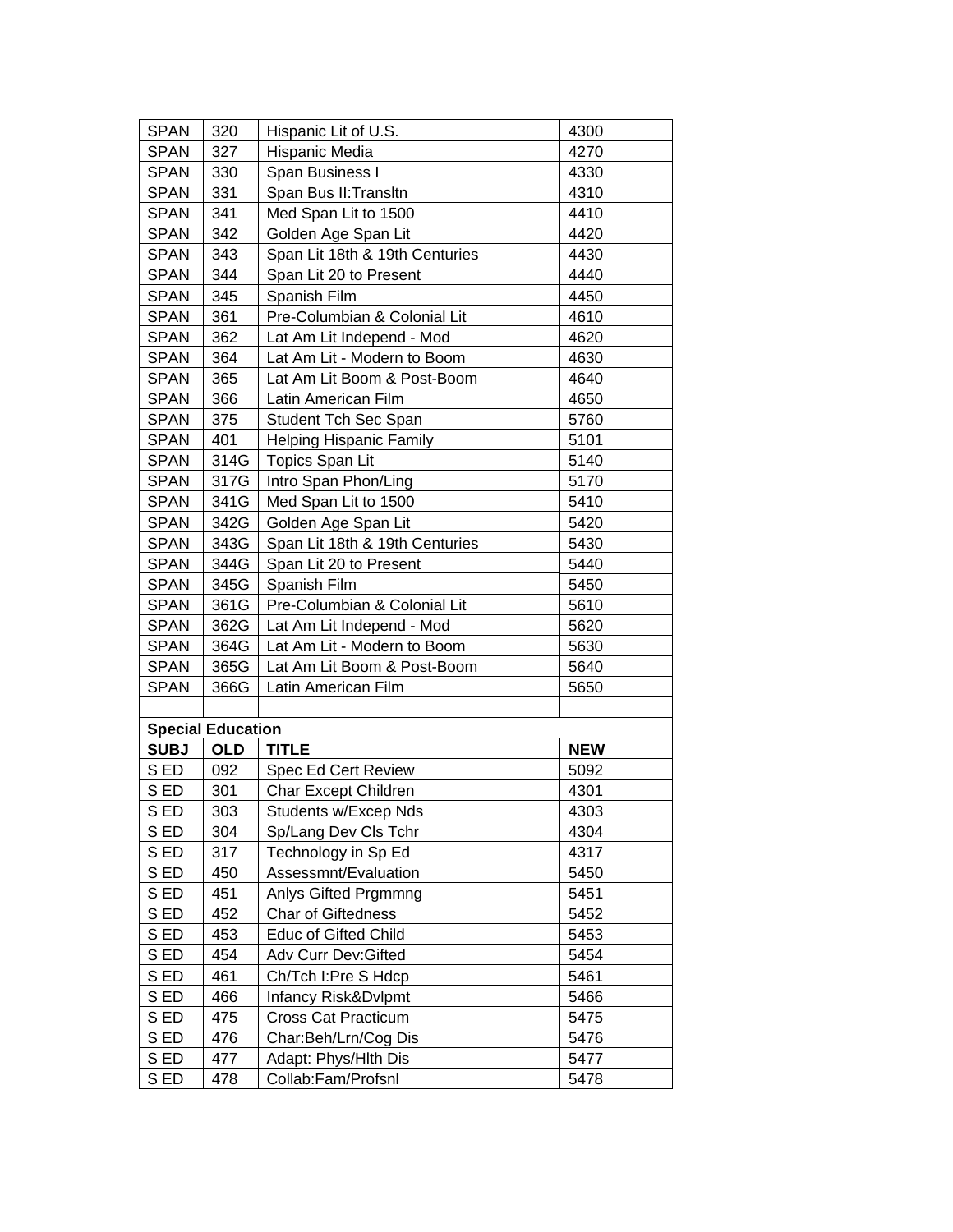| S ED            | 481                 | Adpt Skl:Lrns Sp Nds              | 5481       |  |  |
|-----------------|---------------------|-----------------------------------|------------|--|--|
| S <sub>ED</sub> | 482                 | Curr Adpt: Lrn Sp Nds             | 5482       |  |  |
| S <sub>ED</sub> | 484                 | CI Mgmt: Lrnrs Sp Nds             | 5484       |  |  |
| S <sub>ED</sub> | 487                 | Assmt Eval Meas w/Sp Needs        | 5487       |  |  |
| S <sub>ED</sub> | 488                 | Internship in S ED                | 5488       |  |  |
| S ED            | 489                 | Leadership & Prof Cond            | 5489       |  |  |
| S <sub>ED</sub> | 490                 | Wksp Sel Tpcs S Ed                | 5490       |  |  |
| S ED            | 491                 | Rsch Findg/SED Teach              | 5491       |  |  |
| S <sub>ED</sub> | 492                 | Rsrch Master Proj                 | 5492       |  |  |
| S <sub>ED</sub> | 493                 | Sp Study in Spec Ed               | 5493       |  |  |
| S ED            | 301G                | Char Except Children              | 5301       |  |  |
| S ED            | 303G                | Students w/Excep Nds              | 5303       |  |  |
| S ED            | 304G                | Sp/Lang Dev Cls Tchr              | 5304       |  |  |
| S ED            | 305G                | Stress Mgmt S ED Tch              | 5305       |  |  |
| S <sub>ED</sub> | 311G                | Char Chld/Yth MR                  | 5311       |  |  |
| S ED            | 313G                | Tch Read Chld/Yth MR              | 5313       |  |  |
| S <sub>ED</sub> | 315G                | Oc Prob/Prcd Sp Need              | 5315       |  |  |
| S ED            | 317G                | Technology in Sp Ed               | 5317       |  |  |
| S ED            | 362G                | Assess Pro Presch Ex              | 5362       |  |  |
|                 |                     |                                   |            |  |  |
|                 | <b>Study Abroad</b> |                                   |            |  |  |
| <b>SUBJ</b>     | <b>OLD</b>          | <b>TITLE</b>                      | <b>NEW</b> |  |  |
| S AB            | 372                 | Adv Study Abroad                  | 4720       |  |  |
| S AB            | 396                 | <b>SA HIth Sci</b>                | 3960       |  |  |
| S AB            | 398                 | SA Educ                           | 4980       |  |  |
| S AB            | 399                 | Special Topcs Pol Sc              | 4990       |  |  |
| S AB            | 372G                | <b>SAB: Special Topics</b>        | 5720       |  |  |
| S AB            | 373G                | SAB: Adv Rsch/Hist I              | 5730       |  |  |
| S AB            | 374G                | SAB: Adv Res Hist II              | 5740       |  |  |
| S AB            | 398G                | SA Educ                           | 5980       |  |  |
| S AB            | 399G                | Special Topcs Pol Sc              | 5990       |  |  |
|                 |                     |                                   |            |  |  |
|                 |                     | <b>Technology &amp; Education</b> |            |  |  |
| <b>SUBJ</b>     | l OLD               | I TITLE                           | <b>NEW</b> |  |  |
| T&ED            | 109                 | Beg Keyboarding                   | 1109       |  |  |
| T&ED            | 120                 | <b>Cptr Tchnqs: Eductrs</b>       | 2120       |  |  |
| T&ED            | 209                 | Adv Keyboarding                   | 2209       |  |  |
| T&ED            | 215                 | <b>Business Mathematics</b>       | 2215       |  |  |
| T&ED            | 244                 | <b>Digital Process</b>            | 3244       |  |  |
| T&ED            | 291                 | Technology & Society              | 2291       |  |  |
| T&ED            | 315                 | <b>Bus &amp; Profess Comm</b>     | 4315       |  |  |
| T&ED            | 330                 | Microcmptr Applicat               | 4330       |  |  |
| T&ED            | 346                 | Presentations                     | 4346       |  |  |
| T&ED            | 347                 | <b>Cyberspace Publishg</b>        | 4347       |  |  |
| T&ED            |                     |                                   |            |  |  |
|                 | 348                 | Adv Web Page Design               | 4348       |  |  |
| T&ED            | 354                 | Shop Maintenance                  | 4354       |  |  |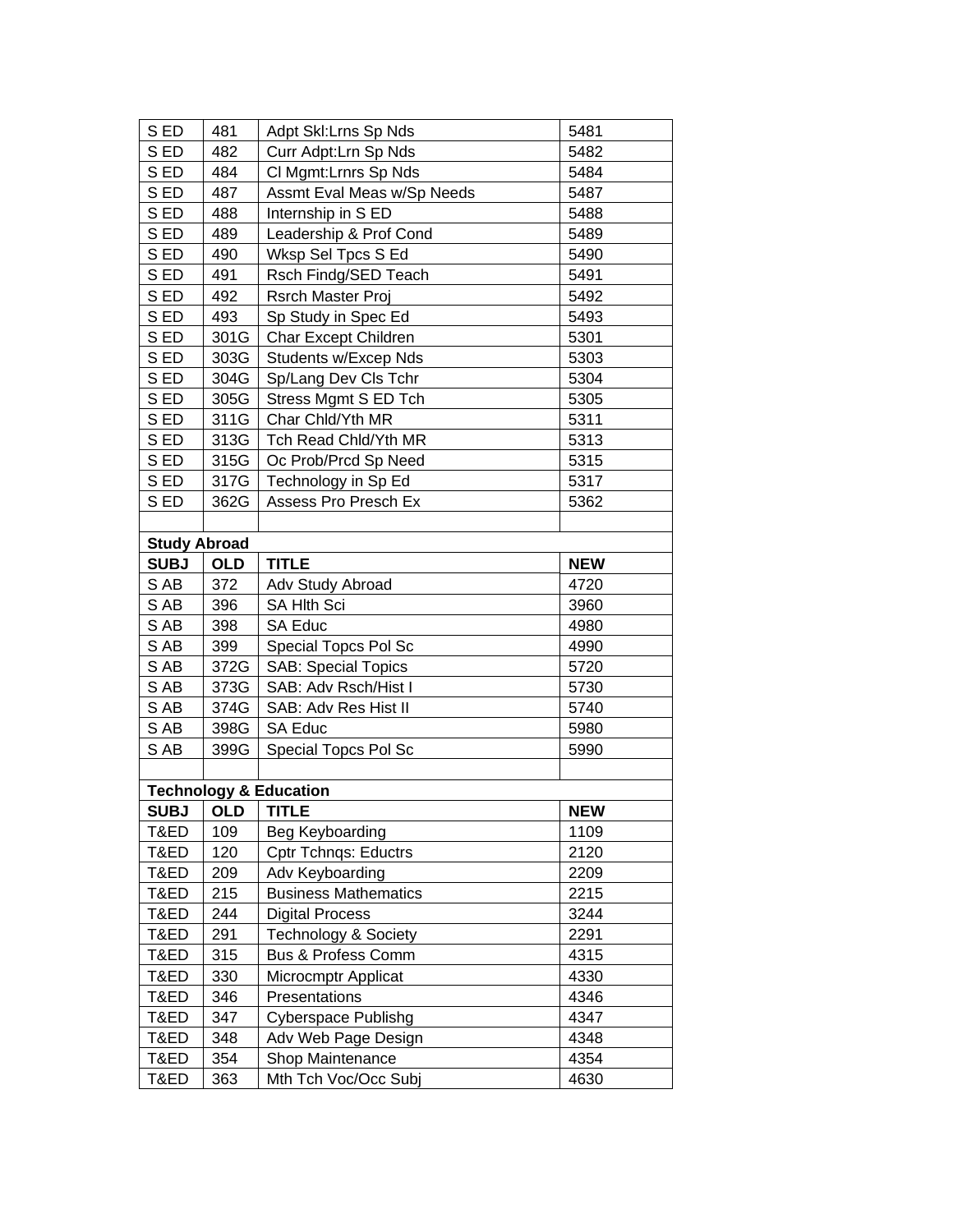| T&ED | 375  | Stu Tchg Tchn Ed Fld          | 4750 |
|------|------|-------------------------------|------|
| T&ED | 381  | Distance Learng Tech          | 4381 |
| T&ED | 384  | Org/Adm Coop OE Prg           | 4384 |
| T&ED | 385  | <b>Superv Indust Safety</b>   | 4385 |
| T&ED | 387  | Tech & Ed Intrnshp            | 4387 |
| T&ED | 388  | Tech Poll & Law               | 4388 |
| T&ED | 389  | Spec Topics OC Ed             | 4389 |
| T&ED | 390  | <b>Field Experience</b>       | 4390 |
| T&ED | 391  | Intrnshp Tech Ed              | 4391 |
| T&ED | 392  | Devel Teaching Aids           | 4392 |
| T&ED | 393  | Conference Leadership         | 4393 |
| T&ED | 394  | Oper Coop OC Ed Prog          | 4394 |
| T&ED | 396  | <b>Industrial Supervision</b> | 4396 |
| T&ED | 397  | <b>Vocational Guidance</b>    | 4397 |
| T&ED | 398  | Foundations Oc Ed             | 4398 |
| T&ED | 399  | Modern Industries             | 4399 |
| T&ED | 410  | Legal Probs Oc Ed             | 5410 |
| T&ED | 445  | Network Admnstn Tech          | 5445 |
| T&ED | 482  | Voc/Tech ED:Fgn Ctry          | 5482 |
| T&ED | 485  | Meth Tch Oc Cluster           | 5485 |
| T&ED | 486  | Advisory Comm Voc Ed          | 5486 |
| T&ED | 488  | Contemp Voc Ed Us             | 5488 |
| T&ED | 490  | Research Study Oc Ed          | 5490 |
| T&ED | 492  | Probs & Trends O E            | 5492 |
| T&ED | 493  | Adv Mstrs Rsch Paper          | 5899 |
| T&ED | 494  | Probs Coop Programs           | 5494 |
| T&ED | 495  | Curr Devel In Oc Ed           | 5495 |
| T&ED | 496  | Admin/Supervis Oc Ed          | 5496 |
| T&ED | 497  | Tests/Measure Oc Ed           | 5497 |
| T&ED | 498  | Hist/Concepts Oc Ed           | 5498 |
| T&ED | 499  | Seminar in Research           | 5999 |
| T&ED | 315G | Bus & Profess Comm            | 5315 |
| T&ED | 330G | Microcmptr Applicat           | 5330 |
| T&ED | 346G | <b>Presentations</b>          | 5346 |
| T&ED | 347G | <b>Cyberspace Publishg</b>    | 5347 |
| T&ED | 348G | Adv Web Page Design           | 5348 |
| T&ED | 354G | Shop Maintenance              | 5354 |
| T&ED | 363G | Mth Tch Voc/Occ Subj          | 5630 |
| T&ED | 375G | St Tch Sec Tech Ed            | 5750 |
| T&ED | 381G | Distance Learng Tech          | 5381 |
| T&ED | 384G | Org/Adm Coop OE Prg           | 5384 |
| T&ED | 385G | <b>Superv Indust Safety</b>   | 5385 |
| T&ED | 388G | Tech Poll & Law               | 5388 |
| T&ED | 389G | Spec Topics OC Ed             | 5389 |
| T&ED | 390G | <b>Field Experience</b>       | 5390 |
| T&ED | 391G | Intrnshp Tech Ed              | 5391 |
| T&ED | 392G | Devel Teaching Aids           | 5392 |
|      |      |                               |      |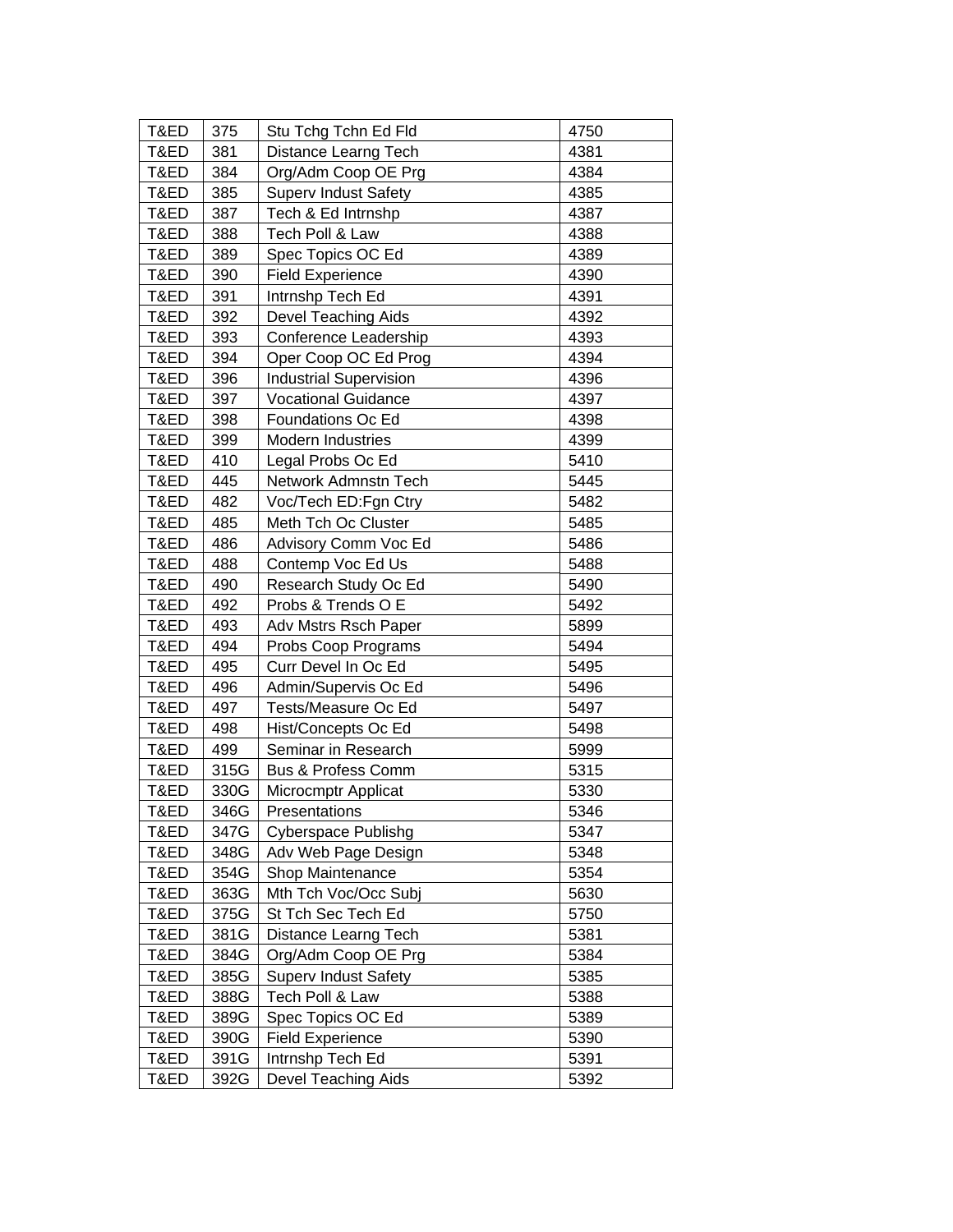| T&ED                            | 393G       | Conference Leadership                   | 5393       |  |
|---------------------------------|------------|-----------------------------------------|------------|--|
| T&ED                            | 394G       | Oper Coop OC Ed Prog                    | 5394       |  |
| T&ED                            | 396G       | <b>Industrial Supervision</b>           | 5396       |  |
| T&ED                            | 397G       | <b>Vocational Guidance</b>              | 5397       |  |
| T&ED                            | 398G       | Foundations Oc Ed                       | 5398       |  |
| T&ED                            | 399G       | Modern Industries                       | 5399       |  |
|                                 |            |                                         |            |  |
|                                 |            | <b>University of Chicago Coursework</b> |            |  |
| <b>SUBJ</b>                     | <b>OLD</b> | <b>TITLE</b>                            | <b>NEW</b> |  |
| UC                              | 302        | U of C Coursework                       | 4020       |  |
| <b>UC</b>                       | 402        | U of C Coursework                       | 5020       |  |
|                                 |            |                                         |            |  |
| <b>University Without Walls</b> |            |                                         |            |  |
| <b>SUBJ</b>                     | <b>OLD</b> | <b>TITLE</b>                            | <b>NEW</b> |  |
| <b>UWW</b>                      | 105        | Univ Without Walls                      | 1050       |  |
| <b>UWW</b>                      | 106        | <b>Univ Without Walls</b>               | 1060       |  |
| <b>UWW</b>                      | 107        | <b>Univ Without Walls</b>               | 1070       |  |
| <b>UWW</b>                      | 108        | <b>Univ Without Walls</b>               | 1080       |  |
| <b>UWW</b>                      | 109        | Univ Without Walls                      | 1090       |  |
| <b>UWW</b>                      | 110        | <b>Univ Without Walls</b>               | 1100       |  |
| <b>UWW</b>                      | 111        | Univ Without Walls                      | 1110       |  |
| <b>UWW</b>                      | 112        | <b>Univ Without Walls</b>               | 1120       |  |
| <b>UWW</b>                      | 113        | Univ Without Walls                      | 1130       |  |
| <b>UWW</b>                      | 114        | <b>Univ Without Walls</b>               | 1140       |  |
| <b>UWW</b>                      | 115        | <b>Univ Without Walls</b>               | 1150       |  |
| <b>UWW</b>                      | 116        | Univ Without Walls                      | 1160       |  |
| <b>UWW</b>                      | 117        | Univ Without Walls                      | 1170       |  |
| <b>UWW</b>                      | 118        | Univ Without Walls                      | 1180       |  |
| <b>UWW</b>                      | 119        | <b>Univ Without Walls</b>               | 1190       |  |
| <b>UWW</b>                      | 120        | <b>Univ Without Walls</b>               | 1200       |  |
| <b>UWW</b>                      | 121        | Univ Without Walls                      | 1210       |  |
| <b>UWW</b>                      | 122        | Univ Without Walls                      | 1220       |  |
| <b>UWW</b>                      | 123        | Univ Without Walls                      | 1230       |  |
| <b>UWW</b>                      | 124        | Univ Without Walls                      | 1240       |  |
| <b>UWW</b>                      | 125        | Univ Without Walls                      | 1250       |  |
| <b>UWW</b>                      | 126        | Univ Without Walls                      | 1260       |  |
| <b>UWW</b>                      | 127        | Univ Without Walls                      | 1270       |  |
| <b>UWW</b>                      | 128        | Univ Without Walls                      | 1280       |  |
| <b>UWW</b>                      | 129        | <b>Univ Without Walls</b>               | 1290       |  |
| <b>UWW</b>                      | 130        | Univ Without Walls                      | 1300       |  |
| <b>UWW</b>                      | 131        | Univ Without Walls                      | 1310       |  |
| <b>UWW</b>                      | 132        | Univ Without Walls                      | 1320       |  |
| <b>UWW</b>                      | 133        | <b>Univ Without Walls</b>               | 1330       |  |
| <b>UWW</b>                      | 134        | Univ Without Walls                      | 1340       |  |
| <b>UWW</b>                      | 135        | Univ Without Walls                      | 1350       |  |
| <b>UWW</b>                      | 136        | Univ Without Walls                      | 1360       |  |
| <b>UWW</b>                      | 137        | Univ Without Walls                      | 1370       |  |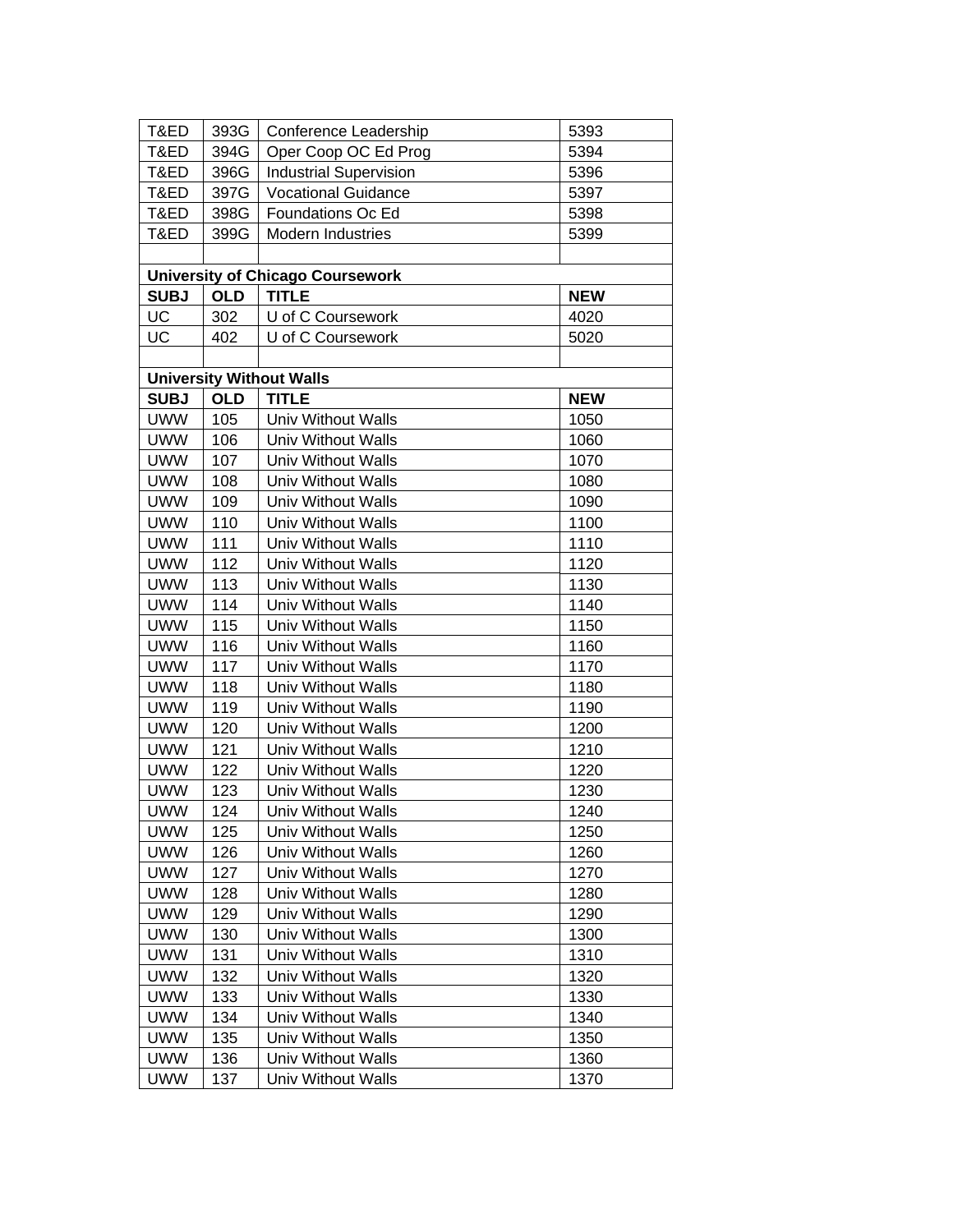| <b>UWW</b> | 138 | Univ Without Walls        | 1380 |
|------------|-----|---------------------------|------|
| <b>UWW</b> | 139 | Univ Without Walls        | 1390 |
| <b>UWW</b> | 140 | Univ Without Walls        | 1400 |
| <b>UWW</b> | 141 | Univ Without Walls        | 1410 |
| <b>UWW</b> | 142 | <b>Univ Without Walls</b> | 1420 |
| <b>UWW</b> | 143 | Univ Without Walls        | 1430 |
| <b>UWW</b> | 144 | Univ Without Walls        | 1440 |
| <b>UWW</b> | 145 | Univ Without Walls        | 1450 |
| <b>UWW</b> | 146 | Univ Without Walls        | 1460 |
| <b>UWW</b> | 147 | <b>Univ Without Walls</b> | 1470 |
| <b>UWW</b> | 148 | Univ Without Walls        | 1480 |
| <b>UWW</b> | 149 | Univ Without Walls        | 1490 |
| <b>UWW</b> | 150 | Univ Without Walls        | 1500 |
| <b>UWW</b> | 151 | Univ Without Walls        | 1510 |
| <b>UWW</b> | 152 | <b>Univ Without Walls</b> | 1520 |
| <b>UWW</b> | 153 | Univ Without Walls        | 1530 |
| <b>UWW</b> | 154 | <b>Univ Without Walls</b> | 1540 |
| <b>UWW</b> | 155 | Univ Without Walls        | 1550 |
| <b>UWW</b> | 156 | Univ Without Walls        | 1560 |
| <b>UWW</b> | 157 | <b>Univ Without Walls</b> | 1570 |
| <b>UWW</b> | 158 | Univ Without Walls        | 1580 |
| <b>UWW</b> | 159 | Univ Without Walls        | 1590 |
| <b>UWW</b> | 160 | Univ Without Walls        | 1600 |
| <b>UWW</b> | 161 | <b>Univ Without Walls</b> | 1610 |
| <b>UWW</b> | 162 | Univ Without Walls        | 1620 |
| <b>UWW</b> | 163 | Univ Without Walls        | 1630 |
| <b>UWW</b> | 164 | Univ Without Walls        | 1640 |
| <b>UWW</b> | 165 | Univ Without Walls        | 1650 |
| <b>UWW</b> | 166 | <b>Univ Without Walls</b> | 1660 |
| <b>UWW</b> | 167 | <b>Univ Without Walls</b> | 1670 |
| <b>UWW</b> | 168 | Univ Without Walls        | 1680 |
| <b>UWW</b> | 169 | Univ Without Walls        | 1690 |
| <b>UWW</b> | 170 | Univ Without Walls        | 1700 |
| <b>UWW</b> | 171 | Univ Without Walls        | 1710 |
| <b>UWW</b> | 172 | Univ Without Walls        | 1720 |
| <b>UWW</b> | 173 | Univ Without Walls        | 1730 |
| <b>UWW</b> | 174 | Univ Without Walls        | 1740 |
| <b>UWW</b> | 175 | Univ Without Walls        | 1750 |
| <b>UWW</b> | 176 | <b>Univ Without Walls</b> | 1760 |
| <b>UWW</b> | 177 | Univ Without Walls        | 1770 |
| <b>UWW</b> | 178 | Univ Without Walls        | 1780 |
| <b>UWW</b> | 179 | Univ Without Walls        | 1790 |
| <b>UWW</b> | 180 | Univ Without Walls        | 1800 |
| <b>UWW</b> | 181 | Univ Without Walls        | 1810 |
| <b>UWW</b> | 182 | Univ Without Walls        | 1820 |
| <b>UWW</b> | 183 | Univ Without Walls        | 1830 |
| <b>UWW</b> | 184 | <b>Univ Without Walls</b> | 1840 |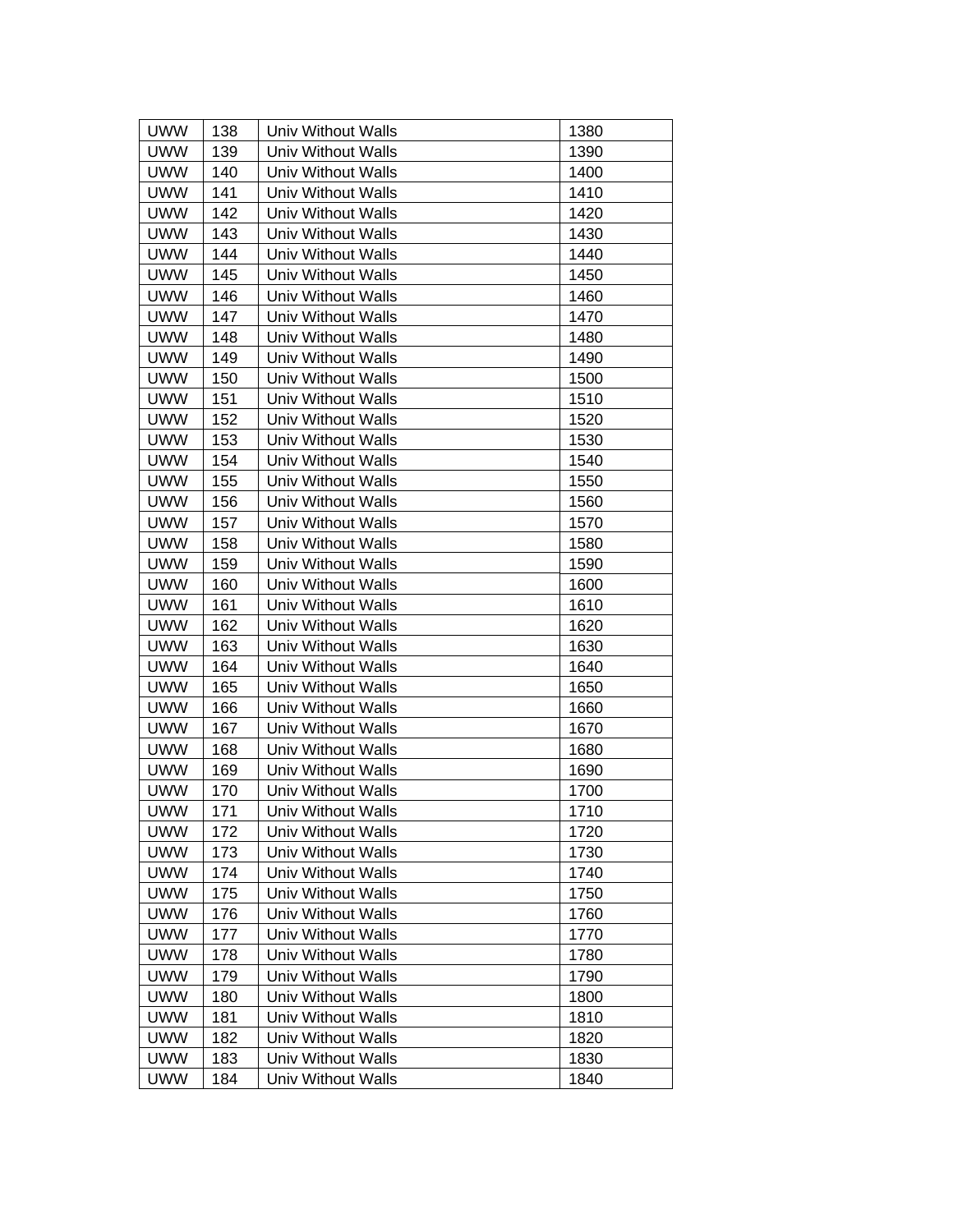| <b>UWW</b> | 185 | Univ Without Walls        | 1850 |
|------------|-----|---------------------------|------|
| <b>UWW</b> | 186 | Univ Without Walls        | 1860 |
| <b>UWW</b> | 187 | Univ Without Walls        | 1870 |
| <b>UWW</b> | 188 | Univ Without Walls        | 1880 |
| <b>UWW</b> | 189 | Univ Without Walls        | 1890 |
| <b>UWW</b> | 190 | <b>Univ Without Walls</b> | 1900 |
| <b>UWW</b> | 191 | Univ Without Walls        | 1910 |
| <b>UWW</b> | 192 | Univ Without Walls        | 1920 |
| <b>UWW</b> | 193 | Univ Without Walls        | 1930 |
| <b>UWW</b> | 194 | Univ Without Walls        | 1940 |
| <b>UWW</b> | 195 | Univ Without Walls        | 1950 |
| <b>UWW</b> | 196 | Univ Without Walls        | 1960 |
| <b>UWW</b> | 197 | Univ Without Walls        | 1970 |
| <b>UWW</b> | 198 | Univ Without Walls        | 1980 |
| <b>UWW</b> | 199 | Univ Without Walls        | 1990 |
| <b>UWW</b> | 200 | Univ Without Walls        | 2000 |
| <b>UWW</b> | 201 | Univ Without Walls        | 2010 |
| <b>UWW</b> | 202 | Univ Without Walls        | 2020 |
| <b>UWW</b> | 203 | Univ Without Walls        | 2030 |
| <b>UWW</b> | 204 | <b>Univ Without Walls</b> | 2040 |
| <b>UWW</b> | 205 | Univ Without Walls        | 2050 |
| <b>UWW</b> | 206 | Univ Without Walls        | 2060 |
| <b>UWW</b> | 207 | Univ Without Walls        | 2070 |
| <b>UWW</b> | 208 | Univ Without Walls        | 2080 |
| <b>UWW</b> | 209 | Univ Without Walls        | 2090 |
| <b>UWW</b> | 210 | Univ Without Walls        | 2100 |
| <b>UWW</b> | 211 | Univ Without Walls        | 2110 |
| <b>UWW</b> | 212 | Univ Without Walls        | 2120 |
| <b>UWW</b> | 213 | <b>Univ Without Walls</b> | 2130 |
| <b>UWW</b> | 214 | <b>Univ Without Walls</b> | 2140 |
| <b>UWW</b> | 215 | Univ Without Walls        | 2150 |
| <b>UWW</b> | 216 | Univ Without Walls        | 2160 |
| <b>UWW</b> | 217 | Univ Without Walls        | 2170 |
| <b>UWW</b> | 218 | Univ Without Walls        | 2180 |
| UWW        | 219 | Univ Without Walls        | 2190 |
| <b>UWW</b> | 220 | Univ Without Walls        | 2200 |
| <b>UWW</b> | 221 | Univ Without Walls        | 2210 |
| <b>UWW</b> | 222 | Univ Without Walls        | 2220 |
| <b>UWW</b> | 223 | <b>Univ Without Walls</b> | 2230 |
| <b>UWW</b> | 224 | Univ Without Walls        | 2240 |
| <b>UWW</b> | 225 | Univ Without Walls        | 2250 |
| <b>UWW</b> | 226 | Univ Without Walls        | 2260 |
| <b>UWW</b> | 227 | Univ Without Walls        | 2270 |
| <b>UWW</b> | 228 | Univ Without Walls        | 2280 |
| <b>UWW</b> | 229 | Univ Without Walls        | 2290 |
| <b>UWW</b> | 230 | Univ Without Walls        | 2300 |
| <b>UWW</b> | 231 | <b>Univ Without Walls</b> | 2310 |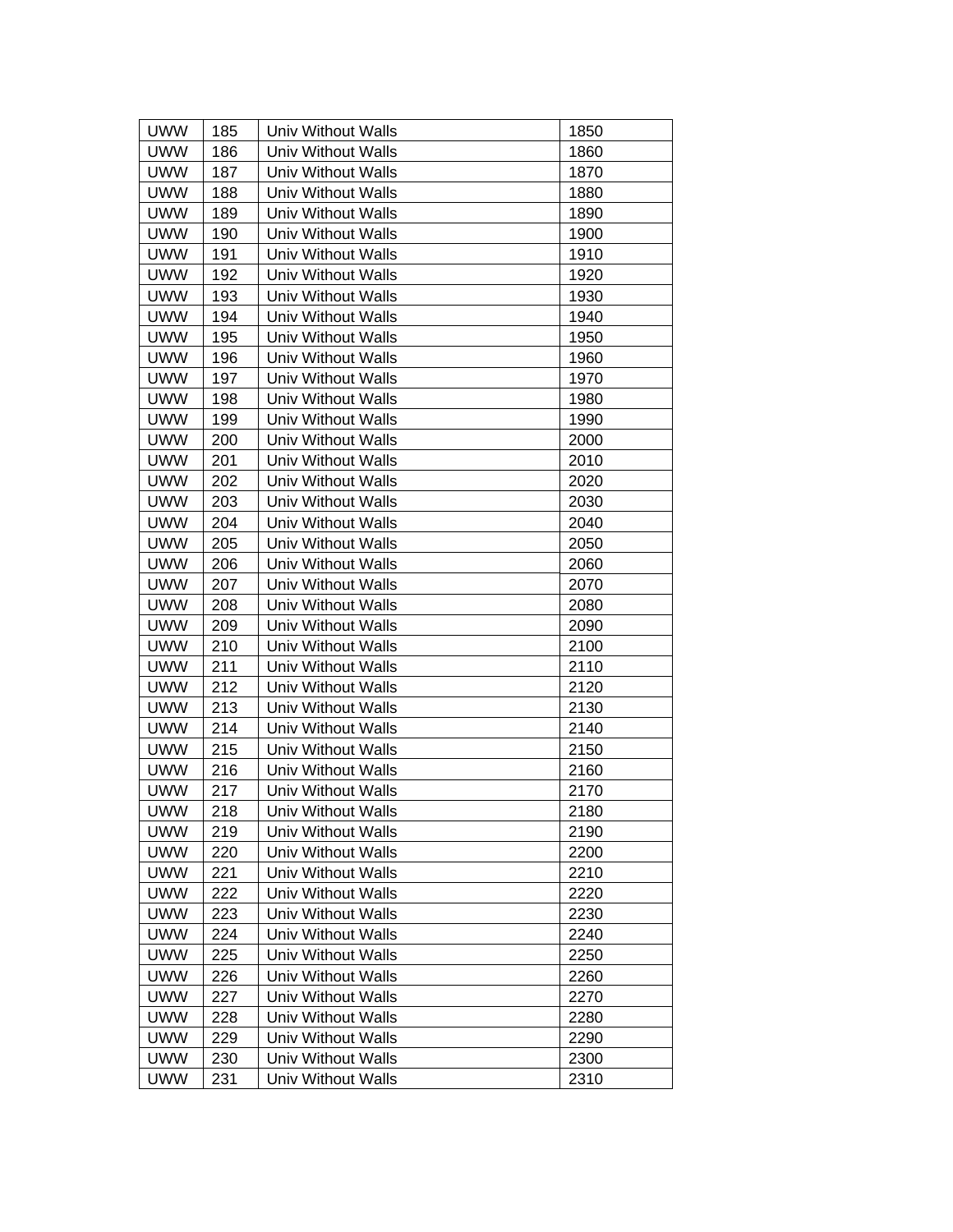| <b>UWW</b> | 232 | Univ Without Walls        | 2320 |
|------------|-----|---------------------------|------|
| <b>UWW</b> | 233 | Univ Without Walls        | 2330 |
| <b>UWW</b> | 234 | Univ Without Walls        | 2340 |
| <b>UWW</b> | 235 | Univ Without Walls        | 2350 |
| <b>UWW</b> | 236 | <b>Univ Without Walls</b> | 2360 |
| <b>UWW</b> | 237 | Univ Without Walls        | 2370 |
| <b>UWW</b> | 238 | Univ Without Walls        | 2380 |
| <b>UWW</b> | 239 | Univ Without Walls        | 2390 |
| <b>UWW</b> | 240 | Univ Without Walls        | 2400 |
| <b>UWW</b> | 241 | <b>Univ Without Walls</b> | 2410 |
| <b>UWW</b> | 242 | Univ Without Walls        | 2420 |
| <b>UWW</b> | 243 | Univ Without Walls        | 2430 |
| <b>UWW</b> | 244 | Univ Without Walls        | 2440 |
| <b>UWW</b> | 245 | Univ Without Walls        | 2450 |
| <b>UWW</b> | 246 | Univ Without Walls        | 2460 |
| <b>UWW</b> | 247 | Univ Without Walls        | 2470 |
| <b>UWW</b> | 248 | Univ Without Walls        | 2480 |
| <b>UWW</b> | 249 | Univ Without Walls        | 2490 |
| <b>UWW</b> | 250 | Univ Without Walls        | 2500 |
| <b>UWW</b> | 251 | Univ Without Walls        | 2510 |
| <b>UWW</b> | 252 | Univ Without Walls        | 2520 |
| <b>UWW</b> | 253 | <b>Univ Without Walls</b> | 2530 |
| <b>UWW</b> | 254 | Univ Without Walls        | 2540 |
| <b>UWW</b> | 255 | Univ Without Walls        | 2550 |
| <b>UWW</b> | 256 | Univ Without Walls        | 2560 |
| <b>UWW</b> | 257 | Univ Without Walls        | 2570 |
| <b>UWW</b> | 258 | Univ Without Walls        | 2580 |
| <b>UWW</b> | 259 | Univ Without Walls        | 2590 |
| <b>UWW</b> | 260 | <b>Univ Without Walls</b> | 2600 |
| <b>UWW</b> | 261 | <b>Univ Without Walls</b> | 2610 |
| <b>UWW</b> | 262 | Univ Without Walls        | 2620 |
| <b>UWW</b> | 263 | Univ Without Walls        | 2630 |
| <b>UWW</b> | 264 | Univ Without Walls        | 2640 |
| <b>UWW</b> | 265 | Univ Without Walls        | 2650 |
| <b>UWW</b> | 266 | Univ Without Walls        | 2660 |
| <b>UWW</b> | 267 | Univ Without Walls        | 2670 |
| <b>UWW</b> | 268 | Univ Without Walls        | 2680 |
| <b>UWW</b> | 269 | Univ Without Walls        | 2690 |
| <b>UWW</b> | 270 | Univ Without Walls        | 2700 |
| <b>UWW</b> | 271 | Univ Without Walls        | 2710 |
| <b>UWW</b> | 272 | Univ Without Walls        | 2720 |
| <b>UWW</b> | 273 | Univ Without Walls        | 2730 |
| <b>UWW</b> | 274 | Univ Without Walls        | 2740 |
| <b>UWW</b> | 275 | Univ Without Walls        | 2750 |
| <b>UWW</b> | 276 | Univ Without Walls        | 2760 |
| <b>UWW</b> | 277 | Univ Without Walls        | 2770 |
| <b>UWW</b> | 278 | <b>Univ Without Walls</b> | 2780 |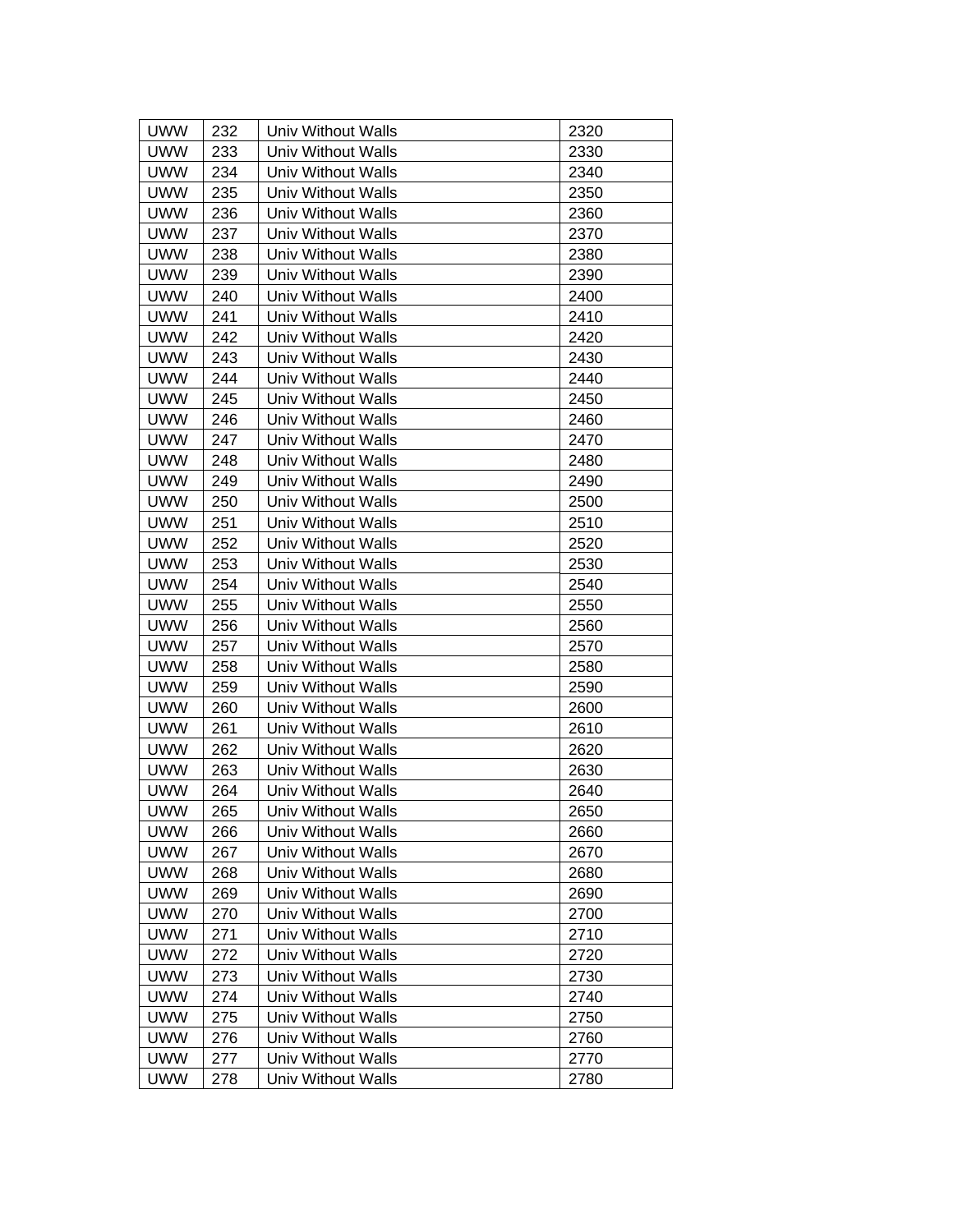| <b>UWW</b>  | 279                    | Univ Without Walls        | 2790       |
|-------------|------------------------|---------------------------|------------|
| <b>UWW</b>  | 280                    | Univ Without Walls        | 2800       |
| <b>UWW</b>  | 281                    | Univ Without Walls        | 2810       |
| <b>UWW</b>  | 282                    | Univ Without Walls        | 2820       |
| <b>UWW</b>  | 283                    | Univ Without Walls        | 2830       |
| <b>UWW</b>  | 284                    | Univ Without Walls        | 2840       |
| <b>UWW</b>  | 285                    | Univ Without Walls        | 2850       |
| <b>UWW</b>  | 286                    | Univ Without Walls        | 2860       |
| <b>UWW</b>  | 287                    | Univ Without Walls        | 2870       |
| <b>UWW</b>  | 288                    | <b>Univ Without Walls</b> | 2880       |
| <b>UWW</b>  | 289                    | Univ Without Walls        | 2890       |
| <b>UWW</b>  | 290                    | Univ Without Walls        | 2900       |
| <b>UWW</b>  | 291                    | Univ Without Walls        | 2910       |
| <b>UWW</b>  | 292                    | Univ Without Walls        | 2920       |
| <b>UWW</b>  | 293                    | Univ Without Walls        | 2930       |
| <b>UWW</b>  | 294                    | <b>Univ Without Walls</b> | 2940       |
| <b>UWW</b>  | 295                    | Univ Without Walls        | 2950       |
| <b>UWW</b>  | 296                    | Univ Without Walls        | 2960       |
| <b>UWW</b>  | 297                    | Univ Without Walls        | 2970       |
| <b>UWW</b>  | 298                    | <b>Univ Without Walls</b> | 2980       |
| <b>UWW</b>  | 299                    | Univ Without Walls        | 2990       |
| <b>UWW</b>  | 300                    | Univ Without Walls        | 3000       |
| <b>UWW</b>  | 301                    | Univ Without Walls        | 3010       |
| <b>UWW</b>  | 302                    | Univ Without Walls        | 3020       |
| <b>UWW</b>  | 303                    | Univ Without Walls        | 3030       |
| <b>UWW</b>  | 304                    | Univ Without Walls        | 3040       |
| <b>UWW</b>  | 305                    | Univ Without Walls        | 3050       |
| <b>UWW</b>  | 306                    | Univ Without Walls        | 3060       |
| <b>UWW</b>  | 307                    | Univ Without Walls        | 3070       |
| <b>UWW</b>  | 308                    | Univ Without Walls        | 3080       |
| <b>UWW</b>  | 309                    | Univ Without Walls        | 3090       |
| <b>UWW</b>  | 310                    | Univ Without Walls        | 3100       |
| <b>UWW</b>  | 311                    | Univ Without Walls        | 3110       |
| <b>UWW</b>  | 312                    | Univ Without Walls        | 3120       |
| <b>UWW</b>  | 313                    | Univ Without Walls        | 3130       |
| <b>UWW</b>  | 314                    | Univ Without Walls        | 3140       |
| <b>UWW</b>  | 315                    | Univ Without Walls        | 3150       |
| <b>UWW</b>  | 316                    | Univ Without Walls        | 3160       |
| <b>UWW</b>  | 317                    | Univ Without Walls        | 3170       |
| <b>UWW</b>  | 318                    | Univ Without Walls        | 3180       |
| <b>UWW</b>  | 319                    | Univ Without Walls        | 3190       |
|             |                        |                           |            |
|             | <b>Women's Studies</b> |                           |            |
| <b>SUBJ</b> | <b>OLD</b>             | <b>TITLE</b>              | <b>NEW</b> |
| WS          | 200                    | Intro Women's Studies     | 2000       |
| WS          | 299                    | Spec Topics Women's Stud. | 2990       |
| WS          | 310                    | Seminar Women's Studies   | 3100       |
|             |                        |                           |            |